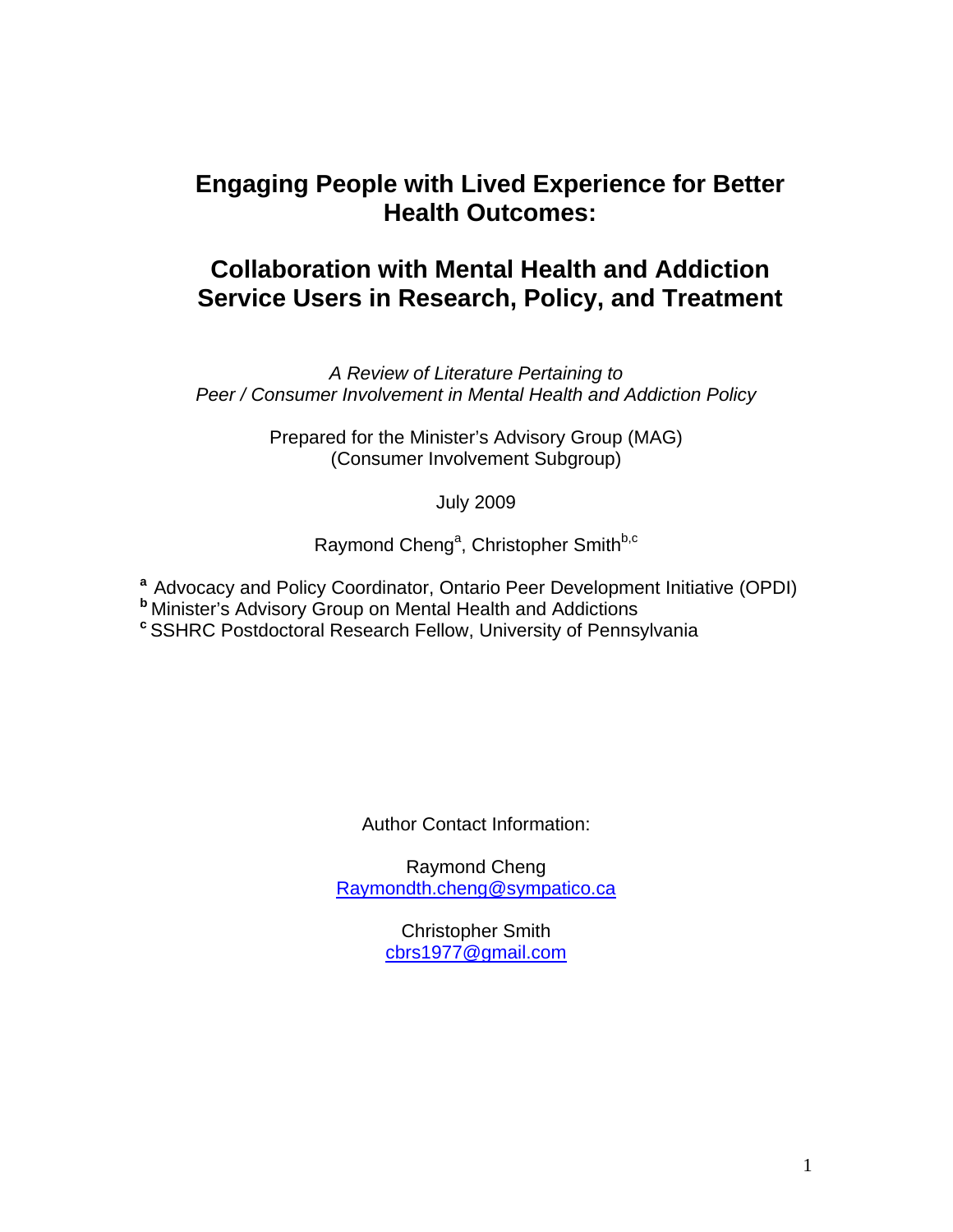#### **Executive Summary**

 Over the past three decades, people with lived experience (PWLE) of mental health and substance use issues have begun to play an increasingly important role in the development and delivery of programs, interventions, and services designed to meet their needs. This paper investigates published literature from a variety of sources to critically explore the question of peer/consumer involvement in all areas of mental health and addiction policy and practice, including research and policy development, service delivery, social support, and evaluation and review. To date, there has been little research that addresses peer/consumer involvement in both the mental health and addiction sectors. Through a wide-ranging literature review, this paper presents a comprehensive portrait that spans the core issues underlying the question of engaging people with lived experience in the development and implementation of the policies and programs that affect their everyday lives.

 With critical attention to the sensitive social and political implications of language, the introduction to the paper carefully works to define the notions of 'peer/consumer' and 'consumer involvement', before addressing the benefits and advantages of peer/consumer involvement that emerged as recurrent themes in the evidence base. After setting out the basic framework for the paper in the introduction, the first section examines the history and development of peer/consumer involvement initiatives, conducting a comparative analysis of such work in mental health and addiction policy, research and treatment. Having provided a sense of background and context to the question of peer/consumer involvement, the second section of the paper then proceeds into a formal literature review, which is complemented by a series of comparative case studies of consumer involvement in Canada and elsewhere.

The final sections of the report are devoted to exploring the structural, systemic, and socio-political tensions, challenges and barriers to peer/consumer involvement. Addressing the significant imbalance existing between the two sectors, this section moves from an investigation into the comparative lack of peer/consumer involvement among people with lived experience of substance use and mental health issues. From tensions surrounding institutionalization, to the issues of funding/support, stigmatization, and superficial consultation or 'tokenism', the primary barriers and challenges to consumer involvement are drawn and delineated directly from the evidence base. Growing out of the barriers and challenges identified in this analysis, the paper concludes by offering a series of tangible recommendations for increasing peer/consumer involvement among people with lived experience of mental health and substance use issues, in order to achieve better health outcomes for all Ontarians.

Central to the conclusions contained in this paper are the notions of *indigenous inclusivity* and *collaborative autonomy*. Indigenous inclusivity implies the mandated involvement of people who are indigenous to the specific communities that are being targeted for a given policy, research or treatment intervention. Demonstrating the ethical, public health and human rights imperatives of engaging and collaborating with people with lived experience of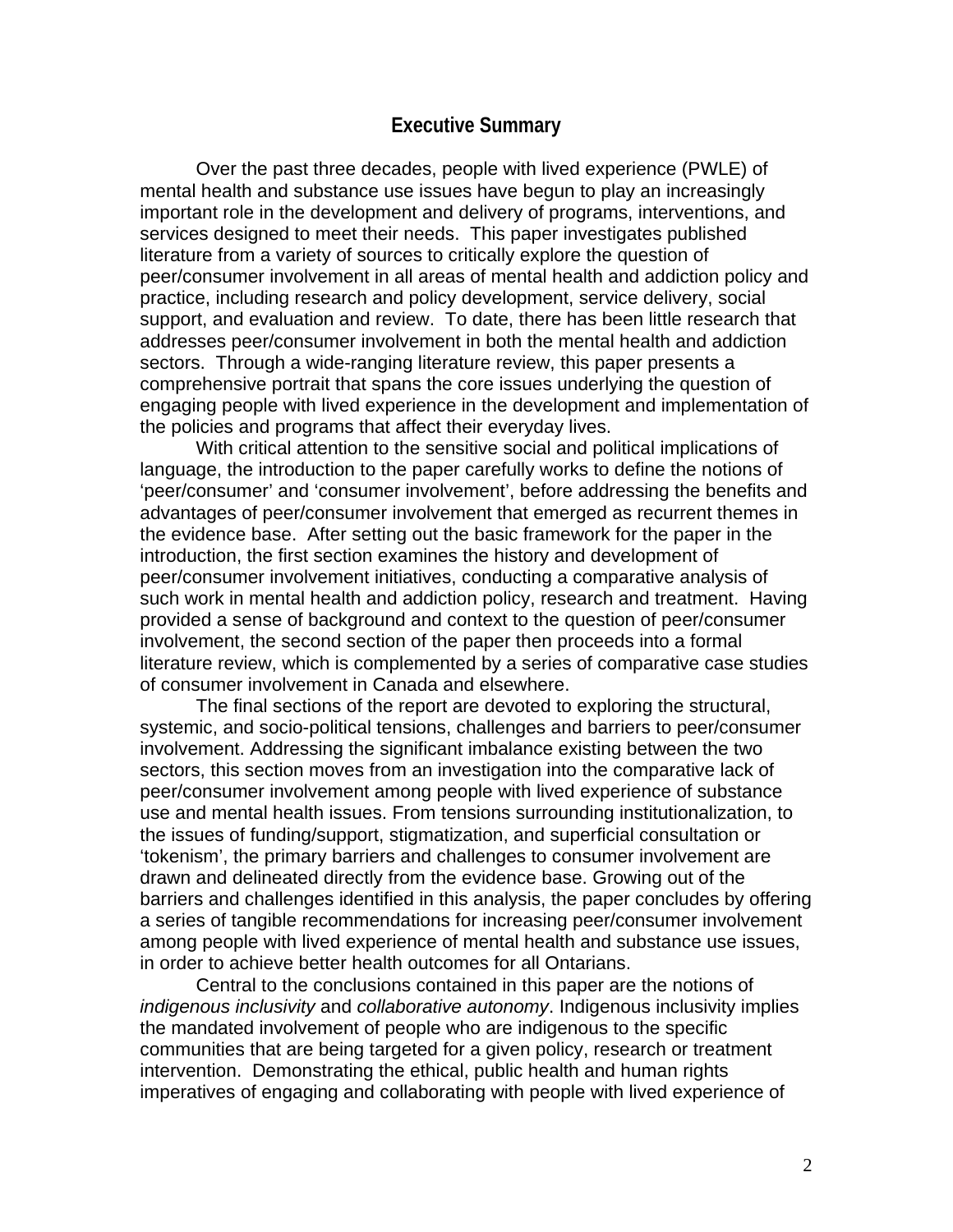substance use and mental health issues "nothing about us, without us" is an expression popularized by the Canadian HIV/AIDS Legal Network (2005) that points to the fundamental significance of indigenous inclusivity. Collaborative autonomy, on the other hand, speaks directly to the question of equitable engagement and/or collaboration between service providers and people with lived experience of substance use / mental health issues (PWLE). Here, the notion of autonomy with respect to users and user-run organizations serves to underline the importance of addressing systemic barriers and inequities such as resource allocation, and thus explicitly recognizes the value and importance of *lived experience* or *experiential knowledge*. The notion of collaborative autonomy also implicitly aligns with a recovery and wellness-based view of health.

 In other jurisdictions, mental health and addiction policies have adopted bold and innovative new paradigms and approaches with an explicit focus on the direct involvement of people with lived experience. The unfortunate reality is that in the context of Ontario, however, peer/consumer involvement efforts are constrained by continuing stigma, lack of core funding and support, and systemic social inequity. The evidence base reviewed in this paper strongly asserts the overwhelming value and benefit of engaging people with lived experience and the potential for further integration and application of peer/consumer involvement when conducted in innovative, respectful, equitable, collaborative partnerships with service providers and the larger health care system.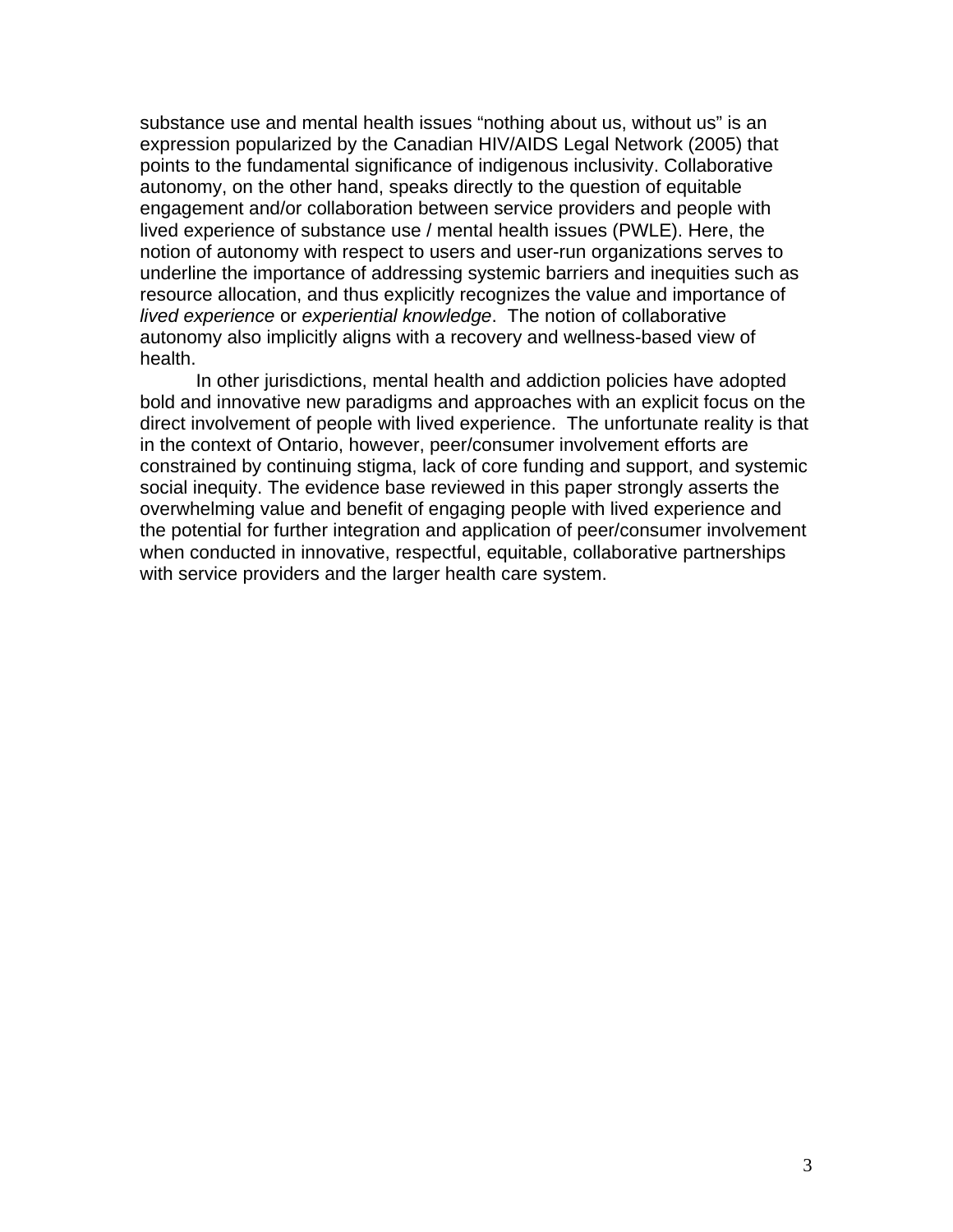#### **Introduction**

In recent years, the notion of consumer involvement has gained considerable currency in the areas of mental health and, to a lesser extent, addiction policy in Canada and elsewhere throughout the world. *Consumer/peer involvement* is a broad, umbrella term that describes "a range of approaches that engage members of a particular target group in delivering health promotion initiatives to their peers" (Mason, 2007: 4). It has been recognized as a potentially important contribution to all areas of mental health and addiction policy and practice, including:

- Research and policy development
- Service delivery
- Social support
- Evaluation and review

The fundamental significance of those individuals who self-identify as "peers"/"consumers" and the work that they are doing in Ontario cannot be overstated. Research suggests that how these terms are used and defined will raise financial and social implications in terms of issues of stigma, power sharing, and boundaries, among others (Mason, 2007: 6). Furthermore, the evidence base asserts the inherent values that come with these best practices, including the evident benefits of collaboration with institutional partners in the mental health and addictions systems.

The considerable expansion of consumer involvement in mental health service provision in Ontario over the course of the last two decades is significantly encouraging. Unfortunately, peer/consumer involvement in the area of addiction treatment, research and policy has not witnessed the same degree of integration and inter-professional collaboration. From this perspective, momentum and widespread acceptance in the Canadian context for addiction peer/consumer involvement has only just emerged from the shadows.

**Reviewing the evidence base, this report details the benefits and inherent values of peer/consumer work, suggests reasons behind the relative lack of consumer/peer involvement in the area of addiction, and provides a series of clear recommendations to increase and expand peer/consumer involvement in the research, policies and treatment services that directly affect the lives of people with lived experience of substance use and mental health issues.**

By contrast, peer and consumer involvement in mental health has gained widespread acceptance in recent years. In this enlightened context, the innovative evidence base for mental health consumers/survivors is examined in a wide-ranging literature review.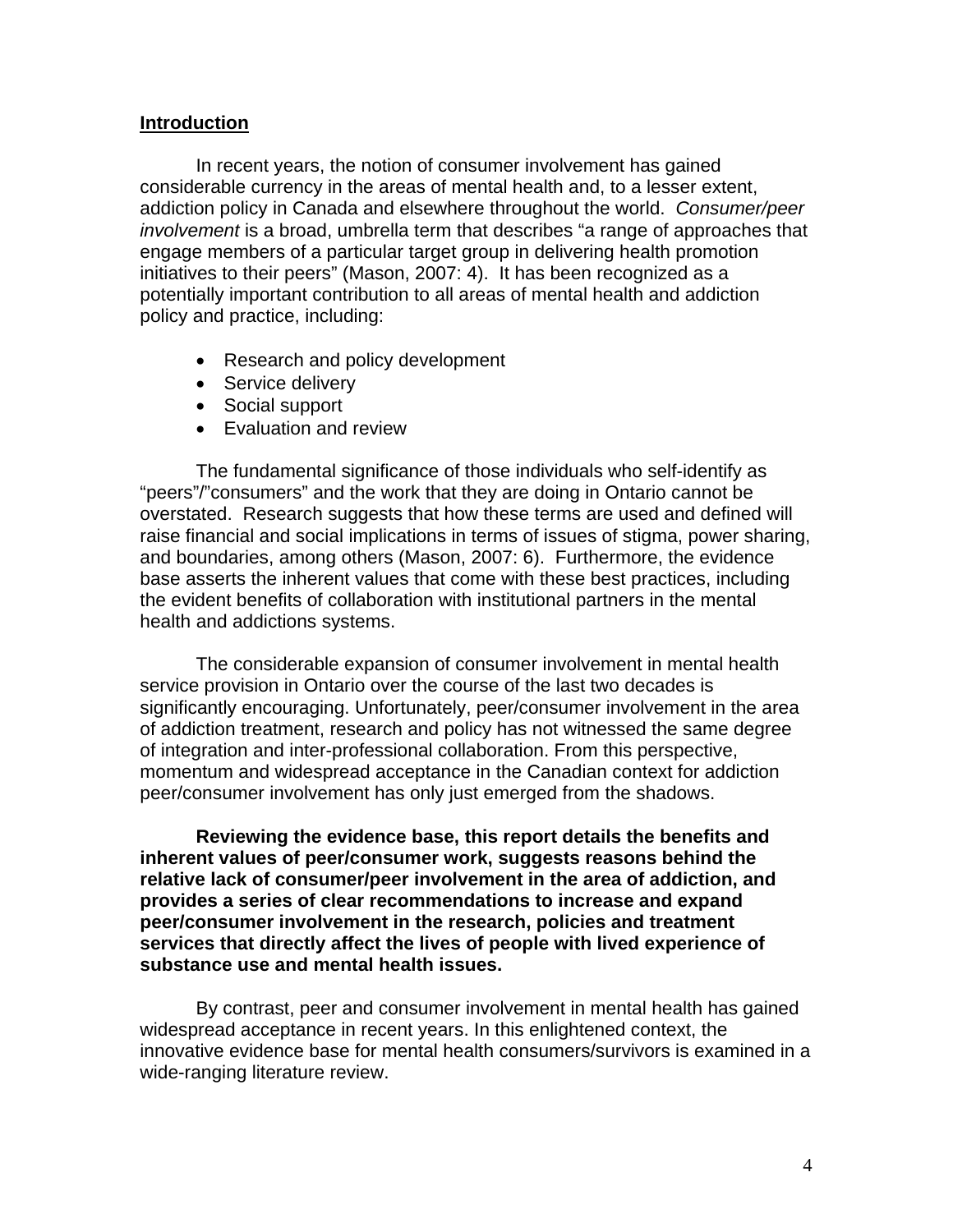The evidence base for consumer involvement in mental health has had a longer period of development. Systematic reviews by Simpson & House (2002) and Doughty & Tse (2005) summarize the conclusions from the literature to this effect:

- "Users can be involved as employees, trainers, or researchers without detrimental effect." (Simpson & House, 2002)
- "Involving users with severe mental disorders in the delivery and evaluation of services is feasible." (Simpson & House, 2002)
- "Overall, research on consumer services reports positive outcomes for clients." (Doughty & Tse, 2005)

C*onsumer-run services worldwide receive very limited funding from mental health budgets despite a growing trend that suggests they may represent an effective model of mental health service delivery. Furthermore, to justify their place in the array of services offered within the mental health sector, a strong case can be made that services should only be required to demonstrate equivalent effectiveness compared with traditional services rather than superiority in regard to outcomes for clients. (Doughty and Tse, 2005)* 

Informed by the literature review and subsequent analysis, this paper begins with a section devoted to highlighting the unique benefits and inherent advantages of engaging people with lived experience in policy, research and service provision initiatives. The report then follows by defining the notion of consumer/peer involvement, providing a brief history of the emergence and development of this policy initiative. Although there are many points of connection (namely in the area of 'concurrent disorders'), this paper addresses the question of engaging people with lived experience of substance use and mental health issues separately.

The co-authors of this report then each conduct a brief review of the literature relating to consumer/peer involvement in both mental health (Cheng) and addiction (Smith). In both cases, the literature reviews synthesized academic analysis, relevant policy documents, public health reports and other 'grey' literature.

Closely following the evidence base, case study analyses of several exemplary peer-driven initiatives are presented in the areas of addiction and mental health respectively. With regard to the involvement of people with lived experience of substance use, the report conducts an examination of the *Crack Users Project* (CUP), a capacity-building, empowerment-based, peer-led project that provides training and education to crack smokers in downtown Toronto. Additionally on the addictions end of the spectrum, the paper chronicles the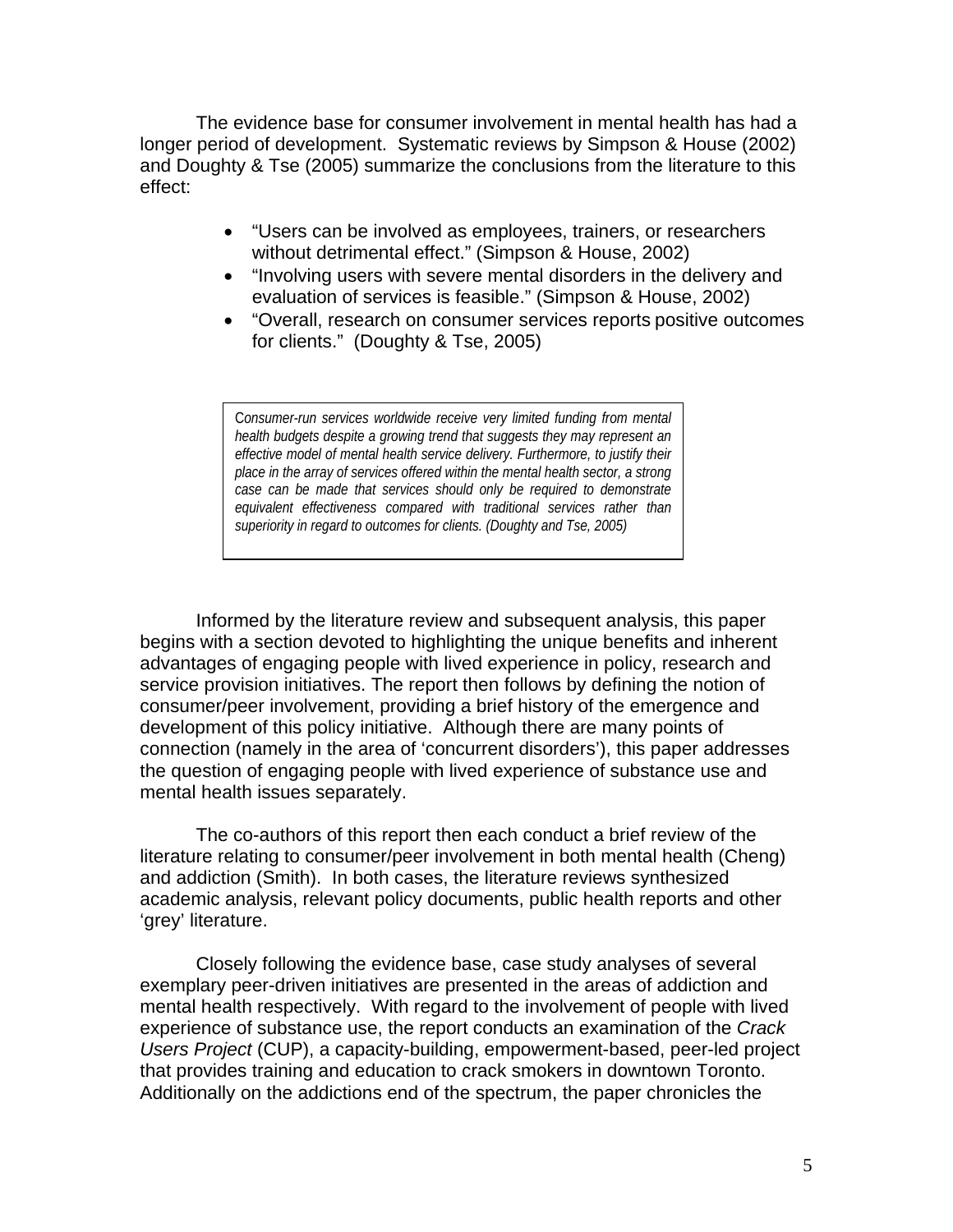*Vancouver Area Network of Drug Users* (VANDU), a user advocacy and activism group originating in Vancouver's Downtown Eastside (DTES). With regard to consumer involvement in mental health, on the other hand, the report details the use of innovative peer support models to divert emergency room use, along with several other examples of collaborative partnerships which have broad implications for the Ontario mental health system.

The CSI Builder Report "Consumer Survivor Initiatives: Building for an Equitable Future" went to press at the same time that this report was being finalized. It is gratifying that the Ministry of Health and Long-Term Care has invested wisely in a consumer-directed process of consultation within their community to find out what it took to restore equity within an important area of the mental health service and support spectrum. Given its outstanding breadth and summarization of the evidence base around consumer-run programs and peer supports, the CSI Builder Report is a document of seminal importance, forming a companion piece to this paper. The recommendations for action in the CSI Builder Report are closely aligned with the conclusions contained in this paper, reiterated at the end of this paper.

Emerging directly from this analysis, the paper then turns to suggest reasons why addiction research, policy, and treatment initiatives that leverage the expertise of people with lived experience (PWLE) are still highly stigmatized and undervalued. A synopsis of the mental health evidence base around collaborations reveals a more respectful acceptance of peers in institutional and community contexts.

**The work concludes by proposing a series of concrete, evidencebased recommendations in the hope of initiating, developing, and sustaining equitable, inter-professional collaborations. When actively applied, collaborations between the healthcare system and people with lived experience of substance use and mental health issues will directly lead to better health outcomes for all Ontarians.** 

Based on the existing evidence base, two overarching paradigms serve to inform the recommendations and overall tone of this paper. The first concept is the idea of *collaborative autonomy*, which speaks directly to the question of equitable engagement and/or collaboration between service providers and people with lived experience of substance use/mental health issues (PWLE). Here, it is understood that all parties respect the individuality, independence and *autonomy* of the user and/or user-run organization. This also directly underlines the importance of addressing systemic barriers and inequities such as resource allocation, and thus explicitly recognizes the value and importance of *lived experience* or *experiential knowledge*. Problematic situations are critically assessed and analyzed, such as cases where users or service-user organizations face a power imbalance and are subordinated in an unequal "partnership".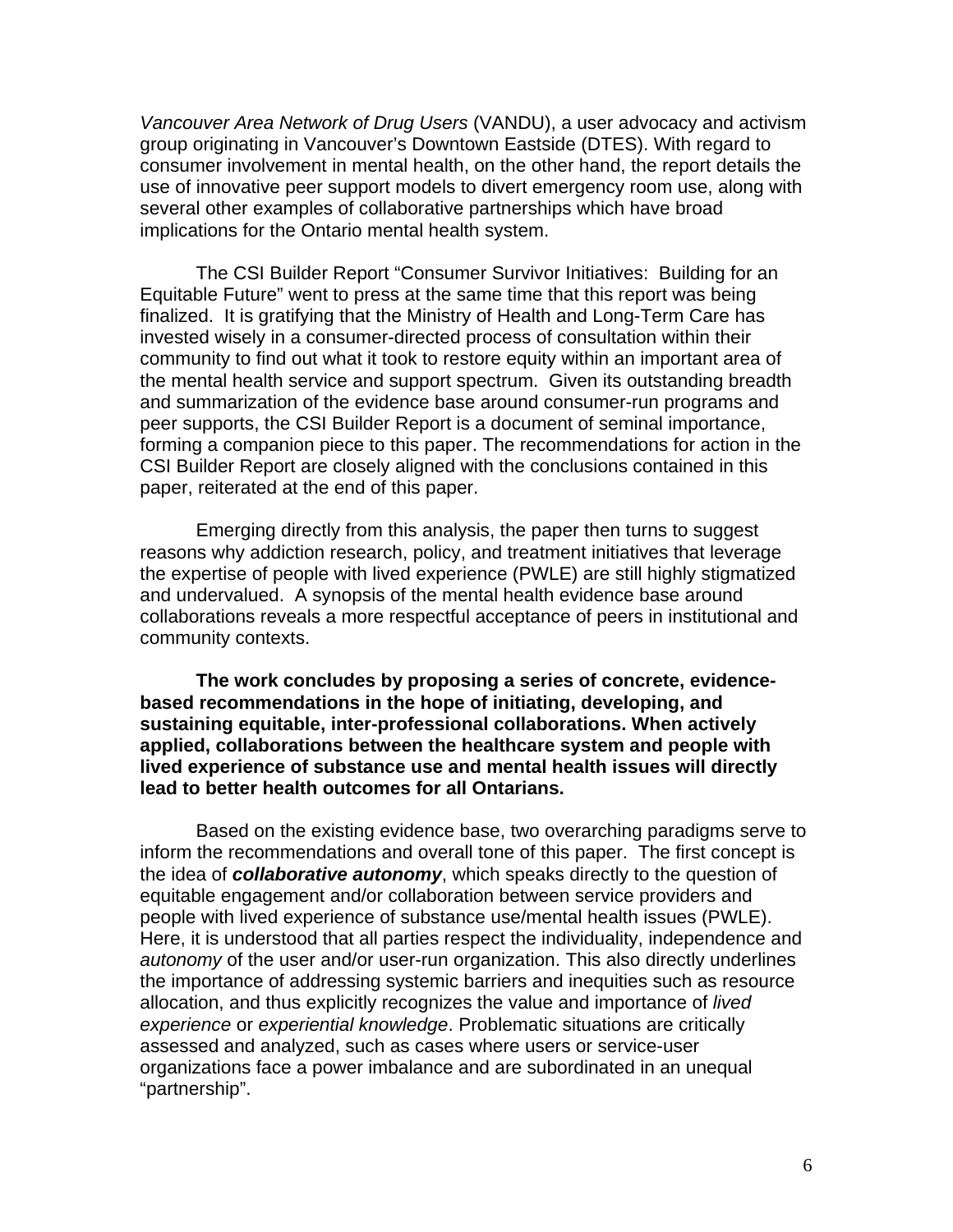*Indigenous inclusivity*, by contrast, suggests the mandated involvement of people who are indigenous to the specific communities that are being targeted for a given policy, research or treatment intervention. **"Nothing about us, without us"** is how this meme is popularly expressed when consumers talk about advocacy and self-determination (Canadian HIV/AIDS Legal Network, 2005).

> *The authors would like to share their perspective on the use of language. While we use consumer, consumer/survivor, people with lived experience (PWLE), and service user interchangeably throughout this paper, it is understood that in lived reality, none of these terms suffice to satisfy all parties. From this perspective, it is arguably not enough to* 'consume', 'survive'*,* 'use'*, or*  'experience' *"the system" if one aspires to lead a purposeful and wellnessbased life. The question of language in relation to people with lived experience of substance use is explicitly taken up in Perry and Reist's (2006)* Words, Values and Canadians: A Report on the Dialogue at the National Symposium on Language. *As Perry and Reist assert*, "[t]o call oneself a 'junkie' may be a liberating experience, but it also has the potential to be an act of selfdeprecation that internalizes the very stereotypes and inequities we seek to dismantle" (2006: 2). *In spite of the problems associated with appropriate use of language, however, it is clear that PWLE wish to join with others in their common journeys towards recovery and in that sense to be embraced wholeheartedly by the broader community, as fellow citizens with duly respected rights and aspirations. In this spirit, the co-authors of this paper intend for this document to inspire increased equitable dialogue and engagement to achieve better health outcomes for all Ontarians, particularly through the inherently unique, valuable and largely untapped knowledge base of people with lived experience of addictions and mental health issues.*

### **1. Benefits and Advantages to Peer/Consumer Involvement**

Published literature from a variety of sources, including academic, policy and 'grey' literature (namely reports published by grassroots agencies employing peer/consumer involvement initiatives) clearly demonstrates the benefits, advantages, and overall importance of engaging PWLE of substance use issues in all aspects of the services and policies that directly affect their everyday lives (Allman et al., 2006; Coyle et al., 1998; Freidman et al., 2004; GLADA, 2005; Health Canada, 2001; Kerr, 2006; Latkin, 1998; Mason, 2006; Orme and Starkly, 1999; Street Health, 2007; Toronto Harm Reduction Task Force, 2003; VANDU, 2004).

A similar examination of peer-reviewed literature regarding the role of consumer/survivors in mental health clearly demonstrates the same rationale (Simpson and House, 2002; Doughty and Tse, 2005; Crawford et al., 2002; Forchuk et al., 2005; Solomon, 2004; Cook et al., 2009; Lawn et al., 2008; Hardiman et al., 2005). Owing to the fact that peer/consumer involvement in the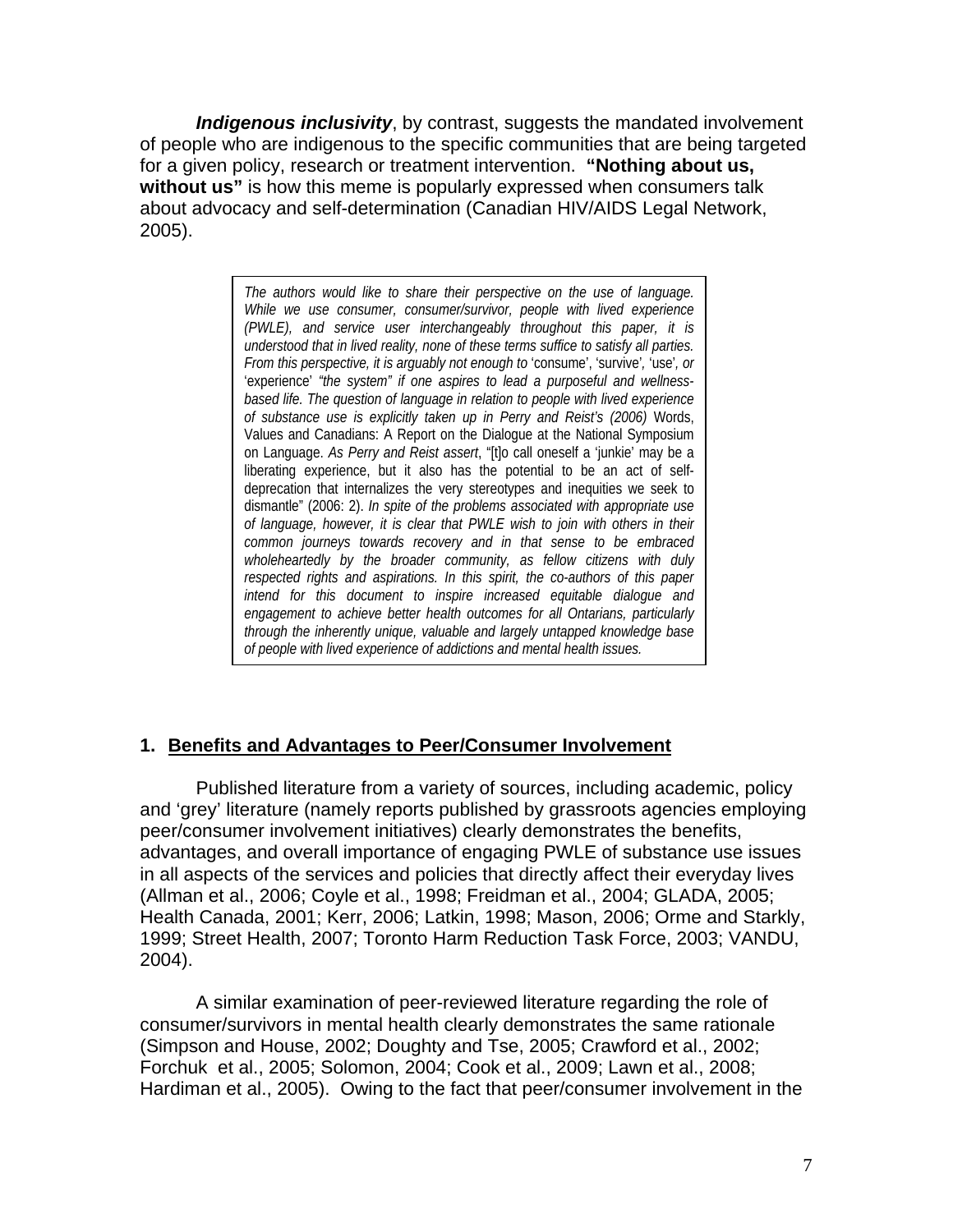mental health sector is considerably more advanced, the inclusion of peers and peer support organizations is additionally reinforced throughout "grey" literature.

Based on data collected through a web-based survey of almost 900 stakeholders prior to Canada's first National Harm Reduction Conference, peer/consumer-based networking initiatives for the reduction of drug-related harm were seen as "effective, efficient health promoters" thus allowing for the "consolidation and sharing of information, skills and understandings" (Allman et al., 2006: 402). In this study, peer/consumer-based approaches to harm reduction among people with lived experience of substance use were seen to represent "a particularly community-based response to the need for education, prevention and harm minimization programmes", and furthermore, "a form of response that is inclusive of the socially marginalized while promoting health" (Allman et al., 2006: 409).

Reducing the harms associated with drug use, including the transmission of blood-borne viruses such as HIV and HCV, represents perhaps the most considerable area where peer/consumer involvement has had significant, objectively measurable positive benefits among communities of people with lived experience of substance use. Directly supporting this finding, a review of published outcome data regarding peer outreach–based interventions in HIV risk behaviours in the U.S. demonstrated that peer-led community outreach efforts resulted in "significant follow-up reductions in drug injection, multiperson reuse of syringes and needles, multiperson reuse of other injection equipment (cookers, cotton, rinse water), and crack use" (Coyle 1998: 20). In conclusion, this report revealed that the vast majority of published literature "strongly indicate that outreach based interventions have been effective in reaching out-of-treatment IDUs, providing the means for behavioural change" (Coyle, 1998: 20). Similarly, other U.S. research has documented significant reductions in HIV prevalence rates among IDU communities following peer-based interventions, thus suggesting the importance of creating and propagating peer-based models to be used in regional contexts such as Ontario, where such programs remain underrepresented and underfunded, at best (Friedman et al., 2004).

Another U.S. study regarding the use of peer leaders for HIV prevention efforts among IDU discovered that both 'peer leaders' and the 'risk network members' in the target sample demonstrated significant reductions in HIV risk behaviours (Latkin, 1998: 155). Conclusions drawn from this study gesture towards several distinct advantages to peer/consumer involvement, including:

- "It may be more cost effective than traditional outreach"
- "[P]eer leaders may have a greater influence than professionals on the HIV-related behaviours of friends, relatives and sex partners"
- And the fact that peer leaders "are able to access a diversity of settings, some not readily accessible to nonindigenous professional outreach workers, across a wide geographic area" (Latkin, 1998: 157).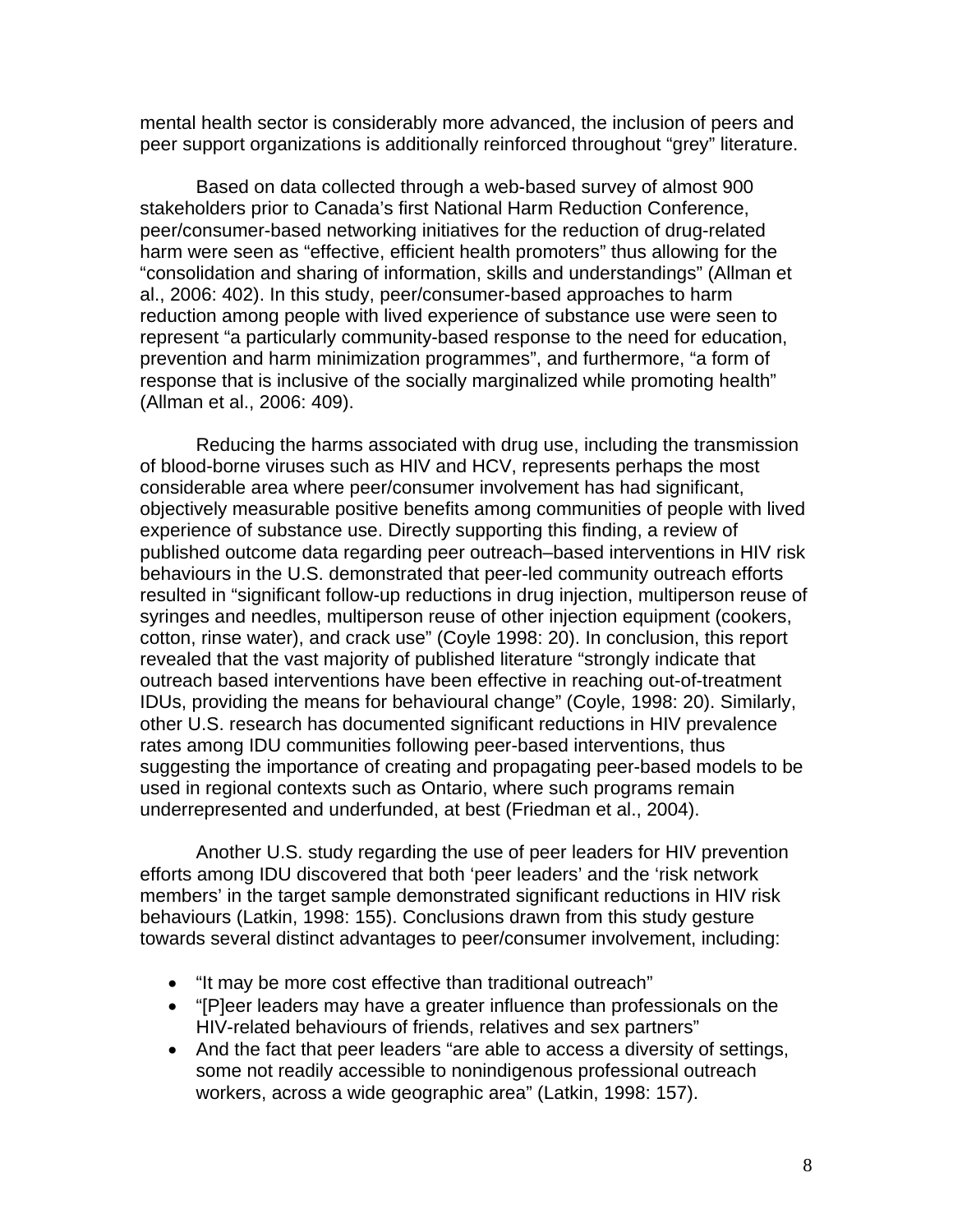The emergence of the notion of 'harm reduction' policy and practice in the 1980s is undeniably indebted to the experiential knowledge base and active participation of PWLE of substance use. From its inception, harm reduction practice—from grassroots, bottom-up initiatives to institutionalized public health interventions—has relied heavily on the active involvement of PWLE of substance use in a diverse spectrum of capacities. Although this notion is defined and discussed in further sections of this paper, at this point it is suffice to mention that harm reduction policy and practice has benefited enormously from the direct involvement of PWLE as:

(1) autonomous providers of informal, grassroots harm reduction education and services (the phenomenon of 'secondary distribution' of harm reduction equipment being a perfect case in point);

(2) service delivery partners with agencies and institutions, albeit in most cases in an underpaid and undervalued capacity;

(3) as sources of experiential knowledge and harm reduction education, networking, support and information-sharing,

(4) as active and engaged contributors not only in the areas of research, policy making, service delivery and social support, but also importantly in the realm of program development, and;

(5) as prominent voices in the ongoing ideologically-charged policy debates surrounding substance use and treatment, where PWLE have initiated and participated in important dialogues surrounding the rightwing, conservative moral-criminological perception of drug use and 'addiction', the politics of prohibitionism, and the acute lack of humane, 'patient-centred' forms of treatment and support.

(Canadian AIDS Society / Canadian Harm Reduction Network, 2008).

 As revealed in the Canadian AIDS Society / Canadian Harm Reduction Network (2008) report entitled *Learning from Each Other: Enhancing Community-Based Harm Reduction Programs and Practices in Canada*, clients of harm reduction services significantly value and benefit from the direct involvement of peers and 'people who have been there'—that is *people with direct lived experience*. Based on focus groups with substance users, clients of harm reduction services, and service providers in nine small-to medium-sized cities from across Canada, this report highlights innovative harm reduction initiatives and the important benefits derived from the direct involvement of PWLE throughout the country. Copies of this report can be found at: http://www.canadianharmreduction.com/project/pdf/final\_report\_en.pdf

Finally, published literature suggests the inherent value of peer/consumer involvement among people with lived experience of substance use from the perspective of skills development, where peer educators in England reported skills development in five main areas, including: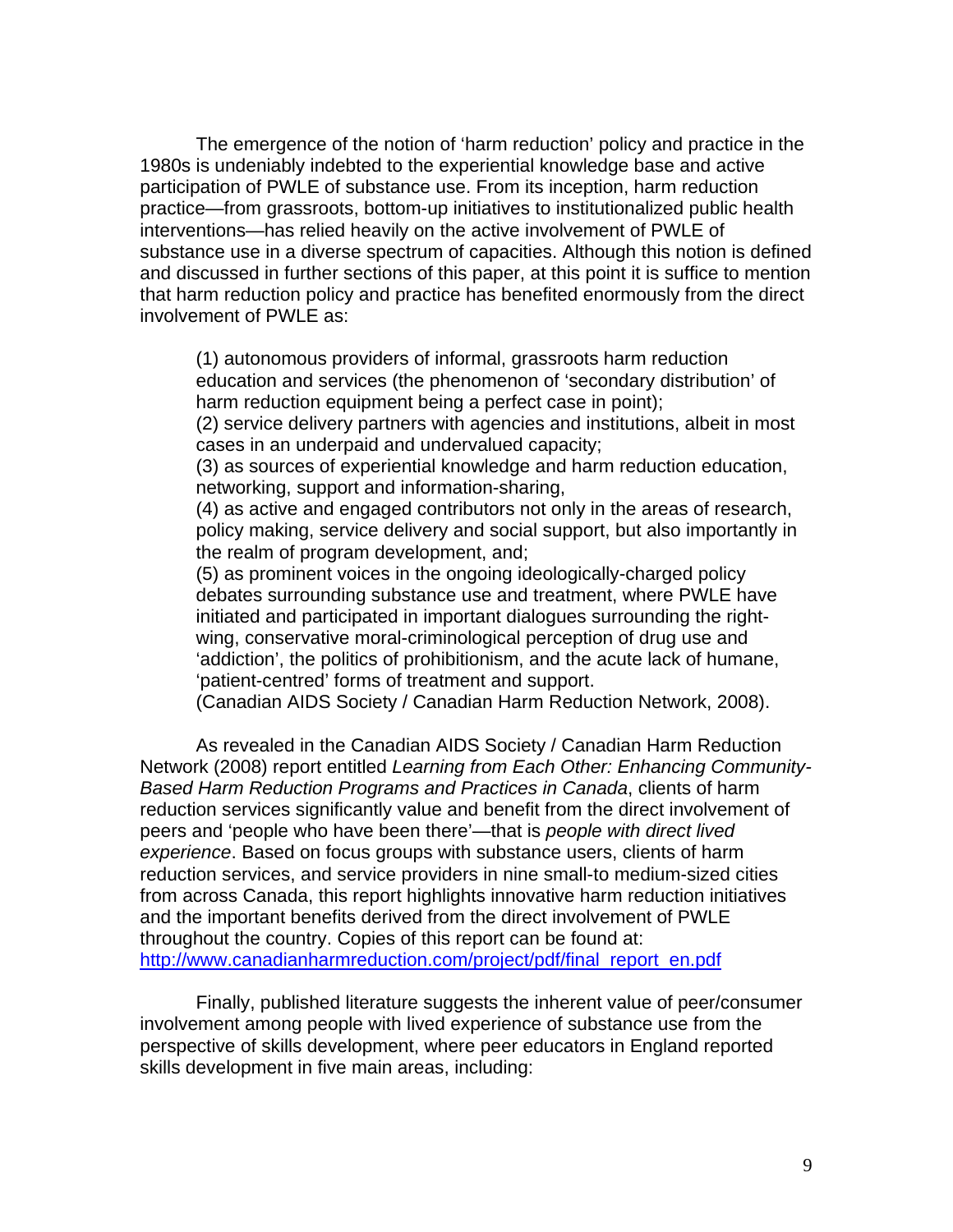"(1) interpersonal skills, including presentation and feedback skills, leadership skills and assertiveness. An increase in self-confidence and confidence working with other people as a result of the project was cited by many of the peer educators; (2) increased knowledge about drugs and alcohol; (3) increased awareness of harm minimization issues, and the importance of providing accurate and balanced information; (4) groupwork skills, including working and talking in a group; (5) task completion, including working to deadlines, organizing

themselves, planning, decision making and reliability"

(Orme and Starkley, 1999: 10)

In conclusion, several grassroots health and harm reduction agencies, particularly in Toronto and Vancouver, have published literature on the successes and lessons learned from their ongoing peer-based initiatives. For an analysis of successful factors behind peer-based programming, and a summary of best practice recommendations, please see Mason, 2006, a summary of which can be found in the literature review tables contained in Appendix A.

 By comparison, in the field of consumer/survivor empowerment in the mental health sector, there has been considerably more programming brought into practice. This area has witnessed a confluence between the development of consumer/survivor initiatives and the more recent evidence base of research. In Ontario, the presence of over 50 Consumer Survivor Initiatives (CSIs)— including peer support organizations, patient councils, and alternative businesses speaks to an existing infrastructure that is capable of a wide range of supports to consumers. Simultaneous to these developments, individuals with lived experience and peer organizations have been able to exert their presence at decision-making tables.

 The CSI Builder Report "Consumer Survivor Initiatives: Building for an Equitable Future" (O'Hagan et al., in press, 2009), is a comprehensive snapshot of peer/consumer involvement initiatives in the mental health sector. As such, this report both details consumer/survivor initiatives, and also conducts an extensive survey of the evidence base in support of peer/consumer-led initiatives and organizations. Owing to its specific focus on restoring equity to an important range of mental health services and supports in Ontario, the CSI Builder Report (2009, in press) represents an invaluable complement to this paper.

 Another recent paper was produced in 2005 by the partnership of four mental health stakeholders in the Province of Ontario: CAMH; CMHA, Ontario; the Federation of Community Mental Health and Addiction Programs; and the Ontario Peer Development Initiative. Similar to the CSI Builder Report, this paper reinforced and highlighted the program strengths of CSIs, concluding with specific recommendations for action.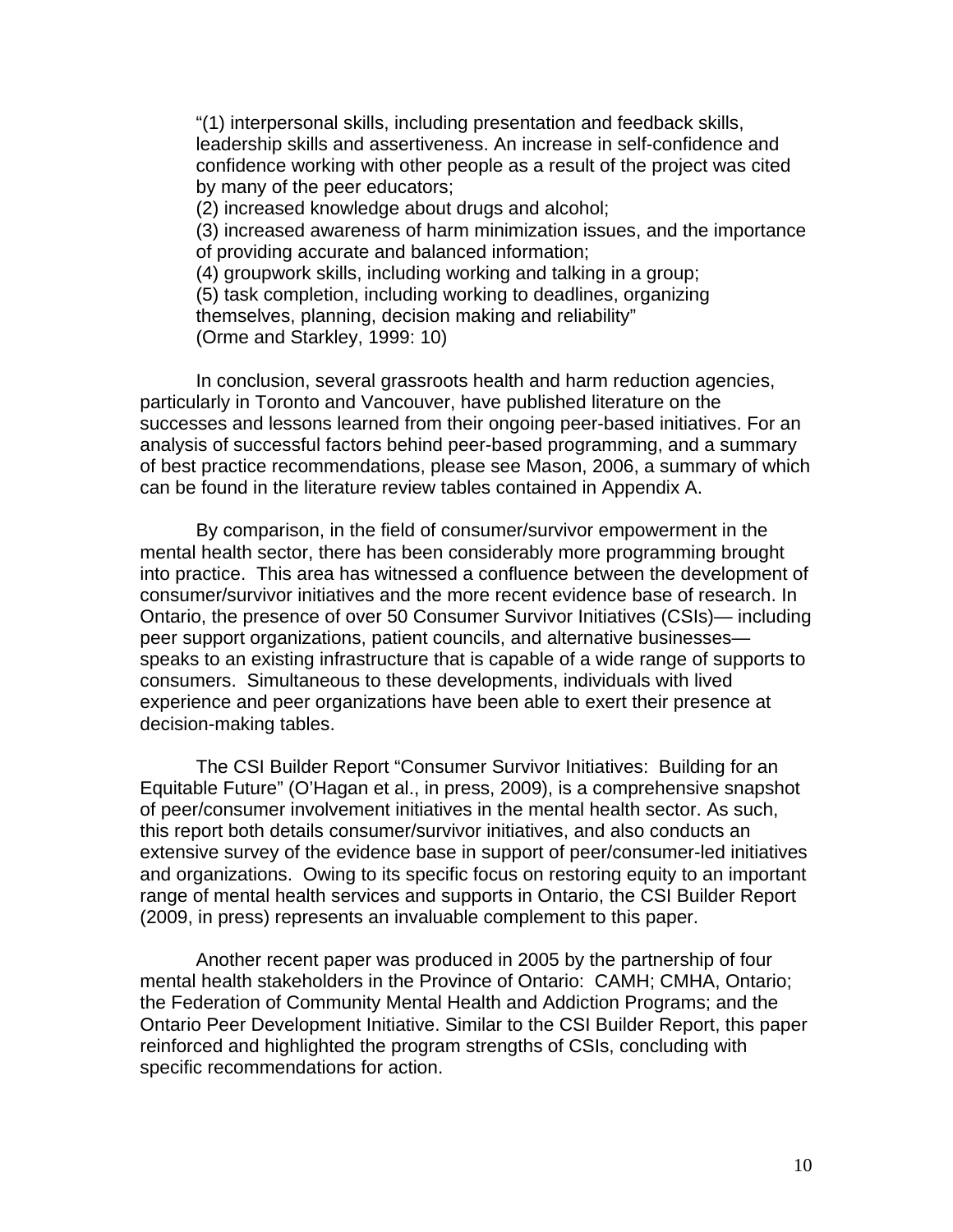These two documents make the ongoing argument for peer support and CSIs even more compelling. In a slightly different trajectory, O'Hagan et al.'s "Consumer Survivor Initiatives: Building for an Equitable Future" (in press, 2009), has the broad-based consultative support of the consumer/survivor community, and thus presents tangible possibilities for new forms of political capital. Some of this report's recommendations inform the basis of the conclusions and recommendations detailed at the end of this paper.

 A systematic scan of the literature regarding peer/consumer involvement in mental health reveals the existence of three predominant themes over the years. The first constitutes an initial view of research regarding how consumer participation can reduce hospitalization. The second theme emerging from this literature turns to query the effectiveness of services provided by PWLE, and critically interrogates the notion of collaborative partnerships between service providers and service users. The third theme reveals an emerging focus on research that has increased the stakes by considering the relative merits of consumer-led programs compared with those that strictly conform to the biomedical paradigm.

 An example of the first theme is an Ontario study that revealed significant improvement in quality of life through collaborative relationships between consumer survivor organizations and hospitals, leading to a stark positive impact on hospital care cost savings (Forchuk et al., 2005). In this study, positive outcomes were most apparent through a dual approach, involving volunteer peers from CSIs who partnered with discharged hospital inpatients to smooth the transition back into the larger community, while also providing extended inpatient care until a community-based partner can be found (ibid.). Findings from this study revealed that:

- Study participants left hospital 116 days sooner
- Study participants tended to need fewer hospital services after discharge
- Study participants felt better and were further along the recovery journey
- Factored on a daily rate of stay in a psychiatric ward, an estimated \$12.2 million of cost savings were generated in one year
- Collaborative partnerships work to save the system money, yet CSIs need more funding to be able to offer their volunteers (Forchuk et al., 2005)

 A systemic literature review of the effectiveness of service user-run or service user-led mental health services in New Zealand (Doughty and Tse, 2005) reiterated several key rationales for supporting organizations driven by PWLE, including: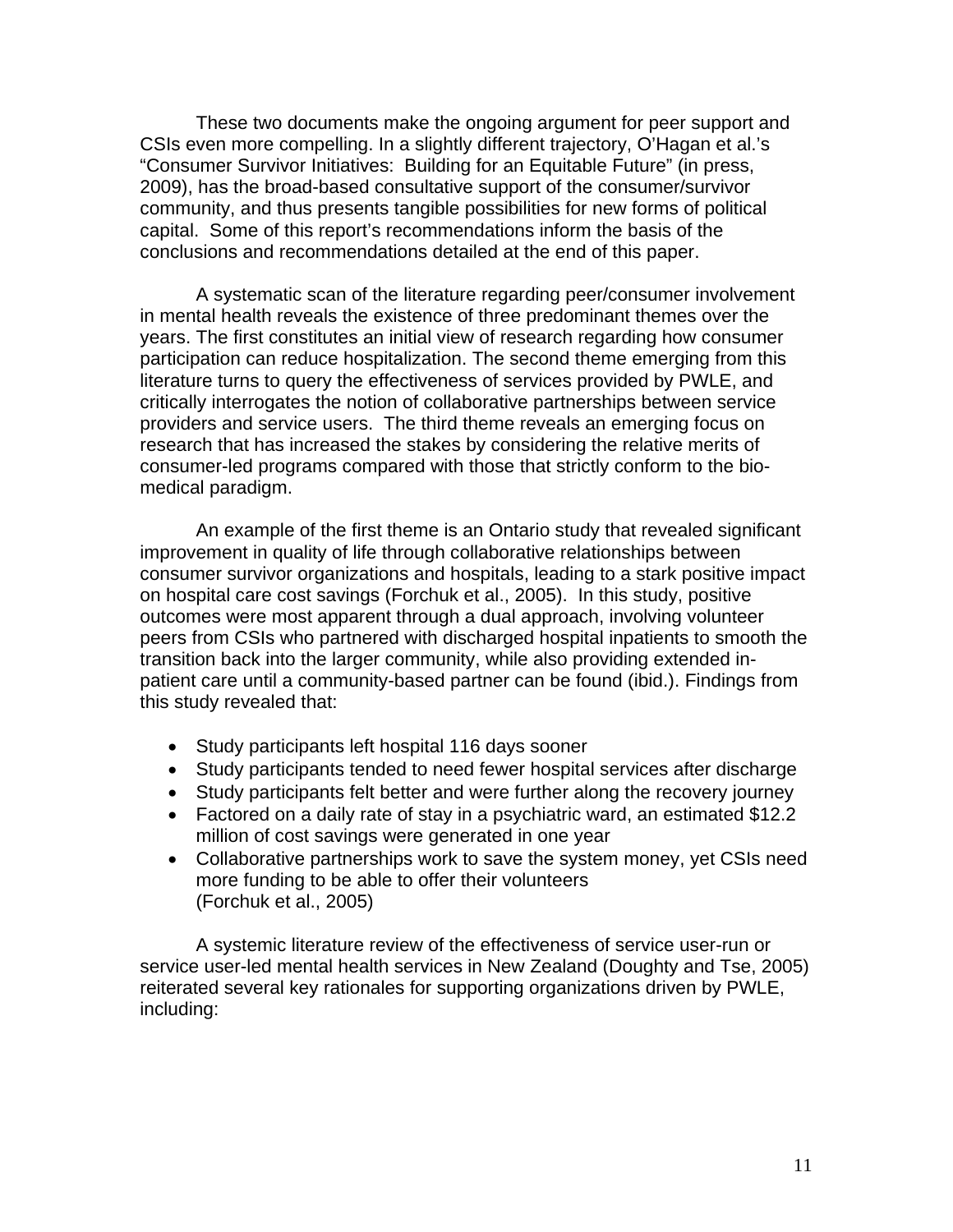- Some studies confirm positive consumer outcomes in service satisfaction, general wellbeing, and quality of life
- Some studies show no significant differences between services offered by service users compared with traditional service providers
- No studies showed consumer services were less effective than those offered in a service provider setting (Doughty and Tse, 2005)

Interestingly, Doughty and Tse (2005) advise caution in interpreting the results of their meta-survey. They cite the fact that some of the user-run services cited worked in tandem with clinicians and other professionals, suggesting that the consequent outcomes might witness more significant improvements if consumers had greater autonomy, self-governance and increased control.

The mental health evidence base (both formal and informal) regarding peer/consumer involvement trends then turns towards interrogating the nature of collaborative relationships between consumers and service providers. This may involve a variety of approaches, detailed as follows:

- The Depression and Anxiety Consumer Research Unit (<http://cmhr.anu.edu.au/cru/>), is a unique part of Australia National University, runs an online website with access to a virtual "systemic review" of the body of evidence that points to where service users can play roles in research and evaluation. They also do research aligned with the priorities of mental health consumers.
- In "Emerging New Practices in Organized Peer Support" Campbell and Leaver (2003) describe the various types of peer supports and services available in the United States. Exploring the possibilities of integrating peer support within the continuum of community care and the potential of inter-agency collaboration that offers choices to consumers, this work suggests that such initiatives make hope a possibility within the system. They see ad hoc and informal relationships as being the norm of collaboration between autonomous peer support programs.
- Potter and Mulkern (2009) provide three commentaries that flesh out what policy makers can do to make peer services happen. This resource from the Clearinghouse for the Community Living Exchange Collaborative explains the difference between consumer-operated programs and peer providers (who have consumers on staff). Choosing a model, the challenges of integration, how traditional service providers can approach ways of making peer workers feel more inclusive, and pay issues are also examined.
- The US Substance Abuse and Mental Health Services Administration (SAMHSA, 2009) examines the possibility for consumer/peer engagement and integration in policy discussions in its series of publications on "Building Bridges" which are available online. These publications are derived from dialogue with stakeholders from areas such as concurrent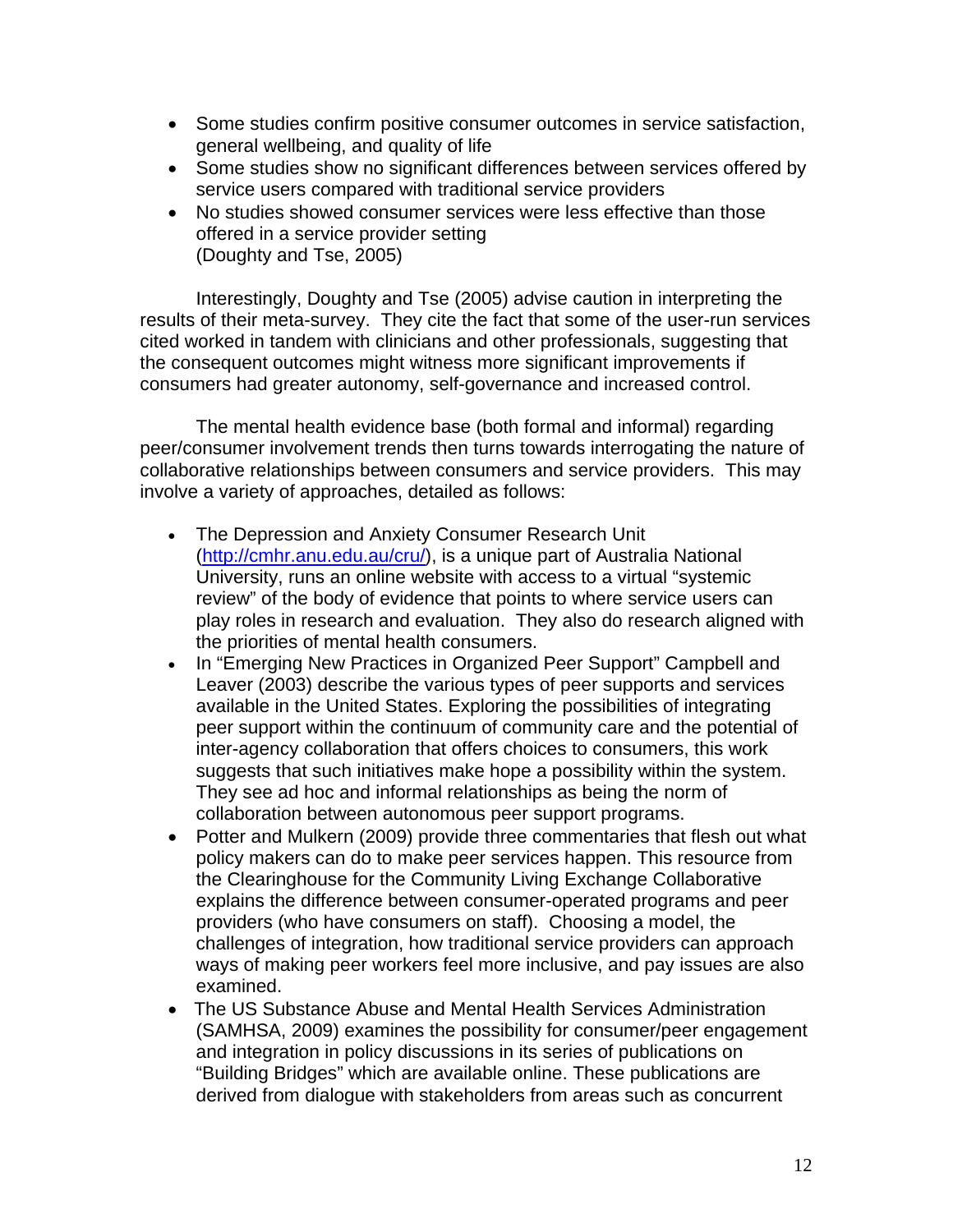disorders, the forensic system, primary care, higher education sector, and the faith community. Broadly addressed are themes of consumer and service provider collaboration, identification of systemic barriers, and program development in heretofore unexplored settings.

 Finally, Greenfield et al. (2008) conduct a direct comparison between the consumer model and medical models of care, revealing the existence of two diametrically opposite approaches:

- One model maintains an unlocked atmosphere; the other is more restrictive
- One is essentially a residential environment; the other is an inpatient setting
- One has consumer staff (including an addiction counsellor) who emphasizes client recovery and experiential understanding; the other is professionally managed
- The crisis residential program (CRP) used an assertive community outreach approach after service users had gone through the program (typically 8 days); there was no such follow-up in the traditional locked inpatient psychiatric facility (LITF) programme (Greenfield et al., 2008)

 When comparative outcomes were analyzed, the less intrusive care program provided initially lower costs for participants measured against hospitalization; this was not sustainable because of the need to have potential research subjects using those beds. CRP graduates who required re-admission were admitted to the LITF facility (ibid.).

 The study did discover nuanced interpretations regarding symptom reduction, but key differences in favour of the CRP model emerged in client satisfaction, while no appreciable differences in functioning were apparent. The authors found no measurable differences in psychiatric outcomes. As such, there is richness in this investigation's attempt to explore the consequences of research moving to make direct comparisons between two equally valid consumer treatment choices.

 This synthesis of the above literature therefore reveals that PWLE are taken increasingly seriously in all aspects of involvement in the mental health system.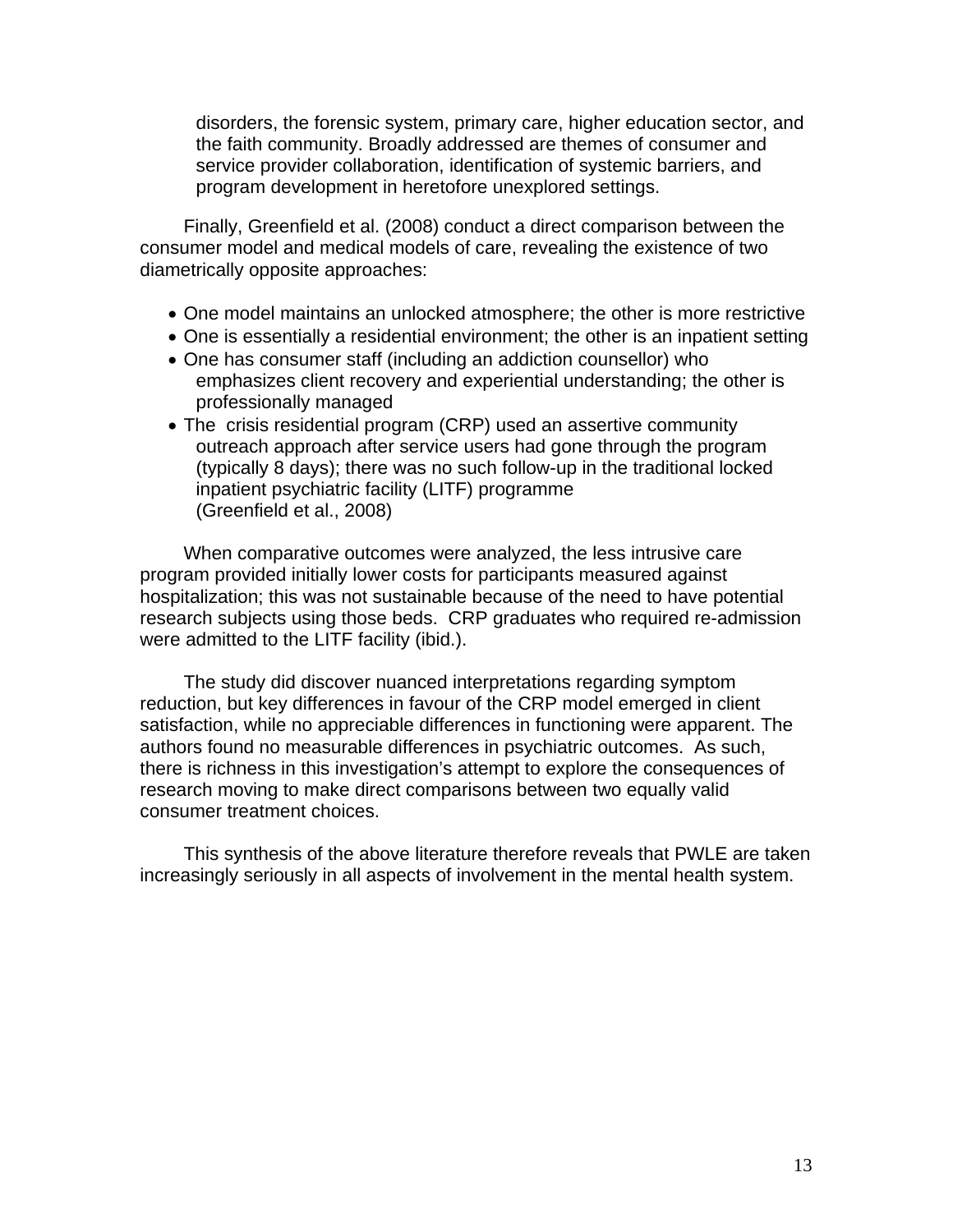## **2. Background/Context: The History and Development of Peer/Consumer Involvement Among PWLE**

# a) **Addictions**

While there is a strong history of autonomous user-run organizations in Europe (notably Denmark, Switzerland, and the Netherlands), Australia and Western Canada (namely the Vancouver Area Network of Drug Users [VANDU], a group that is examined in detail in subsequent sections of this report) (Friedman et al., 2004; Health Canada, 2001; Kerr et al., 2006), there has been a notable lack of recent peer/consumer or 'user'-led activism, advocacy, and education initiatives in the province of Ontario (Smith, 2008). Ontario does have some history of user-led advocacy, including Toronto-based groups that flourished in the early-mid 1990s such as *Finally Understanding Narcotics* (FUN), the *Drug Users Union of Toronto* (iDUUT), as well as two methadone activist groups (Walter Cavalieri, founder, Canadian Harm Reduction Network, personal communication, July 2009). An acute lack of funding and support, however, prohibited such groups from reaching their full potential, and most are no longer in existence today.

In recognition of the positive value of engaging/involving people with lived experience of substance use in the research, policy and treatment services that have a direct impact on their everyday lives, the Toronto Drug Strategy report (October 2005) clearly advocated in favour of establishing and supporting a users group in the City of Toronto:

**Recommendation 62:** The City of Toronto support the development of a "drug users group" to undertake a range of activities, including advocacy for the rights of people who use illegal drugs, harm reduction initiatives, education, community development and consumer representation. (p.55)

To date, this recommendation has not received any support or funding, although the beginning of an autonomous, grassroots user-organized advocacy group, the *Toronto Drug Users Union* (TODUU) was formed independently in 2008 (Zoe Dodd, personal communication, March 2009).

# **b) Mental Health**

 Initial investment in service user involvement in Ontario began in 1991 with the creation of the Consumer Survivor Development Initiative, and the subsequent establishment of 42 programs across the province. A second round of funding in 1996 helped to put even more consumer/survivor initiatives into play across Ontario (Ontario Peer Development Initiative, 2005). These early initiatives were and remain trailblazers and incubators of unique programs.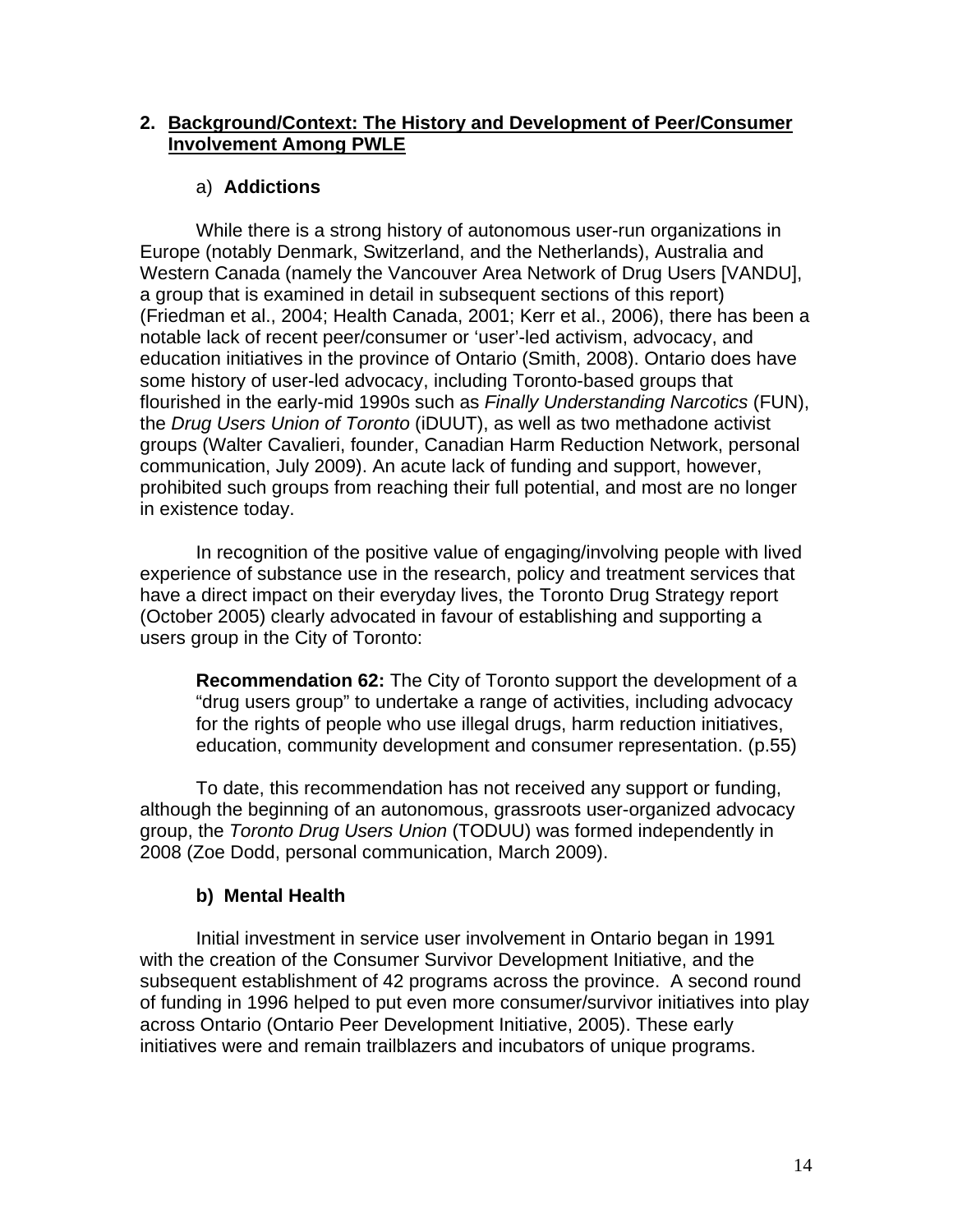In the context of Ontario, each consumer/survivor initiative is a unique and distinct entity. As described in the CSI Builder Report (O'Hagan et al., 2009), a wide range of programming exists today in CSIs in Ontario and abroad, including:

- Recovery practice
- Advocacy
- Social-recreational activities
- Public education
- Wellness Recovery Action Planning (WRAP) training and other self-care activities
- Youth awareness
- Warm line
- Training for peer workers

Some of these programs and initiatives already take place in Ontario, while those that have not have potentially positive policy implications.

## **3. A Comparative Analysis of Consumer Involvement in Mental Health and Addiction Policy, Research and Treatment**

The increasing interest and acceptance of service user participation in all aspects of the mental health system can be likened to viewing a thick soup of client satisfaction, visibly seasoned with consumer empowerment, and marketed as a long-term cost saver according to 'bottom line' fiscal analysis. Accompanied by the political will to invest in funding and scientific research to measure the impacts of these new programs, these are favourable times for PWLE in mental health. The present reality for substance users, however, is that the contested nature of the term 'addiction', which is variously positioned and understood according to moral, criminological and bio-medical ideological paradigms (Smith, 2008), results in problematic, ill-defined and often contradictory peer/consumer involvement initiatives among PWLE of substance use.

Another significant difference between peer/consumer involvement among PWLE of mental health and substance use lies in how attitudes have shifted towards a recovery-driven focus in the assessment mental health. The concept of chronicity in behavioural illness has been successfully overturned to a great degree; the norm has become that of staying well. The consumer/survivor learns to balance the individualism of self-care, and when that individual also takes the opportunity of joining a CSI, they often discover the benefits derived from systemic advocacy and peer support. As the evidence base suggests, there is also a broader choice of care, including less intrusive and potentially harmful programs run by and for PWLE, either established within consumer/survivor programs, or where peers have taken a staff role in more formal settings.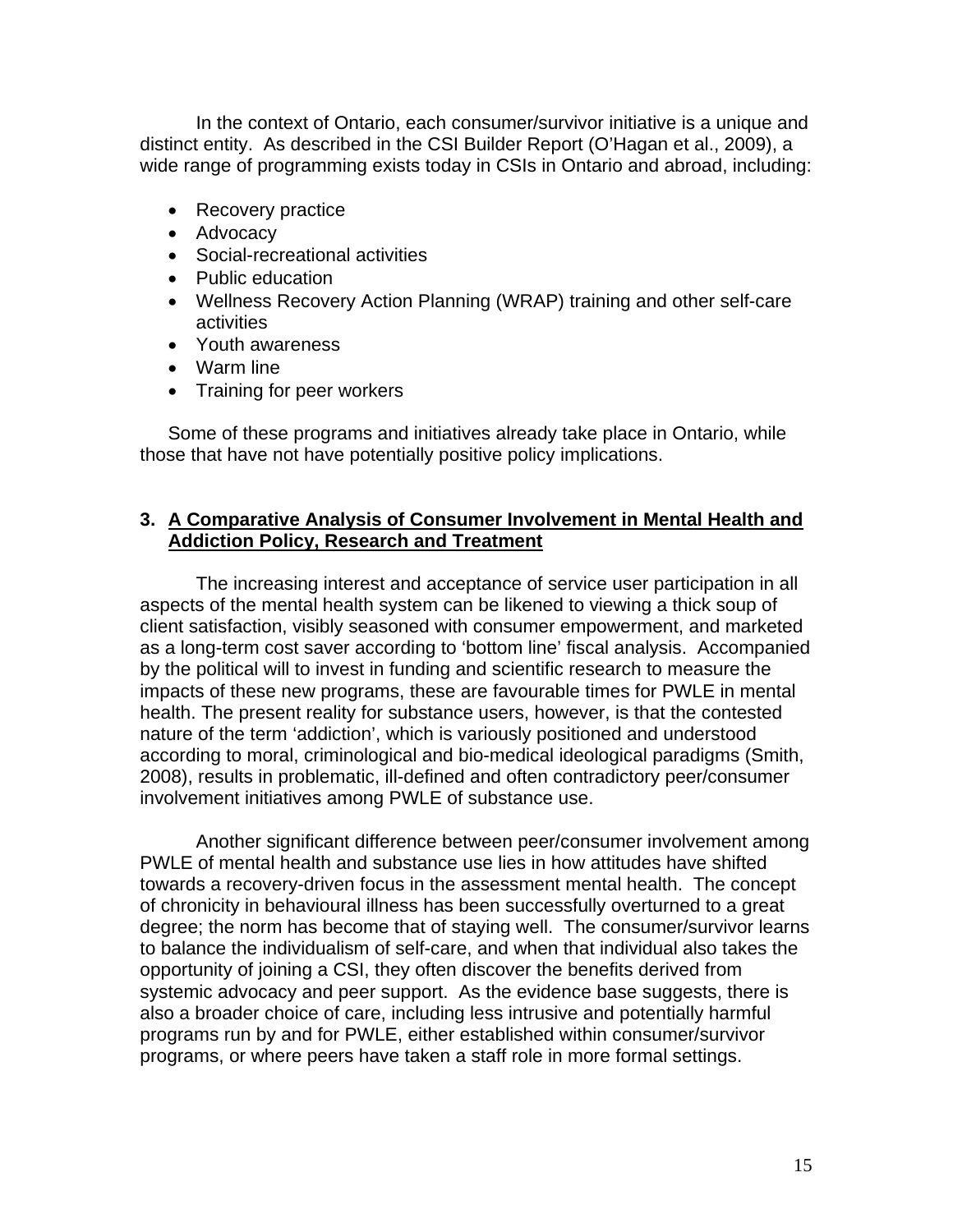In the context of addiction research, treatment and policy development, the notion of 'harm reduction' takes on a more prominent and defined role. According to the Toronto Drug Strategy report (2005), harm reduction refers to:

interventions that seek to reduce the harms associated with substance use for individuals, families and communities. It can include, but does not require, abstinence. The focus is on the individual's behaviour, not on the substance use itself. Effective harm reduction approaches are pro-active, offer a comprehensive range of coordinated, user-friendly, client-centered and flexible programs and services and provide a supportive, nonjudgmental environment. Examples of harm reduction include needle and condom distribution and maximum blood-alcohol limits for driving. (p. 6)

Another central tenet of harm reduction policy and practice is the idea of accepting and embracing PWLE of substance use where they are at, thus preventing active substance use from becoming a precondition for service access. Although harm reduction initially grew out of efforts to provide services to out of treatment injection drug users (IDUs), this principle has since been extended to other communities of people with lived experience of substance use, including programs such as TRIP and Dance Safe, which were established in order to provide relevant, up-to-date information regarding sex and drug use practices to the Toronto rave community [\(http://www.tripproject.ca/trip/?q=node/7](http://www.tripproject.ca/trip/?q=node/7) accessed July 2, 2009).

Several significant, peer/consumer-led organizations among PWLE of substance use and recovery have emerged over the course of the last decade with an explicit harm reduction mandate. The *International Network of People Who Use Drugs* (INPUD) is perhaps the first truly global user-run harm reduction advocacy group, based on several core principles, namely:

- Pro drug user rights
- Pro self-determination
- Pro harm reduction and safer drug use
- Remaining neutral on an adult's choice to take drugs or not
- Anti-prohibitionist
- Pro equality ([http://inpud.wordpress.com/about/,](http://inpud.wordpress.com/about/) consulted July 3, 2009)

From the perspective of treatment and recovery, the New York City -based *National Alliance for Medically Assisted Recovery* (NAMA) is a methadone advocacy group that has assumed a prominent position in US MMT treatment debates. According to NAMA's mandate, the group works to "dispel the ignorance regarding MMT which plagues both treatment professionals and the general public", fight against the "discrimination perpetrated against methadone maintenance patients" and promote "quality methadone maintenance treatment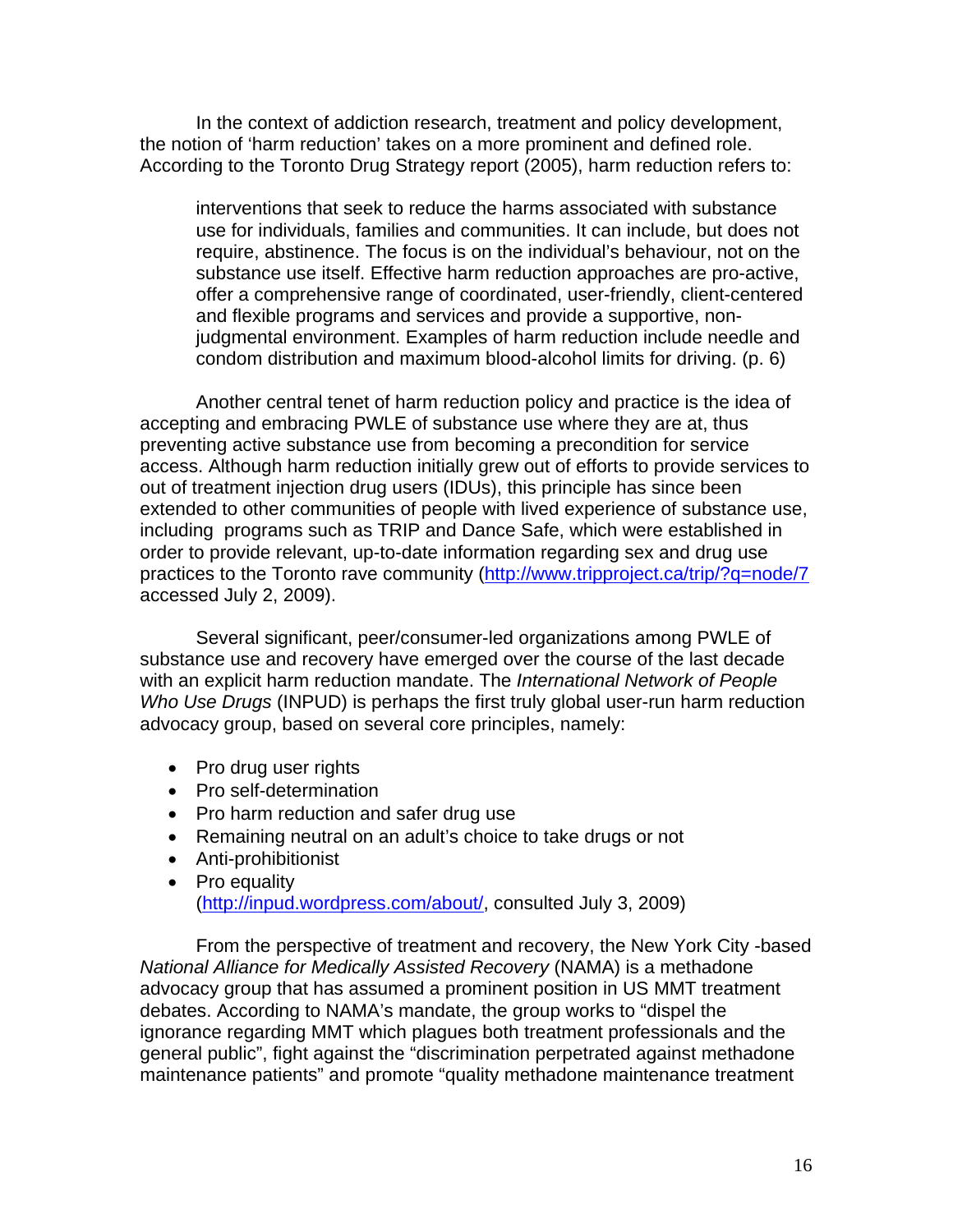as the most effective modality for the treatment of opiate dependence" ([http://www.methadone.org/library/what\\_is\\_nama.html,](http://www.methadone.org/library/what_is_nama.html) consulted July 3, 2009).

As discussed further in this paper, the very notion of harm reduction is not free from ideological conflict and debate, particularly surrounding the institutionalization of harm reduction as public health practice. In its most progressive forms (largely in Europe), harm reduction practice implies a broad range of services and programs, where 'low threshold' denotes forms of service that have little or no barriers to access. Recent policy shifts in the Canadian federal government, however, have systematically attempted to undermine and eliminate the notion of harm reduction as a central mandate of Canadian drug policy. Smith (2008) succinctly details this shift in his discussion of the emergence of 'regulation' regarding the question of substance use and this thing we call addiction, a movement that represents:

an oppositional stance to the prohibitionist discourse characterized by the American 'War on Drugs', a stance closely mirrored in Canadian drug policy until the 1980s (Fischer 1997, Erickson 1992). Regulation, in the form of the emergent notion of 'harm reduction', was first introduced in Canadian drug policy with the establishment of Canada's Drug Strategy (CDS) in 1987 (Fischer 1997) … Although on the surface this approach appeared to constitute a radical departure from the right wing, conservative, (and arguably profoundly unsuccessful) 'War on Drugs', scholars have suggested that Canada's Drug Strategy embraced harm reduction in theory but not in practice, demonstrating "very little evidentiary progression of drug policy reform based on public health principles" (Hathaway and Erickson 2003: 476). More recent evidence suggests that twenty years after it was first introduced, the notion of harm reduction is being written out of Canadian drug policy altogether. In October 2007, Prime Minister Harper unveiled the Conservative government's National Anti-Drug Strategy. Based on a three-prong approach that includes prevention, treatment and enforcement, the new Strategy did not incorporate the notion of harm reduction. Signaling a return to the moralcriminological approach to addiction, responsibilities for the new Anti-Drug Strategy were shifted from Health Canada to the Department of Justice (www.nationalantidrugstrategy.gc.ca , consulted Mar. 10, 2007)… While harm reduction ostensibly takes a 'value-neutral' stance regarding substance use, critics suggest that the "moral warrants behind the movement ... with their basic respect for human rights, are the very principles that have yet to be fully established", leading to the fact that "the human rights of drug users are typically downplayed in favor of 'costbenefit' analyses that are claimed to be morally neutral" (Hathaway and Erickson 2003: 484). Given the highly contested status of harm reduction policy and practice in North America today, continued recourse to 'bottom line' analyses can in many ways be understood as a strategic measure to appeal to fiscal conservatives. (p.34-38).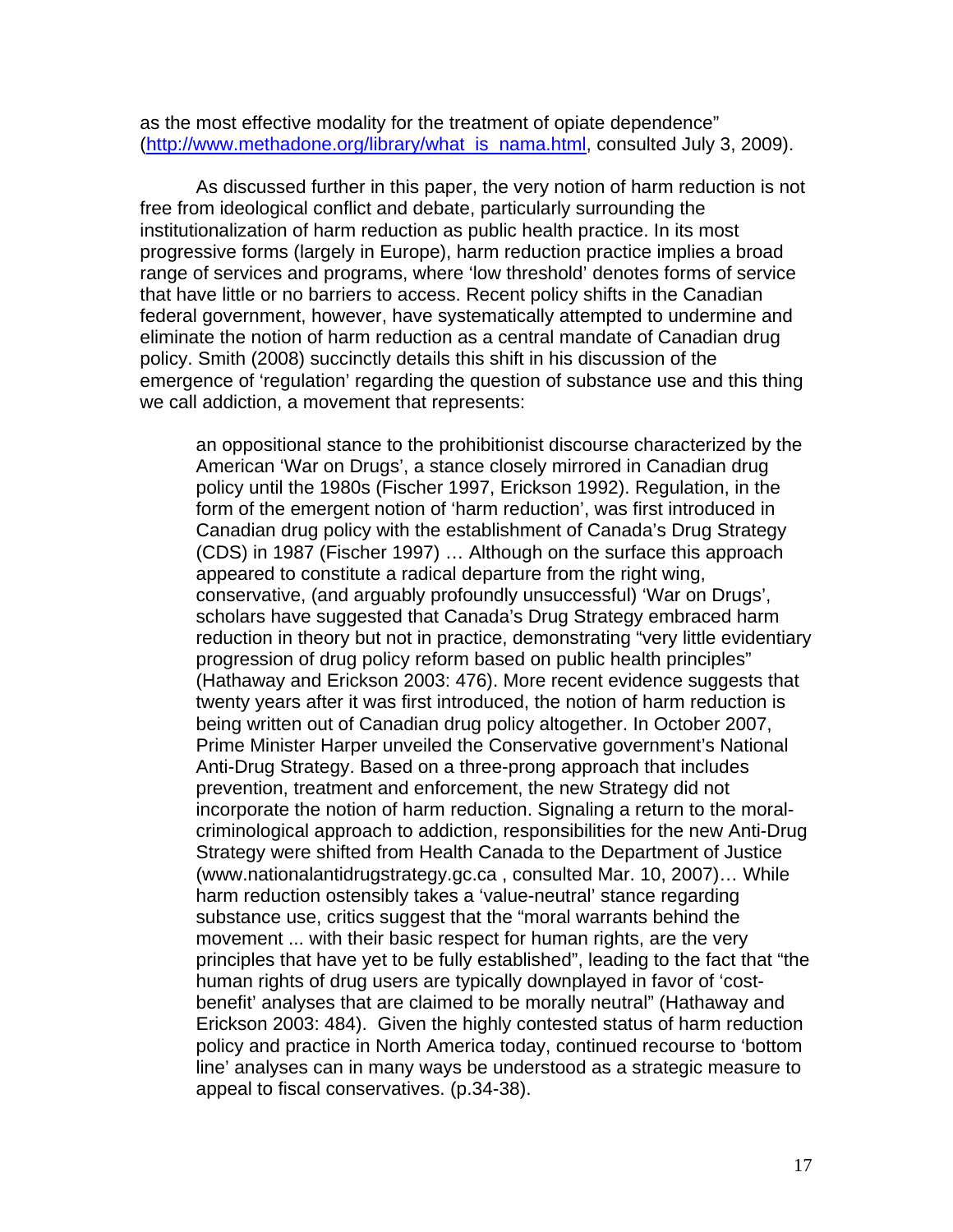## **4. Literature Review**

## **a) Addictions**

Resulting from the ongoing lack of acceptance and/or stigma regarding consumer/peer involvement in research, policy development and service delivery for people with lived experience of substance use there is a scarcity of published academic literature that addresses this question, particularly in the North American context. The scant published literature that does examine the role and importance of peer involvement in addiction research, policy and treatment is focused on several prominent themes, including:

- the value of peer networking
- the positive role of peer support work and peer-based forms of outreach in HIV/AIDS education and prevention
- the role and importance of increasing equitable, grassroots, community-based forms of peer/consumer/user involvement

*"[T]here is an informal network already established amongst drug users; the trick is how to formalize this process" (Allman et al. 2006: 405)*

People with lived experience of substance use and drug dependency find themselves reliant on informal methods of networking on a day-to-day basis, whether it is 'hustling' to generate income or 'scoring' illicit drugs (Allman et al. 2006; Bourgois & Schonberg 2009). In this sense, people who use drugs demonstrate strong networking skills, suggesting that "what [is] required [is] to help bring these skills above ground" (Allman et al. 2006: 405). The establishment of peer-based networks or 'drug user groups' has been associated with reductions in drug-related harm, allowing for the "consolidation and sharing of information, skills and understandings" (ibid.: 402).

Research regarding networking within and between user-run organizations such as the Vancouver Area Network of Drug Users (VANDU) has demonstrated several strong positive outcomes, including:

- increased harm reduction education and skill-sharing
- empowerment through activism
- advocacy and peer-based social support
- community care (Health Canada, 2001; Kerr et al., 2006; VANDU, 2004).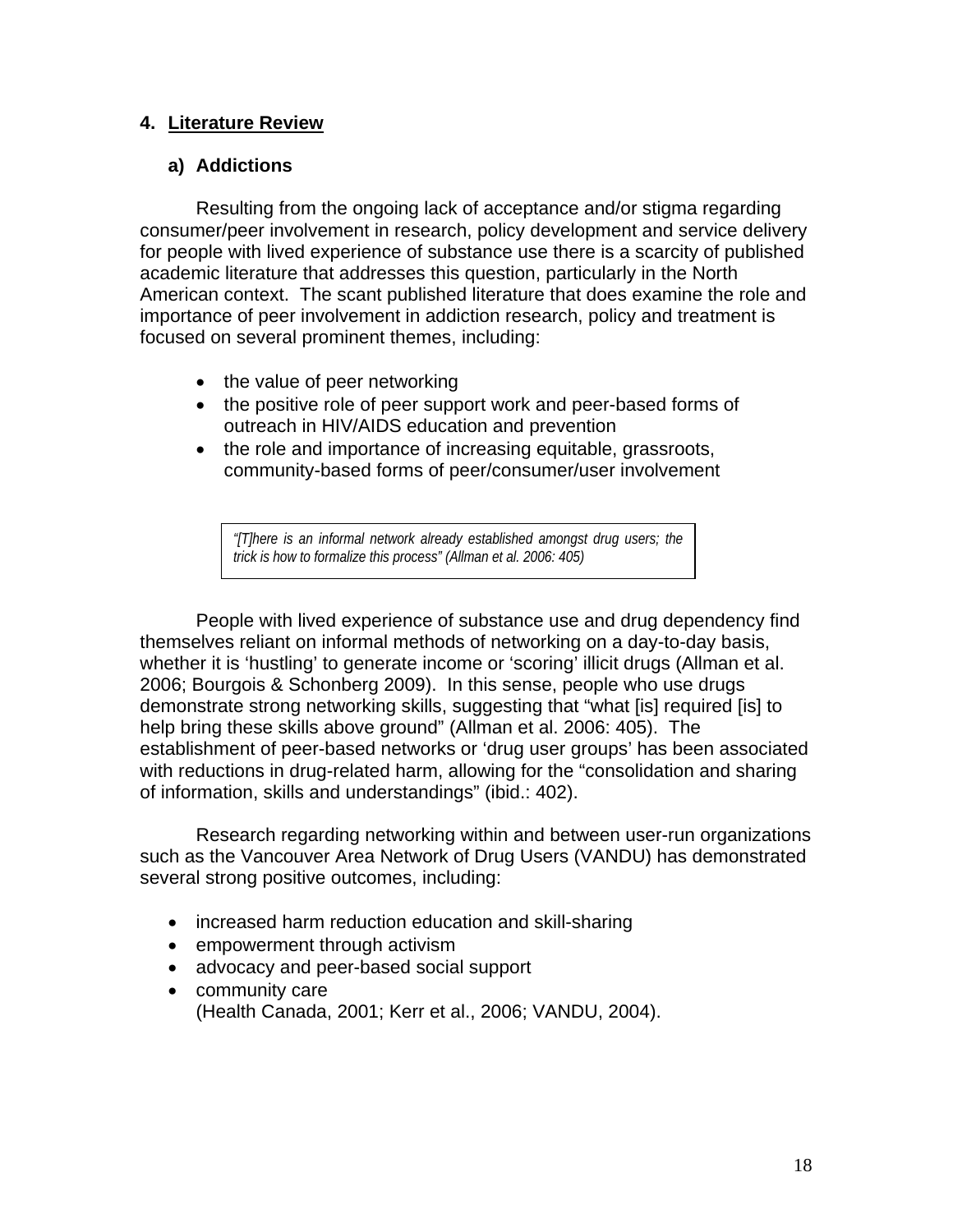Given its recognition and relative success in the Canadian context, VANDU has attempted to build the capacity of other fledgling regional drug user groups in order to "educate and organize drug users to take action" in their local communities (VANDU, 2004: 5).

User-run education and capacity building efforts by autonomous peer/consumer-led initiatives/organizations has had a significant positive impact on HIV/AIDS and HCV (Hepatitis C) prevention initiatives (Health Canada, 2001; Kerr, 2006; Latkin, 1998; VANDU, 2004). Defining *community outreach* by its reliance on "peers and indigenous workers", a review of the American evidence base in the literature revealed that "outreach-based interventions have been effective in reaching out-of-treatment injection drug users (IDU), providing the means for behavioural change" (Coyle et al., 1998: 20). Furthermore, U.S. research based on examining "users' autonomous drive for self-care" demonstrated that contrary to popular perceptions, "drug injectors can and do react to HIV and other threats rationally and effectively" (Friedman et al., 2004: 252). This is generally accomplished through the establishment and development of consumer/peer-based organizations among people with lived experience of substance use to "represent and act on behalf of their interests and to conduct HIV and HCV risk reduction programs" (ibid.) Yet another U.S. study that provided HIV prevention promotion training to IDU peer leaders suggested that in the IDU community, "training peer leaders as HIV educators may promote HIV prevention among the leaders' risk network members and others at risk of acquiring and transmitting HIV" (Latkin, 1998: 151).

Alongside peer networking and the hands-on commitment of people with lived experience of substance use engaged in HIV awareness and prevention, there is a small body of literature that critically examines the potential role and importance of increasing grassroots, community-based forms of user involvement. As well as addressing the positive value of user-led interventions and initiatives, this literature additionally examines some of the problems and challenges (both existing and potential) inherent in peer and consumer involvement among PWLE of substance use. Barriers and challenges to peer/consumer involvement in addiction research, treatment and policy development, along with recommendations for increasing consumer/peer involvement are further detailed in subsequent sections of this report.

The Canadian HIV/AIDS Legal Network (2005) argues that greater involvement of people who use illicit drugs is imperative from the perspectives of (1) ethics, (2) human rights, and (3) public health. In accordance with the UN General Assembly's *Declaration of Commitment on HIV/AIDS*, "all people should have the right to be involved in decisions affecting their lives" as an ethical principle (Canadian HIV/AIDS Legal Network 2005: 4). Consumer/peer involvement also conforms to the United Nations *International Guidelines on HIV/Aids and Human Rights*, which urges governments to "involve representatives of vulnerable groups, such as people who use drugs, in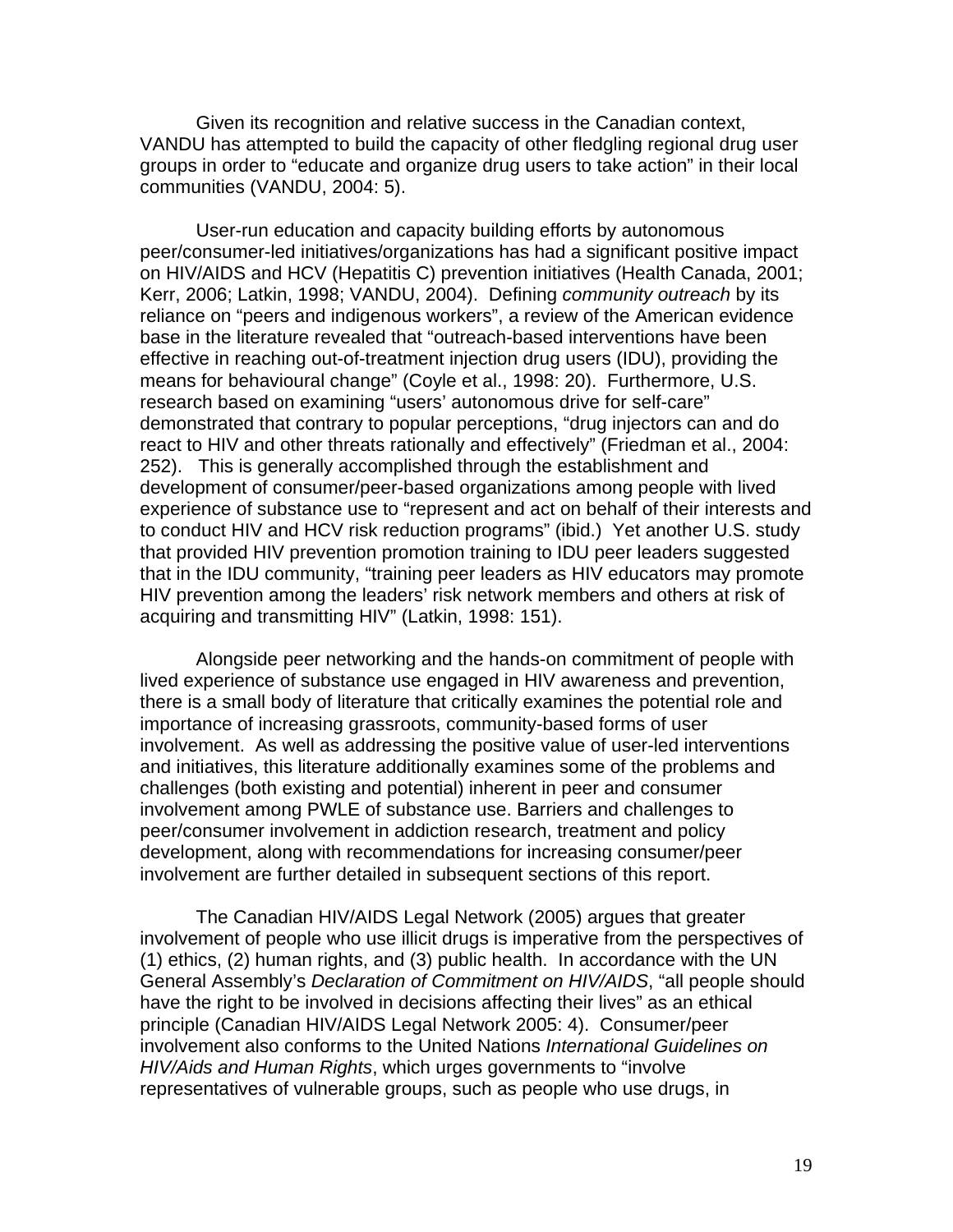consultations and in the planning and delivery of services" (ibid.). This concept is generally understood through the mantra *"nothing about us, without us"* (Canadian HIV/AIDS Legal Network, 2005)

From a public health perspective, it has been further recognized that there is significant value in 'insider' or 'indigenous' understandings of local drug using communities (GLADA, 2005; Kerr et al. 2006; VANDU, 2004). In this sense, people with lived experience of substance use are themselves "often best able to identify what works in a community that others know little about" (Canadian HIV/AIDS Legal Network, 2005: 4). This literature therefore directly reinforces the ethical, human rights, and public health imperatives of *indigenous inclusivity* in the case of PWLE.

Broadly reflecting the different ideological commitments of users, research in the U.K. suggests the existence of two types of user involvement, namely *advocacy* and *activism* (GLADA, 2005: 9). Identified as **advocates**, the first group had an explicit "commitment to improving drug treatment services", and emphasized their capacity for "understanding and empathy towards drug users" (ibid.). The second group tended to self-identify as **activists,** and was more committed to "affecting broader, systemic change" driven by user-run organizations, emphasizing their strengths in "organizational development, business management and consultation skills" (ibid.).

In some cases, consumer/peer involvement in the area of addiction research, policy and treatment has been advocated based on critiques of the traditional 'provider-client' service delivery model. These issues primarily include "the difficulty that service providers have in reaching drug users on their own turf, difficult communication between providers and clients, and fear among drug users that use of services may alert police to their activities" (Kerr et al., 2006: 61). At the same time, "street cred" necessarily drives any such organization's 'user-led' or 'user-run' mandates. For this reason, a user group such as VANDU will have two types of group membership, where full membership with voting privileges is strictly reserved for "people who report using or formerly using illicit drugs intravenously" (ibid.).

> "VANDU has, after years of activism, gained increasing recognition in the local community"; as one member stated, "If anything is happening, it seems that it is probably going to need VANDU's okay. VANDU is always at the table." (Kerr et al. 2006: 64)

Through analysis of the activist, advocacy and public education work undertaken by VANDU since its 1997 founding, Kerr et al. (2006) illustrate the diverse range of positive benefits derived from a well-supported, well-organized and cohesive user group, including: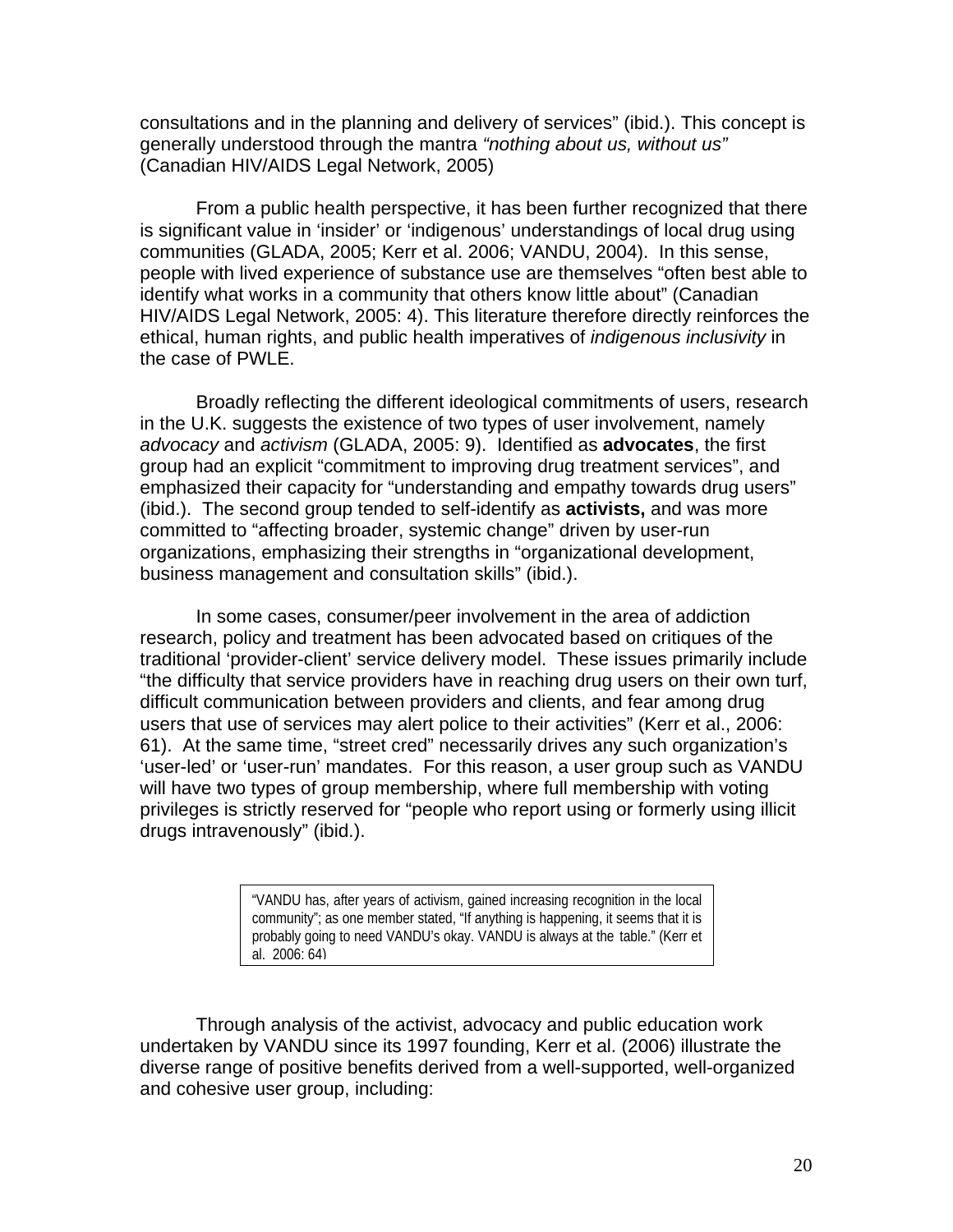- **Education** that is specific to groups living with Hepatitis C, people on methadone, and women living with HIV, for example
- **Alley patrols** in recognition of the "reluctance of many service providers to venture into alley-ways"
- **Syringe exchange and recovery** including the establishment of an unsanctioned, peer-run NEP (needle exchange program) in the heart of Vancouver's open drug scene, as a response to the documented difficulties of syringe access during evening hours
- **A hospital program** where volunteers "make regular visits to hospitalized drug users for the purpose of providing support and encouraging them to stay in hospital"
- **Peer support and advocacy** involving helping other with "negotiating bureaucracies, completing applications, and overcoming legal hurdles… programme recipients emphasized the value they receive from peers, as peers are deemed to be the most knowledgeable about the experiences of drug users" (p. 65-66).

*As people who use drugs, our organizations have an important role to play in advocating for our rights and for our health and well-being. Our organizations: need to work towards being governed, managed and run by people who use illegal drugs, with power and control held by people who use drugs; measurable progress towards control by people who use drugs must be demonstrated; are best placed to ensure appropriate representation to governments, non-drug user organizations and other relevant stakeholders; need to be recognized as valid and valued participants in any policies and programs dealing with drug use, including those aimed at reducing harms sometimes associated with drug use, such as HIV and hepatitis C; need to be recognized as participants in policies and programs dealing with other health and social issues that affect our lives, such as mental health, housing, welfare; must be treated with respect and as equals in all partnership arrangements with governments and other organizations; have a responsibility to the larger movement of people who use drugs and strive to empower and include people who use drugs; are committed to the principles of harm reduction, peer education and support, and community development; and fight for the health and human rights of people who use illegal drugs. (Canadian HIV/AIDS Legal Network, 2005: 21).* 

# **b) Mental Health**

There is a wealth of both peer-reviewed and grey literature that suggests why collaborative partnerships between consumers and service providers are worth pursuing. The evidence base surrounding the question of peer support and peer-reviewed services has received an exhaustive analysis by Solomon (2004):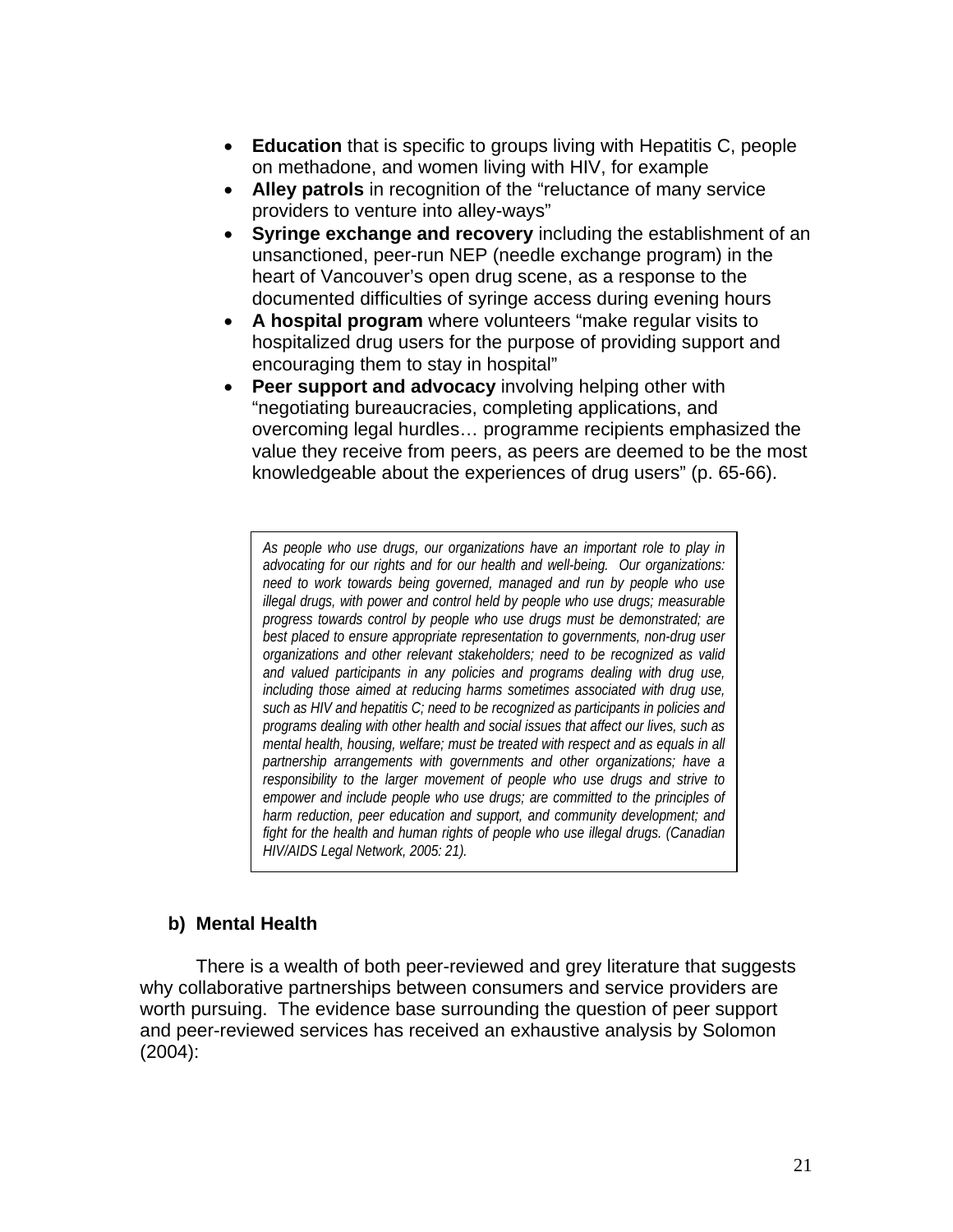*a) What is peer support?* 

Peer support is a "system of giving and receiving help founded on key principles of respect, shared responsibility, and mutual agreement of what is helpful".

- *b) What are the various kinds of peer support?*  Peer support can take many different forms, including self-help groups, internet support groups, and warmlines.
- c) *What types of peer delivered services exist?*
	- **Peer run or operated services:** (consumers plan, operate, administer, and evaluate them) and which value freedom of choice and peer control; small staff and larger number of volunteers (examples include drop-ins, clubhouses, crisis services, vocational services, psychosocial educational services and peer-to-peer support programs)
	- **Peer partnerships:** shared control with non-consumers (financial, administrative and governance matters), but peers are primarily in charge
	- **Peer employees:** designated positions for consumers in traditional mental health organizations and also peers who happen to occupy traditional staff jobs
- d) Peer delivered services offer five characteristic benefits:
	- Social support
	- Experiential knowledge
	- Helper-therapy principle
	- Social learning theory ("we are like one another; we are all OK")
	- Social comparison ("I see positive role models I want to follow)
- e) Benefits to recipients of peer-delivered supports
	- No difference in outcomes compared with traditional services
	- No difference in outcomes compared with therapists
	- Synergies between peer provided services in crisis intervention, team care, post-discharge care, and vocational services
	- Identifiable and measurable outcomes such as shorter hospitalization, quality of life, improved social functioning, less substance use, higher employment
- f) Peers who provided services were themselves less likely to require hospitalization (Solomon, 2004)

Finally, Solomon (2004) summarizes the system-wide benefits of peer supports and peer-provided services: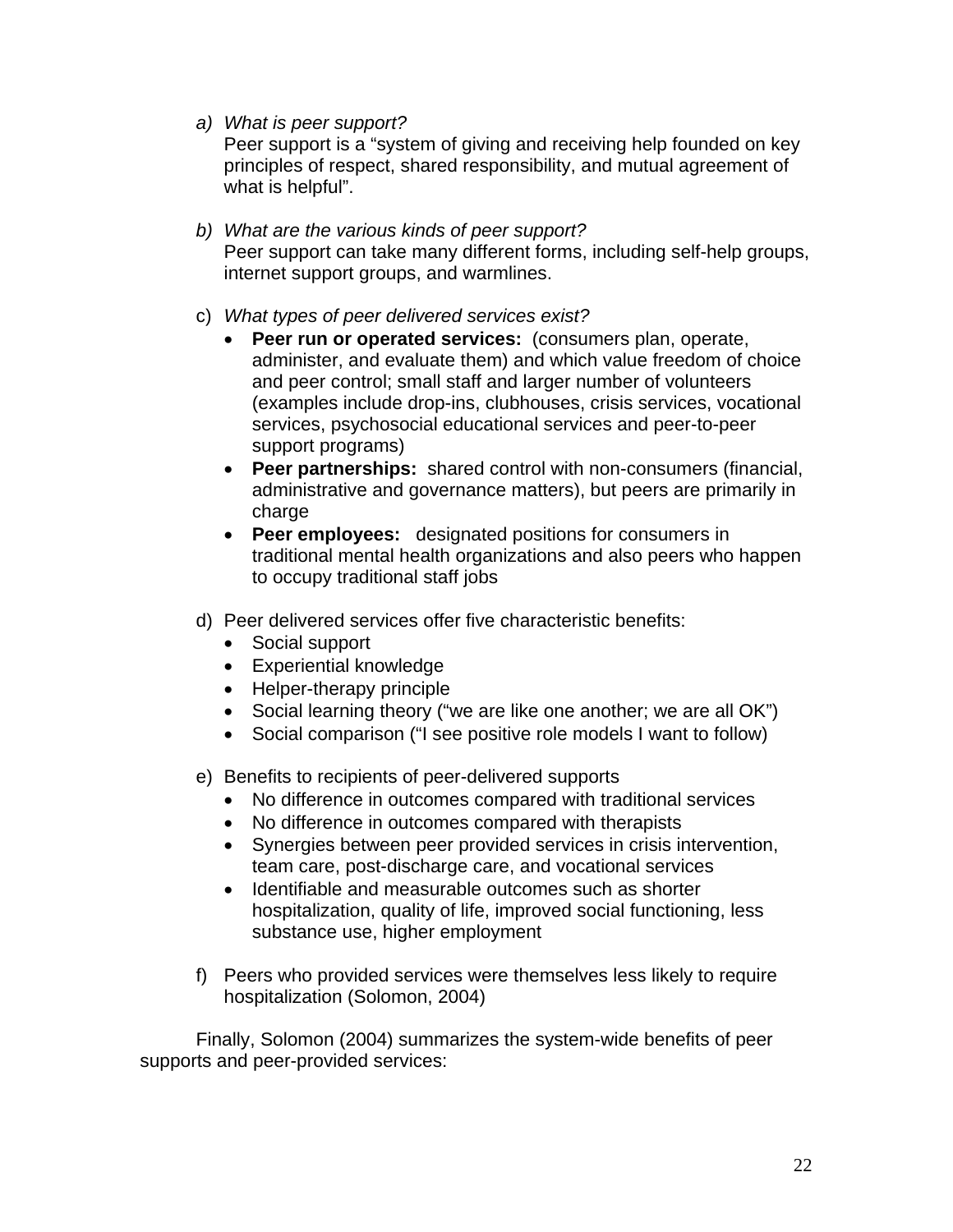- The peer-provided services have the potential to save the mental health system money
- Reducing hospital use as a result of peer supports and programs saves the system money
- The minimal costs of self-help groups is offset by far in savings to the system
- That is no excuse, however, for not keeping wage parity when a peer is hired into a traditional staff position
- Peer providers fight stigma by being there
- Peer providers know how to outreach and link hard-to-reach consumers to the professional services they needs
- Peer support meet the mental health needs of those in the community (ibid.)

Absent from Solomon's critique is an awareness of alternative businesses (i.e. those that are owned and run by consumer/survivors). To address this question, two sources offer critiques.

One Canadian study examined a traditional model of service delivery for individuals with disabilities which was grounded in receiving disability benefits and being professionally supported in looking for work (Neufeldt et al., N.D.). A second, more progressive model, by contrast, encouraged self-direction from those seeking work. The latter approach led to a higher income approaching selfsufficiency, although policies at that time posed systemic barriers such as loss of income supports and benefits clawback. This study is instructive in that these motivational barriers hinder PWLE from beginning as employees in an alternative business (Neufeldt et al., N.D.).

Another article reviewed six Community Economic Development (CED) organizations, two of which fit the definition of a consumer/survivor enterprise (Crawford et al., 2000). Here, further barriers emerged, namely the fact that funder guidelines for successful outcomes which guide people to full employment were at odds with more modest expectations of alternative businesses (whose other objective is to keep people in recovery) that cannot realistically expect all employees to be able to achieve financial autonomy. CEDs, through no fault of their own, generally have a small niche unless these regressive policies are addressed. Potential funders also have to acknowledge the indirect benefit of keeping people in recovery as well as the aspired goals of achieving some measure of economic success, whether it is the individual or the striving organization (Crawford et al., 2000).

The healthy presence of grey literature regarding peer/consumer involvement in the mental health sector speaks directly to knowledge exchange of best practices. For example, a recently published 110-page guidebook summarizes 10 peer support in-patient programs in the United States. Its userfriendly resource format combines narratives, job descriptions (of such innovative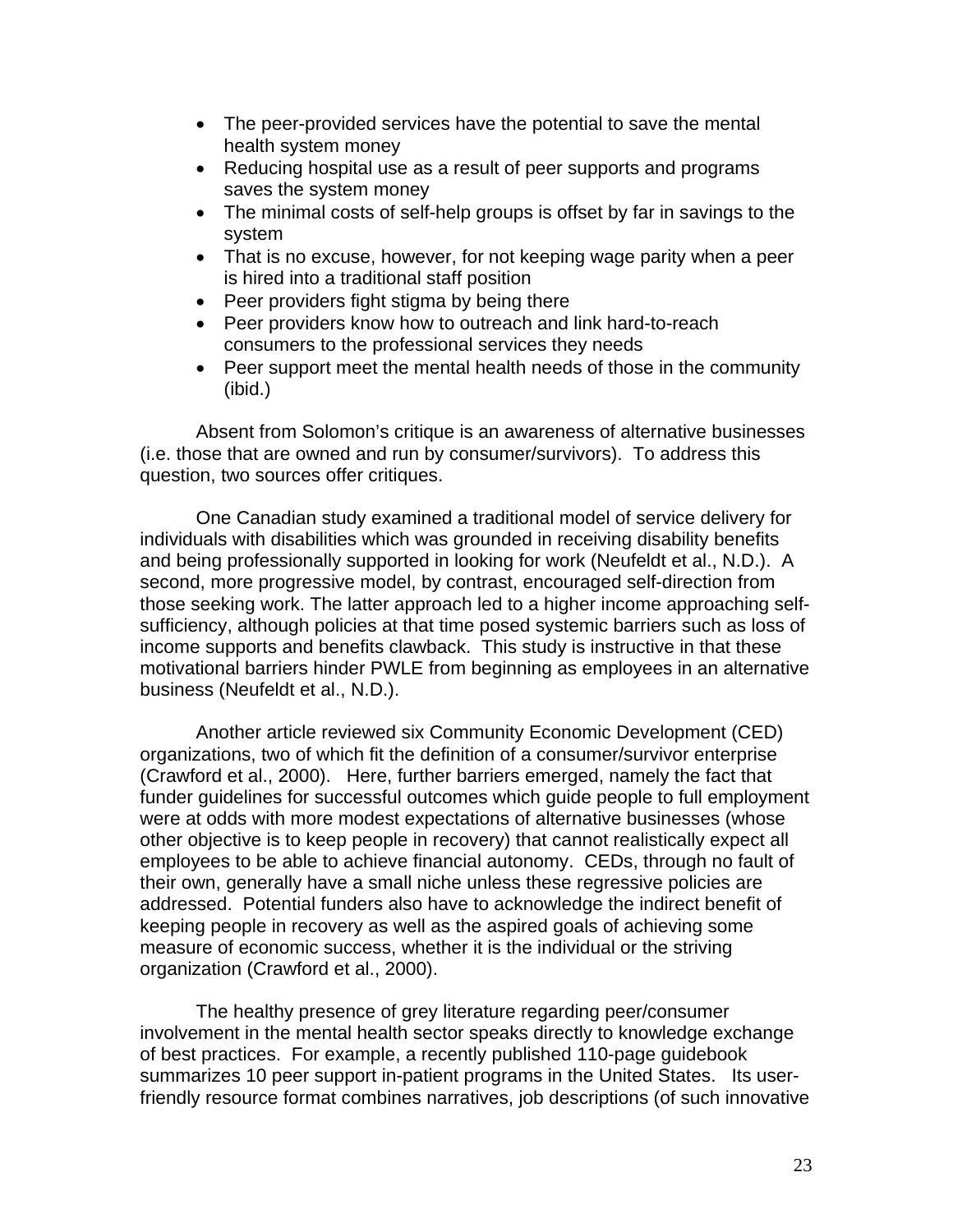positions as a "Director of Consumer Affairs" – a senior-management level position in an institution with a systems change mandate), program documentation, and a bibliography (Bluebird, 2008).

Chinman et al. (2008) similarly discuss implementation strategies to ease peer workers into traditional mental health service settings by examining issues relating to: (1) evolving from client to a consumer provider; (2) exploring what that role could be; (3) adopting staff culture and opportunities for management; and (4) ensuring that staff concerns are given their full due.

Through the use of an online survey, Schwenk et al. (2009) investigated the work of certified peer specialists. Highlights of the 275 responses are summarized as follows:

- Nearly 70% were female
- They averaged 24.6 months in length of employment and averaged close to a full work week (29.8 hours/week)
- Almost half reported being independent peer support workers or case managers
- A few were in senior management or were executive directors

This limited snapshot attests to success in the deployment of service users throughout the mental health systems (Schwenk et al., 2009). As this evidence suggests, the Canada mental health system would derive significant benefit from a similar synthesis and dissemination of best practices, along with profiling innovative forms of collaborative partnerships between service providers and peer support organizations.

# **5. Consumer Involvement Case Studies in Addiction and Mental Health**

## **a) Two Consumer Involvement Case Studies Among PWLE of Substance Use**

In order to clearly illustrate the value and effectiveness of successfully developed consumer/peer involvement initiatives, the paper now turns to profile two such Canadian peer-based projects, representing two different forms of engaging and involving of PWLE of substance use. The published literature regarding these 'addiction' consumer/peer initiatives suggests how a continuum of peer-based approaches can be applied in a harm reduction context to addiction research, policy-making, and treatment service delivery.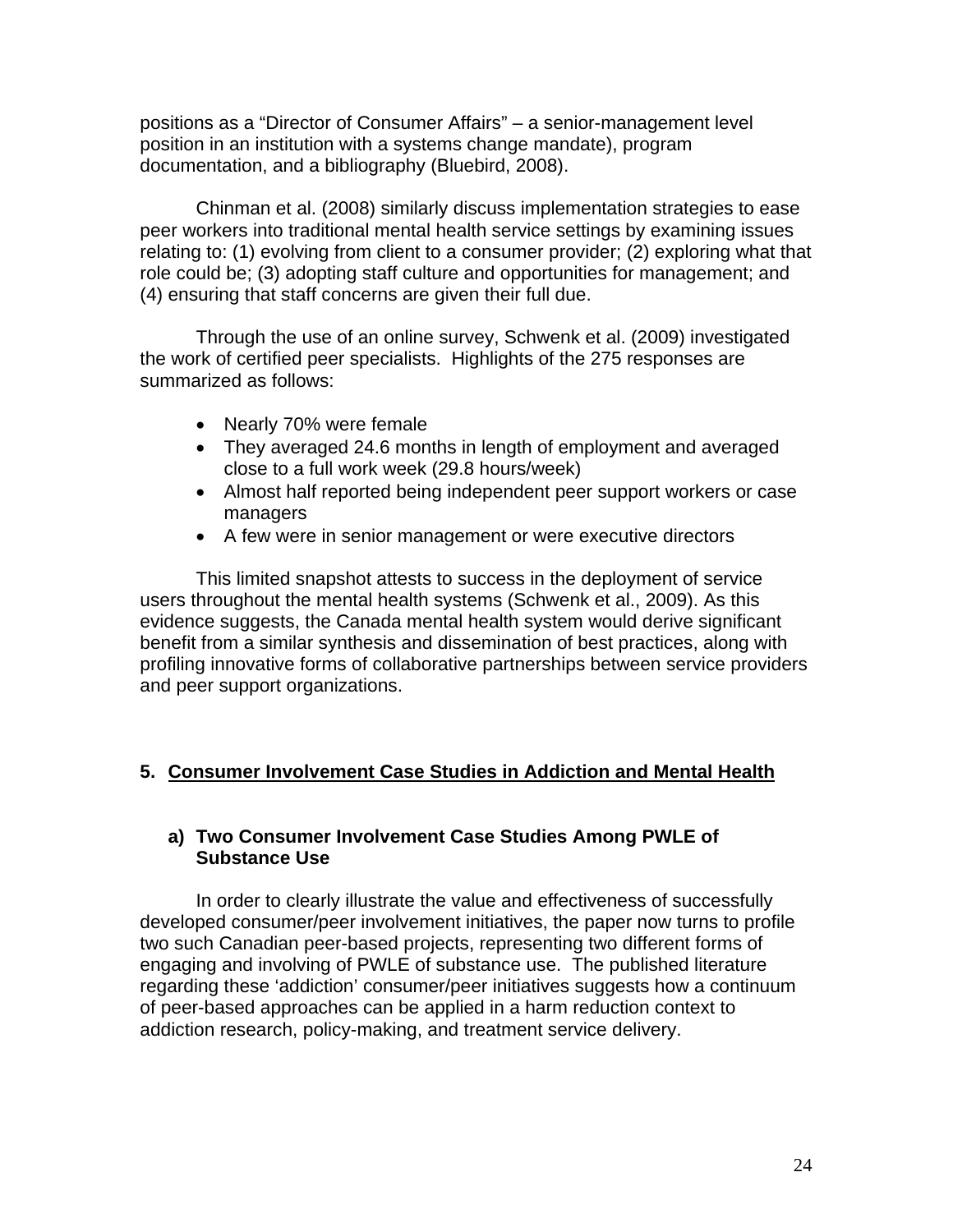#### **(1) The** *Crack Users' Project* **(CUP), Street Health, Toronto**

The Crack Users' Project (CUP) is an ongoing peer-driven capacitybuilding project established by Street Health, a community-based health care and harm reduction organization situated in east-central downtown Toronto, an area generally acknowledged as the epicentre of the city's urban core crack cocaine communities. Motivated by the goal of "reducing the harms associated with the use of crack cocaine among users" in the service area, the objectives of the CUP project were to "increase communication with and among marginalized crack users; build capacity among crack users to develop and implement peer-led, crack-specific harm reduction strategies; and to improve access to physical and mental health services for this group" (Street Health, 2007: 2). Crack smokers have been acknowledged as a particularly marginalized and hard-to-reach substance use community, and crack users are at increased risk for a host of health and social problems, including "violence, diseases like Hepatitis C and HIV, malnutrition, social isolation and mental health problems" (ibid.: 3).

The CUP project consisted of two main components, including (1) scheduled drop-ins specifically for crack users, and (2) a series of harm reduction training sessions for more involved CUP participants. Seamlessly integrated and interwoven into these two main components was the provision of a full range of services and supports designed to address the health needs of participants in a holistic and comprehensive way. This included providing primary health care, peer support, individual counselling, housing advocacy, and healthy food onsite, thus complementing core programming activities (ibid.).

 The drop-in component of the CUP project is peer-led, and facilitated by a member of Street Health staff with direct lived experience of homelessness and crack use. During regular project evaluations, participants have clearly and repeatedly shared "how much they value having a stable peer attached to the project who can provide advice and information from a perspective of shared and similar experience" (ibid.: 4). Drop-ins are held at a local community health centre, provide harm reduction equipment, and participants are issued 'membership cards' that serve to remind participants of the drop-in schedule, and "help create a sense of belonging" (ibid.). Additionally, the program allocated resources for one women-only drop-in each week, given the fact that "women are disproportionately affected by the harms associated with crack use and poverty" (ibid.). The harm reduction training component of the CUP program is similarly peer-focused and peer-driven, involving specific activities oriented towards training relevant to peer outreach work, including an "introduction to harm reduction, communication skills, sex work, HIV and Hepatitis C basics" (ibid.: 6).

Overall, the success of the CUP project was attributed to "the crackspecific, non-judgmental, welcoming space that has been created for users, and the supportive environment that has been created around the project through the provision of services and supports, which address and improve all aspects of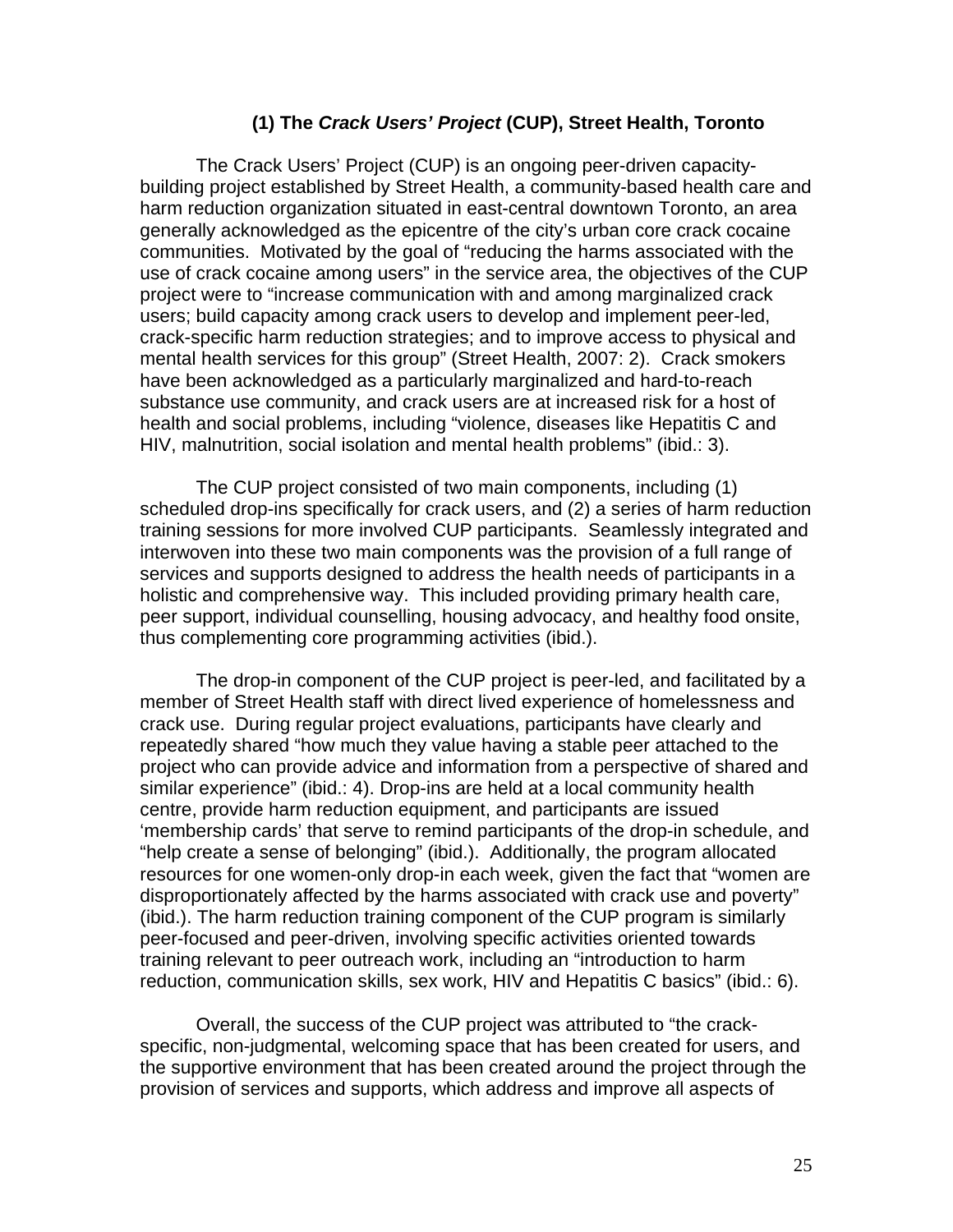participant health" in an integrated, comprehensive and holistic way (Street Health, 2007: 9).

# **(2) The** *Vancouver Area Network of Drug Users* **(VANDU), Vancouver**

 Established in 1997, VANDU is the oldest, largest and most well known advocacy and activism organization for people with lived experience of substance use in Canada. One of the most significant strengths of VANDU is the organization's broad involvement across the policy landscape, spanning from advocacy, activism and public education to community care and support activities. Several prominent principles guide VANDU. They include:

- i. inclusivity of all current and former drug users
- ii. a militantly user-driven orientation
- iii. the maintenance of a peer mentorship policy that involves "pairing someone who has skills in a particular area with someone who is interested in acquiring those skills"

(Kerr et al., 2006: 63).

 The experience of VANDU has clearly demonstrated the "unique and vital contribution" that can be made by engaging and involving people with lived experience of substance use. Here, the fundamental impact of user-run organizations "in preventing the spread of bloodborne infections, in particular HIV, and in advancing the rights of people who use drugs" had been distinctly highlighted (Canadian HIV/AIDS Legal Network, 2005: 6). Founded at the height of a public health crisis among injection drug users (IDU) in Vancouver's Downtown Eastside, as overdose and HIV/HCV infection rates soared, VANDU's early work focused on political activism, advocacy and awareness raising. With a mission statement to "improve the lives of people who use illicit drugs through user-based peer support and education", VANDU's activities grew more diverse as its capacity increased, encompassing public education efforts, participation in governmental and community research projects, and the establishment of support groups for various sub-populations of people with lived experience of substance use, including "persons with hepatitis C, women with HIV, and methadone users" (Health Canada, 2001: iv).

 VANDU maintains a militant stance on drug user inclusion in every aspect of the service, policy and research initiatives that are ostensibly conducted in their interests. Additionally, all published research relating to the organization must conform to "VANDU's philosophy and members' demands that all projects directly involve them", again reinforcing the notion of *collaborative autonomy*, popularly understood by the Canadian HIV/AIDS Legal Network's (2005) mantra '*nothing about us without us'* (Kerr, 2006: 62).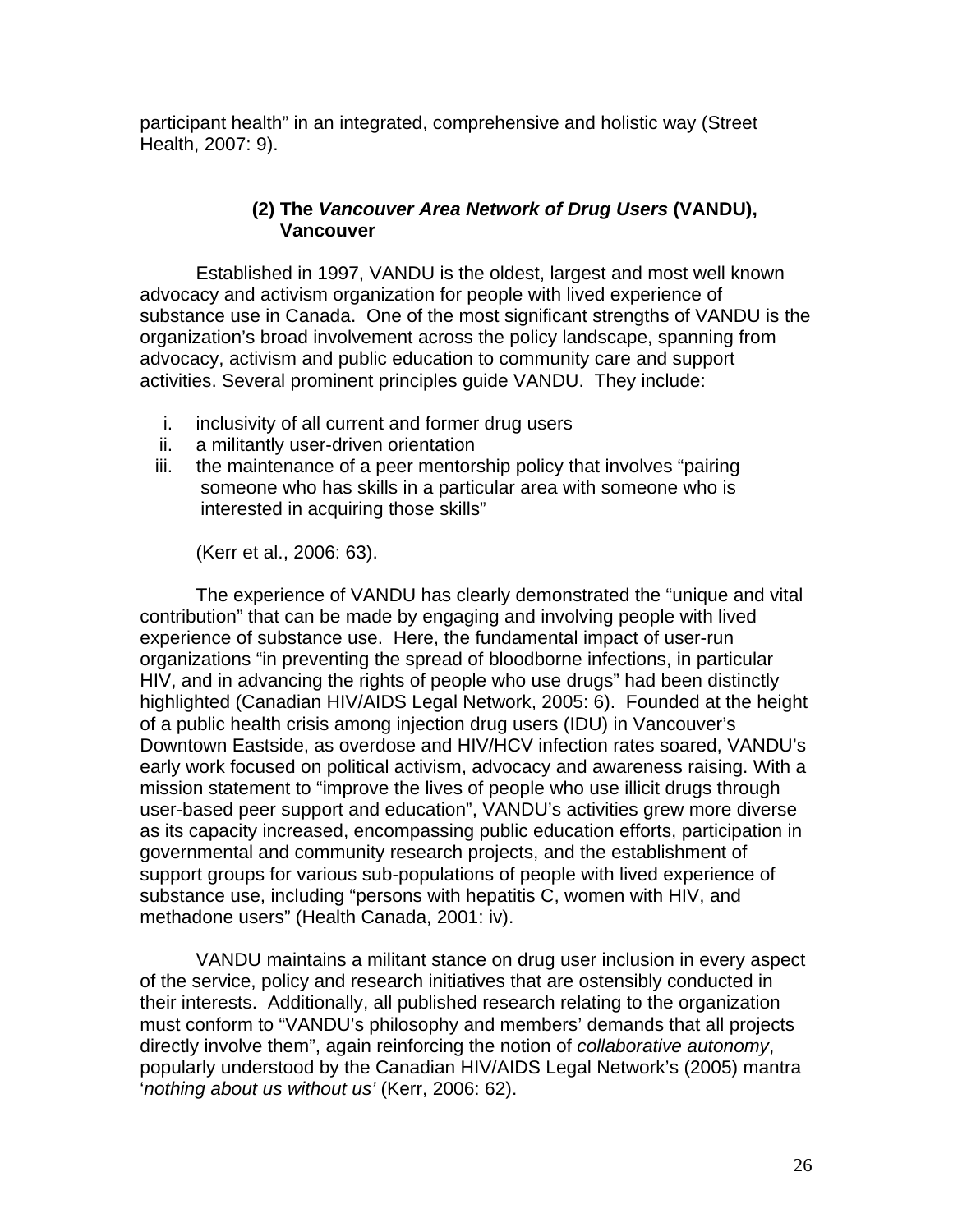The notions of indigenous inclusivity and collaborative autonomy are raised again later on in the matter of peer mental health organizations. The fully realized state of membership within VANDU attests to their outsized impact on public policy discussion in western Canada. Persistent stigma and a lack of core funding/support for initiatives and organizations led by PWLE of substance use have prevented similar voices from emerging in Ontario.

## **b) Three Consumer Involvement Case Studies Among PWLE of Mental Health**

As referenced earlier, the CSI Builder Report "Consumer Survivor Initiatives: Building for an Equitable Future" (O'Hagan et al., in press, 2009) provides a wealth of background on current literature regarding consumer / survivor involvement initiatives in the field. Given this existing research, this section of paper instead focuses on *transformative strategies,* sites where it becomes possible to leverage present activities into recovery-driven and personcentred models of care.

## **(1) The Emergency Room and Service Users**

One way of re-interpreting the traditional dynamic of passive users of mental health services is to focus on one of the flashpoints of entry into the system – the emergency room. This locus is traditionally either the initial point of entry for a consumer or the "go-to" place in an institutionally-focused model of crisis care.

The emerging evidence base suggests that alternative approaches are gaining considerable currency. Common to each is a sincere effort to provide choices that will reduce the necessity of intrusive care. Examples of such approaches include the following:

- The Amistad Peer Center in Portland, Maine has innovatively conducted *inreach* through its peer supporters directly into the emergency department of the state's largest psychiatric hospital ([http://www.amistadinc.org/programs.php,](http://www.amistadinc.org/programs.php) accessed June 2, 2009). These peer supporters are able to work with those in crisis waiting in admissions in the emergency department and within each hospital unit, and are available on weekends and evenings. Peers also attend treatment meetings and can act as advocates, in addition to sharing experiential knowledge. In this program, peers also act as support group facilitators and wellness trainers inside the institution.
- Moving one step beyond the norm of repeated visits to the emergency department are the concrete combined goals of a focused discharge program model along with using peer support to reduce re-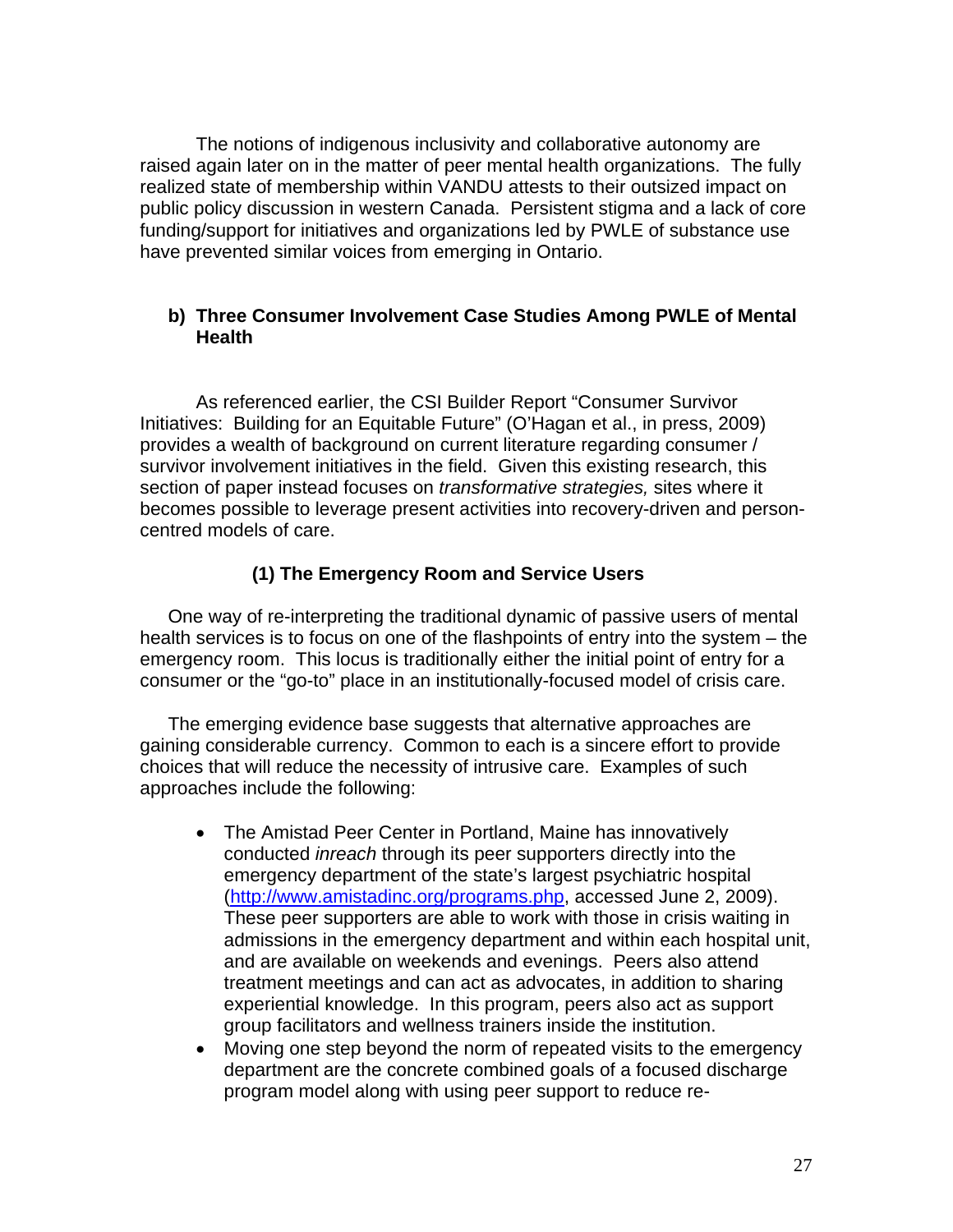hospitalization (whether in ER or inpatient units). This was discussed earlier through the transitional discharge study conducted by Forchuk et al. (2005). Lawn et al. (2007) examined a three-month project in Australia that employed a Peer Service (composed of a project manager, peer coordinator and 8 casual peer support workers). The aim was to create a service model that was "identified, planned, operated, administered and evaluated by people with mental health conditions, with fully negotiated input from mainstream mental health sectors and the primary health care sector" (ibid). Peer workers in this project required previous background in the field, specialized training, lived experience, and reference checks. Referrals from the health region (which could come either from hospitals or community agencies) were made, and peer workers were then tasked with providing a number of peer support hours over a one-to-two week period to the consumer in need. Such arrangements were negotiated before a given client was discharged from hospital. Likewise, if a service user felt in need of assistance to avoid rehospitalisation, similar referrals could be made for peer support. Over the three months of the study, 49 peer support allotments were offered, lead to 300 hospital bed days being saved at \$377 per day (Lawn et al., 2007). In stark contrast, the peer support package (an average of 8 hours of peer support) cost \$220. Moreover, instead of the expected 30% relapse rate, only 17% were readmitted to hospital (half of them for physical complications only) (ibid.).Positive feedback regarding the peer workers was received from, family members, professional referrers, general practitioners, and the concluding focus group. More impressively, since that initial 3-month project, 200 additional peer support referrals have been made with 900 hospital bed days diverted (ibid.).

• Another way of reframing the overuse of emergency rooms is to divert use through the creative programming of crisis services as discussed by Ashcraft and Anthony (2006) This project went beyond the de facto partnership of peer staff and service providers. Cleverly, it involved providing more resources to peer staff and asking them to design a peer-run crisis alternative adjacent to the regular service called the "Living Room". This service operated with an emphasis on minimizing seclusion and restraint, and was staffed by PWLE around the clock. The characteristics of this facility were largely attributed to its success, including (1) peer staff receiving over 100 hours of training; (2) homelike characteristics (small rooms with futons leading out to a common area with sofas, a fridge and other amenities); (3) stays permitted ranging from 24 hours to 5 days; and (4) peer staff sharing their experiential knowledge with service users. Feedback was positive – so much so that one doctor was quoted as saying that peers wrote better discharge plans than the professionals (Ibid.). Feedback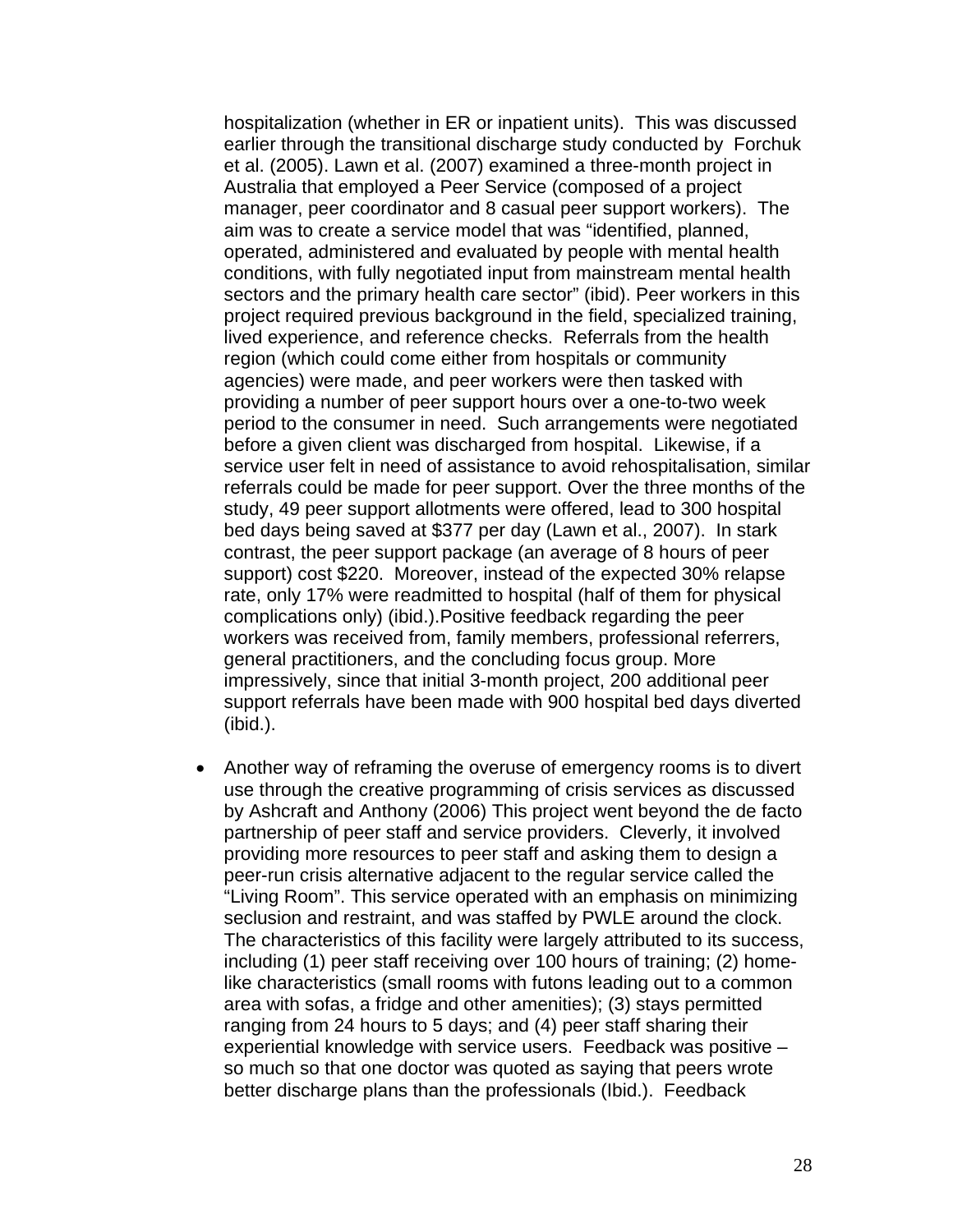showed that the success of this non-medical model relied on: immediate help, an holistic approach to crisis (not just illness and meds); a homelike atmosphere; accessible transportation with peer escort; access to visitors; and a nice, safe space that encourages autonomy and recovery (Ashcraft and Anthony, 2006).

• In their review of mental health clients' perspectives of the emergency department, Clarke et al. (2007) specifically cite clients' recurrent requests for other places to go to in the evenings and weekends when someone is having a hard time, given that community programs are generally oriented towards a Monday to Friday, 9 am to 5 pm working cycle. Pudlinski (2004) has researched the pros and cons of consumer-run warmlines, concluding that such programs (1) work well with callers who are not yet at the crisis level; (2) can create peer supports without physically being there one-on-one, and (3) have greater time flexibility. Among the three models examined, the one within a fixed site proved most inflexible in its ability to accommodate teamwork and transportation issues. Using a pager with a call-back number system balanced a lack of timeliness in returning calls with the benefit of caller identification and personalized support. The third method, involving call-forwarding to the staff member on duty, was seen to lead to role confusion (is it a friendly call or work-related?). In the case of the *Krasman Centre*, a CSI in Richmond Hill, Ontario, the call-forwarding warmline is a toll-free number that redirects the caller's number anonymously to the staff person on call, thus preserving confidentiality of the service ([http://krasmancentre.com/?page\\_id=21](http://krasmancentre.com/?page_id=21), accessed June 3, 2009).

### **(2) The New Zealand Peer Support Employment Strategy**

 New Zealand arguably represents the pre-eminent human resource strategy for PWLE in mental health arguable. There, a national centre, *Te Pou* was entrusted with the objectives of organizing mental health research, information and workforce development (Te Pou, 2008a)

 Fundamental to the idea of transformational change is the concept of trained consumer advisors. In order to ensure its development, Te Pou has designated a service user workforce development manager to be not only a support person to consumer staff, but also to serve as a liaison and champion with mainstream service providers. (Te Pou, 2008b)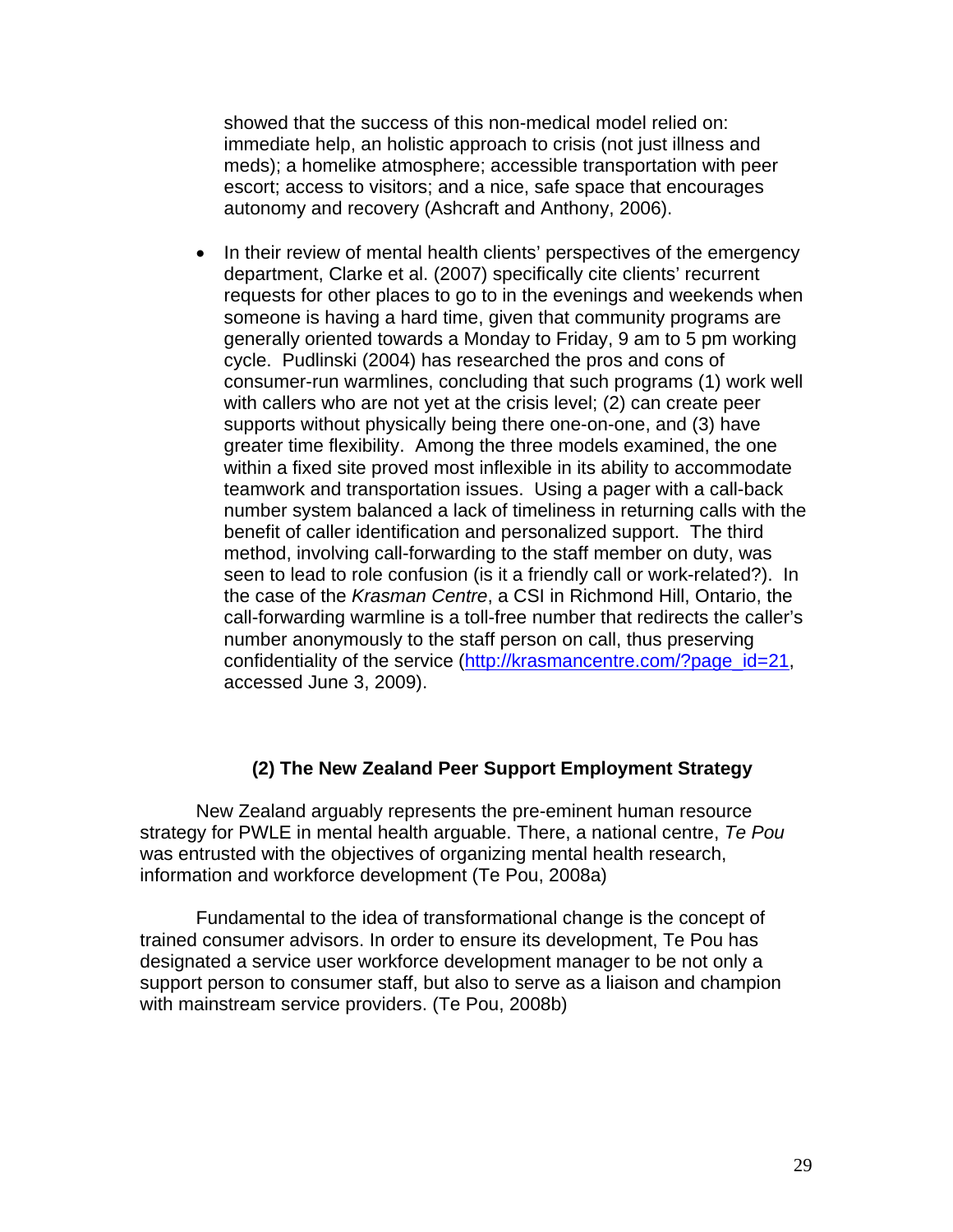Te Pou's resource base is both strategically compelling and comprehensively planned, include the following accessible online materials:

- A *consumer advisor resource kit* (Te Pou, 2008c)
- Discussion of the roles of consumer advisors documented in e-newsletters (see [http://www.mentalhealth.org.nz/newsletters/view/article/8/81/summer-](http://www.mentalhealth.org.nz/newsletters/view/article/8/81/summer-06-07/)[06-07/](http://www.mentalhealth.org.nz/newsletters/view/article/8/81/summer-06-07/), accessed June 15, 2009)
- Competencies for Consumer Advisors in Mental Health Services (Te Pou, 2008d)
- The Blueprint Training Program (National Certificate in Mental Health Support Work) ([http://www.blueprint.co.nz/page/14-Welcome,](http://www.blueprint.co.nz/page/14-Welcome) accessed June 1, 2009)
- Executive Leadership Training in Mental Health and Addictions (<http://www.blueprint.co.nz/page/12-Welcome>, accessed June 1, 2009)
- A wide variety of workshops with a wide range of topics including consumer partnerships ([http://www.blueprint.co.nz/page/20-Workshops+Blueprint-workshops,](http://www.blueprint.co.nz/page/20-Workshops+Blueprint-workshops) accessed June 2, 2009)
- Finally, Te Pou supports The Auckland Peer Support Network, a support network for peer support workers that meets bimonthly at different locations, providing a forum for peer support workers to engage in information sharing, problem-solving, support and networking (Te Pou, 2008e).

Other electronic resources accessible through Te Pou include links to testimonials, as well as a certification program for qualified mental health and addiction workers (Te Pou, 2008f).

On the addictions side, there is a parallel organization in New Zealand, the National Addiction Treatment Workforce Development Program (NATWDP), where there is provision both for consumer advisor and consumer auditor (i.e. quality improvement) roles [\(http://www.matuaraki.org.nz/index.php?id=75](http://www.matuaraki.org.nz/index.php?id=75), accessed June 3, 2009).

This evidence base suggests that meaningful resource allocation, a dedicated agency, and knowledge dissemination figure strongly in making meaningful and positive transformation happen for service users and PWLE.

# **(3) U.S.A. SAMHSA Transformation Grants**

The notion that PWLE need direct investments to make their alternative mental health projects a reality gained traction in the United States with the introduction of Mental Health Transformation State Incentive Grants (Substance Abuse and Mental Health Services Administration, 2009b). Key to the success of these grants, the funds offered more flexibility, were be accountable to consumers and families, and offered increase choices of care.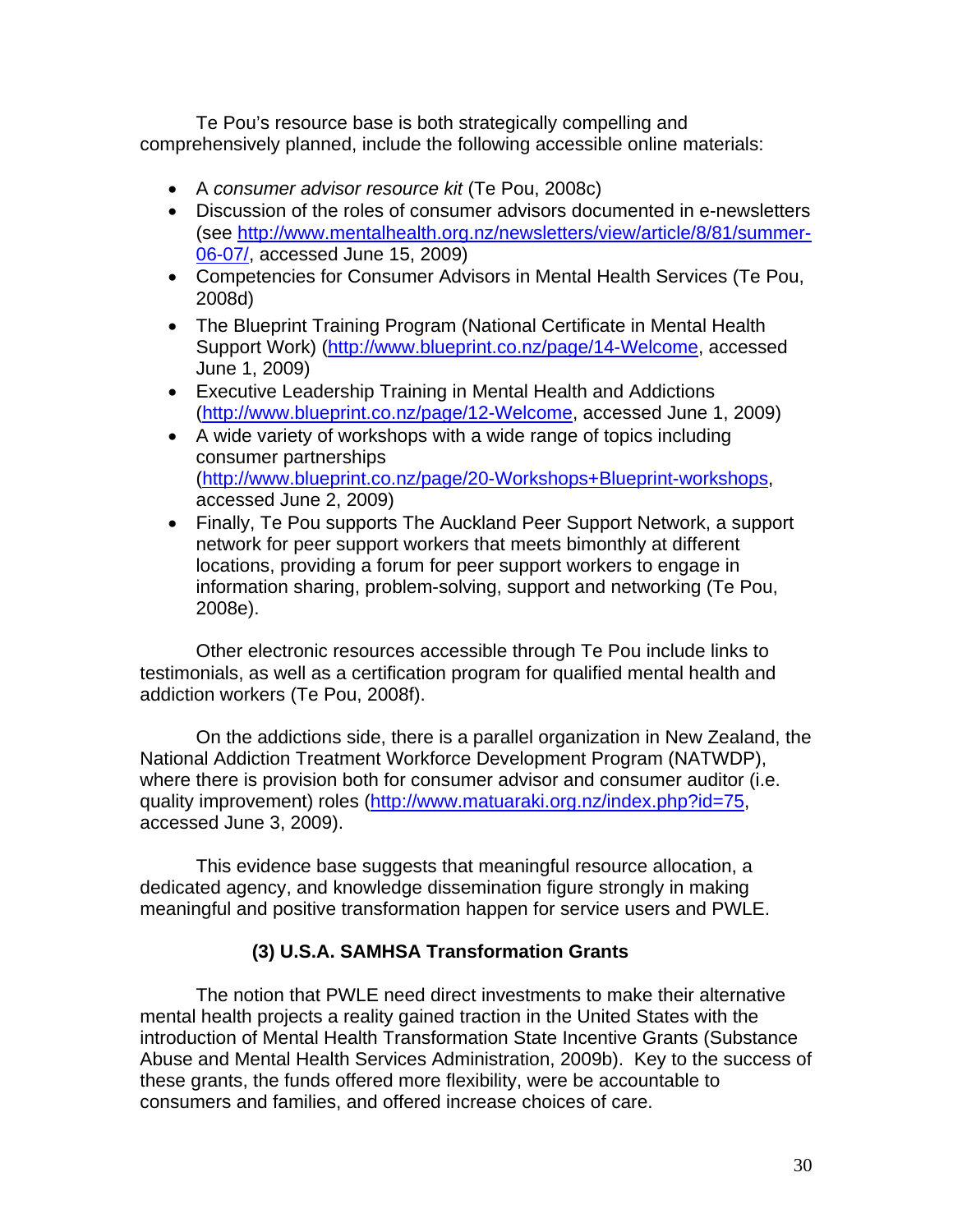Growing out of this initiative, a new website has been established as a knowledge exchange database to reveal the positive outcomes of such investments [\(http://mhtsigdata.samhsa.gov](http://mhtsigdata.samhsa.gov/), accessed June 3, 2009). Currently, this database tracks 967 projects, which can be retrieved by keyword classification and other categories. Because the public is permitted to comment on the projects, there is an opportunity to read the ostensible outcomes and hear the "ground floor reality". One example of this public testimonial is a listing regarding the rating of the New Mexico Behavioural Health Planning Council, which is viewed as a strong consumer voice for mental health in that state ([http://mhtsigdata.samhsa.gov/tte\\_detail.asp?id=2275](http://mhtsigdata.samhsa.gov/tte_detail.asp?id=2275), accessed June 3, 2009).

This transparent evaluation of mental health reform could likewise be a valuable tool with implications for other jurisdictions such as Ontario.

### **6. Correcting the Balance: Reasons Behind the Lack of Peer-Driven Initiatives in Addiction Research and Treatment**

 Persistent stigma surrounding people with lived experience of substance use has been identified as one of the primary reasons behind the lack of peer/consumer involvement in Ontario. In the context of intra-agency conflict, ongoing stigma can result in peers being used as scapegoats (Mason, 2006: 6). The very term 'peer' itself is a double-edged sword, given the implicit assumption of past or current experience with substance use. In this case, agencies need to mitigate and dispel stigmatizing ideologies by clearly defining the role and scope of peer work, and acknowledging PWLE of substance use in their rightful experiential role as "specialist[s] in service provision to [their] communit[ies]" (THRTF, 2003: 21).

 Lack of agency commitment to – and integration of – peer/consumer involvement (namely *peer support work*), in some cases on moral grounds, has also been identified as a significant challenge (Mason, 2006: 7). In such cases there is a clear and distinct imbalance in power and equality between 'peers/consumers' and staff, where in many cases peers are not seen as equal to other staff. This serves to limit the amount of agency support allocated to peers and peer-driven projects (ibid.). The positioning and integration of peer programs within an individual agency is critical to its success. In more general terms, agencies need to establish a clear, meaningful and safe *place* for the involvement of people with lived experience of substance use.

 Related to a given agency's commitment to and integration of peer/consumer involvement is the question of meaningful participation. Here, issues of power sharing, namely the (real and perceived) power imbalances existing between peers/consumers and health care providers are paramount (GLADA, 2005; Mason, 2006).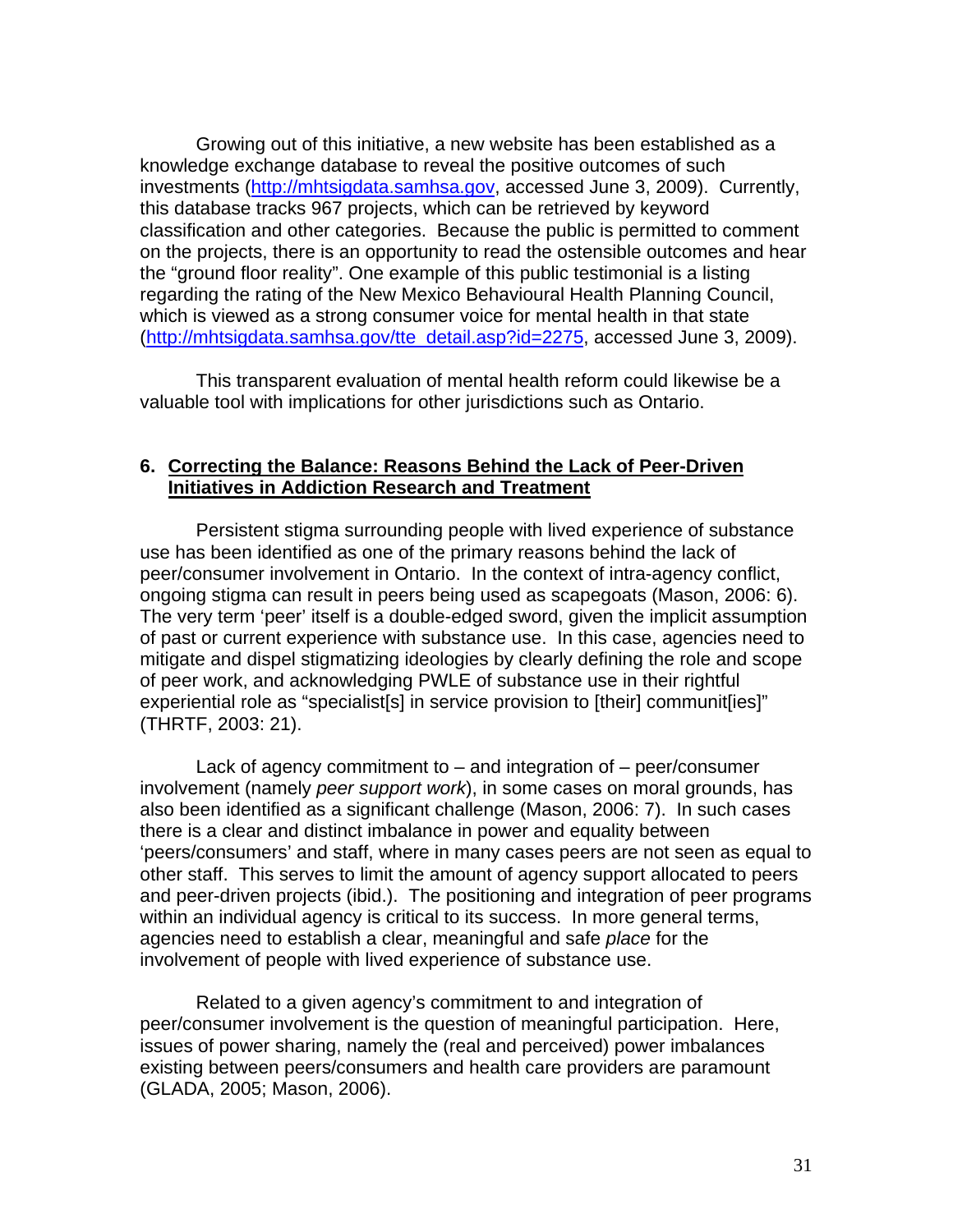Moreover, the drug use history of active and potential peer support workers has been cited as a potential challenge to the establishment and day-today operation of peer programs (Mason, 2006; THRTF, 2003; Solomon, 2004). Along with the direct impacts of drug use among active peers, "related issues and harms associated with use, such as having to go to jail, or having to deal with a serious health issue" are additional considerations (Mason, 2006: 6).

 A final issue that may influence the low level of involvement of PWLE in substance use around harm reduction and addiction treatment research, policy development and service delivery is the perceived tension surrounding institutionalization (GLADA, 2005; Mason, 2006; Smith, 2008). This has been characterized by a debate regarding the effectiveness of harm reduction peer projects in grassroots versus mainstream, institutionalized public health contexts (Mason, 2006: 7). Articulating the broader ideological tensions surrounding the institutionalization of harm reduction practice, Smith (2008) asserts that

[p]rior to being institutionalized as public health policy following the AIDS epidemic of the 1980s, harm reduction originated as a clandestine practice that existed in direct political opposition to the prohibitionist principle of criminalization. In other words, harm reduction began as an 'illegal' activity where activists and politicized front-line public health workers acted in defiance of the law, risking sharp penalties for distributing drug using paraphernalia such as clean syringes, thus constituting a kind of social movement or activist practice (Roe 2005). Some critics have argued that as it was institutionalized, the practice of harm reduction became sanitized, its oppositional political origins obscured. Here, Roe notes a historic tension between "those who see harm reduction primarily as a medical means of promoting health and mitigating the harm to individuals", and a more political, activist- oriented faction who see it as "a platform for broader and more structural social change" (2005: 244)… Roe argues that institutional harm reduction advocates engage in cooperation and collaboration with state bodies at the expense of ignoring or overlooking the fact that "the health problems they address are substantially created by the ideology of the systems in which they work" (2005: 245). The more activist-oriented, explicitly politicized proponents of harm reduction, by contrast, tend to see the notion of harm reduction as "a political and moral commitment to altering the material and social conditions of drug users" by placing emphasis on a structural critique involving a "political analysis of 'risk' and 'harm' as by-products of social, economic, racial or political inequality" (ibid) (p. 37-38).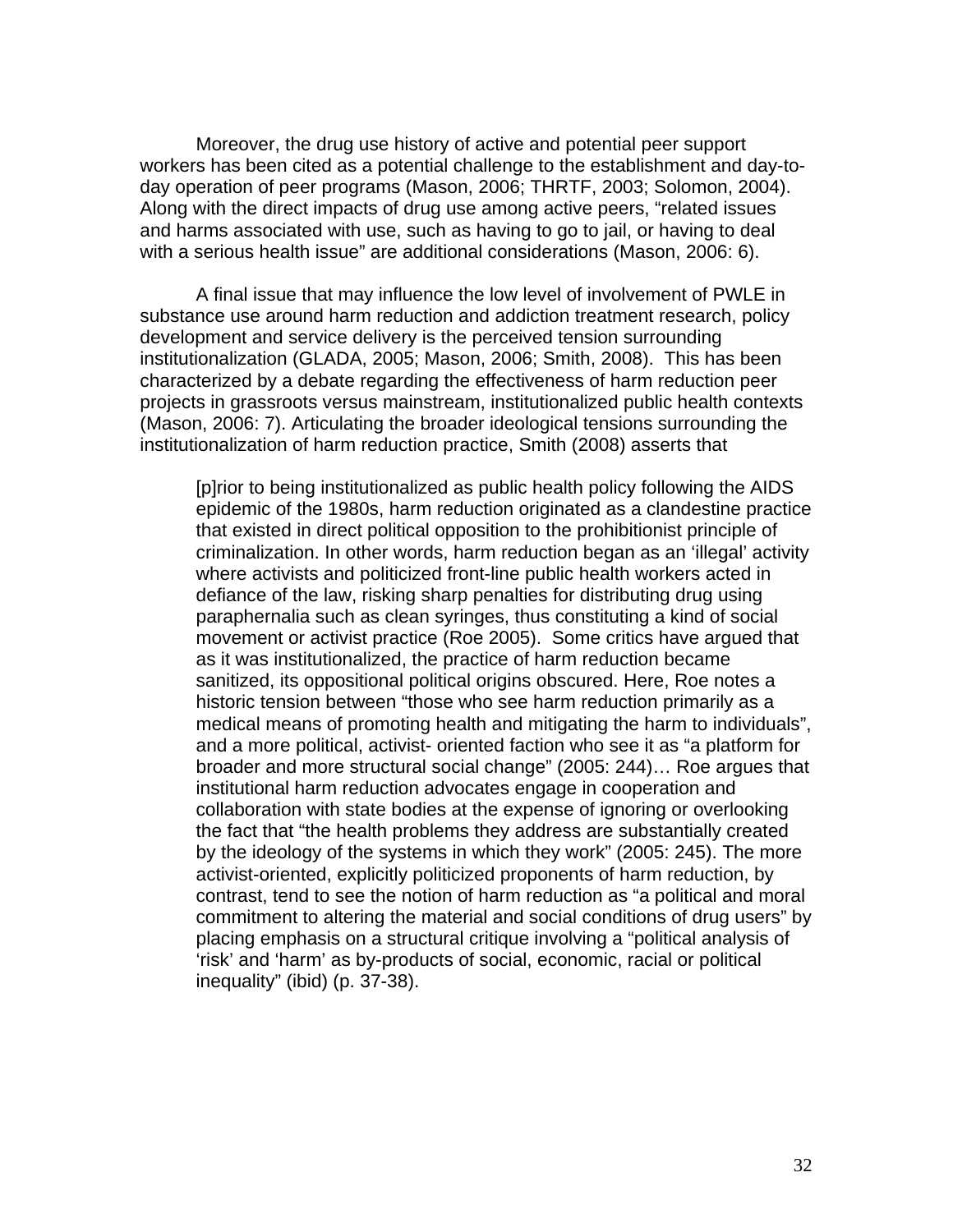#### **7. Acknowledging What We Know: Reasons Behind the Lack of Peer-Driven Initiatives in Mental Health Research and Treatment**

The reality in Ontario is that the majority of resources are devoted to the most intensive and institutional-based form of care, 20 years after the Graham Report recommended the opposite. The CSI Builder report calculates that the percentage of community-based mental health budget allocated to CSIs is a mere 2% (O'Hagan et al., 2009: 66). From this perspective, there are no reasonable excuses, given the body of evidence to date, to deny further consumer involvement in improving the mental health system.

In addition to the other barriers that PWLE of mental health issues and substance use have in common (i.e. stigma, lack of commitment, meaningful participation, past history of individuals, and tension of being a consumer/survivor while working with the system), the human resources strategy surrounding the introduction of PWLE into unionized environments is another potentially problematic issue. Even when clinical and community services express interest in hiring peer workers, there may be overarching labour agreements that prevent the direct hiring of part-time or casual non-unionized staff from which PWLE are likely to be drawn. However, as Moll et al. (2009 in press) describe, the use of seconded peer workers in integrated community settings can circumnavigate these issues. This model has the advantage of shoehorning well-trained and experienced peer workers into more formal settings, and provides benefit from instant expertise and in-house training. This evidence strongly suggests that such an HR policy deserves further investigation and investment.

## **8. Barriers and Challenges to Consumer Involvement Among PWLE of Substance Use:**

 Involving people with lived experience of substance use in research, policy-making, social support and treatment service delivery is not without significant challenges. While some challenges are rooted in larger structural / systemic forces such as the availability and accessibility of resources (i.e. funding), other challenges relate to the micro-economies of power that shape and inform street-level drug using communities (GLADA, 2005; Canadian HIV/AIDS Legal Network 2005; Toronto Harm Reduction Task Force, 2003; VANDU 2004). For the purpose of this report, challenges to the involvement of people with lived experience of substance use can be organized into six main themes:

### i. **Tensions surrounding institutionalization**

Many harm reduction activists and advocates who identify as people with lived experience of substance use share a strong sense of distrust and wariness regarding institutional public health programming (Allman et al., 2006; Smith, 2008). More specifically, the institutionalization of harm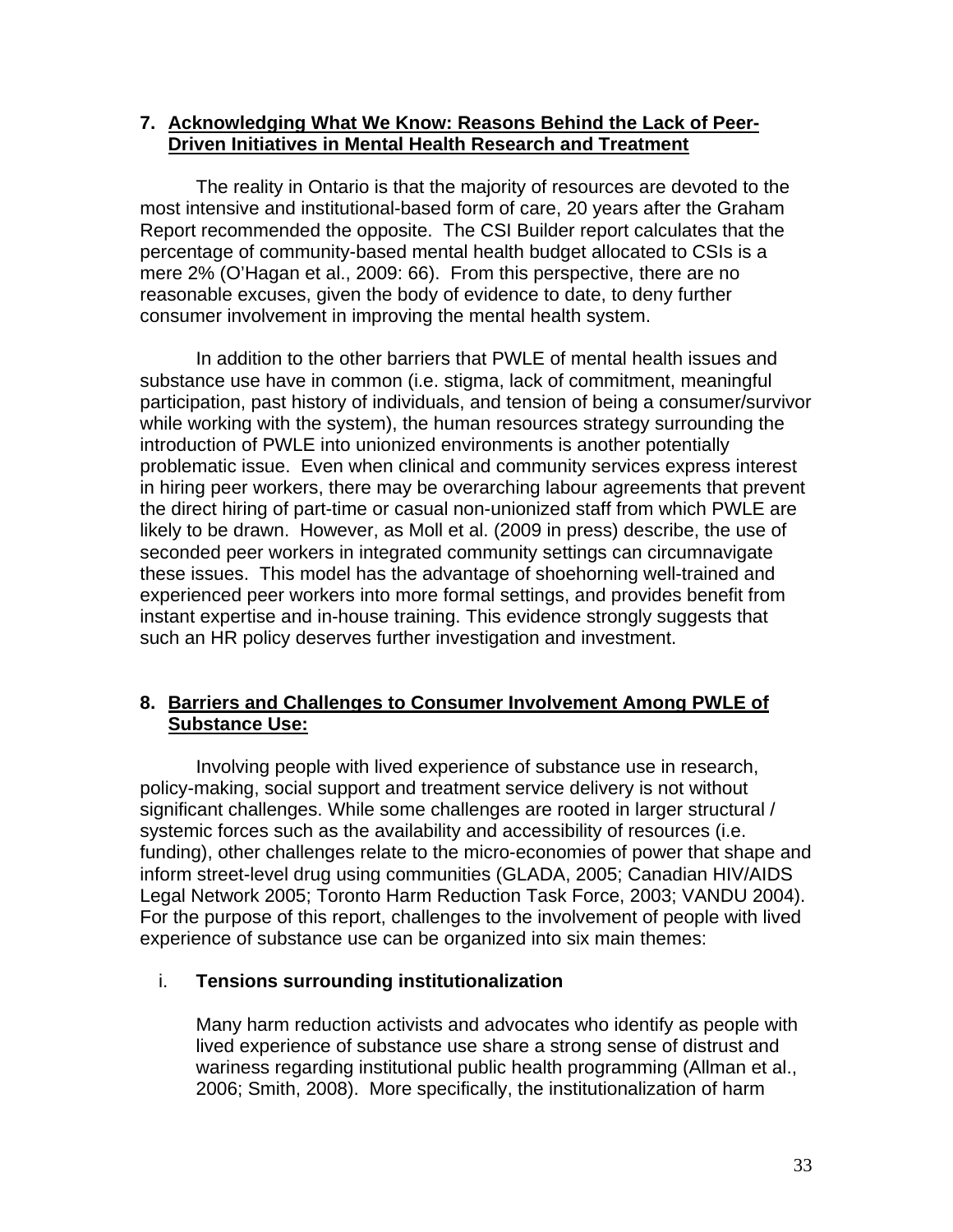reduction and user involvement is perceived as being sanitized and depoliticized, with harm reduction being divorced from its explicitly political origins (Smith, 2008: 37-38).

## **ii. Funding and support**

Canadian research regarding peer networking for the reduction of drug related harm concluded that funding was seen as one of the primary issues prohibiting the establishment, development and growth of peerbased networks. While government funding was seen as a potential solution, there was significant distrust of government bodies by a faction of the user community (Allman et al. 2006: 406).

## **iii. Stigmatization and criminalization**

Stigmatization and criminalization are systemic barriers to active participation. These issues also "impede effective public health responses to problematic substance abuse" (Canadian HIV/AIDS Legal Network, 2005: 5). Research has also identified the potential for stigma to be projected onto peer work. This can be overcome by a given agency by "talking openly about the possibility [of stigma], providing support and showing how much the peers are valued" (THRTF, 2003: 20).

## **iv. Superficial consultation, or 'tokenism'**

People with lived experience of substance use are often highly wary of the potential for superficial, self-interested forms of consumer involvement on the part of agencies, in the form of 'tokenism'. Moreover, "[t]he perceived rationale for drug user involvement in decision-making processes was essentially the ethical premise that users should have the right to be involved in the decisions effecting their lives" (GLADA, 2005: 7). This points to a pattern of *inoculation*, where research and service delivery institutions accommodate superficial forms of user involvement in order to protect themselves from critique by appearing to be 'progressive' and 'ethically responsible' (Smith, 2008). Interviews with drug user activists and advocates in the U.K. revealed the widespread belief that peer/consumer involvement "needed to go beyond being consulted in a tokenistic way [and] towards being more active in influencing decisions and policies" (GLADA 2005: 7, 29). In general terms, emphasis was placed on how it was necessary to shift the involvement of people with lived experience of substance use— more specifically the relationship between service providers and service users— from 'tokenism' to power sharing (GLADA, 2005: 29).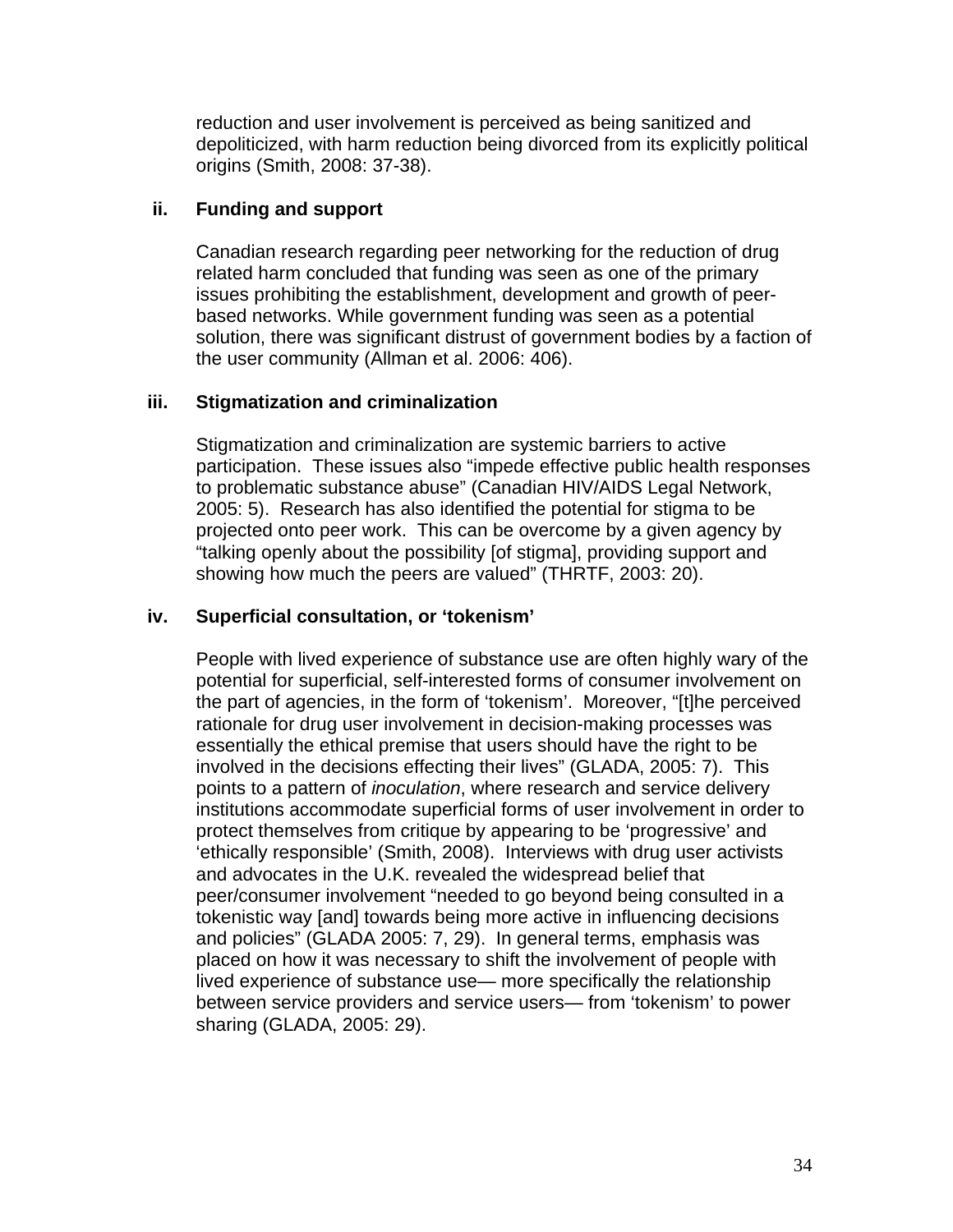#### **v. Equitable involvement across the policy spectrum**

People with direct experience of substance use must be consulted and engaged across the landscapes of politics and policy. From this perspective, increasing the involvement of PWLE must be accomplished in a responsible and balanced manner involving a range of different forms and capacities, including "consultative processes […], decision-making or policy-making bodies and advisory structures dealing with issues relating to HIV/AIDS, HCV, and illegal drugs" (Canadian HIV/AIDS Legal Network, 2005: 6).

### **vi. Boundaries and ethical issues**

Peer/consumer involvement among people with lived experience of substance use presents unique boundary issues as peers "attempt to live and work in the same environment" (Mason, 2006: 6). The everyday realities of user involvement in the form of peer support work for example, involves a delicate balance of identity and responsibility, opening up a host of boundary issues and other ethical considerations. Boundary issues are thought to be especially acute with regard to peer work, owing to the fact that peers must "walk the finest line between 'helper' and 'client'" (THRTF, 2003: 36).

#### **9. Recommendations for Increasing Consumer Involvement Among PWLE in Mental Health and Addiction Policy / Research / Treatment**

Above and beyond addressing systemic barriers such as stigmatization and criminalization, the most valuable and significant means of increasing the involvement of people with lived experience of substance use is through the establishment of organizations of people who use drugs, such as the Vancouver Area Network of Drug Users (VANDU). Defining *intravention* as "prevention activities that are conducted by and sustained through ongoing actions of members of communities-at-risk", Friedman et al. (2004) suggest that further research is necessary in order to understand how to "create and diffuse" *communities of intravention*.

While there is an established tradition of user-run organizations in Europe, Scandinavia and Australia, (Friedman et al, 2004), the Canadian case represents a series of curious contradictions, particularly in the context of Ontario, which has little history of coherent, organized user-led advocacy or activism (Smith, 2008).

In spite of the Toronto Drug Strategy's recommendation to "support the development of a 'drug users group' to undertake a range of activities, including advocacy for the rights of people who use illegal drugs, harm reduction initiatives, education, community development and consumer representation", there has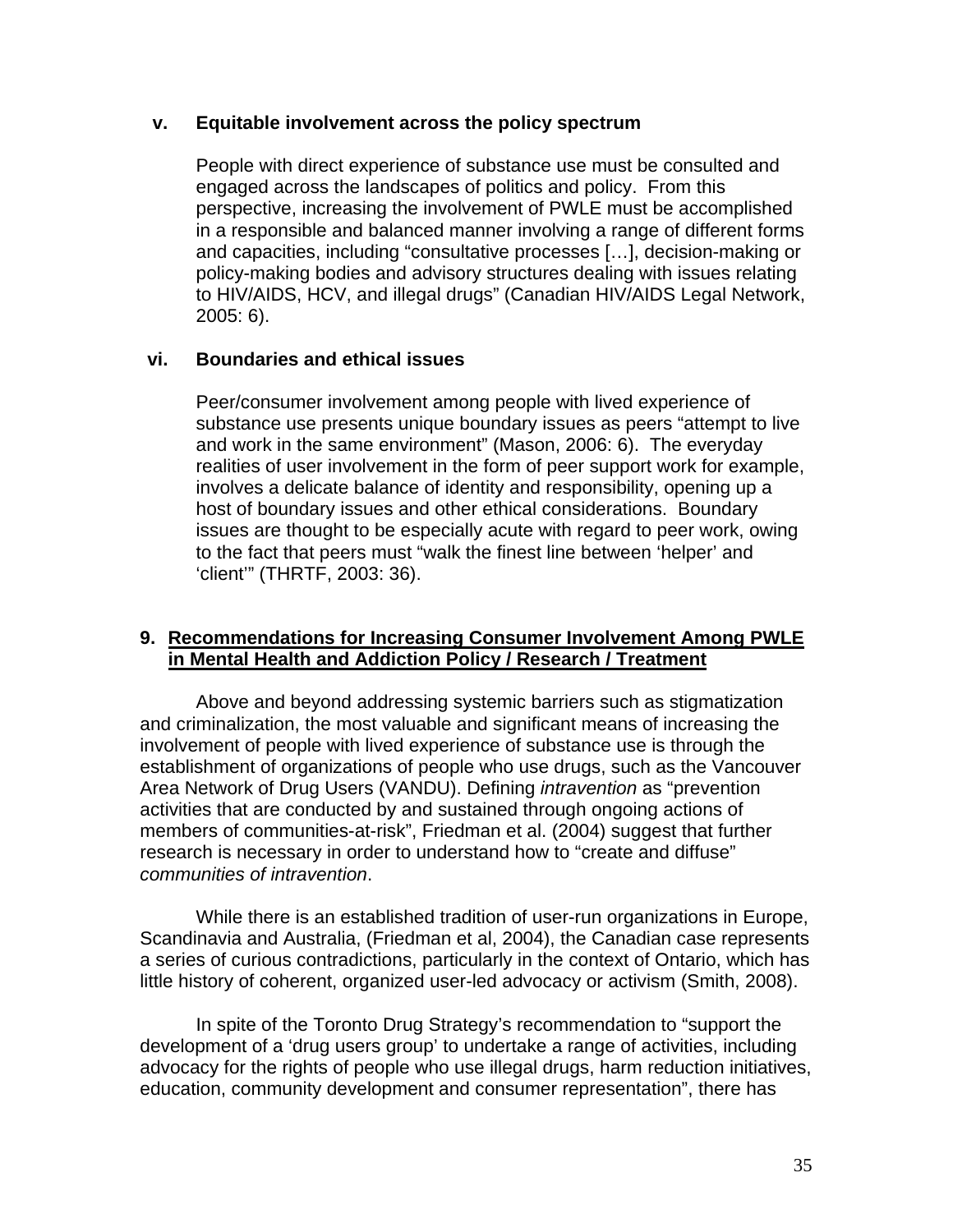been no government funding or support of any kind to execute this recommendation (City of Toronto, 2005: 55). Drug user groups have a long and active history in Europe and Australia, and these groups can provide a model for the establishment of similar organizations in Ontario. Although both British Columbia and Alberta have prominent, provincially funded user-led organizations, Ontario has fallen behind in supporting the establishment and development of similar advocacy groups among PWLE of substance use. In order to correct this balance, the allocation of core funding and support for an autonomous user-run organization in Ontario is of paramount importance.

Given these factors, the most significant and immediate means of increasing consumer/peer involvement among people with lived experience of substance use in the province of Ontario is therefore the establishment of a provincial drug user organization. Ideally, the establishment of such an organization should be guided by several key mandates, including "explicit recognition by Health Canada and the Public Health Agency of Canada, as well as by provincial/territorial and local governments, of the unique value of organizations of people who use illegal drugs; funding and capacity building initiatives for existing and new groups of people who use drugs; support for innovative and/or model projects and programs of groups of people who use drugs; and funding of a national group or network of people who use drugs" (Canadian HIV/AIDS Legal Network, 2005: 6).

Research in the U.K. context identified several key stages and components in the development of a user involvement strategy. In this model, the development of a user involvement strategy was expressed as a series of steps that could be adapted to local needs.

The first set of five steps is concerned with the *preparation* stages: they include mapping current user involvement; conducting awareness raising activities; securing buy-in from stakeholders; identifying a budget; and training. The second set of five steps applies to the *implementation* and *delivery* of the strategy: they include agreeing upon the plan (i.e. aims/objectives); action planning; agreeing upon structures and lines of accountability; implementation; and review. (GLADA, 2005: 22-23).

Given the networking skills inherent in the everyday lives of people with lived experience of substance use, Canadian research suggests that increasing user involvement can be accomplished by "discovering the networks that already exist and building on them" (Allman et al., 2006: 405).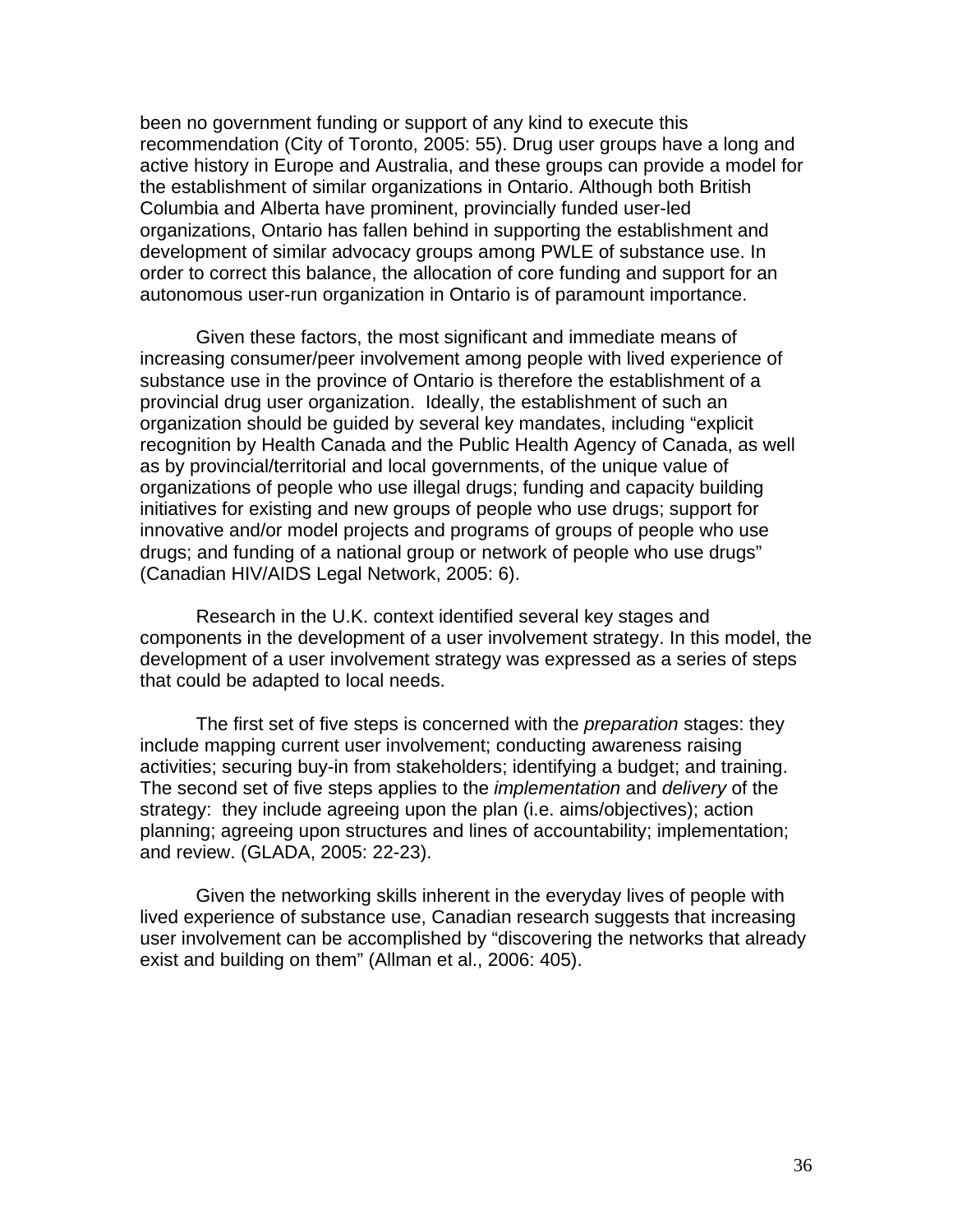*"The Toronto Drug Users Union (TDUU), founded in 2008, consists of a membership base of people who use illicit drugs or those who use drugs illicitly. Our mandate is to be recognized as valued and valid participants in the development of policies and programs that affect our everyday lives. The vast majority of institutional user involvement in Ontario is tokenistic, superficial and in some cases even perpetuates the profound and persistent stigma surrounding people who use illicit drugs. In the absence of any formal means of funding or support, TDUU was established in the tradition of autonomous, user-led, usergoverned organizations throughout the world, in hopes of inspiring increased capacity, consultation and user involvement in all areas, including research, policy development and treatment service delivery for people who use drugs. While there is a strong history of institutional, government support for user-run organizations in other parts of Canada (namely B.C. and Alberta), in Ontario there is a conspicuous lack of core support, funding and resources allocated to developing such initiatives. TDUU strives to correct this balance by re-establishing an independent voice for drug users throughout Ontario through capacity-building, skills development and empowerment projects, and hopes to inspire increased equitable partnerships."* 

(Zoe Dodd, Hepatitis C Peer Educator and Training Coordinator, South Riverdale Community Health Centre, Toronto and founding member of TDUU, personal communication)

The CSI Builder Report contains an extensive series of recommendations, and while all of the recommendations contained in the report are directly relevant to the context of this evidence paper, three citations are particularly salient, having broader implications beyond consumer/survivor initiatives and peer support organizations (O'Hagan et al., 2009: 47–50):

- *a) 2.4 Produce guidelines for LHINs and Health Service Providers on their relationships with CSIs, including:* 
	- *Protecting and restoring CSI organizational autonomy*
	- *The development of MOUs for absorbed CSIs*
	- *Sub-contracting CSI peer workers to work in mainstream services*
	- *Understanding confidentiality issues within CSIs*

The evidence base suggests that with the variance of CSI governance models, the undertaking of establishing best practices will be difficult to reconcile with the LHINs focus on integration of independent organizations into networks within the mental health and addiction sector. Given that the most positive outcomes in consumer involvement are linked to selfgovernance, autonomy, and control by PWLE due caution is advisable (Doughty and Tse, 2005).

Extending the established evidence-based best practices throughout the field can be first accomplished by proactively addressing the issues of autonomy, organizational boundaries, and confidentiality in other areas of the mental health sector which employ self-identified consumer/survivors and peer support workers.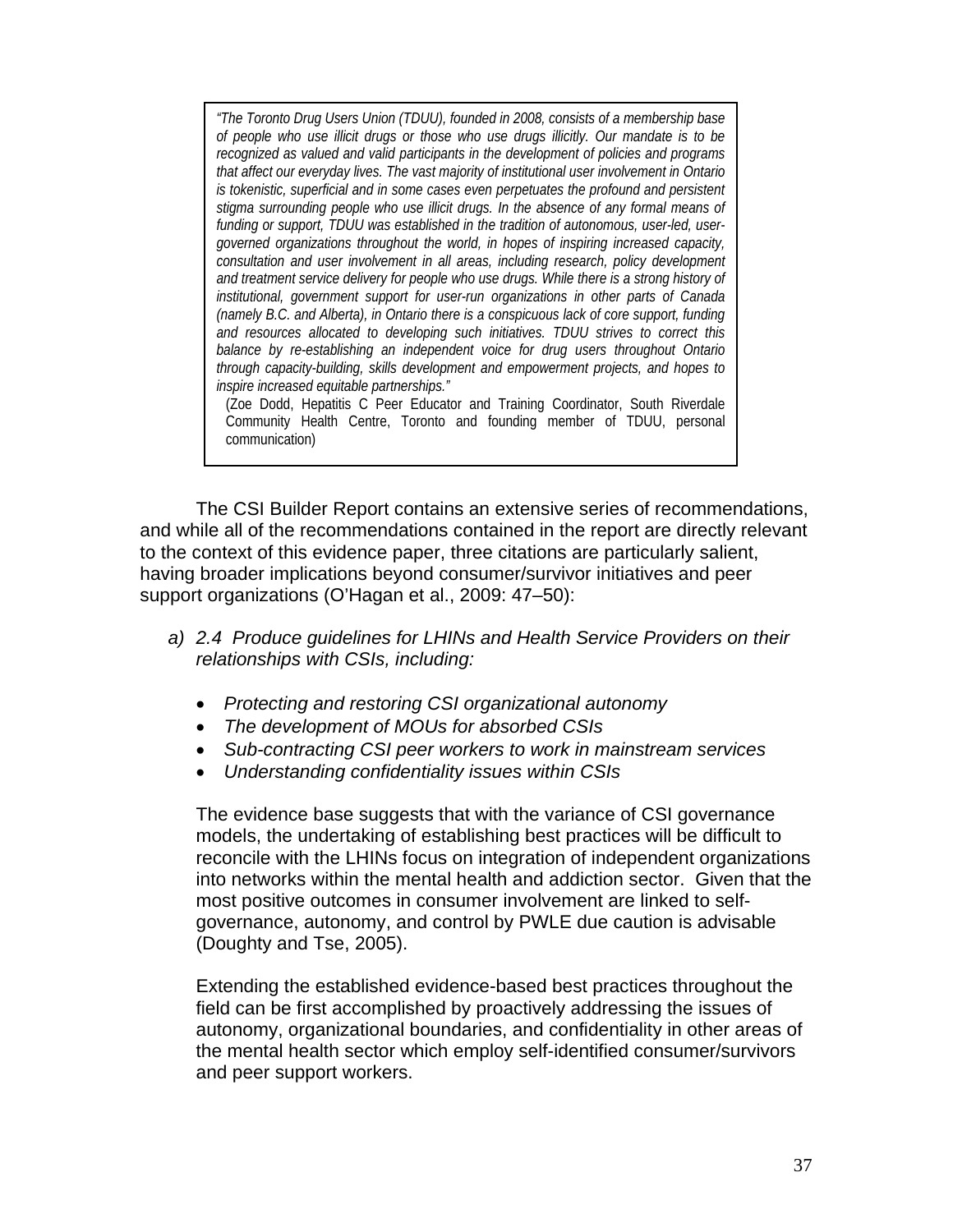*b) 4.2 Promote CSI values, standards and measures through guidance on CSI strategy, planning, programming, funding applications and empowerment of members.* 

As the evidence base clearly indicates, the importance of consumer-driven values cannot be understated. In this sense, consumer-led initiatives facilitate and give rise to new and innovative forms of 'care', with a focus on not only on preventing self-harm, but from the real possibility of being further harmed by invasive care. Over time, this would lead to a diminution of the practice of resorting to intensive and costly resources such as longterm hospitalization and emergency room use. These alternate levels of support represent a more appealing wellness and recovery-based approach to mental health that is infused by the value of hope. If this consumer-centred vision is supported and advocated by independent provincial infrastructure consumer/survivor organization(s), the overall healthcare system and its outcomes for Ontarians will be strengthened.

*c) 5.3 Develop curricula, standards, advice on educational accommodations and affordable opportunities for the education and possible credentialing for all CSI workforce roles.* 

In assessing the integrated nature of the New Zealand human resources strategy surrounding service user roles in mental health and addictions, the parallel investment in education and training for future peer employees is clearly fundamental to the long-term success of a wellness-based, person-centred, recovery-driven system for mental health consumers. The same lesson is already being applied in a limited extent in Ontario, as individual peer organizations have taken on WRAP (Wellness Recovery Action Plan) and other forms of self-directed care training, and the Ontario Peer Development Initiative (OPDI) has embarked on the creation of a provincial Peer Support Toolkit. However, more inclusive partnerships between mental health service providers and CSIs, as well as the internal restructuring of these services themselves, have the potential to steer system realignment over time from a passive perspective of chronic illness to a proactive expectation of maintaining wellness. Here, the issue of collaborative autonomy bears reiteration, where the collective body of knowledge about peer support by the people who created peer support must necessarily be owned by consumer/survivors, because individual self-determination goes hand-in-hand with the understanding that "by helping each other, we help ourselves".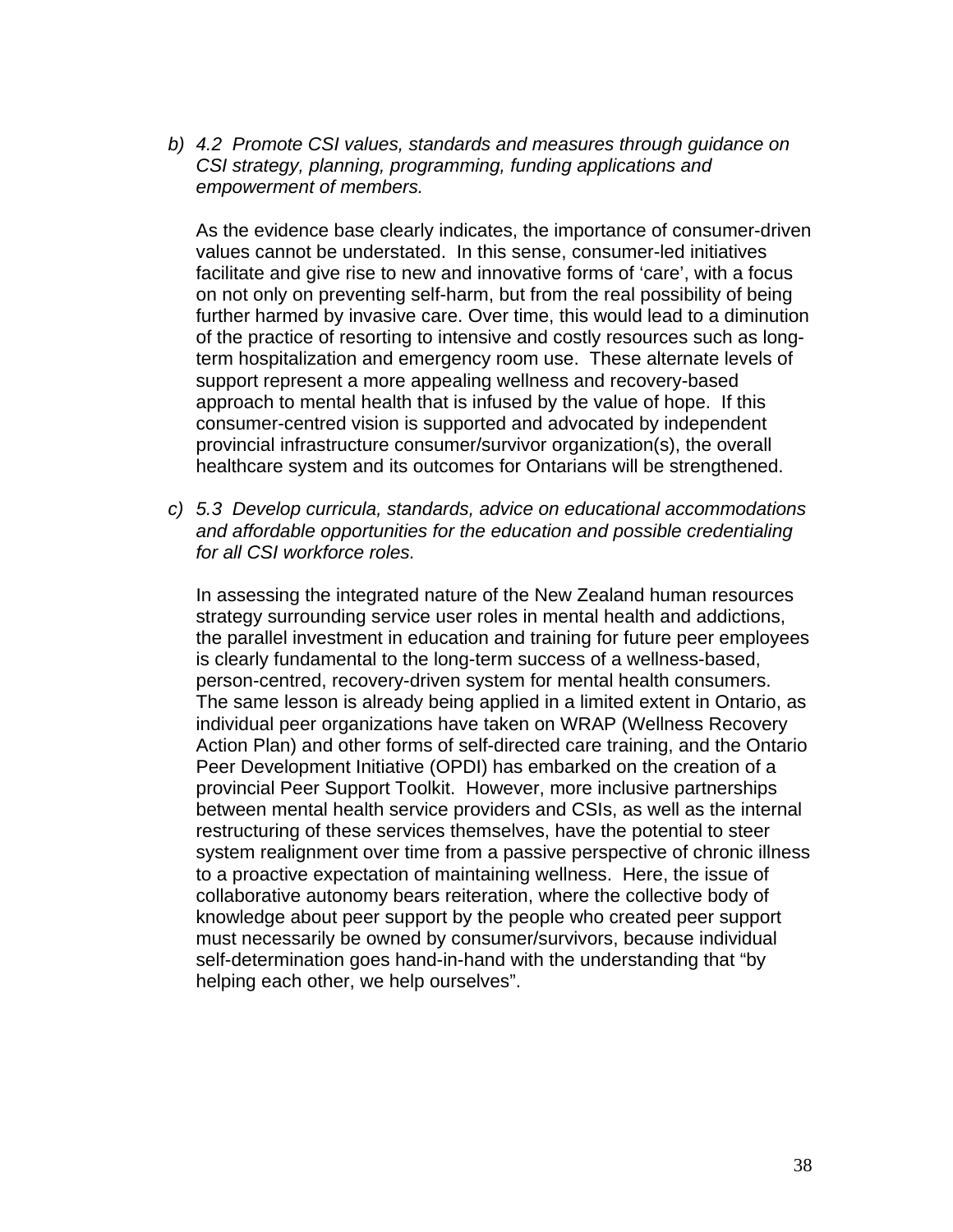#### **Conclusion**

 The evidence base reviewed in this paper strongly asserts the overwhelming value and benefits of engaging people with lived experience and the potential for further integration and application of peer/consumer involvement when conducted in innovative, respectful, equitable, collaborative partnerships with service providers and the larger health care system. While in other parts of the world, mental health and addiction policy has adopted bold and innovative new paradigms and approaches with an explicit focus on the direct involvement of people with lived experience, the unfortunate reality is that in the context of Ontario, peer/consumer involvement has been highly limited, due to continuing stigma, a lack of core funding and support, and systemic social inequities.

 In conclusion, the co-authors of this report wish to return to two notions introduced earlier in this paper. First, *collaborative autonomy* is a necessary precondition for any future policy interventions which truly aspire toward equality and dignity, reflective of the experiential knowledge derived from people with lived experience. Owing to the historical subordination and stigmatization of service users, whether in 'mental health' or 'addictions', the notion of *autonomy* is central to restoring equilibrium in the power balance between service users and providers. Here, the establishment, development and enhancement of autonomous peer/consumer-run organizations can serve to reintroduce the voices of service users in all aspects of the policies and programs that affect their everyday lives, voices that have been silenced, overlooked and unacknowledged for too long by systemic barriers and persistent social stigmas.

Collaborative autonomy only becomes possible through fundamental systemic restructuring, for example in the proven success of resource reallocation toward peer/consumer involvement initiatives. As demonstrated time and again in the progressive initiatives featured throughout this evidence paper, collaborative autonomy is integral to forming, developing and sustaining equitable, inter-professional partnerships between people with lived experience of substance use and mental health issues and the larger health care system.

From this perspective, the second key trope that emerged from this research, that of *indigenous inclusivity*, must be seen as an ethical, human rights and public health imperative, as encapsulated in the Canadian HIV/AIDS Legal Network's (2005) mantra, *'nothing about us, without us'*. Any health care intervention that strives towards *equity* must therefore work towards *inclusivity* by overcoming the stigmas associated with people with lived experience of substance use and mental health, and forming partnerships with those who are indigenous to the communities that such interventions claim to target and represent.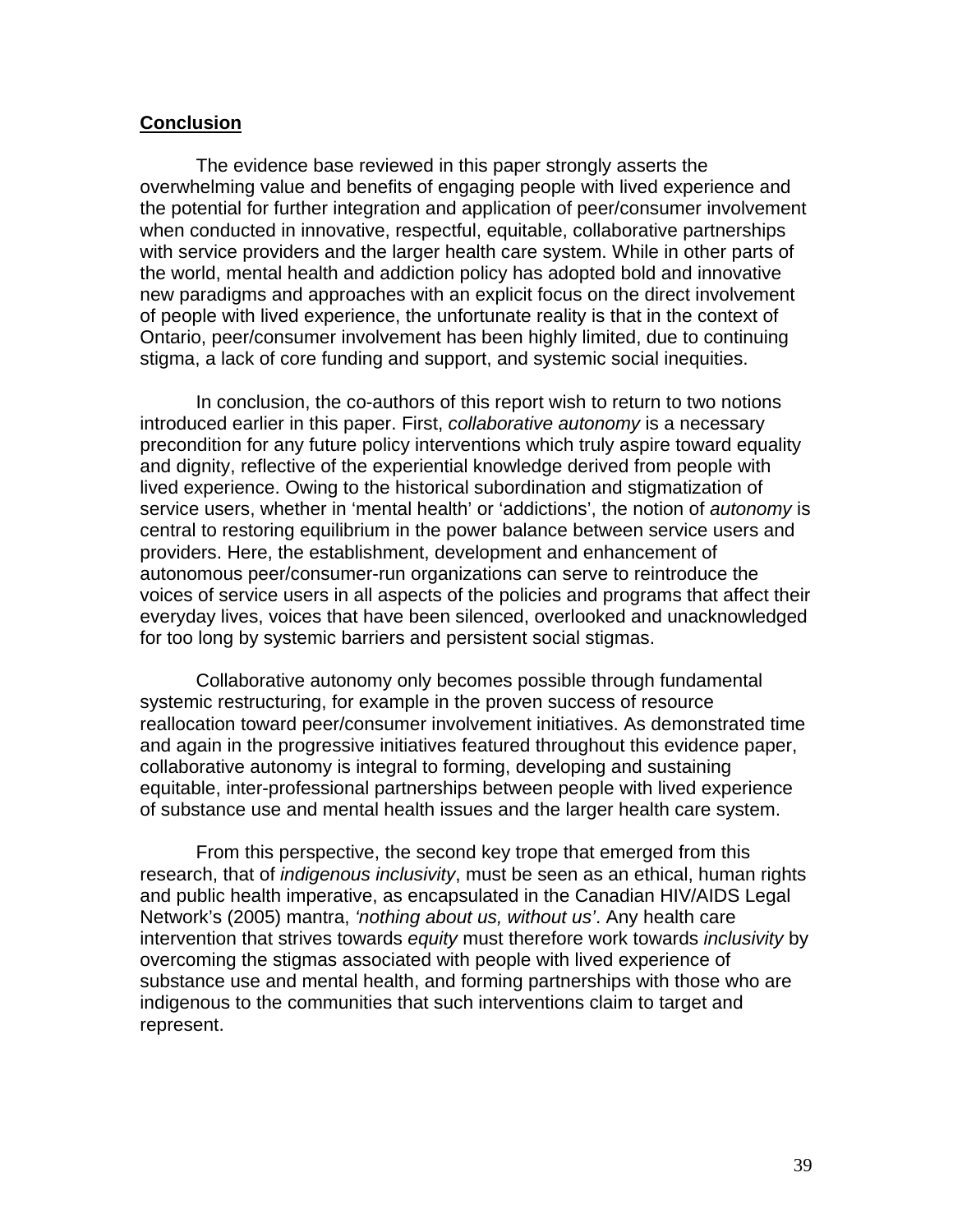### **Bibliography – Re. Involving People With Lived Experience of Substance Use**

Allman, D., Myers, T., Schellenberg, J. Strike, C., Cockerill, R., Cavalieri, W. (2006) Peer networking for the reduction of drug-related harm. *International Journal of Drug Policy* 17: 402-410.

Bourgois, P. & Schonberg, J. (2009). *Righteous Dopefiend*. Berkley: University of California Press.

Canadian AIDS Society and the Canadian Harm Reduction Network (2008). *Learning From Each Other: Enhancing Community-Based Harm Reduction Programs and Practices in Canada*. Electronic document, [http://www.canadianharmreduction.com/project/pdf/final\\_report\\_en.pdf,](http://www.canadianharmreduction.com/project/pdf/final_report_en.pdf) accessed June 30, 2009.

Canadian HIV/AIDS Legal Network (2005) *Nothing about us without us; Greater, Meaningful Involvement of People Who Use Illegal Drugs: A Public Health, Ethical, and Human Rights Imperative.* Toronto: Canadian HIV/AIDS Legal Network.

City of Toronto (2005) *Toronto Drug Strategy: A comprehensive approach to alcohol and other drugs*. Toronto: Toronto Drug Strategy Advisory Committee.

Coyle SL, Needle RH, Normand J. (1998) Outreach-based HIV prevention for injecting drug users: A review of published outcome data. *Public Health Reports* 113: 19-30.

Erickson, Patricia G. (1992) Recent Trends in Canadian Drug Policy: the Decline and Resurgence of Prohibitionism. *Dedaelus* 121: 239-267.

Fischer, Benedikt (1997) The Battle for a New Canadian Drug Law: A legal basis for Harm Reduction or a New Rhetoric for Prohibition? A Chronology. In *Harm Reduction: a New Direction for drug policies and programs*. Patricia G. Erickson, Diane M. Riley and Yuet W. Cheung, eds. Pp. 47-67. Toronto: University of Toronto Press.

Friedman, Samuel R., aslow, Carey, Bolyard, Melissa, Sandoval, Milagros, Mateu-Gelabert, Pedro, Neraigue, Alan (2004) Urging others to be healthy: 'Intravention' by injection drug users as a community prevention goal. *AIDS Education and Prevention* 16(3): 250-263.

Government of Canada (2007) *National Anti-Drug Strategy: for safer and healthier communities*. Electronic document, <http://www.nationalantidrugstrategy.gc.ca/index.html>, accessed March 10, 2007.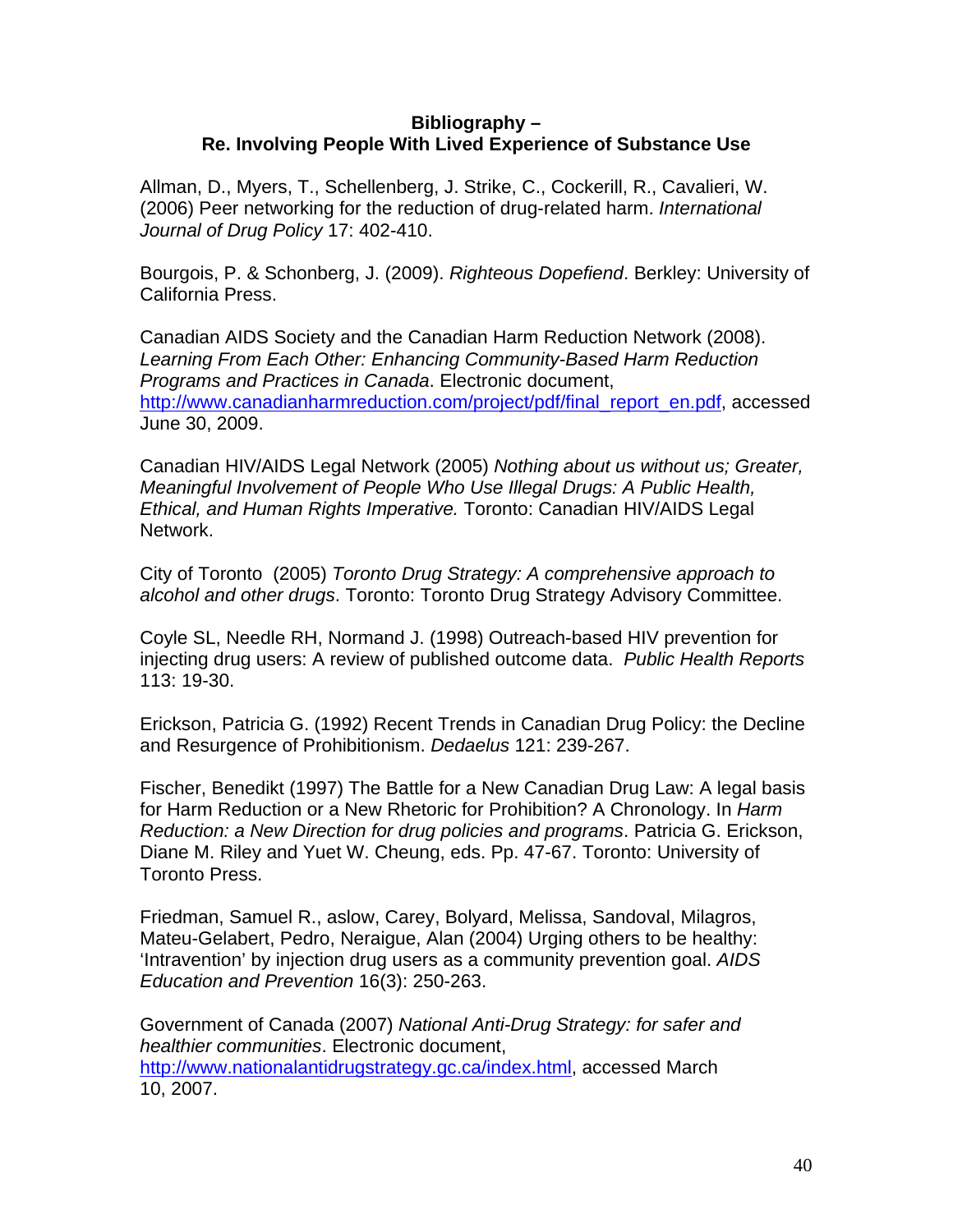Greater London Alcohol and Drug Alliance (GLADA) (2005). *"Lessons Learned: some approaches, tools and good practice for improving drug user involvement."* Commissioned by the Greater London Authority. Electronic document, [www.london.gov.uk/gla/publications/health.jsp](http://www.london.gov.uk/gla/publications/health.jsp) [Accessed May 10, 2009].

Hathaway, Andrew D. and Patricia G. Erickson (2003) Drug Reform Principles and Policy Debates: Harm Reduction Prospects for Cannabis in Canada. *Journal of Drug Issues*. 33(2): 465-495.

Health Canada (2001). *Responding to an Emergency: Education, Advocacy and Community Care by a Peer-Driven Organization of Drug Users. A Case Study of Vancouver Area Network of Drug Users (VANDU).* Prepared for: Hepatitis C Prevention, Support and Research Program. Hepatitis C Division, Population Health Branch. December 2001. Electronic document, <http://www.vandu.org/reportsmedia.html>, Accessed May 10, 2009.

Kerr, Thomas, et al. (2006) Harm reduction by a 'user-run' organization: A case study of the Vancouver Area Network of Drug Users (VANDU). *International Journal of Drug Policy* 17(2): 61-69.

Latkin,C.A. (1998) Outreach in natural settings: The use of peer leaders for HIV prevention among injecting drug users' networks. *Public Health Reports*; 113(Suppl 1): 151-159.

Martin, A. & P. Stenner (2004) Talking about drug use: what are we (and our participants) doing in qualitative research? *International Journal of Drug Policy* 15: 395–405.

Mason, Kate (2006) *Best Practices in Harm Reduction Peer Projects*. Toronto: Street Health.

Orme, Judy and Starkey, Fenella (1999) Peer drug education: the way forward? *Health Education* 1: 8-16.

Perry, Sara and Reist, Dan (2006) *Words, Values, and Canadians: A Report on the Dialogue at the National Symposium on Language*. Victoria: Centre for Addictions Research of B.C.

Roe, Gordon (2005) Harm reduction as paradigm: Is better than bad good enough? The origins of harm reduction. *Critical Public Health* 15(3): 243–250.

Smith, Christopher (2008) *A Users' Guide to the City: 'Juice Bars', 'Liquid Handcuffs' and the Disorder of Drugs.* PhD Dissertation. York University.

Street Health (2007) *The Crack Users Project: A Manual*. Toronto: Street Health.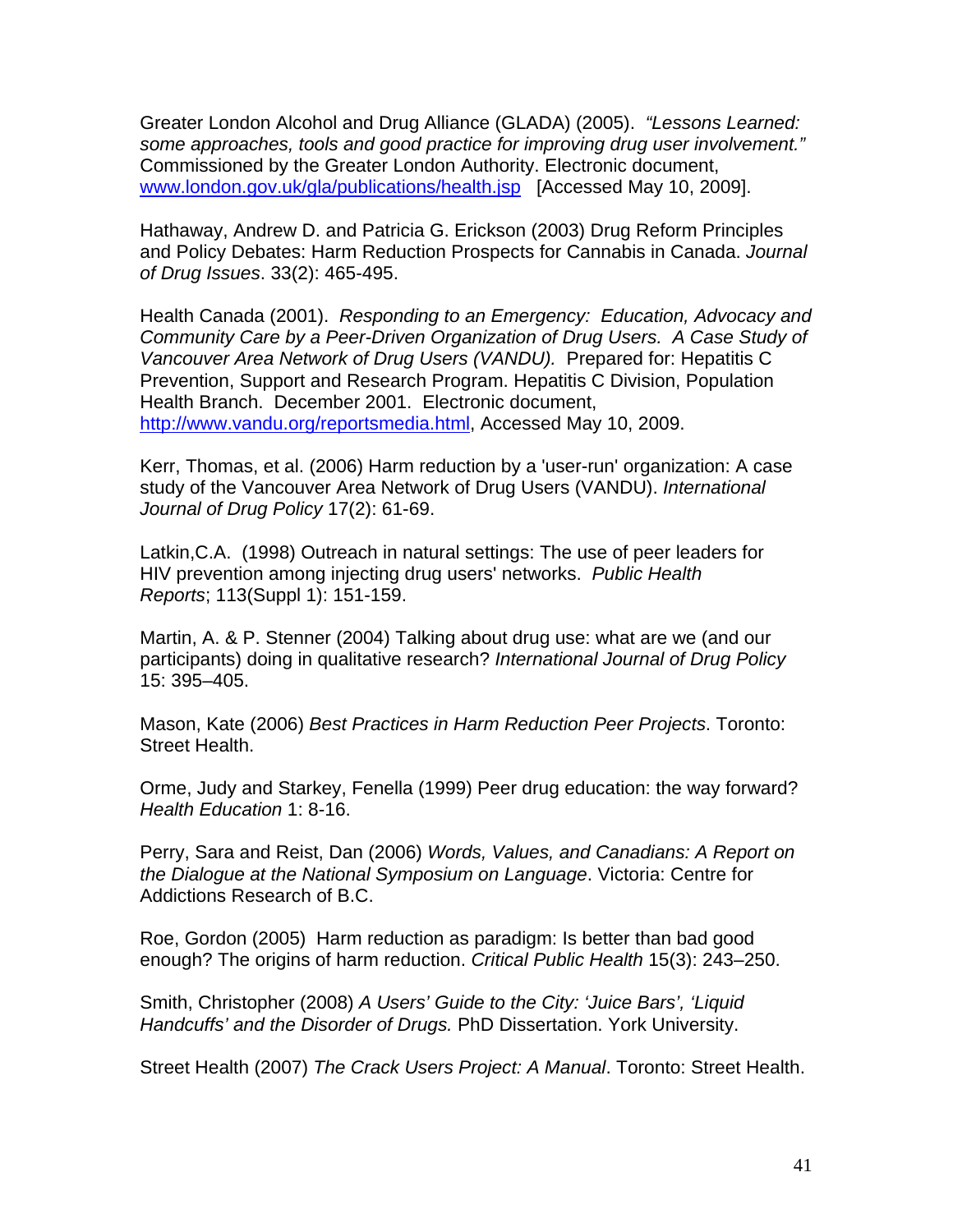Strike, Carol J., O'Grady, Caroline, Meyers, Ted, Millson, Margaret (2004) "Pushing the boundaries of outreach work: the case of needle exchange outreach programs in Canada. *Social Science and Medicine* 59: 209-219.

Toronto Harm Reduction Task Force (2003) *Peer Manual: A guide for peer workers and agencies*. Toronto: Toronto Harm Reduction Task Force.

Vancouver Area Network of Drug Users (2004) "Creating Vectors of Disease Prevention: Empowering Networks of Drug Users," Vancouver: VANDU. Electronic document, [http://www.vandu.org/reportsmedia.html,](http://www.vandu.org/reportsmedia.html) accessed June 11, 2009.

Walker, S.A. & Avis, M. (1999). Common reasons why peer education fails. *Journal of Adolescence*. 22: 573: 577.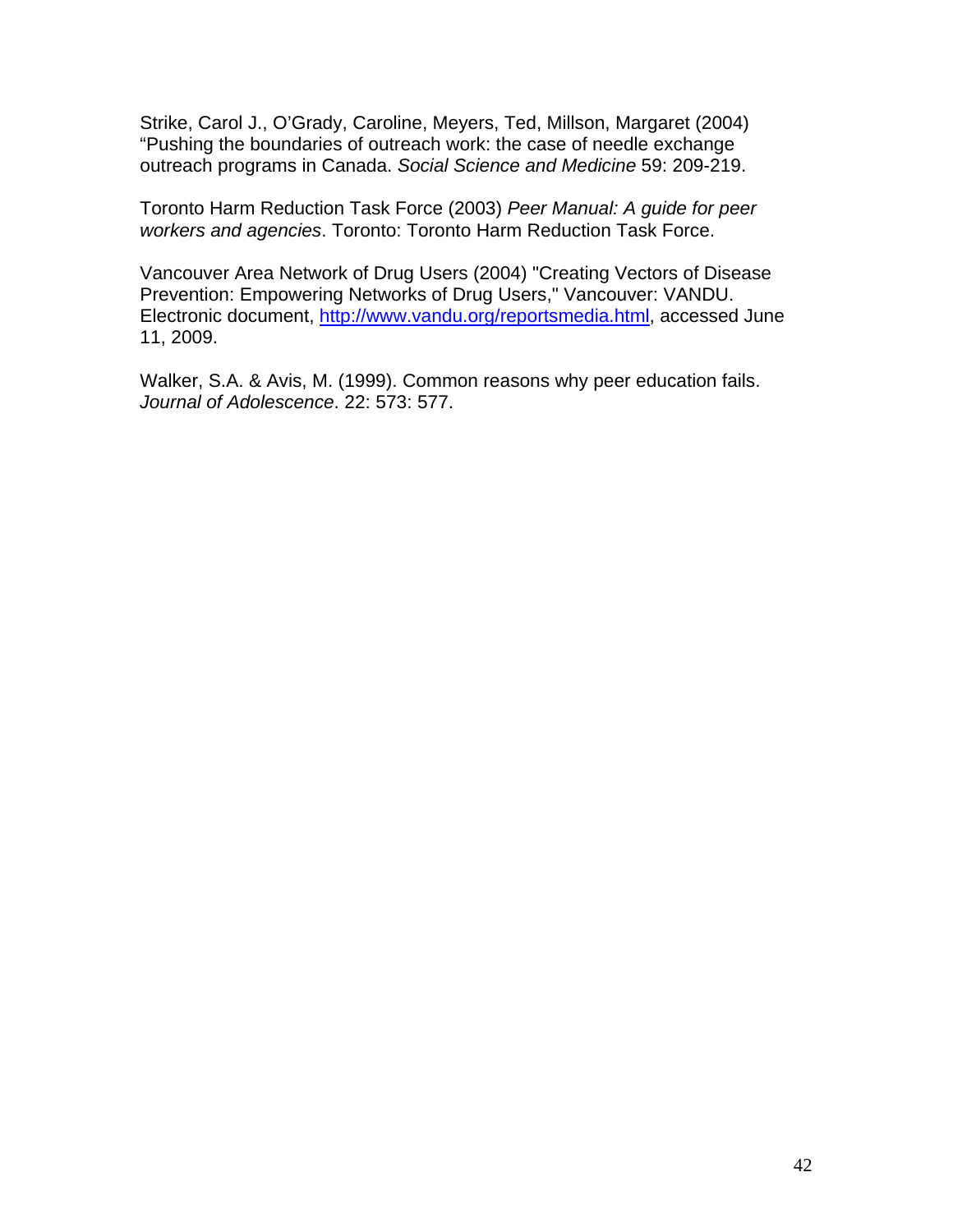### **Bibliography – Re. Involving People With Lived Experience of Mental Health Issues**

Ashcraft, L. and Anthony, W. (2006) Crisis services in the 'living room': An environment with peer supports helps people in crisis. Behavioural Healthcare. Electronic document,

[http://www.behavioral.net/ME2/dirmod.asp?sid=&nm=&type=Publishing&mod=P](http://www.behavioral.net/ME2/dirmod.asp?sid=&nm=&type=Publishing&mod=Publications%3A%3AArticle&mid=64D490AC6A7D4FE1AEB453627F1A4A32&tier=4&id=3148AFFE6CE8472F877DAB4F8B9306F3accessed) [ublications%3A%3AArticle&mid=64D490AC6A7D4FE1AEB453627F1A4A32&tier](http://www.behavioral.net/ME2/dirmod.asp?sid=&nm=&type=Publishing&mod=Publications%3A%3AArticle&mid=64D490AC6A7D4FE1AEB453627F1A4A32&tier=4&id=3148AFFE6CE8472F877DAB4F8B9306F3accessed) [=4&id=3148AFFE6CE8472F877DAB4F8B9306F3accessed](http://www.behavioral.net/ME2/dirmod.asp?sid=&nm=&type=Publishing&mod=Publications%3A%3AArticle&mid=64D490AC6A7D4FE1AEB453627F1A4A32&tier=4&id=3148AFFE6CE8472F877DAB4F8B9306F3accessed), accessed June 2, 2009.

Bluebird, G. (2008) *Paving New Ground: Peer Workers in In-Patient Settings*. National Technical Assistance Center, U.S. National Association of State Mental Health Program Directors*.* Electronic document,

[http://www.nasmhpd.org/general\\_files/publications/ntac\\_pubs/Bluebird%20Guide](http://www.nasmhpd.org/general_files/publications/ntac_pubs/Bluebird%20Guidebook%20FINAL%202-08.pdf) [book%20FINAL%202-08.pdf](http://www.nasmhpd.org/general_files/publications/ntac_pubs/Bluebird%20Guidebook%20FINAL%202-08.pdf), accessed June 14, 2009.

Campbell, J. and Leaver, J. (2003) *Emerging New Practices in Organized Peer Support*. National Technical Assistance Center for State Mental Health Planning (NTAC), U.S. Department of Health and Human Services (HHS). Electronic document,

[http://www.nasmhpd.org/general\\_files/publications/ntac\\_pubs/reports/peer%20su](http://www.nasmhpd.org/general_files/publications/ntac_pubs/reports/peer%20support%20practices%20final.pdf) [pport%20practices%20final.pdf](http://www.nasmhpd.org/general_files/publications/ntac_pubs/reports/peer%20support%20practices%20final.pdf), accessed May 12, 2009.

Clarke, D., Dusome, D., & Hughes, L. (2007) *Emergency Department from the mental health client's perspective.* International Journal of Mental Health Nursing 16: 126-131.

Crawford, M.J., Rutter, D., Manley C., Weaver, T., Bhui, K. & Fulop, N. (2002) *Systematic review of involving patients in the planning and development of health care*. British Medical Journal, 325(7375):1263.

Doughty, C., Tse, S. (2005) *The effectiveness of service user-run or service user-led mental health services for people with mental illness: A systematic literature review.* Mental Health Commission Report; Mental Health Commission, Wellington, New Zealand. Electronic document [http://www.mhc.govt.nz/users/Image/Resources/2005%20Publications/SERVICE](http://www.mhc.govt.nz/users/Image/Resources/2005%20Publications/SERVICE_USER_RUN.PDF) [\\_USER\\_RUN.PDF,](http://www.mhc.govt.nz/users/Image/Resources/2005%20Publications/SERVICE_USER_RUN.PDF) accessed June 2009.

Forchuk, C., Martin, M.L., Chan, Y.L., and Jensen, E. (2005).*Therapeutic Relationships: from Psychiatric Hospital to Community***.** Journal of Psychiatric Mental Health Nursing, 12 (5): 556-564.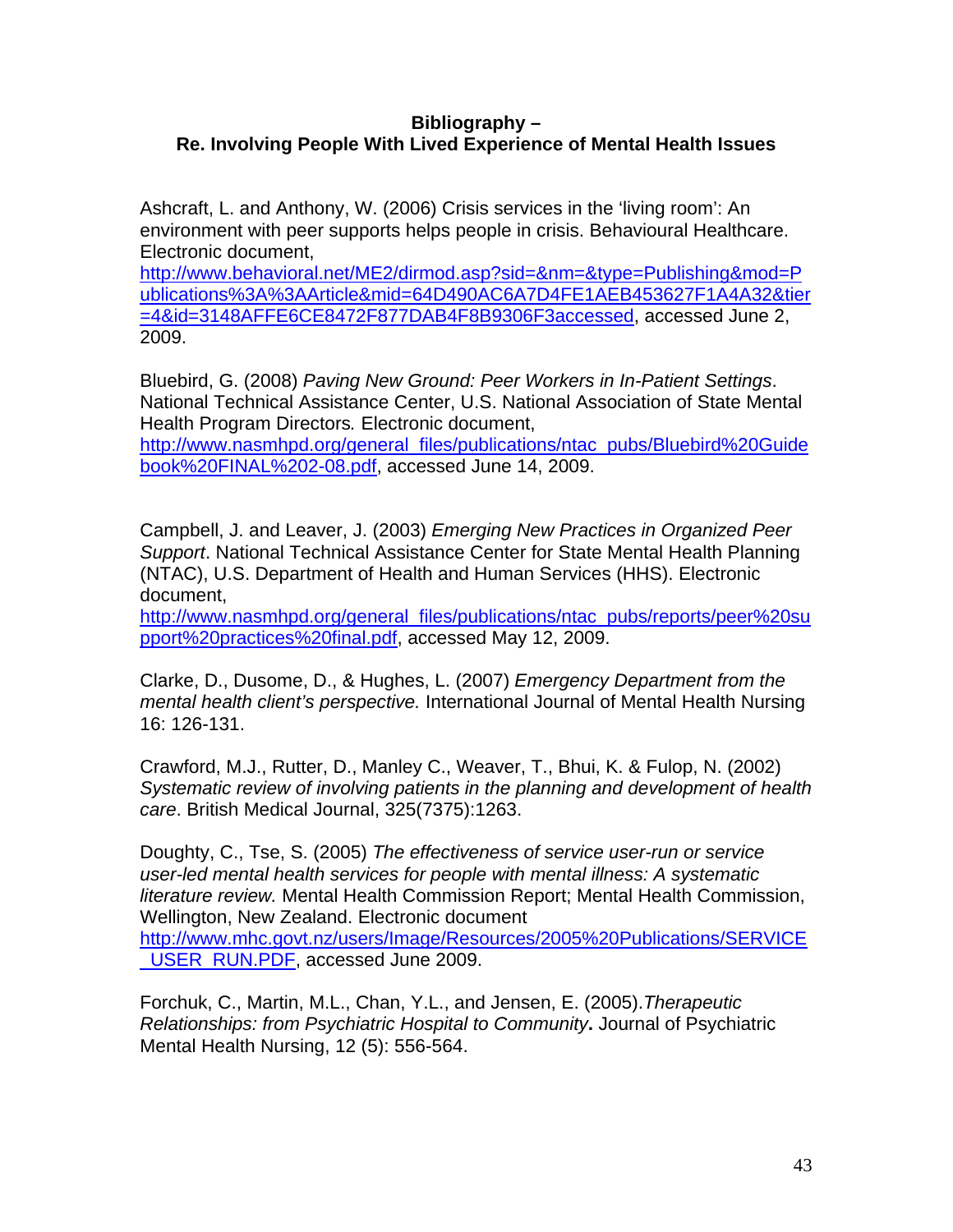Greenfield, T.K., Stoneking, B.C., Humphreys, K., Sundby, E. & Bond, J. (2008) *A Randomized Trial of a Mental Health Consumer-Managed Alternative to Civil Commitment for Acute Psychiatric Crisis.* American Journal of Community Psychology, 42: 135-144.

Hardiman, Eric R., Theriot, Matthew T., and Hodges, John Q. (2005) *Evidence-Based Practice in Mental Health: Implications and Challenges for Consumer-Run Programs.* Best Practices in Mental Health, 1(1), Lyceum Books, Inc.

Lawn, S., Smith, A. & Hunter, K. (2002) *[Mental health peer support for hospital](http://www.informaworld.com/smpp/content%7Edb=all%7Econtent=a785021916)  [avoidance and early discharge: An Australian example of consumer driven and](http://www.informaworld.com/smpp/content%7Edb=all%7Econtent=a785021916)  [operated service.](http://www.informaworld.com/smpp/content%7Edb=all%7Econtent=a785021916)* Journal of Mental Health, 17(5): 1360.

Moll, S., Holmes, J., Geronimo, J., & Sherman, D. (2009, in press) *Work transitions for peer support providers in traditional mental health programs: Unique challenges and opportunities.* Toronto: Ontario Peer Development Initiative.

Ontario Peer Development Initiative (2005) *Ontario Peer Development Initiative: Our history and the evolution of our mission, vision and values*. Ontario Peer Development Initiative: Toronto. Electronic document, [http://www.opdi.org/images/uploads/OurHistory.pdf,](http://www.opdi.org/images/uploads/OurHistory.pdf) accessed May 24, 2009.

Potter, D. and Mulkern, V. (2009[2004]) *Community Living Brief: Consumer/Survivor-Operated Mental Health Services.* Home and Community Based Services. Electronic document, [http://www.adrc-tae.org/tiki](http://www.adrc-tae.org/tiki-download_file.php?fileId=27884)[download\\_file.php?fileId=27884](http://www.adrc-tae.org/tiki-download_file.php?fileId=27884), accessed June 11, 2009.

Pudlinski, C. (2004). *The Pros and Cons of Different Warm Line Settings.* Psychiatric Rehabilitation Journal, 28(1): 72-74.

Solomon, P. (2004). *Peer support/peer provided services: underlying processes, benefits, and critical ingredients.* Psychiatric Rehabilitation Journal, 27 (4), 392- 401.

Substance Abuse and Mental Health Services Administration (SAMHSA, 2009a) *National Mental Health Information Centre*. Centre for Mental Health Services, United States Department of Health and Human Services. Electronic resource, [http://mentalhealth.samhsa.gov/publications/Publications\\_browse.asp?ID=4&Top](http://mentalhealth.samhsa.gov/publications/Publications_browse.asp?ID=4&Topic=Consumer%2FSurvivor) [ic=Consumer%2FSurvivor,](http://mentalhealth.samhsa.gov/publications/Publications_browse.asp?ID=4&Topic=Consumer%2FSurvivor) accessed June 2, 2009.

Substance Abuse and Mental Health Services Administration (SAMHSA, 2009b) *Community Support Programs Branch: Mental Health Transformation State Incentive Grant Program*. Centre for Mental Health Services, United States Department of Health and Human Services. Electronic resource,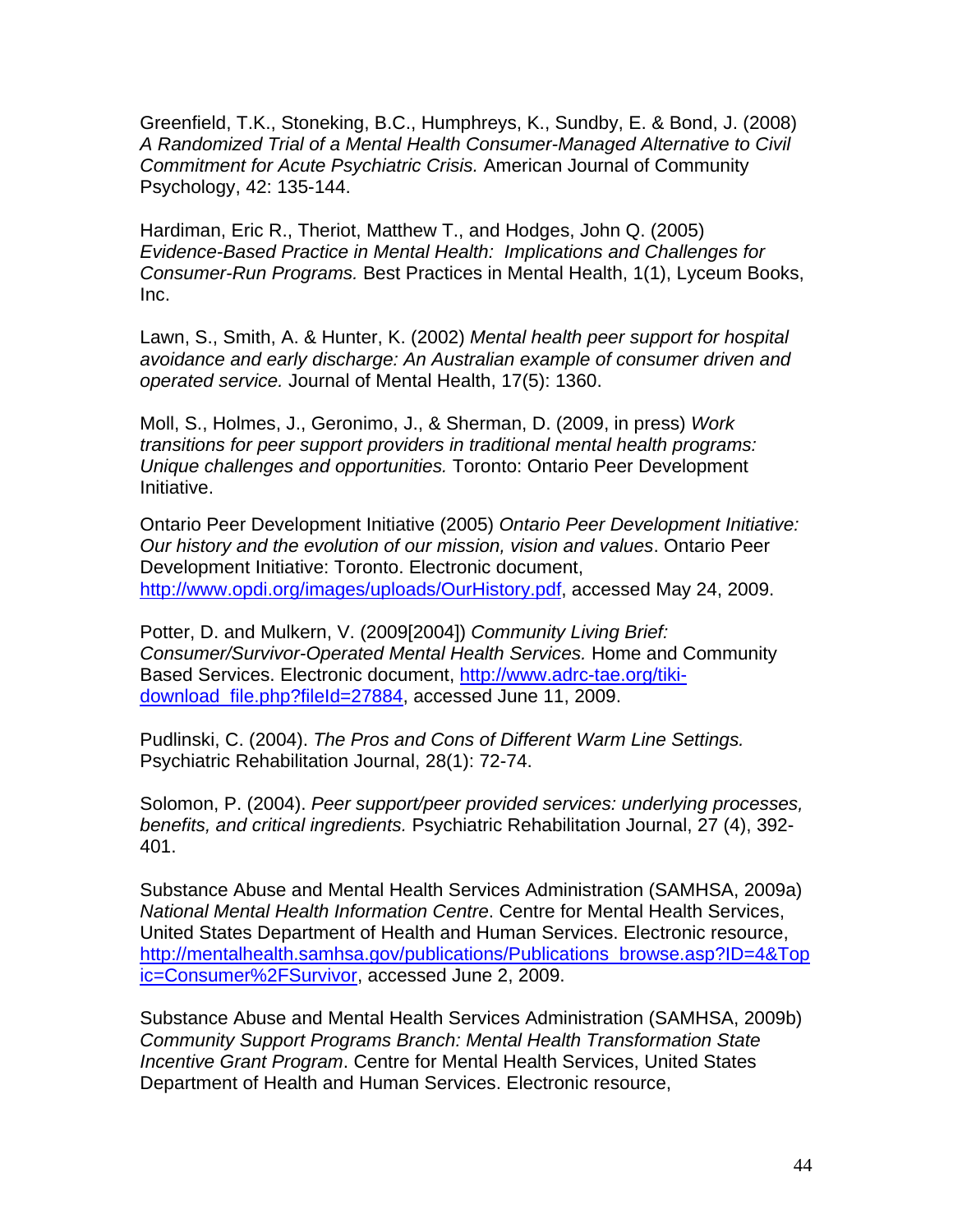[http://mentalhealth.samhsa.gov/cmhs/CommunitySupport/mentalhealth/default.a](http://mentalhealth.samhsa.gov/cmhs/CommunitySupport/mentalhealth/default.asp#top) [sp#top](http://mentalhealth.samhsa.gov/cmhs/CommunitySupport/mentalhealth/default.asp#top), accessed June 2, 2009.

Te Pou (2008a) *Service user workforce development*. New Zealand National Centre for Mental Health Research, Information and Workforce Development. Electronic document, [http://www.tepou.co.nz/page/63-Workforce](http://www.tepou.co.nz/page/63-Workforce-projects+Service-user-workforce-development)[projects+Service-user-workforce-development](http://www.tepou.co.nz/page/63-Workforce-projects+Service-user-workforce-development), accessed May 15, 2009.

Te Pou (2008b) *Consumer advisor training*. New Zealand National Centre for Mental Health Research, Information and Workforce Development. Electronic document, [http://www.tepou.co.nz/page/70-Workforce-projects+Service-user](http://www.tepou.co.nz/page/70-Workforce-projects+Service-user-workforce-development+Consumer-advisor-training)[workforce-development+Consumer-advisor-training](http://www.tepou.co.nz/page/70-Workforce-projects+Service-user-workforce-development+Consumer-advisor-training), accessed May 15, 2009.

Te Pou (2008c) *Consumer advisor resource kit*. New Zealand National Centre for Mental Health Research, Information and Workforce Development. Electronic document, [http://www.tepou.co.nz/page/70-Workforce-projects+Service-user](http://www.tepou.co.nz/page/70-Workforce-projects+Service-user-workforce-development+Consumer-advisor-training)[workforce-development+Consumer-advisor-](http://www.tepou.co.nz/page/70-Workforce-projects+Service-user-workforce-development+Consumer-advisor-training)

[training](http://www.tepou.co.nz/page/70-Workforce-projects+Service-user-workforce-development+Consumer-advisor-training)[http://www.tepou.co.nz/page/151-Workforce-projects+Service-user](http://www.tepou.co.nz/page/151-Workforce-projects+Service-user-workforce-development+Consumer-advisor-resource-kit)[workforce-development+Consumer-advisor-resource-kit](http://www.tepou.co.nz/page/151-Workforce-projects+Service-user-workforce-development+Consumer-advisor-resource-kit), accessed May 15, 2009.

Te Pou (2008d) *Competencies for Consumer Advisors in Mental Health Services*. New Zealand National Centre for Mental Health Research, Information and Workforce Development. Electronic document, [http://www.tepou.co.nz/file/PDF/publications/Competencies%20for%20Consumer](http://www.tepou.co.nz/file/PDF/publications/Competencies%20for%20Consumer%20advisors%202005.pdf) [%20advisors%202005.pdf](http://www.tepou.co.nz/file/PDF/publications/Competencies%20for%20Consumer%20advisors%202005.pdf), accessed May 15, 2009.

Te Pou (2008e) *Auckland Peer Support Network*. New Zealand National Centre for Mental Health Research, Information and Workforce Development. Electronic document, [http://www.tepou.co.nz/page/321-Workforce-projects+Service-user](http://www.tepou.co.nz/page/321-Workforce-projects+Service-user-workforce-development+Auckland-Peer-Support-Network)[workforce-development+Auckland-Peer-Support-Network](http://www.tepou.co.nz/page/321-Workforce-projects+Service-user-workforce-development+Auckland-Peer-Support-Network), access, accessed May 15, 2009.

Te Pou (2008f) *Peer support news, views and profiles*. New Zealand National Centre for Mental Health Research, Information and Workforce Development. Electronic document, [http://www.tepou.co.nz/page/586-Our-projects+Service](http://www.tepou.co.nz/page/586-Our-projects+Service-user-workforce-development+Peer-support-news-views-and-profiles)[user-workforce-development+Peer-support-news-views-and-profiles](http://www.tepou.co.nz/page/586-Our-projects+Service-user-workforce-development+Peer-support-news-views-and-profiles), access, accessed May 15, 2009.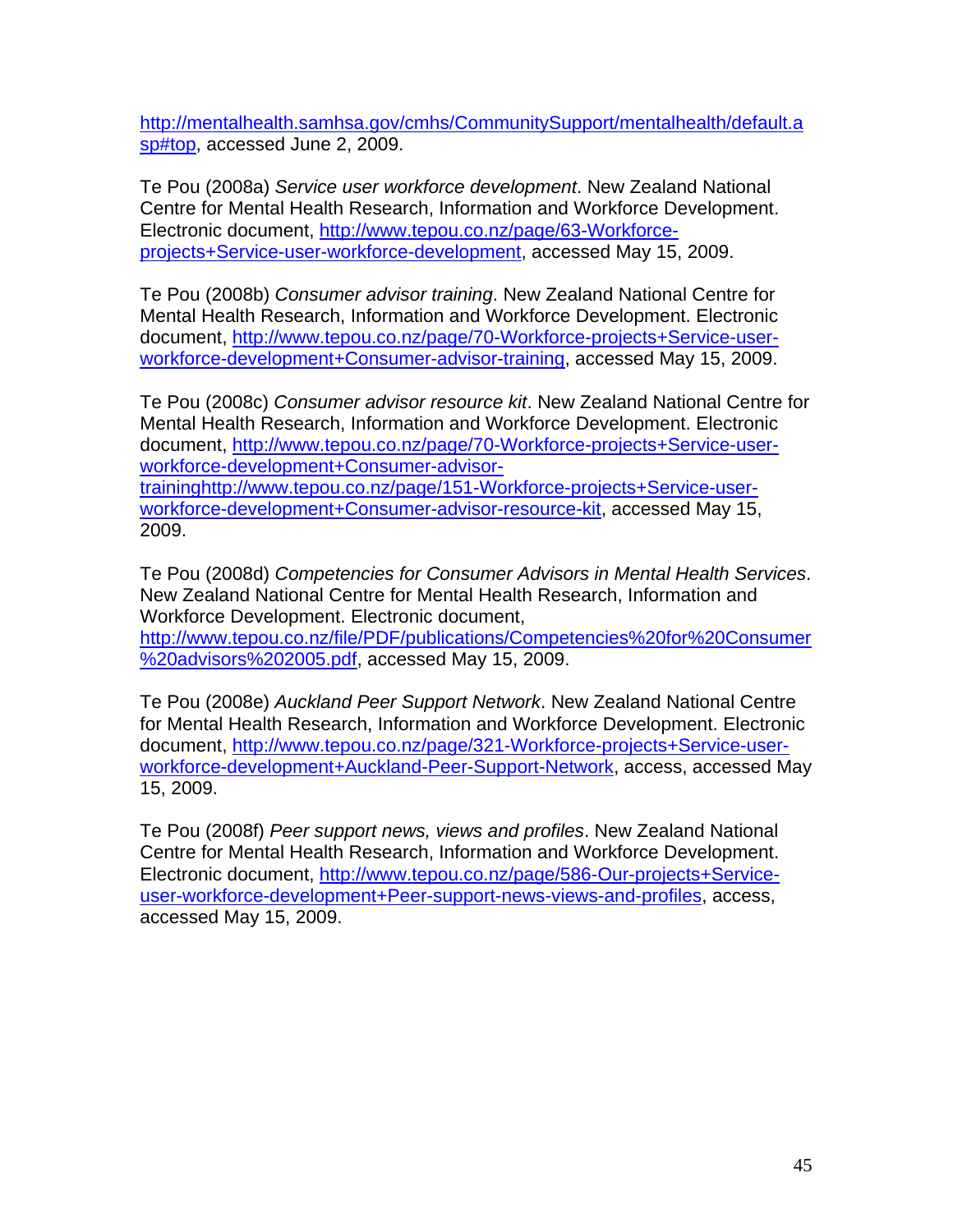## **Literature Review of People with Lived Experience**

**in Substance Use** 

## **Christopher Smith, PhD**

**Minister's Advisory Group on Mental Health and Addictions SSHRC Postdoctoral Research Fellow, University of Pennsylvania**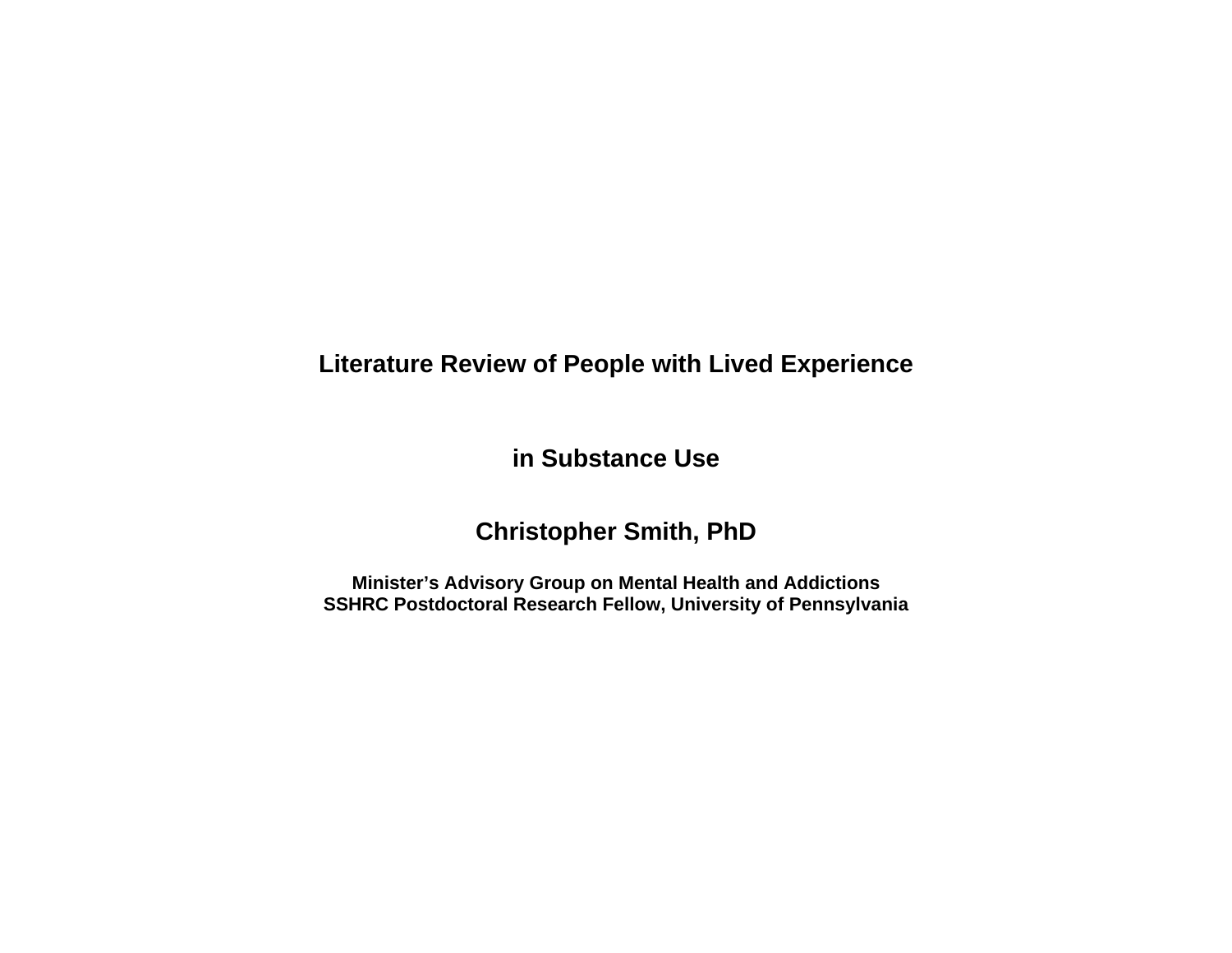| <b>Bibliographic Citation</b>                                                                                                                                                                                    | Description                                                                                                                                                                                                                                                                                                                               | Findings Relevant to Peer/Consumer Involvement Re. Addiction Research, Policy and Treatment                                                                                                                                                                                                                                                                                                                                                                                                                                                                                                                                                                                                                                                                                                                                                                                                                                                                                                                                                                                                                                                                                                                                                                                                                                                                                                                                                                                                                                                                                                                                                                                                                                                                                                                                                                                                                                                                                                                                                                                                                                                                                                                                                                                                                                                                                                                                                                                                                                                                                                                                                                                                                                                                                                                                                                                                                                                                                                                                                                                                                                     |
|------------------------------------------------------------------------------------------------------------------------------------------------------------------------------------------------------------------|-------------------------------------------------------------------------------------------------------------------------------------------------------------------------------------------------------------------------------------------------------------------------------------------------------------------------------------------|---------------------------------------------------------------------------------------------------------------------------------------------------------------------------------------------------------------------------------------------------------------------------------------------------------------------------------------------------------------------------------------------------------------------------------------------------------------------------------------------------------------------------------------------------------------------------------------------------------------------------------------------------------------------------------------------------------------------------------------------------------------------------------------------------------------------------------------------------------------------------------------------------------------------------------------------------------------------------------------------------------------------------------------------------------------------------------------------------------------------------------------------------------------------------------------------------------------------------------------------------------------------------------------------------------------------------------------------------------------------------------------------------------------------------------------------------------------------------------------------------------------------------------------------------------------------------------------------------------------------------------------------------------------------------------------------------------------------------------------------------------------------------------------------------------------------------------------------------------------------------------------------------------------------------------------------------------------------------------------------------------------------------------------------------------------------------------------------------------------------------------------------------------------------------------------------------------------------------------------------------------------------------------------------------------------------------------------------------------------------------------------------------------------------------------------------------------------------------------------------------------------------------------------------------------------------------------------------------------------------------------------------------------------------------------------------------------------------------------------------------------------------------------------------------------------------------------------------------------------------------------------------------------------------------------------------------------------------------------------------------------------------------------------------------------------------------------------------------------------------------------|
| Allman, D., Myers, T., Schellenberg, J.<br>Strike, C., Cockerill, R., Cavalieri, W.<br>(2006) Peer networking for the<br>reduction of drug-related harm.<br>International Journal of Drug Policy 17:<br>402-410. | Based on data collected<br>through a web-based survey<br>of almost 900 stakeholders<br>prior to Canada's first<br>National Harm Reduction<br>Conference, "[p]eer based<br>networks for the reduction of<br>drug-related harm were<br>seen to allow for the<br>consolidation and sharing of<br>information, skills and<br>understandings". | "While the literature suggests networking for people who use drugs may be challenged by<br>$\bullet$<br>community context and social structure, findings suggest in Canada some harm minimizing<br>subcultural change has, and can continue to occur, as a result of peer networking activities"<br>"Whether structurally envisioned as multiple interwoven communities, or one single community,<br>$\bullet$<br>facilitating interaction between people who use drugs to aid harm minimization, can benefit from a<br>grassroots approach, one which values the relevance and utility of peer support in tandem with<br>community development"<br>important to consider the diversity of drug user communities; therefore difficult to subsume all drug<br>$\bullet$<br>users into once single community<br>"while social networks of drug users can function as generators of harm, networks which share<br>$\bullet$<br>health and social care information and build social support can function to oppose the risks of drug-<br>related harm"<br>regarding current peer networks such as VANDU (Vancouver Area Network of rug Users),<br>$\bullet$<br>respondents suggested that "[t]o get a really good network happening, it was believed, was not so<br>much a question of creating a network but rather discovering the networks that already exist and<br>building on them" (405)<br>survey participants suggested building upon existing formal and informal networks of drug users;<br>$\bullet$<br>here, people who use drugs were already seen as possessing certain networking skills (as<br>demonstrated in the procurement of drugs), leading to the belief that the best place to start<br>developing peer networks was to help users "bring these skills above ground".<br>"Peer based approaches were seen to complement rather than replace existing user networks.<br>$\bullet$<br>Creating effective peer-driven networks was be enhanced by strong input from established<br>organizations such as needle exchange programs" (405)<br>funding was seen as one of the primary issues prohibiting the establishment, development and<br>$\bullet$<br>growth of peer-based networks; government funding was seen as a potential solution, although<br>there was significant distrust of government bodies by a faction of the user community<br>dispersed geography and community diversity were cited as two reasons in support of developing<br>$\bullet$<br>electronic networking infrastructure<br>Challenges: "information-sharing networks could result in people using more drugs"; lack of<br>$\bullet$<br>organizational skills to sustain networks; resistance from the larger society; diversity of user<br>communities leads to difficulties finding common objectives<br>"peer-based approaches to the reduction of drug-related harm are seen to embody a particularly<br>$\bullet$<br>community-based response to the need for education, prevention and harm minimization<br>programmes-a form of response that is inclusive of the socially marginalized while promoting<br>health" (409) |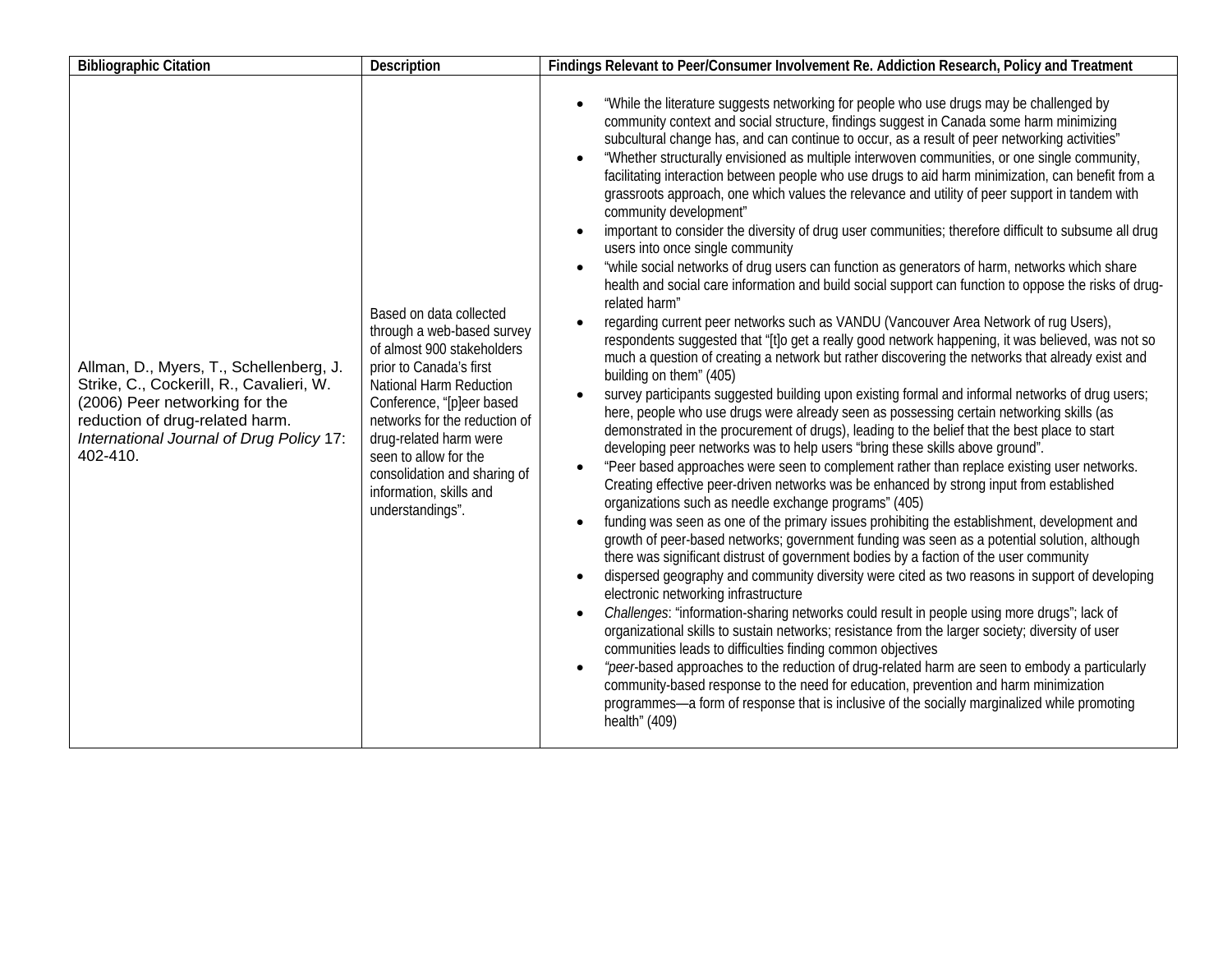| Canadian HIV/AIDS Legal Network<br>(2005) Nothing about us without us;<br>Greater, Meaningful Involvement of<br>People Who Use Illegal Drugs: A Public<br>Health, Ethical, and Human Rights<br>Imperative. Toronto: Canadian<br>HIV/AIDS Legal Network. | A critical examination of the<br>public health, ethnical and<br>human rights imperatives<br>regarding the involvement of<br>"people who use drugs in<br>the programs and services<br>that affect their lives, as well<br>as in broader policy and<br>advocacy work on HIV/AIDS<br>and $HCV''(3)$ . | Why is greater involvement of people who use drugs needed?<br>Fulfilling the commitment to greater involvement of people living with HIV: because people<br>$\bullet$<br>who use drugs represent a significant faction of those who contract HIV, "governments and<br>organizations can no longer claim that they involve people with HIV adequately in their work on<br>HIV/AIDS without meaningfully involving one of the most marginalized groups living with, or at great<br>risk for, HIV"<br>Public health imperatives: "People who use drugs themselves are often best able to identify what<br>$\bullet$<br>works in a community that others know little about; they need to be involved if we want to create<br>effective responses to the epidemic People who use drugs have demonstrated they can organize<br>themselves and make valuable contributions to their community, including: expanding the reach and<br>effectiveness of HIV prevention and harm reduction services by making contact with those at<br>greatest risk; providing much needed care and support; and advocating for their rights and the<br>recognition of their dignity"<br>Ethical and human rights imperatives: "As an ethical principle, all people should have the right to<br>be involved in the decisions affecting their lives"; consistent with UN General Assembly's<br>Declaration of Commitment on HIV/AIDS and the UN International Guidelines on HIV/AIDS and<br>Human Rights.<br>What needs to be done to increase involvement?<br>Addressing systemic barriers to greater involvement of people who use drugs: stigmatization<br>$\bullet$<br>and criminalization create barriers to involvement and "impede effective public health responses to<br>problematic substance use"<br>Organization of people who use drugs: organized user networks such as VANDU can "make a<br>$\bullet$<br>unique and vital contribution and play an important role in preventing the spread of bloodborne<br>infections, in particular HIV, and in advancing the rights of people who use drugs"; necessity of<br>supporting user organizations through recognition by Health Canada; need to increase funding and<br>capacity building; establish funding for a national users group<br>Involvement of people who use drugs in consultations, decision-making or policy-making<br>$\bullet$<br>bodies, and advisory structures: "people who use drugs need to be meaningfully involved in<br>consultative processes as well as in decision-making or policy-making bodies and advisory<br>structures dealing with issues relating to HIV/AIDS, HCV, and illegal drugs"<br>*** Do's and Don'ts (p.15-16)<br>*** "Nothing About Us Without Us": A manifesto by people who use illegal drugs (p. 19-21) |
|---------------------------------------------------------------------------------------------------------------------------------------------------------------------------------------------------------------------------------------------------------|----------------------------------------------------------------------------------------------------------------------------------------------------------------------------------------------------------------------------------------------------------------------------------------------------|-------------------------------------------------------------------------------------------------------------------------------------------------------------------------------------------------------------------------------------------------------------------------------------------------------------------------------------------------------------------------------------------------------------------------------------------------------------------------------------------------------------------------------------------------------------------------------------------------------------------------------------------------------------------------------------------------------------------------------------------------------------------------------------------------------------------------------------------------------------------------------------------------------------------------------------------------------------------------------------------------------------------------------------------------------------------------------------------------------------------------------------------------------------------------------------------------------------------------------------------------------------------------------------------------------------------------------------------------------------------------------------------------------------------------------------------------------------------------------------------------------------------------------------------------------------------------------------------------------------------------------------------------------------------------------------------------------------------------------------------------------------------------------------------------------------------------------------------------------------------------------------------------------------------------------------------------------------------------------------------------------------------------------------------------------------------------------------------------------------------------------------------------------------------------------------------------------------------------------------------------------------------------------------------------------------------------------------------------------------------------------------------------------------------------------------------------------------------------------------------------------------------------------------------------------------------------------------------------------------------------------------------------------------------------------------------------------------------------------------------------------------------------------------------|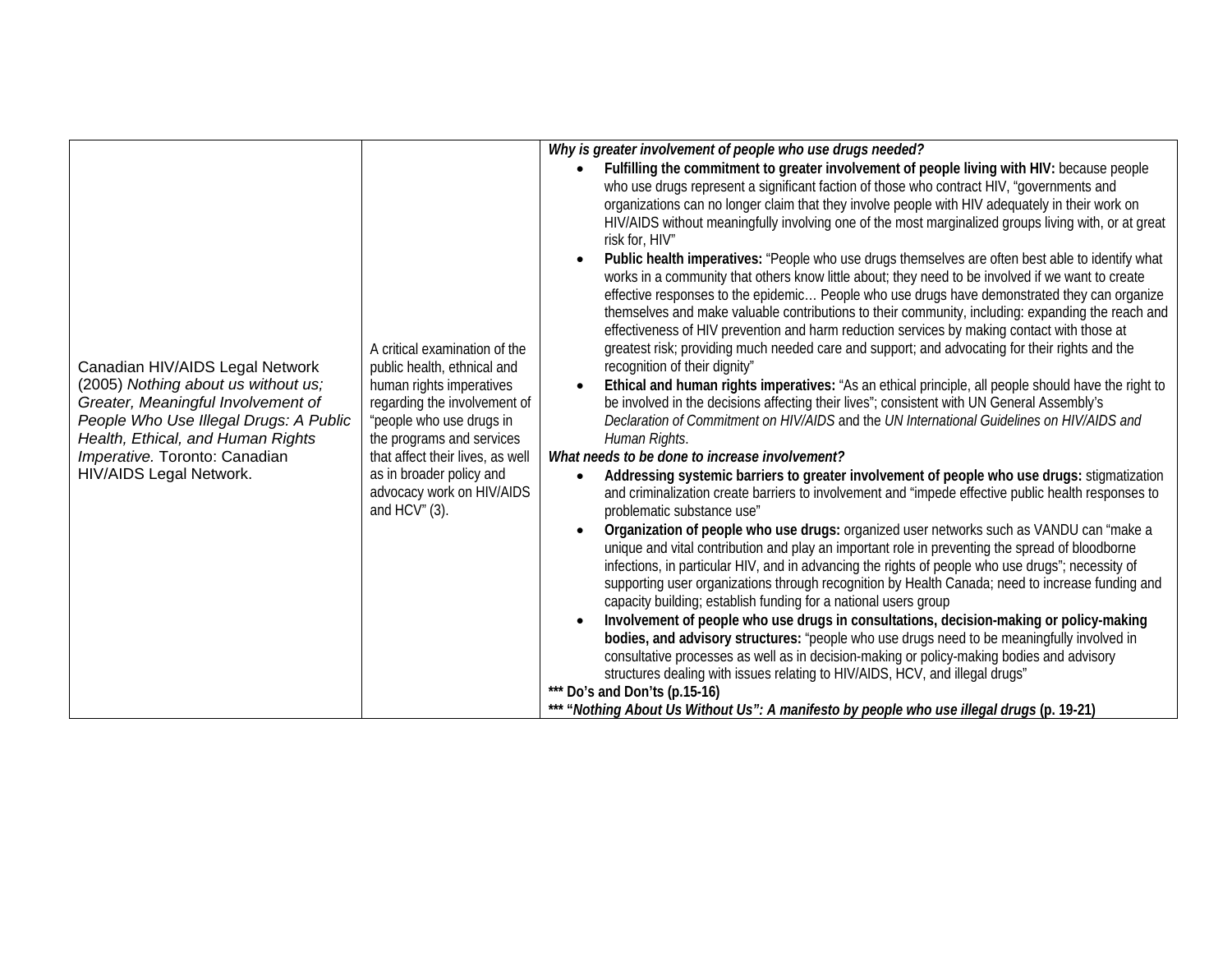| Coyle SL, Needle RH, Normand J.<br>(1998) Outreach-based HIV prevention<br>for injecting drug users: A review of<br>published outcome data. Public Health<br>Reports 113: 19-30.                                                                                                              | Based on a computerized<br>literature search regarding<br>outreach-based<br>interventions in HIV-related<br>risk behaviours among<br>injection drug users. Two<br>thirds of the 36 publications<br>reviewed revealed that<br>participation in street-based<br>outreach interventions was<br>followed with office-based<br>HIV testing and<br>counselling". In the context<br>of this article, 'community<br>outreach is defined as<br>being reliant on "peers and<br>indigenous workers to<br>identify out of treatment<br><b>IDUs and initiate</b><br>appropriate education and<br>support" (20) | The majority of published literature demonstrated that "IDUs in a variety of places and time periods<br>$\bullet$<br>changed their baseline drug-related and sex-related risk behaviours following their participation in<br>an outreach-based HIV risk reduction intervention<br>Most studies also pointed to "significant intervention effects in promoting entry into drug treatment<br>$\bullet$<br>and increasing needle disinfection"<br>The literature review discovered that peer-run community outreach efforts led to IDUs regularly<br>$\bullet$<br>reporting "significant follow-up reductions in drug injection, multiperson reuse of syringes and<br>needles, multiperson reuse of other injection equipment (cookers, cotton, rinse water), and crack<br>use" (20)<br>In conclusion, the article suggests that most published literature "strongly indicate that outreach-<br>$\bullet$<br>based interventions have been effective in reaching out-of-treatment IDUs, providing the means for<br>behavioural change and inducing behaviour change in the desired direction" (20)                                                                                                                                                                                 |
|-----------------------------------------------------------------------------------------------------------------------------------------------------------------------------------------------------------------------------------------------------------------------------------------------|---------------------------------------------------------------------------------------------------------------------------------------------------------------------------------------------------------------------------------------------------------------------------------------------------------------------------------------------------------------------------------------------------------------------------------------------------------------------------------------------------------------------------------------------------------------------------------------------------|---------------------------------------------------------------------------------------------------------------------------------------------------------------------------------------------------------------------------------------------------------------------------------------------------------------------------------------------------------------------------------------------------------------------------------------------------------------------------------------------------------------------------------------------------------------------------------------------------------------------------------------------------------------------------------------------------------------------------------------------------------------------------------------------------------------------------------------------------------------------------------------------------------------------------------------------------------------------------------------------------------------------------------------------------------------------------------------------------------------------------------------------------------------------------------------------------------------------------------------------------------------------------------|
| Friedman, Samuel R., aslow, Carey,<br>Bolyard, Melissa, Sandoval, Milagros,<br>Mateu-Gelabert, Pedro, Neraigue, Alan<br>(2004) Urging others to be healthy:<br>'Intravention' by injection drug users as<br>a community prevention goal. AIDS<br>Education and Prevention 16(3): 250-<br>263. | In this article, <i>intravention</i> is<br>defined as "prevention<br>activities that are conducted<br>by and sustained through<br>ongoing actions of members<br>of communities-at-risk".<br>Based on data drawn from<br>120 IDUs in Brooklyn where<br>HIV prevalence rates in that<br>community declined<br>significantly, this article calls<br>for further research into the<br>question of "how to create<br>and diffuse" peer-based<br>communities of intravention.                                                                                                                           | Contrary to the vast majority of research regarding addiction and drug users, which focuses on the<br>$\bullet$<br>"dysfunctional behaviours and personal attributes" of IDUs, the theoretical position of this paper is<br>based on users' autonomous drive for self-care. While most research regressively investigates "how<br>psychological traits of drug users and chemical traits of drugs lead to addiction and related<br>problems", this article argues that this approach "by personalizing and medicalizing drug use and its<br>associated problems, can lead to underestimating or even ignoring the ability of drug users to act<br>collectively and respond to the dangers of the HIV epidemic as well as to other harms that threaten<br>drug users.<br>In contrast to popular perceptions, research on IDUs during the HIV/AIDS epidemic "has in many<br>$\bullet$<br>ways shown that drug injectors can and do react to HIV and other threats rationally and effectively.<br>For example, drug users have publically formed formal organizations in many countries, including<br>the Netherlands, Denmark, Great Britain, Australia and Canada to represent and act on behalf of<br>their interests and to conduct HIV and HCV risk reduction programs" (252) |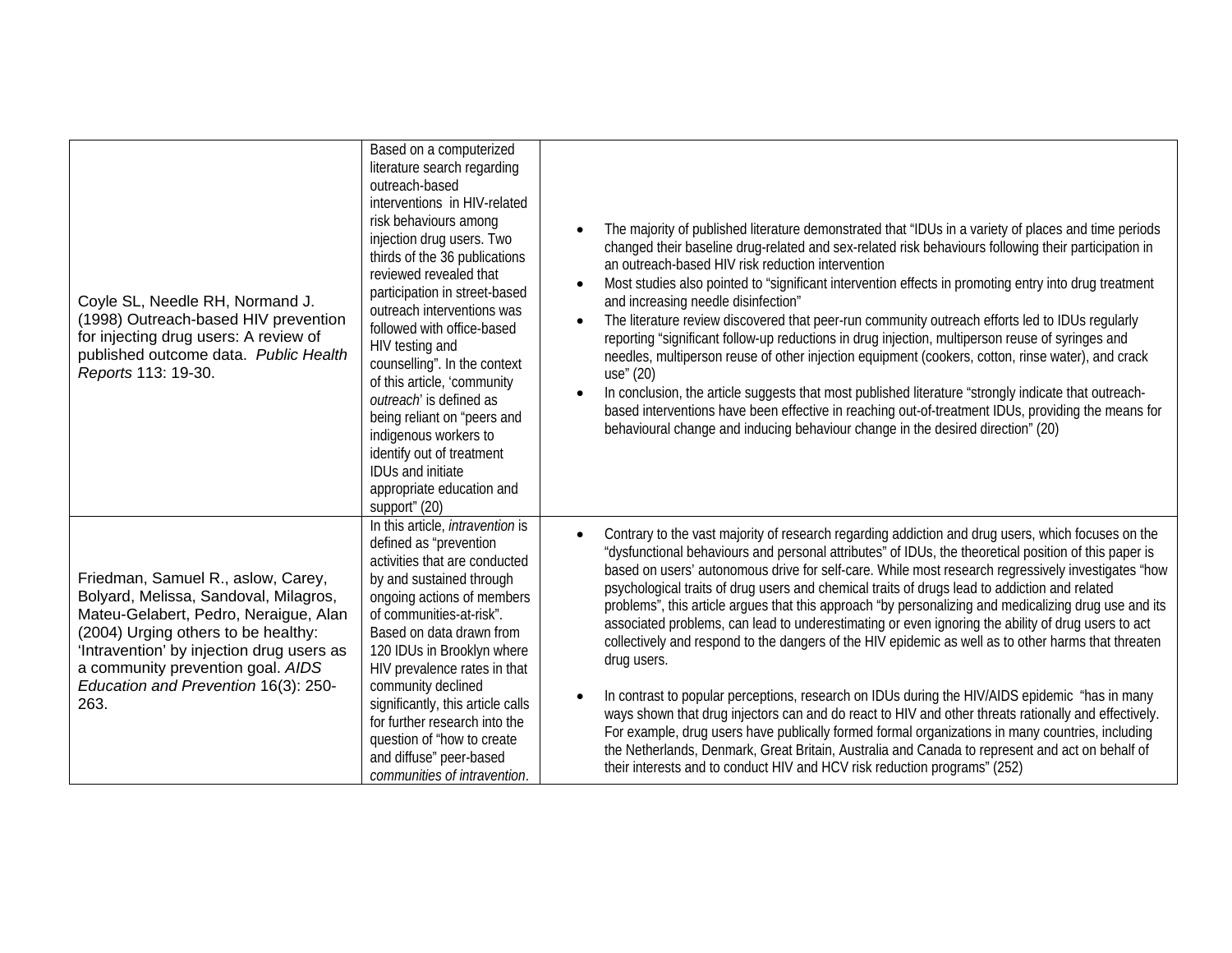| Kerr, Thomas, et al. (2006) Harm<br>reduction by a 'user-run' organization: A<br>case study of the Vancouver Area<br>Network of Drug Users (VANDU).<br>International Journal of Drug Policy<br>$17(2)$ : 61-69.<br>(1/2) | Given the "growing<br>interest in drug user<br>organizations" this article<br>represents a community-<br>based case study of the<br>"genesis, structure and<br>activities" of the<br>Vancouver Area Network<br>of Drug Users (VANDU),<br>formed in 1997. Findings<br>reveal that tireless<br>activism, advocacy and<br>public education has<br>allowed VANDU to<br>persistently voice "the<br>concerns of drug users in<br>public and political<br>arenas". The findings<br>demonstrate that through<br>years of activism,<br>advocacy, and public<br>education, VANDU has<br>repeatedly voiced "the<br>concerns of drugs users<br>in public and political<br>arenas", performing a<br>"critical public health<br>function by providing care<br>and support programmes<br>that are responsive to<br>immediate needs of their<br>peers". The report<br>therefore concludes that<br>"greater efforts should be<br>made to promote the<br>formation of drug user<br>organizations" by<br>exploring "novel<br>methods for incorporating<br>the activities of drug user<br>organizations within<br>existing public health,<br>education, and policy<br>making frameworks'. | The vast majority of institutional services designed to meet the needs of IDU in Vancouver's DTES<br>$\bullet$<br>operate under the highly limited 'provider-client' model, which has been critiqued based on "the<br>difficulty that service providers have in reaching drug users on their own turf, difficult communication<br>between providers and clients, and fear among drug users that use of services may alert police to<br>their activities"<br>This project was based on a community-based case study methodology, "in accordance with<br>$\bullet$<br>VANDU philosophy and members' demands that all projects directly involve them".<br>The founding of VANDU was driven by the groups belief in "the importance of making public the<br>suffering within the community"; As one founder stated, "There are so many institutions that<br>privatize pain and keep it hidden, whether it is the psychiatrist's office, the mental health system, or<br>bars. Facilitating the public expression of pain was the most subversive thing we could do."<br>Governance, Membership and Guiding Principles:<br>VANDU's constitution articulates two forms of group membership or affiliation, involving both full<br>$\bullet$<br>membership, "reserved for people who report using or formerly using illicit drugs intravenously" and<br>supporting membership, "given to any person who has not formerly used illicit drugs"; while full<br>members can both express views and vote at all meetings, supporting members can express their<br>views but not vote.<br>Themes regarding the guiding principles of VANDU:<br>(1) "the organization tries to be inclusive of all current and former drug users"; (2) "the organization<br>is user-driven and makes all organizational decisions"; (3) "VANDU employs a peer mentorship<br>policy that involves pairing someone who has skills in a particular area with someone who is<br>interested in acquiring those skills"<br>Advocacy, activism and public education:<br>"Some of the earliest work of VANDU focused on political activism and advocacy the early<br>$\bullet$<br>organizers worked to bring the 'voice of users' into mainstream political discourse"; VANDU's<br>activist initiatives included public demonstrations, political disruptions, etc.<br>"VANDU has, after years of activism, gained increasing recognition in the local community"; as one<br>$\bullet$<br>member stated, "If anything is happening, it seems that it is probably going to need VANDU's okay.<br>VANDU is always at the table"<br>Community care and support activities:<br>VANDU has developed and implemented several member-led community education and harm<br>$\bullet$<br>reduction initiatives, including education specific to groups living with hepatitis C, people on<br>methadone, women living with HIV, etc.; Alley patrol, in recognition of the "reluctance of many<br>service providers to venture into alley-ways"; Syringe exchange and recovery, including the<br>establishment of an unsanctioned, peer-run NEP in the heart of Vancouver's open drug scene, as a<br>response to the documented difficulties of syringe access during evening hours; a Hospital<br>program, where volunteers "make regular visits to hospitalized drug users for the purpose of<br>providing support and encouraging them to stay in hospital"; and Peer support and advocacy,<br>involving helping other with "negotiating bureaucracies, completing applications, and overcoming<br>legal hurdles programme recipients emphasized the value they receive from peers, as peers are<br>deemed to be the most knowledgeable about the experiences of drug users" |
|--------------------------------------------------------------------------------------------------------------------------------------------------------------------------------------------------------------------------|-----------------------------------------------------------------------------------------------------------------------------------------------------------------------------------------------------------------------------------------------------------------------------------------------------------------------------------------------------------------------------------------------------------------------------------------------------------------------------------------------------------------------------------------------------------------------------------------------------------------------------------------------------------------------------------------------------------------------------------------------------------------------------------------------------------------------------------------------------------------------------------------------------------------------------------------------------------------------------------------------------------------------------------------------------------------------------------------------------------------------------------------------------------------------|-------------------------------------------------------------------------------------------------------------------------------------------------------------------------------------------------------------------------------------------------------------------------------------------------------------------------------------------------------------------------------------------------------------------------------------------------------------------------------------------------------------------------------------------------------------------------------------------------------------------------------------------------------------------------------------------------------------------------------------------------------------------------------------------------------------------------------------------------------------------------------------------------------------------------------------------------------------------------------------------------------------------------------------------------------------------------------------------------------------------------------------------------------------------------------------------------------------------------------------------------------------------------------------------------------------------------------------------------------------------------------------------------------------------------------------------------------------------------------------------------------------------------------------------------------------------------------------------------------------------------------------------------------------------------------------------------------------------------------------------------------------------------------------------------------------------------------------------------------------------------------------------------------------------------------------------------------------------------------------------------------------------------------------------------------------------------------------------------------------------------------------------------------------------------------------------------------------------------------------------------------------------------------------------------------------------------------------------------------------------------------------------------------------------------------------------------------------------------------------------------------------------------------------------------------------------------------------------------------------------------------------------------------------------------------------------------------------------------------------------------------------------------------------------------------------------------------------------------------------------------------------------------------------------------------------------------------------------------------------------------------------------------------------------------------------------------------------------------------------------------------------------------------------------------------------------------------------------------------------------------------------------------------------------------------------------------------------------------------------------------------------------------------------------------------------------------------------------------------------------------------------------------------------------------------------------------------------------------------------------------------------------------------------------------------------------------------------------------------|
|--------------------------------------------------------------------------------------------------------------------------------------------------------------------------------------------------------------------------|-----------------------------------------------------------------------------------------------------------------------------------------------------------------------------------------------------------------------------------------------------------------------------------------------------------------------------------------------------------------------------------------------------------------------------------------------------------------------------------------------------------------------------------------------------------------------------------------------------------------------------------------------------------------------------------------------------------------------------------------------------------------------------------------------------------------------------------------------------------------------------------------------------------------------------------------------------------------------------------------------------------------------------------------------------------------------------------------------------------------------------------------------------------------------|-------------------------------------------------------------------------------------------------------------------------------------------------------------------------------------------------------------------------------------------------------------------------------------------------------------------------------------------------------------------------------------------------------------------------------------------------------------------------------------------------------------------------------------------------------------------------------------------------------------------------------------------------------------------------------------------------------------------------------------------------------------------------------------------------------------------------------------------------------------------------------------------------------------------------------------------------------------------------------------------------------------------------------------------------------------------------------------------------------------------------------------------------------------------------------------------------------------------------------------------------------------------------------------------------------------------------------------------------------------------------------------------------------------------------------------------------------------------------------------------------------------------------------------------------------------------------------------------------------------------------------------------------------------------------------------------------------------------------------------------------------------------------------------------------------------------------------------------------------------------------------------------------------------------------------------------------------------------------------------------------------------------------------------------------------------------------------------------------------------------------------------------------------------------------------------------------------------------------------------------------------------------------------------------------------------------------------------------------------------------------------------------------------------------------------------------------------------------------------------------------------------------------------------------------------------------------------------------------------------------------------------------------------------------------------------------------------------------------------------------------------------------------------------------------------------------------------------------------------------------------------------------------------------------------------------------------------------------------------------------------------------------------------------------------------------------------------------------------------------------------------------------------------------------------------------------------------------------------------------------------------------------------------------------------------------------------------------------------------------------------------------------------------------------------------------------------------------------------------------------------------------------------------------------------------------------------------------------------------------------------------------------------------------------------------------------------------------------------------|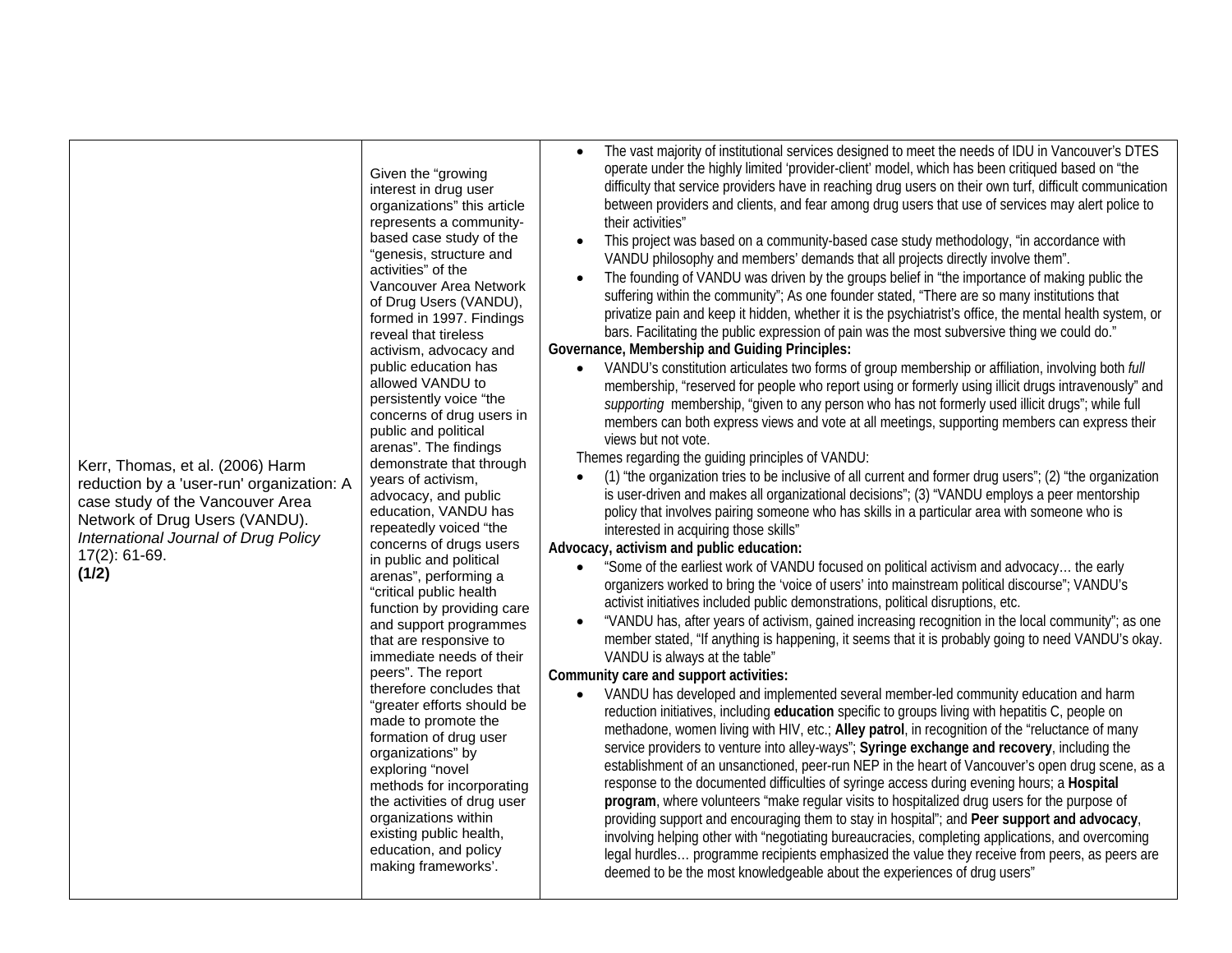|                                                                                                                                                                                                                          | Given the "growing<br>interest in drug user<br>organizations" this article<br>represents a community-<br>based case study of the<br>"genesis, structure and<br>activities" of the<br>Vancouver Area Network<br>of Drug Users (VANDU),<br>formed in 1997. Findings<br>reveal that tireless                                                                                                                                                                                                                                                                                                                                                                                                                                                                                                                                                                                | Broad spectrum of involvement:<br>VANDU was noted by policy makers to engage in a broad spectrum of political and public                                                                                                                                                                                                                                                                                                                                                                                                                                                                                                                                                                                                                                                                                                                                                                                                                                                                                                                                                                                                                                                                                                                                                                                                                                                                                                                                                                                                                                                                                                                                                                                                                                                                                                                                                                                                                       |
|--------------------------------------------------------------------------------------------------------------------------------------------------------------------------------------------------------------------------|--------------------------------------------------------------------------------------------------------------------------------------------------------------------------------------------------------------------------------------------------------------------------------------------------------------------------------------------------------------------------------------------------------------------------------------------------------------------------------------------------------------------------------------------------------------------------------------------------------------------------------------------------------------------------------------------------------------------------------------------------------------------------------------------------------------------------------------------------------------------------|------------------------------------------------------------------------------------------------------------------------------------------------------------------------------------------------------------------------------------------------------------------------------------------------------------------------------------------------------------------------------------------------------------------------------------------------------------------------------------------------------------------------------------------------------------------------------------------------------------------------------------------------------------------------------------------------------------------------------------------------------------------------------------------------------------------------------------------------------------------------------------------------------------------------------------------------------------------------------------------------------------------------------------------------------------------------------------------------------------------------------------------------------------------------------------------------------------------------------------------------------------------------------------------------------------------------------------------------------------------------------------------------------------------------------------------------------------------------------------------------------------------------------------------------------------------------------------------------------------------------------------------------------------------------------------------------------------------------------------------------------------------------------------------------------------------------------------------------------------------------------------------------------------------------------------------------|
| Kerr, Thomas, et al. (2006) Harm<br>reduction by a 'user-run' organization: A<br>case study of the Vancouver Area<br>Network of Drug Users (VANDU).<br>International Journal of Drug Policy<br>$17(2)$ : 61-69.<br>(2/2) | activism, advocacy and<br>public education has<br>allowed VANDU to<br>persistently voice "the<br>concerns of drug users in<br>public and political<br>arenas". The findings<br>demonstrate that through<br>years of activism,<br>advocacy, and public<br>education, VANDU has<br>repeatedly voiced "the<br>concerns of drugs users<br>in public and political<br>arenas", performing a<br>"critical public health<br>function by providing care<br>and support programmes<br>that are responsive to<br>immediate needs of their<br>peers". The report<br>therefore concludes that<br>"greater efforts should be<br>made to promote the<br>formation of drug user<br>organizations" by<br>exploring "novel<br>methods for incorporating<br>the activities of drug user<br>organizations within<br>existing public health,<br>education, and policy<br>making frameworks'. | commitments: "The beauty of VANDU is that it covers a lot of ground, from providing a place for the<br>mentally ill drug user totally whacked out at a meeting to high level political activities on national<br>committees"<br>Conclusions:<br>"VANDU "demonstrated that drug users can organize themselves and make valuable contributions<br>$\bullet$<br>to their community  Like many of the more powerful responses to the AIDS epidemic which were<br>not based on expert-driven interventions but on mobilizing effected communities to resist<br>oppression, VANDU has repeatedly voiced the concerns of drug users in public and political arenas,<br>garnered political support, and performed a critical educational function by bringing outsiders face to<br>face with the realities of Vancouver's DTES. VANDU has also engaged in activism that has focused<br>public attention on the drug using community and ensured that drug users are more involved in<br>decisions that affect them.<br>"By virtue of its method of peer consultation, VANDU has often operated a step ahead of local<br>health authorities who aim to monitor and respond to priority health issues  it is clear that VANDU<br>has addressed gaps in local public health efforts  [and] also extended the reach of public health<br>efforts by contacting drug users who may not be well served by traditional service delivery, and<br>appears to be providing support that is more accessible for and acceptable to their peers"<br>"drug user organizations have much to contribute to their immediate community and the community<br>at large  [and] greater efforts should be made to promote the formation of drug user<br>organizations, and that health and policymakers should explore novel methods for incorporating the<br>activities of drug user organizations within existing public health, education and policy making<br>frameworks" |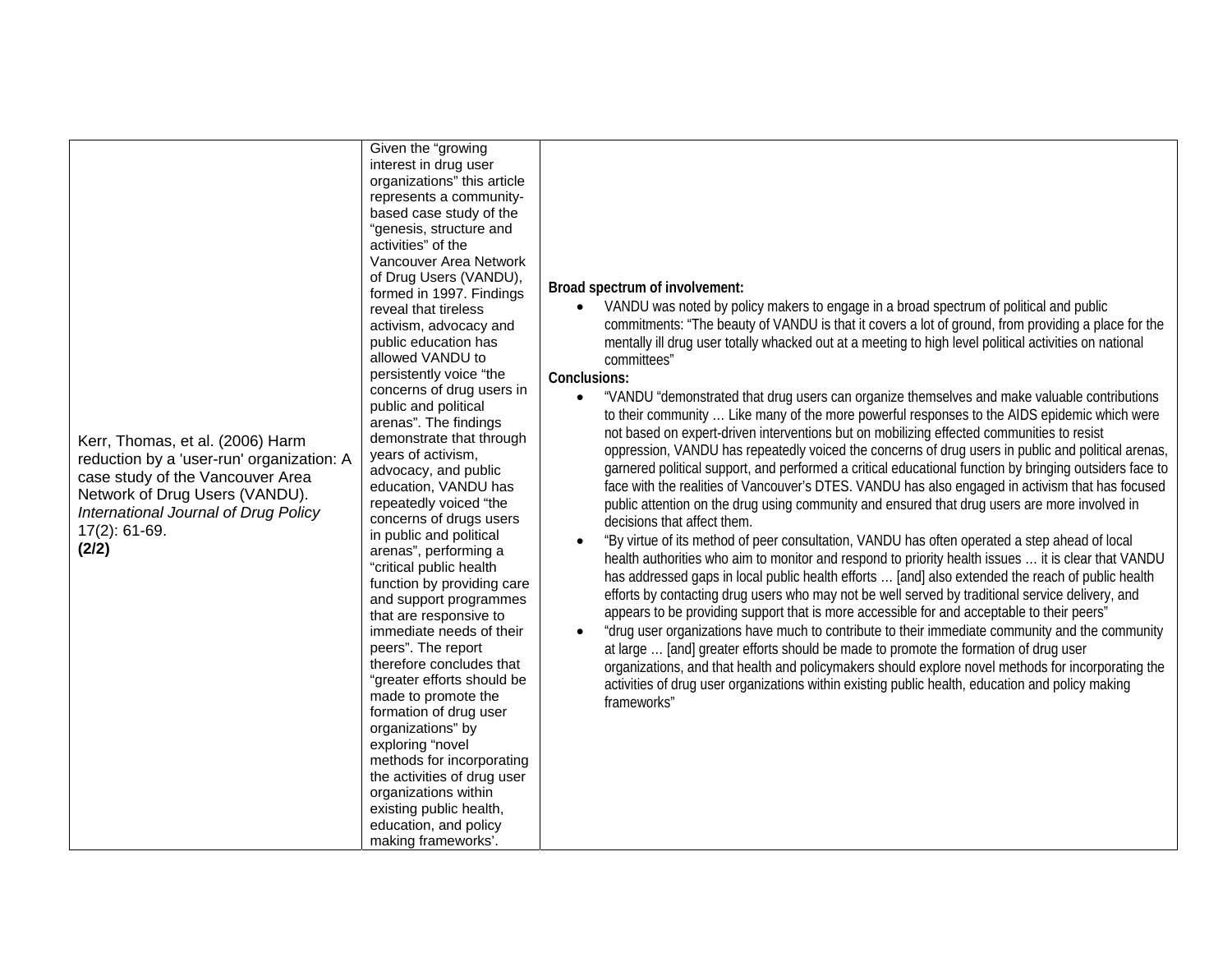| In this study, HIV prevention<br>promotion training was<br>conducted among 36<br>Baltimore IDU peer leaders.<br>Following training, the peer<br>leaders reported a<br>significant increase in<br>condom use and the<br>cleaning of used syringes<br>with bleach.<br>Latkin, C.A. (1998) Outreach in natural<br>Correspondingly, the<br>settings: The use of peer leaders for<br>members of the leaders'<br>risk network were<br>HIV prevention among injecting drug<br>users' networks. Public Health<br>"significantly more likely to<br>Reports; 113(Suppl 1): 151-159.<br>report greater needle<br>hygiene". "The results from<br>this study suggest that, in<br>the IDU community, training<br>peer leaders as HIV<br>educators may promote HIV<br>prevention among the<br>leaders' risk network<br>members and others at risk | "There is ample evidence that HIV risk behaviours among injection drug users (IDUs) are influenced<br>$\bullet$<br>by social factors HIV prevention interventions have typically focused on the individual, often<br>ignoring social determinants of HIV risk behaviours"<br>"Although several studies suggest that street outreach is effective in reducing risk behaviours, some<br>$\bullet$<br>researchers have found that outreach is more effective for individuals who are at lower risk for<br>HIV despite the development of innovative outreach strategies, the full potential of outreach<br>programs has not been realized."<br>"In the present study, IDUs were recruited and trained to educate and influence their drug and sex<br>$\bullet$<br>network members about HIV-related behaviours A secondary goal of the study was to provide a<br>positive identity or role, for the peer leader, as health educator to individuals who were of low socio-<br>economic status and often unemployed and who often has strained family relationships."<br>Peer Leaders: Between baseline and follow-up, the leaders reported a significant increase in<br>$\bullet$<br>condom use (df= 24, t=3.38, P < 0.01) At baseline, there was no different between the leaders and<br>controls in self-reports of always cleaning used needles with bleach before injecting in the prior six<br>months (16% vs. 17%). At follow-up, however, there was a highly significant difference, with 59% of<br>the leaders and only 23% of the controls reporting that they always cleaned used needles with<br>bleach before injecting ( $X^2 = 14.25$ , P < 0.001)<br>Risk Network Members: "80% of the risk network members reported never sharing a needle<br>$\bullet$<br>without prior cleaning in the past six months, compared with 49% of the controls ( $X^2=15.39$ ,<br>P<0.001) Risk network members also were more likely that the  study controles to report always<br>cleaning used needles with bleach before injecting (41% vs. 17%, X <sup>2</sup> =13.24, p<0.001). Eighty-six<br>percent of the risk network members reported receiving written materials about HIV and AIDS in the<br>prior two months, of whom 70% reported receiving the materials from the leaders. Of the 74% of the<br>risk network members who reported receiving condoms in the prior two months, 58% reported<br>receiving condoms from the leaders. Of the 65 risk network members who were current injectors,<br>92% reported receiving cleaning materials from the leaders" (155)<br>"Although participants were not paid for conducting outreach, they remained enthusiastic about it.<br>$\bullet$<br>Participants reported several motives for conducting outreach. Both males and females reported<br>that they were concerned about their community and children and other family members becoming<br>infected wit h HIV. Another important motivational factor was the leaders' interest in maintaining |
|------------------------------------------------------------------------------------------------------------------------------------------------------------------------------------------------------------------------------------------------------------------------------------------------------------------------------------------------------------------------------------------------------------------------------------------------------------------------------------------------------------------------------------------------------------------------------------------------------------------------------------------------------------------------------------------------------------------------------------------------------------------------------------------------------------------------------------|-------------------------------------------------------------------------------------------------------------------------------------------------------------------------------------------------------------------------------------------------------------------------------------------------------------------------------------------------------------------------------------------------------------------------------------------------------------------------------------------------------------------------------------------------------------------------------------------------------------------------------------------------------------------------------------------------------------------------------------------------------------------------------------------------------------------------------------------------------------------------------------------------------------------------------------------------------------------------------------------------------------------------------------------------------------------------------------------------------------------------------------------------------------------------------------------------------------------------------------------------------------------------------------------------------------------------------------------------------------------------------------------------------------------------------------------------------------------------------------------------------------------------------------------------------------------------------------------------------------------------------------------------------------------------------------------------------------------------------------------------------------------------------------------------------------------------------------------------------------------------------------------------------------------------------------------------------------------------------------------------------------------------------------------------------------------------------------------------------------------------------------------------------------------------------------------------------------------------------------------------------------------------------------------------------------------------------------------------------------------------------------------------------------------------------------------------------------------------------------------------------------------------------------------------------------------------------------------------------------------------------------------------------------------------------------------------------------------------------------------------------------------------------------------------------------------------------------------------------------------------------------------------------------------------------------------------------------------------------------------------------|
| of acquiring and transmitting<br>HIV."                                                                                                                                                                                                                                                                                                                                                                                                                                                                                                                                                                                                                                                                                                                                                                                             | their new status as an expert in HIV and other health-related issues  Several participants stated<br>that their outreach work altered their neighbors' and friends' perceptions of them and increased their<br>respect among both drug users and nonusers"<br>"The results of this study suggest that individuals identified as leaders among IDUs may be<br>$\bullet$<br>effective in promoting HIV prevention among their networks, drug users and other community<br>members. There are several advantages to this approach. First, it may be more cost effective than<br>traditional outreach Second, peer leaders may have a greater influence than professionals on the<br>HIV-related behaviours of friends, relatives and sex partners. Third, the leaders are able to access a<br>diversity of settings, some not readily accessible to nonindigenous professional outreach workers,<br>across a wide geographic area."                                                                                                                                                                                                                                                                                                                                                                                                                                                                                                                                                                                                                                                                                                                                                                                                                                                                                                                                                                                                                                                                                                                                                                                                                                                                                                                                                                                                                                                                                                                                                                                                                                                                                                                                                                                                                                                                                                                                                                                                                                                                      |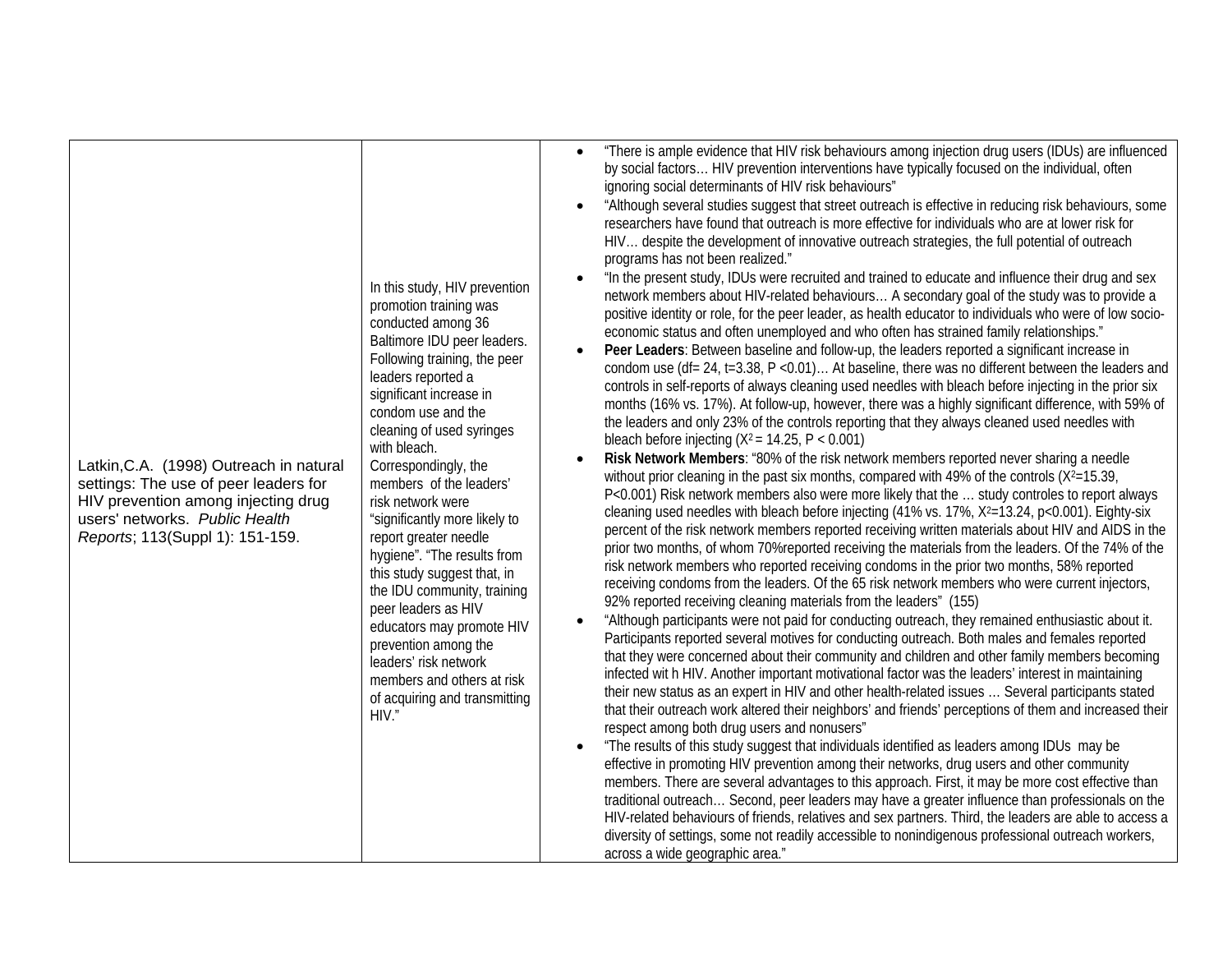| Martin, A. & P. Stenner (2004) Talking<br>about drug use: what are we (and our<br>participants) doing in qualitative<br>research? International Journal of Drug<br>Policy 15: 395-405. | "This paper considers the<br>use of qualitative research<br>in the drugs field  Drugs<br>research as both praxis and<br>knowledge base may be<br>seen as part of the<br>machinery of advanced<br>liberal government, which<br>seeks to govern at a<br>distance through the<br>inscription of subjectivity.<br>The drug user is produced<br>and re-produced as a<br>subject within research,<br>always already positioned in<br>relation to certain 'truths'.<br>We need to conceive of<br>qualitative research and<br>what our participants tell us<br>differently, such that the<br>constructive and<br>constructed nature of<br>knowledge and talk<br>becomes the focus of<br>inquiry" | "Rather than regress to one of the many forms of realism (scientific or otherwise) currently available,<br>the challenge for poststructuralism is to engage with the full complexity of discursive mediation,<br>including studies of the construction of reality specific to the social functions of law, economics,<br>science, medicine, the mass media and so forth Central to this is the recognition that in qualitative<br>research we are dealing with complex forms of communication that both arise from and give rise to<br>further communication. As such, our participants must be affirmed simultaneously as meaning-<br>making beings and as beings who are made by meanings. These discursive activities are<br>inseparable from relations of power. Our participants are-whether we are aware of it or not-<br>reflexively aware of the ways in which they are constructed in the communications of others, and<br>generate their own constructions accordingly  any policy intervention is always also an<br>intervention into these complex dynamics of discursively mediated mutual recognition." (403) |
|----------------------------------------------------------------------------------------------------------------------------------------------------------------------------------------|------------------------------------------------------------------------------------------------------------------------------------------------------------------------------------------------------------------------------------------------------------------------------------------------------------------------------------------------------------------------------------------------------------------------------------------------------------------------------------------------------------------------------------------------------------------------------------------------------------------------------------------------------------------------------------------|-----------------------------------------------------------------------------------------------------------------------------------------------------------------------------------------------------------------------------------------------------------------------------------------------------------------------------------------------------------------------------------------------------------------------------------------------------------------------------------------------------------------------------------------------------------------------------------------------------------------------------------------------------------------------------------------------------------------------------------------------------------------------------------------------------------------------------------------------------------------------------------------------------------------------------------------------------------------------------------------------------------------------------------------------------------------------------------------------------------------------------|
|----------------------------------------------------------------------------------------------------------------------------------------------------------------------------------------|------------------------------------------------------------------------------------------------------------------------------------------------------------------------------------------------------------------------------------------------------------------------------------------------------------------------------------------------------------------------------------------------------------------------------------------------------------------------------------------------------------------------------------------------------------------------------------------------------------------------------------------------------------------------------------------|-----------------------------------------------------------------------------------------------------------------------------------------------------------------------------------------------------------------------------------------------------------------------------------------------------------------------------------------------------------------------------------------------------------------------------------------------------------------------------------------------------------------------------------------------------------------------------------------------------------------------------------------------------------------------------------------------------------------------------------------------------------------------------------------------------------------------------------------------------------------------------------------------------------------------------------------------------------------------------------------------------------------------------------------------------------------------------------------------------------------------------|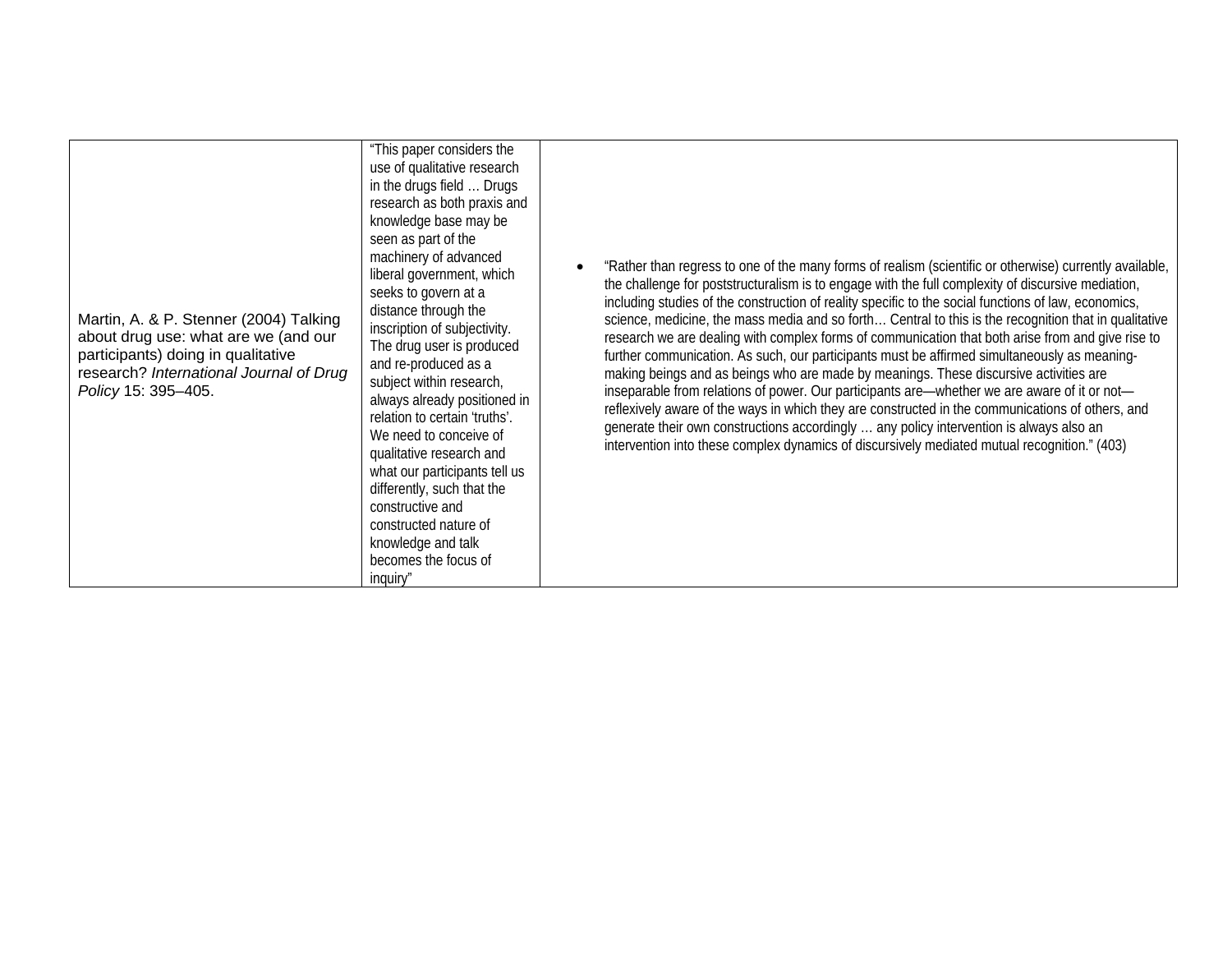| Mason, Kate (2006) Best Practices in<br>Harm Reduction Peer Projects.<br>Toronto: Street Health.<br>(1/3) | This report represents a<br>review of literature<br>regarding harm reduction<br>peer projects, "based on a<br>review of the literature and<br>interviews with harm<br>reduction practitioners<br>across Canada"<br>Additionally, the report<br>"identifies challenges to<br>developing and maintaining<br>peer projects, the key<br>factors influencing the<br>success of these initiatives.<br>and makes a series of best<br>practice recommendations<br>for service providers, policy<br>makers and funders" (3). | "Peer Education is often used as an umbrella term to describe a range of approaches that engage<br>members of a particular target group in delivering health promotion initiatives to their peers It is based<br>on the belief that peers can be more successful that professionals in passing on information and sharing<br>knowledge. While peer education is often a passive process in which health professionals use<br>members of the community to deliver professionally designed health education interventions, it<br>can also refer to more participatory forms of engagement whereby community members not only<br>deliver, but also develop responses to health and social issues" (4)<br><b>Barriers and Challenges to Peer Programs:</b><br>Who is a peer? There is the potential to conflicts to arise regarding the question of defining and qualifying<br>$\bullet$<br>the notion of 'peer', since "defining what makes someone a peer or whether or not to use the term has<br>financial and social implications".<br>Stigma: Persistent social stigma regarding drug use and dependence can result in peers being used as<br>$\bullet$<br>scapegoats in instances of conflict in the agency context.<br>Boundaries: Living and working in the same environment carries unique challenges involving the<br>$\bullet$<br>transition between different roles; "Remaining part of the drug-using community can also mean that peers<br>are at risk for being retraumatized or triggered" (6).<br>Drug use: Drug use itself was cited as an occasional challenge and/or impediment to peer work,<br>$\bullet$<br>resulting in unreliability, inconsistent levels of commitment, inefficiency (i.e. slowing things down) and<br>frustration. Issues related to drug use, including imprisonment and health concerns, also contribute to<br>the potential difficulties of peer work.<br>Lack of agency commitment and integration: Lack of agency commitment to peer work and/or harm<br>$\bullet$<br>reduction (in some cases on moral grounds) identified as a significant challenge that serves to limit the<br>amount of support allocated to peers and peer-driven projects. Additionally, in some cases peers are not<br>treated as equal staff. The positioning and integration of peer programs within an individual agency is<br>also an important issue of consideration<br>Grassroots / Mainstream Trade-off: [institutionalization = depoliticization] Developing and implementing<br>$\bullet$<br>peer projects is seen as being more conducive in grassroots organizations, as opposed to larger<br>mainstream institutions, where the persistence of political sensitivities and/or moral-criminological<br>ideologies regarding the issue of drug use cerate an apolitical atmosphere that is not always receptive to<br>progressive peer-driven initiatives, as they are perceived to be too radical. In other cases, however, there<br>was the belief that being part of more mainstream organizations with a "certain amount of 'public health'<br>capital, equating to better funding and staff support, along with strong networking potential with related<br>social service organizations.<br>Meaningful Participation: Levels of participation vary widely within organizations, from a high level of user<br>$\bullet$<br>representation and involvement throughout all aspects of programming, to little or none whatsoever.<br>Barriers to peer participation that have been identified include "not having enough funding, not having<br>enough time, and not being able to relinquish power and control" (7)<br>[ALSO, issues of tokenism;<br>superficial consultation, etc.]<br>Constant Conflict: Conflict within the project; between users/peers; projected the surrounding community<br>$\bullet$<br>(i.e. local residents and businesspeople).<br>Supervision: "Being the 'boss' and support person for peer workers at the same time was identified as a<br>$\bullet$<br>challenge for several participants. Walking the line between flexibility and not being able to tolerate when<br>drug use interferes with work responsibilities was highlighted s an issue" (8).<br>Legal Framework: Police as both potential barrier and facilitator to peer work, particularly harm reduction<br>outreach. Punitive drug laws still serve as a challenge that users and peers need to navigate. |
|-----------------------------------------------------------------------------------------------------------|---------------------------------------------------------------------------------------------------------------------------------------------------------------------------------------------------------------------------------------------------------------------------------------------------------------------------------------------------------------------------------------------------------------------------------------------------------------------------------------------------------------------|-------------------------------------------------------------------------------------------------------------------------------------------------------------------------------------------------------------------------------------------------------------------------------------------------------------------------------------------------------------------------------------------------------------------------------------------------------------------------------------------------------------------------------------------------------------------------------------------------------------------------------------------------------------------------------------------------------------------------------------------------------------------------------------------------------------------------------------------------------------------------------------------------------------------------------------------------------------------------------------------------------------------------------------------------------------------------------------------------------------------------------------------------------------------------------------------------------------------------------------------------------------------------------------------------------------------------------------------------------------------------------------------------------------------------------------------------------------------------------------------------------------------------------------------------------------------------------------------------------------------------------------------------------------------------------------------------------------------------------------------------------------------------------------------------------------------------------------------------------------------------------------------------------------------------------------------------------------------------------------------------------------------------------------------------------------------------------------------------------------------------------------------------------------------------------------------------------------------------------------------------------------------------------------------------------------------------------------------------------------------------------------------------------------------------------------------------------------------------------------------------------------------------------------------------------------------------------------------------------------------------------------------------------------------------------------------------------------------------------------------------------------------------------------------------------------------------------------------------------------------------------------------------------------------------------------------------------------------------------------------------------------------------------------------------------------------------------------------------------------------------------------------------------------------------------------------------------------------------------------------------------------------------------------------------------------------------------------------------------------------------------------------------------------------------------------------------------------------------------------------------------------------------------------------------------------------------------------------------------------------------------------------------------------------------------------------------------------------------------------------------------------------------------------------------------------------------------------------------------------------------------------------------------------------------------------------------------------------------------------------------------------------------------------------------------------------------------------------------------------------------------------------------------------------------------------------------------------------------------------------------------------------------------------------------------------------------------------------------------------------------------------------------------------------------------------------|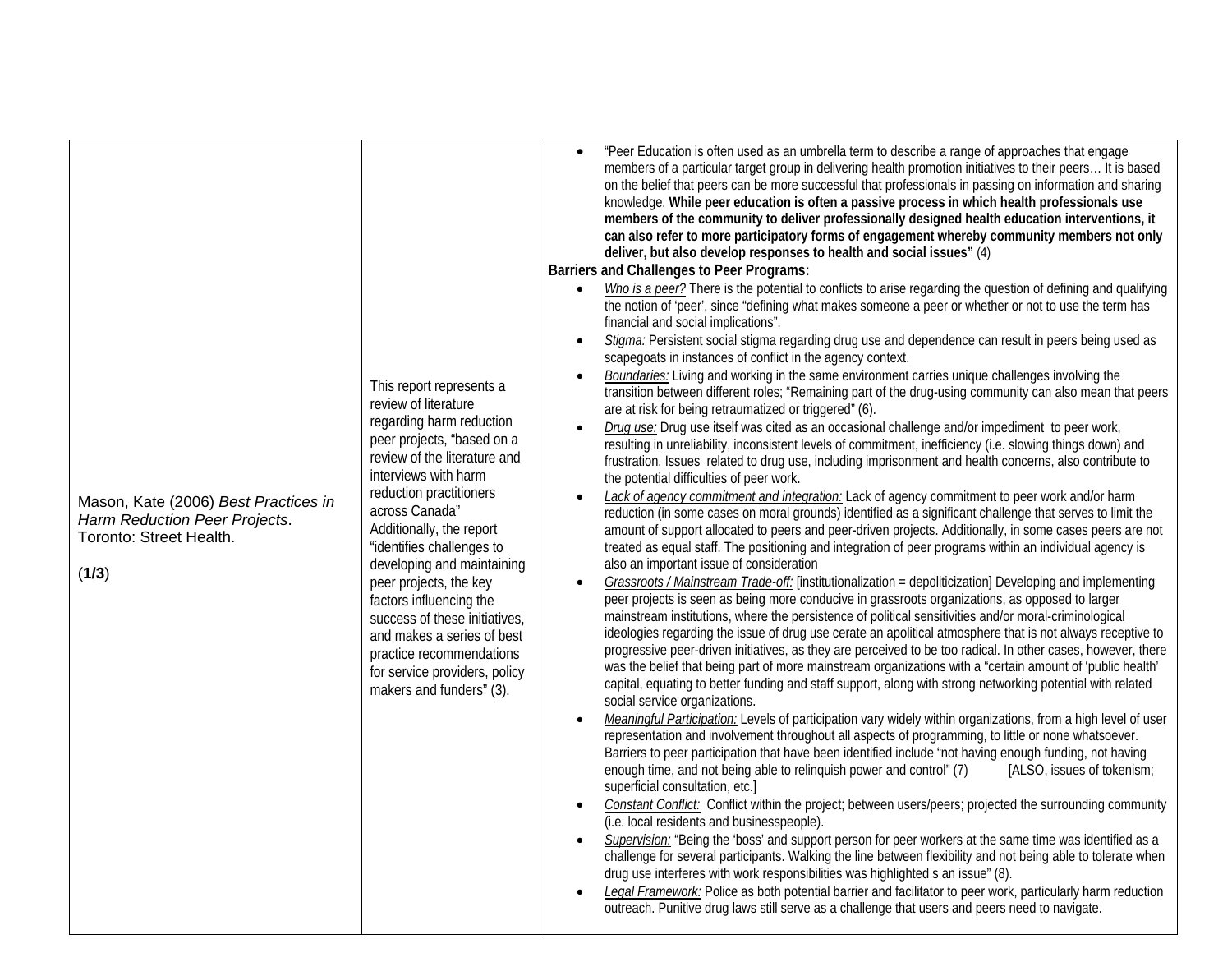| Mason, Kate (2006) Best Practices in<br>Harm Reduction Peer Projects.<br>Toronto: Street Health.<br>(2/3) | This report represents a<br>review of literature<br>regarding harm reduction<br>peer projects, "based on a<br>review of the literature and<br>interviews with harm<br>reduction practitioners<br>across Canada"<br>Additionally, the report<br>"identifies challenges to<br>developing and maintaining<br>peer projects, the key<br>factors influencing the<br>success of these initiatives,<br>and makes a series of best<br>practice recommendations<br>for service providers, policy<br>makers and funders" (3). | Barriers and Challenges to Peer Programs (cont.):<br>Funding: Funding was consistently cited as one of the most significant barriers to successful peer<br>$\bullet$<br>work, at both the project and peer levels, where peers were often seen to be "too often unpaid,<br>underpaid, not paid for training, or not given benefits" (8)<br>Political Context: For the past two decades critics have accused Canadian drug policy as embracing<br>$\bullet$<br>harm reduction in theory but not in practice. Under the federal conservative government, however,<br>the notion of harm reduction has been written out of Canadian drug policy altogether with the<br>release of the National Anti-Drug Strategy.<br><b>Successful Factors:</b><br>Program Design and Underpinnings: adopting alternatives to the traditional client-provider model<br>$\bullet$<br>was cited as a key success factor in peer projects, including non-hierarchical or collective run<br>models; Re-orienting services to truly reflect a 'client-centred' approach; ensure that harm reduction<br>principles run through all aspects of project delivery with an emphasis on non-judgemental attitudes;<br>Explicit programming emphasis on empowerment; Central importance of consulting peers first;<br>Incorporate informal and inclusive service delivery models such as schedule drop-in hours.<br>The role of staff: Success is dependant on the skills of staff members, including facilitation,<br>$\bullet$<br>personal dedication, and conflict management; Additionally, managing expectations and providing<br>balance were seen as key staff roles.<br>Peer Support: "[A]dequate and effective training for peers was critical to a successful project", with<br>$\bullet$<br>an emphasis on communication and counselling skills; Using peers to conduct training for other<br>peers is seen as an ideal model; Open and respectful communication is of central importance, and<br>adequate supervision and assessment of peers was cited as a critical factor of success; Projects<br>that incorporate "practices that help to protect peers from the stigma of both drug use and peer<br>work" are deemed to be most successful; taking care of peers' basic needs is of critical,<br>fundamental importance, and "rewarding peers both financially and with a sense of<br>accomplishment" was identified as a best practice (11).<br>Agency Environment: "Where peer or harm reduction programs are situated within larger<br>$\bullet$<br>organizations, ensuring that the program is truly integrated into the broader work of the organization<br>was identified by many as central for effective and sustainable peer work" (12); Central importance<br>of having supportive leadership in the organization (i.e., 'buy-in' from above); "smaller, independent,<br>or 'grassroots' settings better facilitate best practices in peer work"<br>Social Context: Confronting program adversaries through public meetings, open dialogue and<br>$\bullet$<br>community outreach are important considerations in developing, maintaining and managing<br>projects; Trying to forge a working relationship with law enforcement officials, including inviting cops<br>to sit on community advisory board etc.; Partnerships with other agencies are seen as a significant<br>strength in project operation. |
|-----------------------------------------------------------------------------------------------------------|---------------------------------------------------------------------------------------------------------------------------------------------------------------------------------------------------------------------------------------------------------------------------------------------------------------------------------------------------------------------------------------------------------------------------------------------------------------------------------------------------------------------|----------------------------------------------------------------------------------------------------------------------------------------------------------------------------------------------------------------------------------------------------------------------------------------------------------------------------------------------------------------------------------------------------------------------------------------------------------------------------------------------------------------------------------------------------------------------------------------------------------------------------------------------------------------------------------------------------------------------------------------------------------------------------------------------------------------------------------------------------------------------------------------------------------------------------------------------------------------------------------------------------------------------------------------------------------------------------------------------------------------------------------------------------------------------------------------------------------------------------------------------------------------------------------------------------------------------------------------------------------------------------------------------------------------------------------------------------------------------------------------------------------------------------------------------------------------------------------------------------------------------------------------------------------------------------------------------------------------------------------------------------------------------------------------------------------------------------------------------------------------------------------------------------------------------------------------------------------------------------------------------------------------------------------------------------------------------------------------------------------------------------------------------------------------------------------------------------------------------------------------------------------------------------------------------------------------------------------------------------------------------------------------------------------------------------------------------------------------------------------------------------------------------------------------------------------------------------------------------------------------------------------------------------------------------------------------------------------------------------------------------------------------------------------------------------------------------------------------------------------------------------------------------------------------------------------------------------------------------------------------------------------------------------------------------------------------------------------------------------------------------------------------------------------------------------------------------------------------------------------------------------------------------------------------------------------------------------------------------------------------------------------------------------------|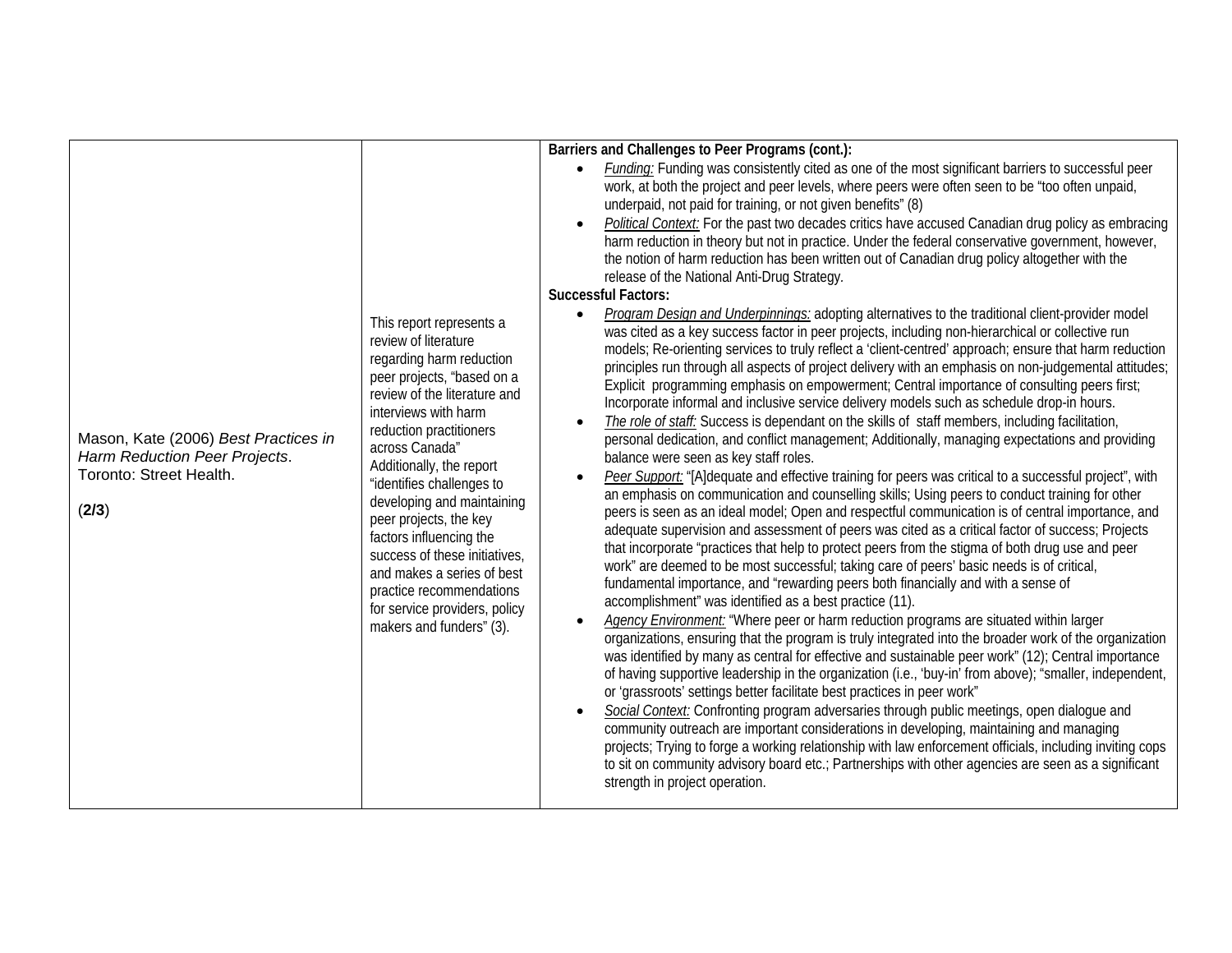|                                                                                                           |                                                                                                                                                                                                                                                                                                                                                                                                                                                                                                                     | <b>BEST PRACTICE RECOMMENDATIONS:</b>                                                                                                                                                                                                                                                                                                                                                                                                                                                                                                                                                                                                                                                                                                                                                                                                                                                                                                                                                                                                                                                                                                                                                                                                                                                                                                                                                                                                                                                                                                                                                                                                                                                                                                                                                                                                                                                                                                                                                                                                                                                                                                                                                                                                                                                                                                                                                                                                                                                                                                                                                                                                                                                                                                                                                                                                                                                                                                                                                                                                                                                                                                                                                                                                                                                                                                                                                                                                                 |
|-----------------------------------------------------------------------------------------------------------|---------------------------------------------------------------------------------------------------------------------------------------------------------------------------------------------------------------------------------------------------------------------------------------------------------------------------------------------------------------------------------------------------------------------------------------------------------------------------------------------------------------------|-------------------------------------------------------------------------------------------------------------------------------------------------------------------------------------------------------------------------------------------------------------------------------------------------------------------------------------------------------------------------------------------------------------------------------------------------------------------------------------------------------------------------------------------------------------------------------------------------------------------------------------------------------------------------------------------------------------------------------------------------------------------------------------------------------------------------------------------------------------------------------------------------------------------------------------------------------------------------------------------------------------------------------------------------------------------------------------------------------------------------------------------------------------------------------------------------------------------------------------------------------------------------------------------------------------------------------------------------------------------------------------------------------------------------------------------------------------------------------------------------------------------------------------------------------------------------------------------------------------------------------------------------------------------------------------------------------------------------------------------------------------------------------------------------------------------------------------------------------------------------------------------------------------------------------------------------------------------------------------------------------------------------------------------------------------------------------------------------------------------------------------------------------------------------------------------------------------------------------------------------------------------------------------------------------------------------------------------------------------------------------------------------------------------------------------------------------------------------------------------------------------------------------------------------------------------------------------------------------------------------------------------------------------------------------------------------------------------------------------------------------------------------------------------------------------------------------------------------------------------------------------------------------------------------------------------------------------------------------------------------------------------------------------------------------------------------------------------------------------------------------------------------------------------------------------------------------------------------------------------------------------------------------------------------------------------------------------------------------------------------------------------------------------------------------------------------------|
| Mason, Kate (2006) Best Practices in<br>Harm Reduction Peer Projects.<br>Toronto: Street Health.<br>(3/3) | This report represents a<br>review of literature<br>regarding harm reduction<br>peer projects, "based on a<br>review of the literature and<br>interviews with harm<br>reduction practitioners<br>across Canada"<br>Additionally, the report<br>"identifies challenges to<br>developing and maintaining<br>peer projects, the key<br>factors influencing the<br>success of these initiatives,<br>and makes a series of best<br>practice recommendations<br>for service providers, policy<br>makers and funders" (3). | <b>For Service Providers:</b><br>The issue of Language: Using terms other than 'peer' can provide greater professional credibility<br>$\bullet$<br>and avoid stigma.<br>Diversify Peer Participation: Employing a variety of peer positions, of varying threshold and<br>$\bullet$<br>commitment) allows users to try on different roles in order to find aptitudes and affinities.<br>Involve Users in Delivery AND Design: Bringing peers (and clients) into project planning as soon as<br>$\bullet$<br>possible ensures relevance and buy-in from important stakeholders.<br>Provide Flexible Boundaries and Clear Policies: Clear policies and discussion around the<br>$\bullet$<br>expectations and limits of boundaries needs to take place with peers and at the agency level.<br>Educate Staff and Board re. Harm Reduction and Peer Involvement: "Ensuring that you have a<br>$\bullet$<br>genuine commitment from larger agency management will avoid conflicts and tension as projects<br>are developed and maintained" (13)<br>Consider ALL Implications of Peer Involvement: "Benefits to peer involvement have been<br>$\bullet$<br>documented at a societal, organizational and individual level" (13)<br>Consider the Social Determinants of Health: "The provision of other services and social programs<br>$\bullet$<br>(including counselling, advocacy and referrals) has been cited as a key to success for harm<br>reduction programs Helping peers to secure housing, a health care provider providing food at<br>meetings, providing transportation, etc., will enhance their capacity to do peer work" (13).<br>Don't Forget Training (and Retraining): "Do not assume that lived experience is, in itself, sufficient to<br>$\bullet$<br>take on the task of harm reduction outreach, advocacy or other peer roles. Peer work will be more<br>effective and peers will feel more confident when training suited to their particular job is provided."<br>Target the Broader Community: Projects need to "move beyond individual and group level<br>$\bullet$<br>programming to programming to explore how the improvement of their broader community context<br>can help reduce drug related risks and harms Join forces with other groups in your community<br>who are working to make society more equitable"<br><b>Quality Over Quantity:</b> The least tangible aspects of service are seen as being the most critical for<br>$\bullet$<br>program success, therefore it's "as much how you do it as what you do" (14).<br>Make Friends With Your Funders: "Personalizing your work will build empathy, understanding and<br>$\bullet$<br>create allies"<br>For Funders and Policy-Makers:<br>Projects Must be Adequately Resourced: "The value of peers and of harm reduction will never<br>$\bullet$<br>realize its full potential unless adequate financial support is provided.<br>Funding cycles Need to be made sensitive to the realities of peer projects: "Funders must be<br>$\bullet$<br>sensitive to the fact that the lives of drug users are sometimes unpredictable  and that timelines<br>may be effected as a result"<br>Peer Pay Equity: "Honorariums are not enough  Peers should be recognized for the work they do<br>$\bullet$<br>and paid equally for work of equal value" (14).<br>Create Supportive Policy: Policy mandates are required to ensure that drug users are actively<br>$\bullet$ |
|                                                                                                           |                                                                                                                                                                                                                                                                                                                                                                                                                                                                                                                     | involved in policy, planning and decision-making in their health and social care provision.                                                                                                                                                                                                                                                                                                                                                                                                                                                                                                                                                                                                                                                                                                                                                                                                                                                                                                                                                                                                                                                                                                                                                                                                                                                                                                                                                                                                                                                                                                                                                                                                                                                                                                                                                                                                                                                                                                                                                                                                                                                                                                                                                                                                                                                                                                                                                                                                                                                                                                                                                                                                                                                                                                                                                                                                                                                                                                                                                                                                                                                                                                                                                                                                                                                                                                                                                           |
|                                                                                                           |                                                                                                                                                                                                                                                                                                                                                                                                                                                                                                                     |                                                                                                                                                                                                                                                                                                                                                                                                                                                                                                                                                                                                                                                                                                                                                                                                                                                                                                                                                                                                                                                                                                                                                                                                                                                                                                                                                                                                                                                                                                                                                                                                                                                                                                                                                                                                                                                                                                                                                                                                                                                                                                                                                                                                                                                                                                                                                                                                                                                                                                                                                                                                                                                                                                                                                                                                                                                                                                                                                                                                                                                                                                                                                                                                                                                                                                                                                                                                                                                       |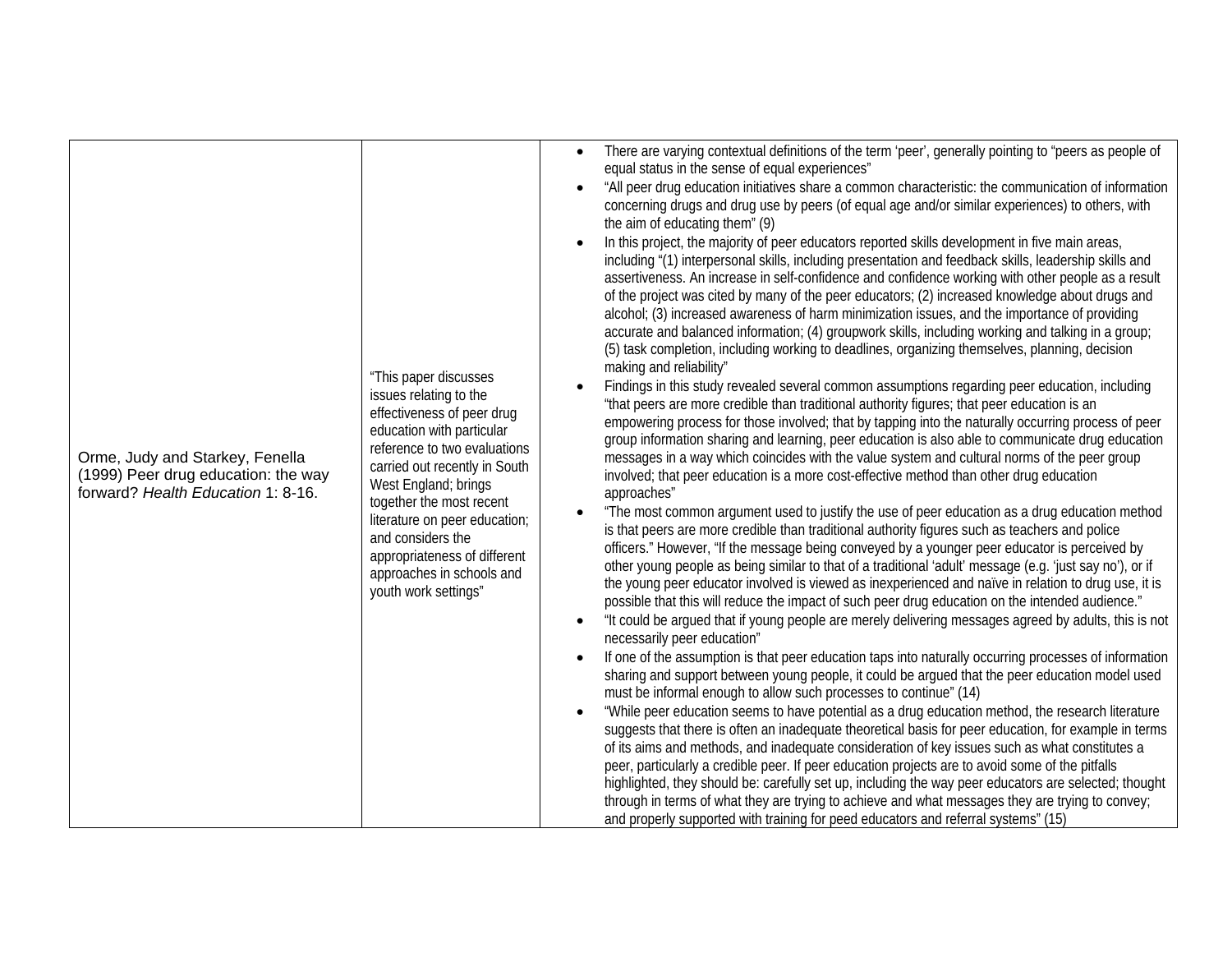| Perry, Sara and Reist, Dan (2006)<br>Words, Values, and Canadians: A<br>Report on the Dialogue at the National<br>Symposium on Language. Victoria:<br>Centre for Addictions Research of B.C. | Specific language and terms<br>relating to drug use, users<br>and dependence "may lend<br>power to some persons<br>while stigmatizing others;<br>they may facilitate certain<br>forms of public response to<br>drug issues while hindering<br>others; and they may enable<br>particular individuals to<br>communicate intelligably<br>together while leaving<br>others uninvolved and<br>arguably excluded" (1). This<br>report constitutes a<br>summary of the National<br>Symposium on Language, a<br>"dialogue on issues of<br>language related to<br>substance use". | "ultimately, everyone is using language to serve interests and establish some form of advantage.<br>For example, certain people who use substances might call themselves 'junkies' in an effort to<br>empower themselves, while the media might do the same in order to disempower  To call oneself<br>a 'junkie' may be a liberating experience, but it also as the potential to be an act of self-depreciation<br>that internalises the very stereotypes an inequalities that we seek to dismantle  While power<br>relations will always be present in our discourses, we need mechanisms to create common frames<br>within which to situate our various dialects" (2)<br>On standardizing drug discourse/terminology: "Different people need to express themselves in<br>different ways. Rather than seek to deny or eliminate these dialects, we need to encourage<br>awareness of our linguistic diversity  we actually do not have enough linguistic diversity around<br>some of our substance-related issues (e.g. how we talk about people who use illegal drugs). This<br>has contributed to a very limited and uninformed discourse." (3)<br>MULTI-DIMENSIONSAL CONTINUUMS<br>"Recognition of the complex continuums of drugs and drug use is needed, with a commitment to<br>$\bullet$<br>addressing the full extent of each continuum without privileging one end over the other" (4)<br>In order to address the specific contexts in which drug use is associated with harm, it is necessary<br>to extend "our language of harm to address larger matters behind the substance use continua,<br>including housing, nutrition, literacy, equity, justices, education and income security" (4)<br>LOCATING OUR IDEOLOGIES<br>"It is our responsibility to 'own' our position- that is, to identify, up front, our point of view and how<br>$\bullet$<br>this point of view shapes or justifies the opinions, facts, narratives/agendas that we put forth<br>[therefore] our ideologies should be made explicit, thereby giving others an opportunity to respond<br>knowledgably to their implications" (4)<br>"Silence and fear of speaking forthrightly about drugs (including about their positive effects) inhibit<br>$\bullet$<br>the exploration of new and alternative responses to substance use issues Our poverty of<br>language is killing us"<br>Recommendation #1: Use simple, general language whenever possible ("Efforts should be made to<br>use common language and avoid the creation or use of technical terms or jargon that tend to be<br>owned by particular interest groups")<br>Recommendation #2: Include a 'glossary' in all written documents intended for broad distribution<br>$\bullet$<br>("Glossaries of terms should be added to printed documents to ensure clarity of meaning around<br>specific or technical terminology, and to thereby facilitate understanding")<br>Recommendation #3: Articulate the cost-benefit mature of both substance use and our language<br>choices ("By expressing awareness of how our substance use and our related discourse are<br>inherently connected to beliefs and decisions about benefits or harms, the Framework documents<br>could help set a context in which meaningful dialogue can take place")<br>Recommendation #4: Use language that is consistent with the common theme identified at the<br>$\bullet$<br>national symposium on language ("Greater emphasis needs to be placed on articulating these<br>common themes and linking them, within public discourse, to issues related to substance use") |
|----------------------------------------------------------------------------------------------------------------------------------------------------------------------------------------------|--------------------------------------------------------------------------------------------------------------------------------------------------------------------------------------------------------------------------------------------------------------------------------------------------------------------------------------------------------------------------------------------------------------------------------------------------------------------------------------------------------------------------------------------------------------------------|------------------------------------------------------------------------------------------------------------------------------------------------------------------------------------------------------------------------------------------------------------------------------------------------------------------------------------------------------------------------------------------------------------------------------------------------------------------------------------------------------------------------------------------------------------------------------------------------------------------------------------------------------------------------------------------------------------------------------------------------------------------------------------------------------------------------------------------------------------------------------------------------------------------------------------------------------------------------------------------------------------------------------------------------------------------------------------------------------------------------------------------------------------------------------------------------------------------------------------------------------------------------------------------------------------------------------------------------------------------------------------------------------------------------------------------------------------------------------------------------------------------------------------------------------------------------------------------------------------------------------------------------------------------------------------------------------------------------------------------------------------------------------------------------------------------------------------------------------------------------------------------------------------------------------------------------------------------------------------------------------------------------------------------------------------------------------------------------------------------------------------------------------------------------------------------------------------------------------------------------------------------------------------------------------------------------------------------------------------------------------------------------------------------------------------------------------------------------------------------------------------------------------------------------------------------------------------------------------------------------------------------------------------------------------------------------------------------------------------------------------------------------------------------------------------------------------------------------------------------------------------------------------------------------------------------------------------------------------------------------------------------------------------------------------------------------------------------------------------------------------------------------------------------------------------------------------------------------------------------------------------------------------------------------------------------------------------------------------------------------------------------------------------------------------------------------------------------------------------------------------------------------------------------------------------------------------------------------------|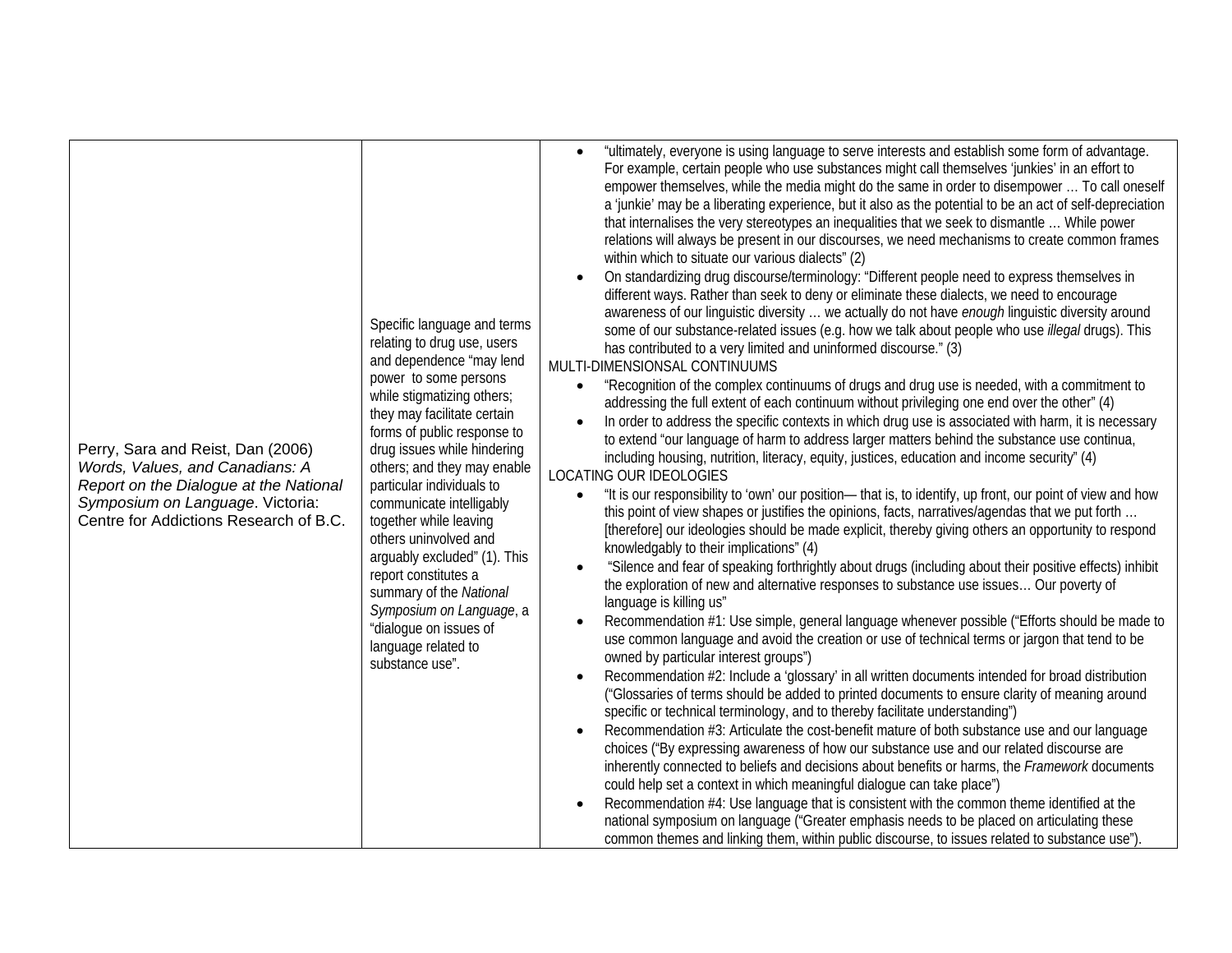| Street Health (2007) The Crack Users<br>Project: A Manual. Toronto: Street<br>Health. | The Crack Users Project<br>(CUP) is a "capacity-<br>building initiative" with the<br>aim of "reducing the harms<br>associated with the use of<br>crack cocaine among users<br>in southeast downtown<br>Toronto. Developed by<br>Street Health, a community-<br>based health care<br>organization, the objectives<br>of the CUP project included<br>"increase[ing]<br>communication with and<br>among crack marginalized<br>crack users; build[ing]<br>capacity among crack users<br>to develop and implement<br>peer-led, crack-specific<br>harm reduction strategies;<br>and to improve access to<br>physical and mental health<br>services for this group". This<br>manual was prepared in<br>order to share experiences<br>and lessons learned from<br>the CUP project in order to<br>"provide other community-<br>based organizations who<br>are working with<br>marginalized drug users<br>with a starting place from<br>which to replicate this<br>project" (2) | " In 2005, Street Health conducted a needs assessment to find out if crack users were interested in<br>crack-specific programming and, if so, what type of programs they would like to see in their<br>neighbourhood. Crack users told Street Health that they wanted crack-specific, harm reduction<br>information; that they wanted to learn from their peers and they wanted others to benefit from their<br>own experiences and knowledge of harm reduction and crack use." (3)<br>"For the most part, drop-ins are unstructured and simply provide a welcoming and non-judgmental<br>space where crack users can come together, connect with each other and with service providers or<br>other resources. Drop-ins are occasionally structured around informal discussions or activities of<br>interest or relevance to participants. Drop-ins are Peer-Led. A member of the Street Health staff<br>with past experience of crack use and homelessness manages the general drop-ins. This is an<br>important component of the drop-in for CUP participants who have told us in evaluations how much<br>they value having a stable peer attached to the project who can provide advice and information from<br>a perspective of shared and similar experience"; ALSO women only drop in; membership cards<br>create a sense of belonging; having food creates a warm and welcoming environment; harm<br>reduction kits "act as a bridge that reconnects people with services again" (4)<br>As part of the DROP-IN, a housing worker and community support worker are regular attendees,<br>allowing participants to access key services in an informal, inviting, safe environment; Because the<br>DROP-IN is held in a Community Health Centre (CHC), participants also have improved, 'barrier-<br>reduced' access to primary health care, with two nurse practitioners and one registered nurse<br>present during DROP-IN hours.<br>Harm reduction training activities include Peer Outreach Training (which prepares participants to<br>$\bullet$<br>become peer outreach workers with specific content devoted to harm reduction, communication<br>skills, sex work, HIV and HCV basics), Public Speaker Training, and Advanced Peer Training<br>BEST PRACTICES FOR HARM REDUCTION PROJECTS:<br>Offer a variety of ways to get involved (of varying threshold and commitment); Get user input;<br>Educate your board and staff about harm reduction and the value of peer work; Consider all the<br>social determinants of health; Quality over quantity |
|---------------------------------------------------------------------------------------|-----------------------------------------------------------------------------------------------------------------------------------------------------------------------------------------------------------------------------------------------------------------------------------------------------------------------------------------------------------------------------------------------------------------------------------------------------------------------------------------------------------------------------------------------------------------------------------------------------------------------------------------------------------------------------------------------------------------------------------------------------------------------------------------------------------------------------------------------------------------------------------------------------------------------------------------------------------------------|-------------------------------------------------------------------------------------------------------------------------------------------------------------------------------------------------------------------------------------------------------------------------------------------------------------------------------------------------------------------------------------------------------------------------------------------------------------------------------------------------------------------------------------------------------------------------------------------------------------------------------------------------------------------------------------------------------------------------------------------------------------------------------------------------------------------------------------------------------------------------------------------------------------------------------------------------------------------------------------------------------------------------------------------------------------------------------------------------------------------------------------------------------------------------------------------------------------------------------------------------------------------------------------------------------------------------------------------------------------------------------------------------------------------------------------------------------------------------------------------------------------------------------------------------------------------------------------------------------------------------------------------------------------------------------------------------------------------------------------------------------------------------------------------------------------------------------------------------------------------------------------------------------------------------------------------------------------------------------------------------------------------------------------------------------------------------------------------------------------------------------------------------------------------------------------------------------------------------------------------------------------------------------------------------------------------------------------------------------------------------------------------------------------------------------------------------------------------------------------------------------------------------------------------------------------------|
|---------------------------------------------------------------------------------------|-----------------------------------------------------------------------------------------------------------------------------------------------------------------------------------------------------------------------------------------------------------------------------------------------------------------------------------------------------------------------------------------------------------------------------------------------------------------------------------------------------------------------------------------------------------------------------------------------------------------------------------------------------------------------------------------------------------------------------------------------------------------------------------------------------------------------------------------------------------------------------------------------------------------------------------------------------------------------|-------------------------------------------------------------------------------------------------------------------------------------------------------------------------------------------------------------------------------------------------------------------------------------------------------------------------------------------------------------------------------------------------------------------------------------------------------------------------------------------------------------------------------------------------------------------------------------------------------------------------------------------------------------------------------------------------------------------------------------------------------------------------------------------------------------------------------------------------------------------------------------------------------------------------------------------------------------------------------------------------------------------------------------------------------------------------------------------------------------------------------------------------------------------------------------------------------------------------------------------------------------------------------------------------------------------------------------------------------------------------------------------------------------------------------------------------------------------------------------------------------------------------------------------------------------------------------------------------------------------------------------------------------------------------------------------------------------------------------------------------------------------------------------------------------------------------------------------------------------------------------------------------------------------------------------------------------------------------------------------------------------------------------------------------------------------------------------------------------------------------------------------------------------------------------------------------------------------------------------------------------------------------------------------------------------------------------------------------------------------------------------------------------------------------------------------------------------------------------------------------------------------------------------------------------------------|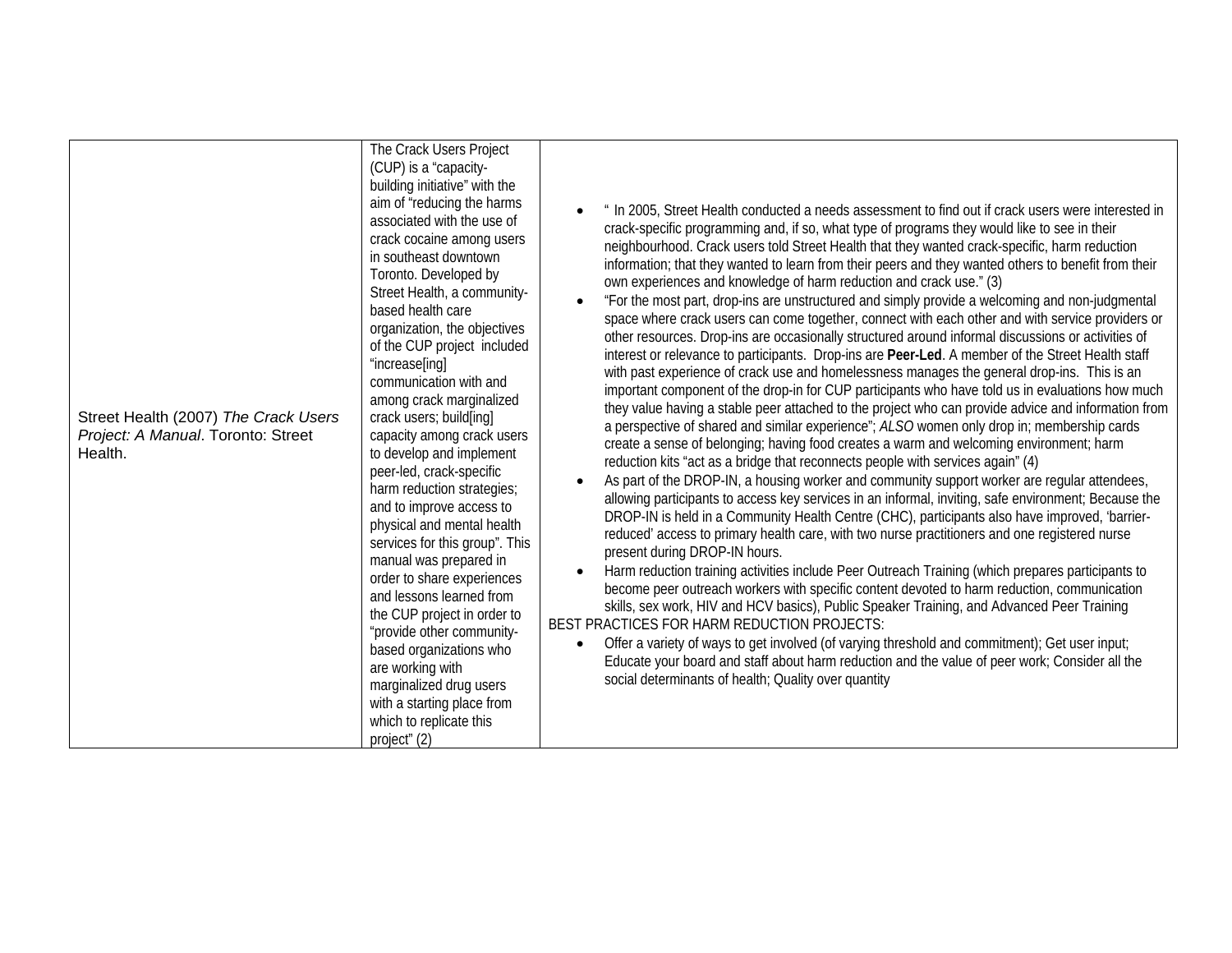| Strike, Carol J., O'Grady, Caroline,<br>Meyers, Ted, Millson, Margaret (2004)<br>"Pushing the boundaries of outreach<br>work: the case of needle exchange<br>outreach programs in Canada. Social<br>Science and Medicine 59: 209-219. | This article examines the<br>"challenges of defining the<br>boundaries of outreach<br>work" through interviews<br>with needle exchange<br>program (NEP) outreach<br>workers. Although not<br>specifically devoted to the<br>question of peer outreach,<br>this article raises useful<br>theoretical questions<br>regarding the nature,<br>challenges and 'boundaries'<br>of outreach work among<br>(injection) drug users, where<br>"a variety of personal, social<br>and socio-political forces<br>encourage outreach<br>workers to continually<br>redefine the boundaries of<br>their roles and service<br>complements". | "Drugs outreach work is diverse in terms of model (i.e., youth work, catching clients, self-help and<br>public health), setting (i.e., street/community, homes and other organizations), objectives (i.e.<br>abstinence or harm reduction) and the types of workers (i.e. professionals, peers and volunteers)<br>who perform these services [however] [r]egardless of the model, the goal of outreach is to bring<br>workers and clients into contact" (209-210)<br>"A core feature of outreach work is its highly unstructured and unpredictable nature workers<br>construct role boundaries that define the limits of what they will and will not do for clients. These<br>boundaries help to provide structure to highly unstructured and unpredictable roles and define for<br>clients what they can expect from the program" (212)<br>"From the workers' perspective, doing too much for clients might be as detrimental as doing too<br>little From the workers' perspective, failure to define clear boundaries can create problems for<br>clients and workers alike, particularly if clients become too dependent on the workers and/or<br>become disillusioned with the needle exchange and stop using the service" (212)<br>SYMBOLIC AND PHYSICAL DISLOCATION FROM THE WORKPLACE:<br>"Needles exchanges are often conceptualized to be separate entities within larger organizations<br>$\bullet$<br>due in part to the relative newness of the program for many organizations, their somewhat<br>controversial identity and the stigma associated with their clients. As well, needle exchanges are<br>often physically and socially disconnected from the parent organization"<br><b>CROSSING THE LINE:</b><br>"According to workers, needle exchange work involves 'walking a fine line' between being a worker<br>and being a friend All workers go the extra-mile for clients but only a minority of workers (i.e. less<br>than 10%) cross-the-line. Generally, these activities involve blurring the boundaries between private<br>and professional lives, attempting to 'save' clients and engaging in illegal activities" (215)<br>Formally expanding the definition of needle exchanges:<br>$\bullet$<br>"Pushing the boundaries of roles and programs is generally an informal process. However, several<br>$\bullet$<br>needle exchanges have formally expanded the definition of needle exchange work to include<br>primary health care, methadone maintenance treatment and food and clothing banks."<br>* "boundary crossing is sometimes necessary to improve the quality of service and this is clearly<br>reflected in the efforts of outreach workers. However, this study shows that when workers push the<br>margins, most do so with a clear idea of the limits of their roles"<br>"The programmatic, contextual and/or social factors that influence boundaries are often overlooked.<br>For example, poverty creates many needs among client groups which can in turn press on<br>programmatic and interpersonal boundaries. Stigma can lead to exclusion from some social service<br>settings and strain resources in other service settings. Needle exchange outreach work could be<br>labelled as ad hoc case management because these activities are undertaken informally and in an<br>unstructured manner. Generally, case management involves activities such as client assessment,<br>service planning, referral to other service providers, monitoring client progress and advocacy for<br>clients. However, the case management nature of some outreach work is not formally recognized.<br>As such, workers are not provided with training or supervision about case management but would<br>greatly benefit form this type of support" (217) |
|---------------------------------------------------------------------------------------------------------------------------------------------------------------------------------------------------------------------------------------|----------------------------------------------------------------------------------------------------------------------------------------------------------------------------------------------------------------------------------------------------------------------------------------------------------------------------------------------------------------------------------------------------------------------------------------------------------------------------------------------------------------------------------------------------------------------------------------------------------------------------|--------------------------------------------------------------------------------------------------------------------------------------------------------------------------------------------------------------------------------------------------------------------------------------------------------------------------------------------------------------------------------------------------------------------------------------------------------------------------------------------------------------------------------------------------------------------------------------------------------------------------------------------------------------------------------------------------------------------------------------------------------------------------------------------------------------------------------------------------------------------------------------------------------------------------------------------------------------------------------------------------------------------------------------------------------------------------------------------------------------------------------------------------------------------------------------------------------------------------------------------------------------------------------------------------------------------------------------------------------------------------------------------------------------------------------------------------------------------------------------------------------------------------------------------------------------------------------------------------------------------------------------------------------------------------------------------------------------------------------------------------------------------------------------------------------------------------------------------------------------------------------------------------------------------------------------------------------------------------------------------------------------------------------------------------------------------------------------------------------------------------------------------------------------------------------------------------------------------------------------------------------------------------------------------------------------------------------------------------------------------------------------------------------------------------------------------------------------------------------------------------------------------------------------------------------------------------------------------------------------------------------------------------------------------------------------------------------------------------------------------------------------------------------------------------------------------------------------------------------------------------------------------------------------------------------------------------------------------------------------------------------------------------------------------------------------------------------------------------------------------------------------------------------------------------------------------------------------------------------------------------------------------------------------------------------------------------------------------------------------------------------------------------------------------------------------------------------------------------------------------------------------------------------------------------------------------------------------------------------------------------------------------------------------------------------------------------------------------------------------------------------------------------------------------|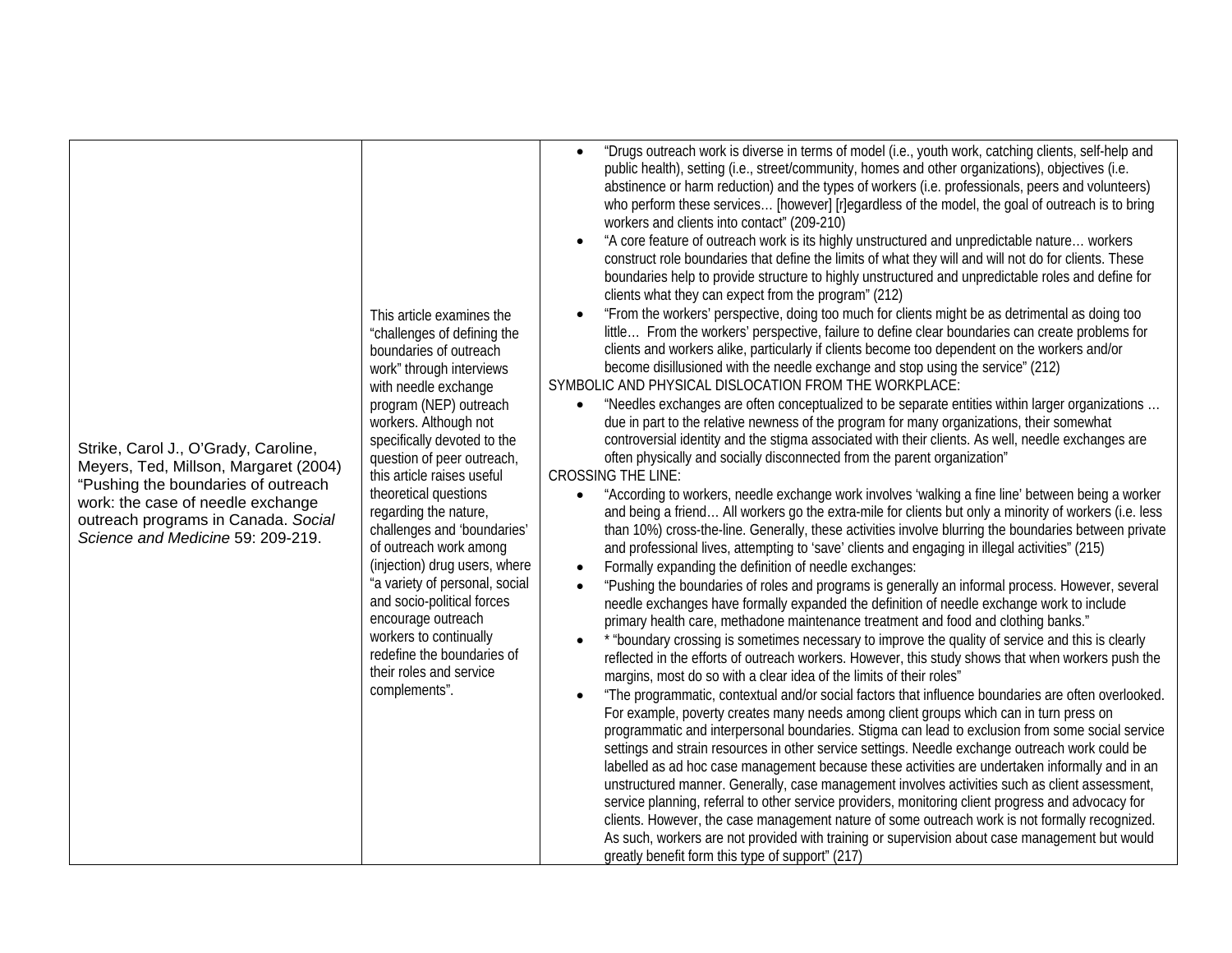| Vancouver Area Network of Drug Users<br>(2004) "Creating Vectors of Disease<br>Prevention: Empowering Networks of<br>Drug Users," Vancouver: VANDU.<br>Available online at<br>http://www.vandu.org/reportsmedia.html<br>(1/3) | This article summarizes the<br>lessons learned from<br>Vancouver Area Network of<br>Drug Users' (VANDU)<br>Capacity Building Project.<br><b>Employing Peer Network</b><br>Enhancers to travel to drug<br>user communities outside<br>the Vancouver context, the<br>primary objective of the<br><b>VANDU Capacity Building</b><br>Project was to "educate and<br>organize drug users to take<br>action in their community<br>much as VANDU members<br>have in the DTES of<br>Vancouver" regarding the<br>spread of diseases<br>prevalent among IDU such<br>as HIV/AIDS and HCV. | "drug users find each other and they find places to buy drugs quickly" regardless of where they are; this<br>$\bullet$<br>was recognized as a "remarkable networking skill" and " 'junkie' asset" and it was therefore believed that<br>"public health interventions are wise to encourage these networks and use them to create networks of<br>disease prevention"<br>While "VANDU is seen as successful at pressuring government to open more appropriate harm reduction<br>$\bullet$<br>facilities  [i]n other places in Canada, the voices of drug users have not been so clearly unified and<br>heard"; Because of this imbalance, VANDU perceived itself as being "in a position to—even obligated<br>to-move the agenda forward for drug users across Canada"<br>The project was designed to "attract VANDU members who knew of communities where disease was<br>$\bullet$<br>spreading and who were willing to go to these communities as 'experts' in networking with users in their<br>'home' communities to build 'vectors of disease prevention'. These visiting VANDU members would<br>educate and organize drug users to take action in their community much as VANDU members have done<br>in the DTES of Vancouver"; Five regional committees were formed to engage communities across the<br>country<br>Mission Statement: "VANDU will use skilled peer educators from its membership to visit other<br>$\bullet$<br>communities across Canada with larger IDU populations to teach IDU's strategies to prevent the spread<br>of Blood-Borne Pathogens (BBP). We will work to create several local networks of IDUs so that they can<br>disseminate health promotion strategies and information amongst themselves. We will partner with local<br>AIDS service organizations (ASO's) & other groups that provide HIV/AIDS and HCV prevention and<br>support in order to increase their capacity to reach IDUs."<br>The project succeeded beyond the initial objectives, visiting 10 cities across Canada to raise<br>$\bullet$<br>consciousness and encourage drug users to "expand their expectations of what they deserve from the<br>health care system and their communities"; VANDU and it's local partners arranged for "users, health<br>professionals, police and harm reduction service providers to participate in Community Forums to be<br>conducted after key screenings in every community"<br>The regional consultations revealed considerable differences between user communities across the<br>$\bullet$<br>country, although police harassment, social exclusion, and discrimination by the health care system were<br>cited as common issues.<br>One novel, peer-driven program that VANDU discovered was in Sydney, which uses a "natural' helper<br>$\bullet$<br>model where users who distribute needles and other harm reduction equipment carry business cards to<br>show police if they are stopped and eyed with suspicion because of hanging around users and having<br>many needles with them. This was an excellent way to begin to work with police and to educate them<br>about harm reduction"<br>Based on the findings from the regional consultations, VANDU discovered that it was "a mistake to<br>$\bullet$<br>assume that drug users in the DTES are the worst off", and that in spite of regional variation in local drug<br>scenes, "people who use illegal drugs all across Canada are facing horrible odds; of getting Hep C and<br>HIV, of having their children apprehended, of going to prison, of being illegally searched by the police, of<br>being turned away from an emergency ward at a hospital, of living on less than \$200 / month, of smoking<br>or injecting unknown poisons they bought as drugs on the illicit drug market, of being alienated from their<br>family, of being denied pain medications, of being beaten or killed while selling sex to get money for<br>drugs, of being ashamed and isolated even from other people who use illicit drugs and of dying of<br>overdose. The conditions the marginalized drug users live in prohibit them getting organized without<br>'outside' facilitation and people who use illicit drugs who are not marginalized are unwise to 'out'<br>themselves as hiding their drug use is often the reason they are not marginalized." |
|-------------------------------------------------------------------------------------------------------------------------------------------------------------------------------------------------------------------------------|--------------------------------------------------------------------------------------------------------------------------------------------------------------------------------------------------------------------------------------------------------------------------------------------------------------------------------------------------------------------------------------------------------------------------------------------------------------------------------------------------------------------------------------------------------------------------------|--------------------------------------------------------------------------------------------------------------------------------------------------------------------------------------------------------------------------------------------------------------------------------------------------------------------------------------------------------------------------------------------------------------------------------------------------------------------------------------------------------------------------------------------------------------------------------------------------------------------------------------------------------------------------------------------------------------------------------------------------------------------------------------------------------------------------------------------------------------------------------------------------------------------------------------------------------------------------------------------------------------------------------------------------------------------------------------------------------------------------------------------------------------------------------------------------------------------------------------------------------------------------------------------------------------------------------------------------------------------------------------------------------------------------------------------------------------------------------------------------------------------------------------------------------------------------------------------------------------------------------------------------------------------------------------------------------------------------------------------------------------------------------------------------------------------------------------------------------------------------------------------------------------------------------------------------------------------------------------------------------------------------------------------------------------------------------------------------------------------------------------------------------------------------------------------------------------------------------------------------------------------------------------------------------------------------------------------------------------------------------------------------------------------------------------------------------------------------------------------------------------------------------------------------------------------------------------------------------------------------------------------------------------------------------------------------------------------------------------------------------------------------------------------------------------------------------------------------------------------------------------------------------------------------------------------------------------------------------------------------------------------------------------------------------------------------------------------------------------------------------------------------------------------------------------------------------------------------------------------------------------------------------------------------------------------------------------------------------------------------------------------------------------------------------------------------------------------------------------------------------------------------------------------------------------------------------------------------------------------------------------------------------------------------------------------------------------------------------------------------------------------------------------------------------------------------------------------------------------------------------------------------------------------------------------------------------------------------------------------------------------------------------------------------------------------------------------------------------------------------------------------------------------------------------------------------------------------------------------------------------------------------------------------------------------------------------------------------------------|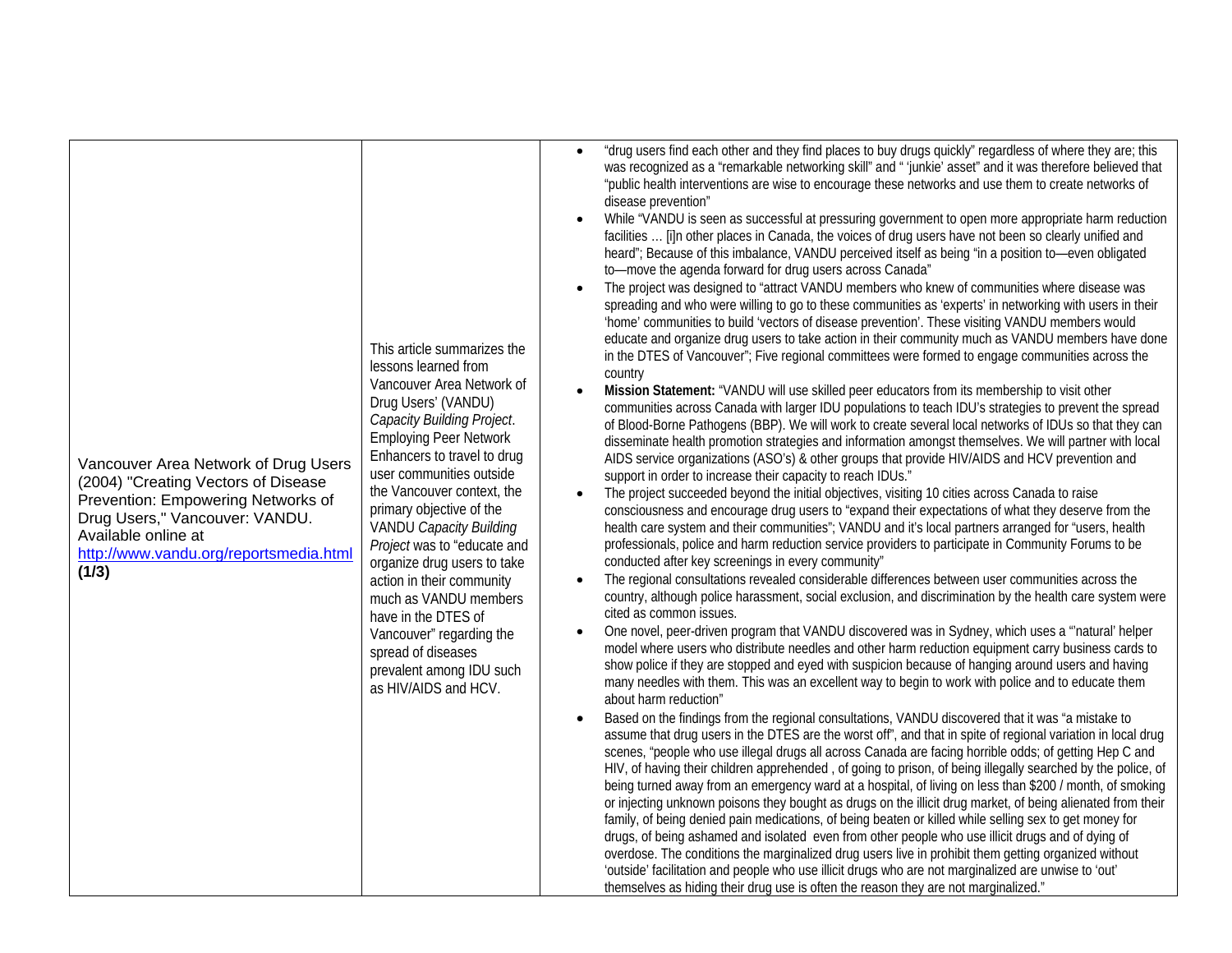| lessons learned from<br>Drug Users' (VANDU)<br>Vancouver Area Network of Drug Users<br>(2004) "Creating Vectors of Disease<br>Prevention: Empowering Networks of<br>primary objective of the<br>Drug Users," Vancouver: VANDU.<br>Available online at<br>http://www.vandu.org/reportsmedia.html<br>(2/3)<br>have in the DTES of<br>spread of diseases<br>as HIV/AIDS and HCV. | $\bullet$<br>This article summarizes the<br>Vancouver Area Network of<br>Capacity Building Project.<br><b>Employing Peer Network</b><br>Enhancers to travel to drug<br>user communities outside<br>the Vancouver context, the<br><b>VANDU Capacity Building</b><br>Project was to "educate and<br>organize drug users to take<br>action in their community<br>much as VANDU members<br>$\bullet$<br>Vancouver" regarding the<br>prevalent among IDU such | Why do we need user-run drug user groups?: Harm reduction workers feel they are not in a<br>position to actively politically lobby for safe injection sites, heroin prescription or even methadone<br>programs or the funding to their own program may be cut or they may be fired. They worry that<br>clients will not seek medical help for frighteningly serious abscesses for fear of losing their script for<br>opiates and they fork over personal money so a sick client can 'score' to get on the methadone<br>program, often driving them to a scoring corner. They come to know and care for 'clients' only to<br>hear they have become HIV positive, died of a drug overdose or that they have been murdered or<br>'disappeared' from a stroll. This project revealed that HIV/Hep C prevention initiatives do reach drug<br>users with needles, harm reduction equipment and pamphlets but are ineffective at doing what<br>makes a more profound difference to people using illicit drugs. AIDS Service Organizations (ASO's)<br>despite including people 'infected and affected by HIV/AIDS' do not see themselves as advocates<br>for people who use illicit drugs specifically as they also work with other 'at risk' groups. They are<br>loath to get involved in initiatives to stop the police from harassing and using inappropriate violence<br>against people who use illicit drugs or lobbying for changes to Canada's drug laws so that addicts<br>are no longer criminals. The people who use or used to use illicit drugs are perhaps more<br>appropriate to lead this "Social Justice" movement and this is the role a user-run user group would<br>have in enhancing HIV prevention. It is no longer true that people using drugs cannot get needles<br>and are therefore becoming HIV positive (except in prison). What is true is that the squalor of their<br>lives and the self-hatred that being criminalized by society creates, sets up the conditions in which<br>people who use illicit drugs become HIV positive. Belonging to a user-run user group gives users a<br>sense of themselves as responsible citizens who lobby for change because they begin to see them<br>selves as deserving of proper and respectful treatment."<br>Recommendations:<br>"Capacity building with people who use illicit drugs should include those that are "street involved"<br>and the rigorous evaluation structures put onto projects by funders such as Health Canada need to<br>respect that when coaxing frightened, criminalized, often very ill people into a "workshop" for<br>capacity building the first thing you do NOT do is a "pre-workshop knowledge check." I recommend<br>that capacity building projects that include "street involved" people negotiate a softer evaluation<br>strategy and that we are not forced to pretend to use the usual methods.<br>"The organizing of marginalized people who use illicit drugs is not just a good idea -it is essential to<br>stopping epidemics of hepatitis C and HIV. This important work can be more generously funded<br>either by making the funding allotted higher or by purposely networking between pots of money so<br>that a national project receives funding from more than one program in a coordinated way |
|-------------------------------------------------------------------------------------------------------------------------------------------------------------------------------------------------------------------------------------------------------------------------------------------------------------------------------------------------------------------------------|----------------------------------------------------------------------------------------------------------------------------------------------------------------------------------------------------------------------------------------------------------------------------------------------------------------------------------------------------------------------------------------------------------------------------------------------------------|----------------------------------------------------------------------------------------------------------------------------------------------------------------------------------------------------------------------------------------------------------------------------------------------------------------------------------------------------------------------------------------------------------------------------------------------------------------------------------------------------------------------------------------------------------------------------------------------------------------------------------------------------------------------------------------------------------------------------------------------------------------------------------------------------------------------------------------------------------------------------------------------------------------------------------------------------------------------------------------------------------------------------------------------------------------------------------------------------------------------------------------------------------------------------------------------------------------------------------------------------------------------------------------------------------------------------------------------------------------------------------------------------------------------------------------------------------------------------------------------------------------------------------------------------------------------------------------------------------------------------------------------------------------------------------------------------------------------------------------------------------------------------------------------------------------------------------------------------------------------------------------------------------------------------------------------------------------------------------------------------------------------------------------------------------------------------------------------------------------------------------------------------------------------------------------------------------------------------------------------------------------------------------------------------------------------------------------------------------------------------------------------------------------------------------------------------------------------------------------------------------------------------------------------------------------------------------------------------------------------------------------------------------------------------------------------------------------------------------------------------------------------------------------------------------------------------------------------------------------------------------------------------------------------------------------------------------------------------------------------------------------------------------------------------------------------------------------------------------------------------------------------------------------------------------------------------------------------------------------------------------------------------------------------------------------|
|-------------------------------------------------------------------------------------------------------------------------------------------------------------------------------------------------------------------------------------------------------------------------------------------------------------------------------------------------------------------------------|----------------------------------------------------------------------------------------------------------------------------------------------------------------------------------------------------------------------------------------------------------------------------------------------------------------------------------------------------------------------------------------------------------------------------------------------------------|----------------------------------------------------------------------------------------------------------------------------------------------------------------------------------------------------------------------------------------------------------------------------------------------------------------------------------------------------------------------------------------------------------------------------------------------------------------------------------------------------------------------------------------------------------------------------------------------------------------------------------------------------------------------------------------------------------------------------------------------------------------------------------------------------------------------------------------------------------------------------------------------------------------------------------------------------------------------------------------------------------------------------------------------------------------------------------------------------------------------------------------------------------------------------------------------------------------------------------------------------------------------------------------------------------------------------------------------------------------------------------------------------------------------------------------------------------------------------------------------------------------------------------------------------------------------------------------------------------------------------------------------------------------------------------------------------------------------------------------------------------------------------------------------------------------------------------------------------------------------------------------------------------------------------------------------------------------------------------------------------------------------------------------------------------------------------------------------------------------------------------------------------------------------------------------------------------------------------------------------------------------------------------------------------------------------------------------------------------------------------------------------------------------------------------------------------------------------------------------------------------------------------------------------------------------------------------------------------------------------------------------------------------------------------------------------------------------------------------------------------------------------------------------------------------------------------------------------------------------------------------------------------------------------------------------------------------------------------------------------------------------------------------------------------------------------------------------------------------------------------------------------------------------------------------------------------------------------------------------------------------------------------------------------------------------|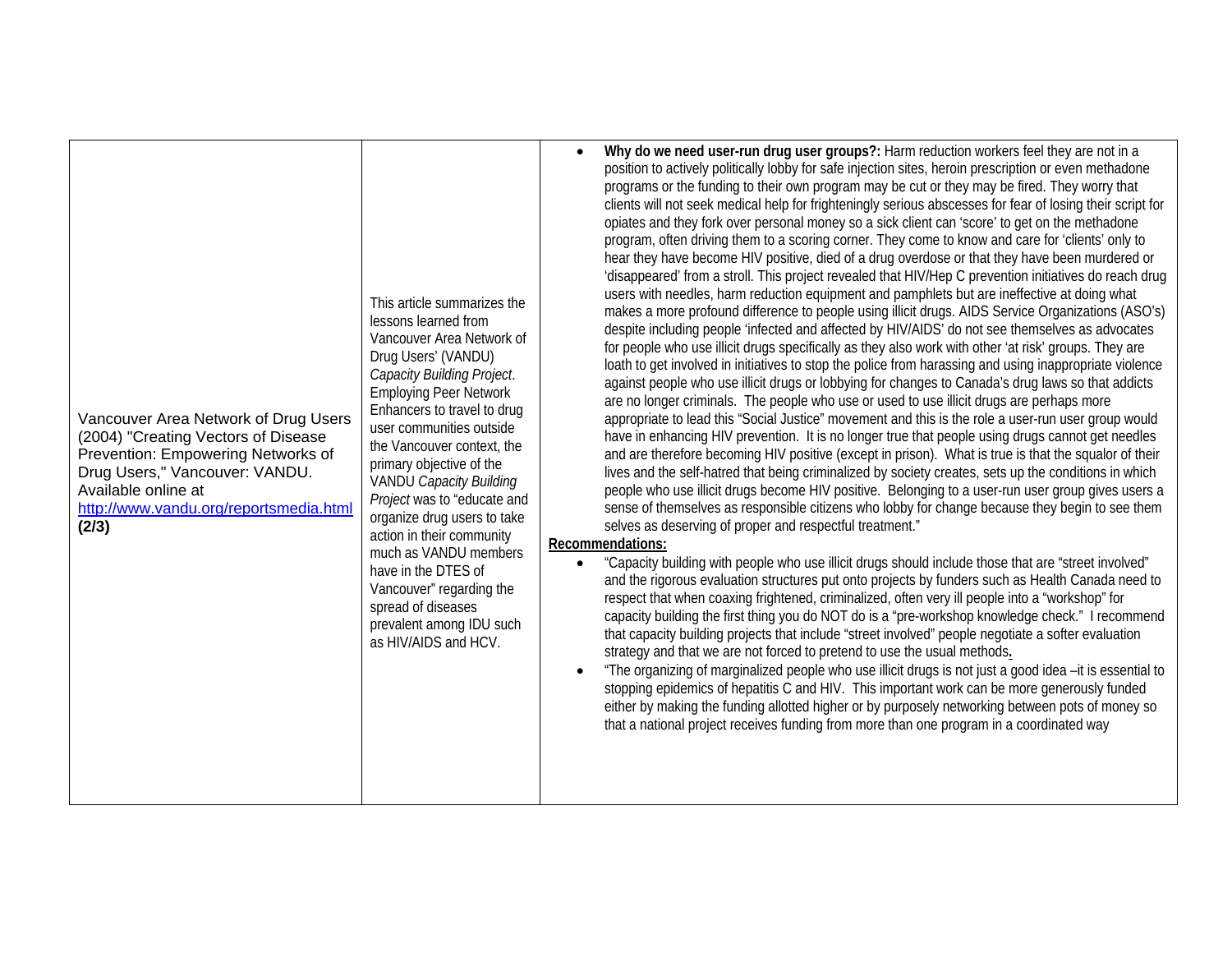| Vancouver Area Network of Drug Users<br>(2004) "Creating Vectors of Disease<br>Prevention: Empowering Networks of<br>Drug Users," Vancouver: VANDU.<br>Available online at<br>http://www.vandu.org/reportsmedia.html<br>(3/3) | This article summarizes the<br>lessons learned from<br>Vancouver Area Network of<br>Drug Users' (VANDU)<br>Capacity Building Project.<br><b>Employing Peer Network</b><br>Enhancers to travel to drug<br>user communities outside<br>the Vancouver context, the<br>primary objective of the<br><b>VANDU Capacity Building</b><br>Project was to "educate and<br>organize drug users to take<br>action in their community<br>much as VANDU members<br>have in the DTES of<br>Vancouver" regarding the<br>spread of diseases<br>prevalent among IDU such<br>as HIV/AIDS and HCV. | It may be helpful for Health Canada to provide optional contract guidelines or fill in the blank<br>$\bullet$<br>contracts for the subcontracting of evaluators so it is clear that the evaluator cannot copy write the<br>evaluation and must return data.<br>It is essential that a national group of people who use or formerly used illicit drugs be formed and<br>$\bullet$<br>funded to network users across Canada, to help seed user run user groups and to create and<br>implement a strategy to demarginalize people who use illicit drugs so that the root causes of the<br>epidemics of Hep C and HIV are solved.<br>It may be possible to have Health Canada support people who are on methadone when they travel<br>$\bullet$<br>so that they can actually travel and are not humiliated by being given carries that do not cover the<br>length of their trip putting them into methadone withdrawal. This could perhaps be negotiated with<br>the body governing methadone prescription in each province. Not getting carries of adequate<br>methadone to travel is a huge barrier to building the capacity of people who use illicit drugs.<br>Health Canada can play an important role in brokering and facilitating entry into federal<br>$\bullet$<br>penitentiaries for groups like VANDU for the purpose of capacity building with users and former<br>users of illicit drugs. |
|-------------------------------------------------------------------------------------------------------------------------------------------------------------------------------------------------------------------------------|--------------------------------------------------------------------------------------------------------------------------------------------------------------------------------------------------------------------------------------------------------------------------------------------------------------------------------------------------------------------------------------------------------------------------------------------------------------------------------------------------------------------------------------------------------------------------------|-----------------------------------------------------------------------------------------------------------------------------------------------------------------------------------------------------------------------------------------------------------------------------------------------------------------------------------------------------------------------------------------------------------------------------------------------------------------------------------------------------------------------------------------------------------------------------------------------------------------------------------------------------------------------------------------------------------------------------------------------------------------------------------------------------------------------------------------------------------------------------------------------------------------------------------------------------------------------------------------------------------------------------------------------------------------------------------------------------------------------------------------------------------------------------------------------------------------------------------------------------------------------------------------------------------------------------------------------------------------------------------------------------|
|-------------------------------------------------------------------------------------------------------------------------------------------------------------------------------------------------------------------------------|--------------------------------------------------------------------------------------------------------------------------------------------------------------------------------------------------------------------------------------------------------------------------------------------------------------------------------------------------------------------------------------------------------------------------------------------------------------------------------------------------------------------------------------------------------------------------------|-----------------------------------------------------------------------------------------------------------------------------------------------------------------------------------------------------------------------------------------------------------------------------------------------------------------------------------------------------------------------------------------------------------------------------------------------------------------------------------------------------------------------------------------------------------------------------------------------------------------------------------------------------------------------------------------------------------------------------------------------------------------------------------------------------------------------------------------------------------------------------------------------------------------------------------------------------------------------------------------------------------------------------------------------------------------------------------------------------------------------------------------------------------------------------------------------------------------------------------------------------------------------------------------------------------------------------------------------------------------------------------------------------|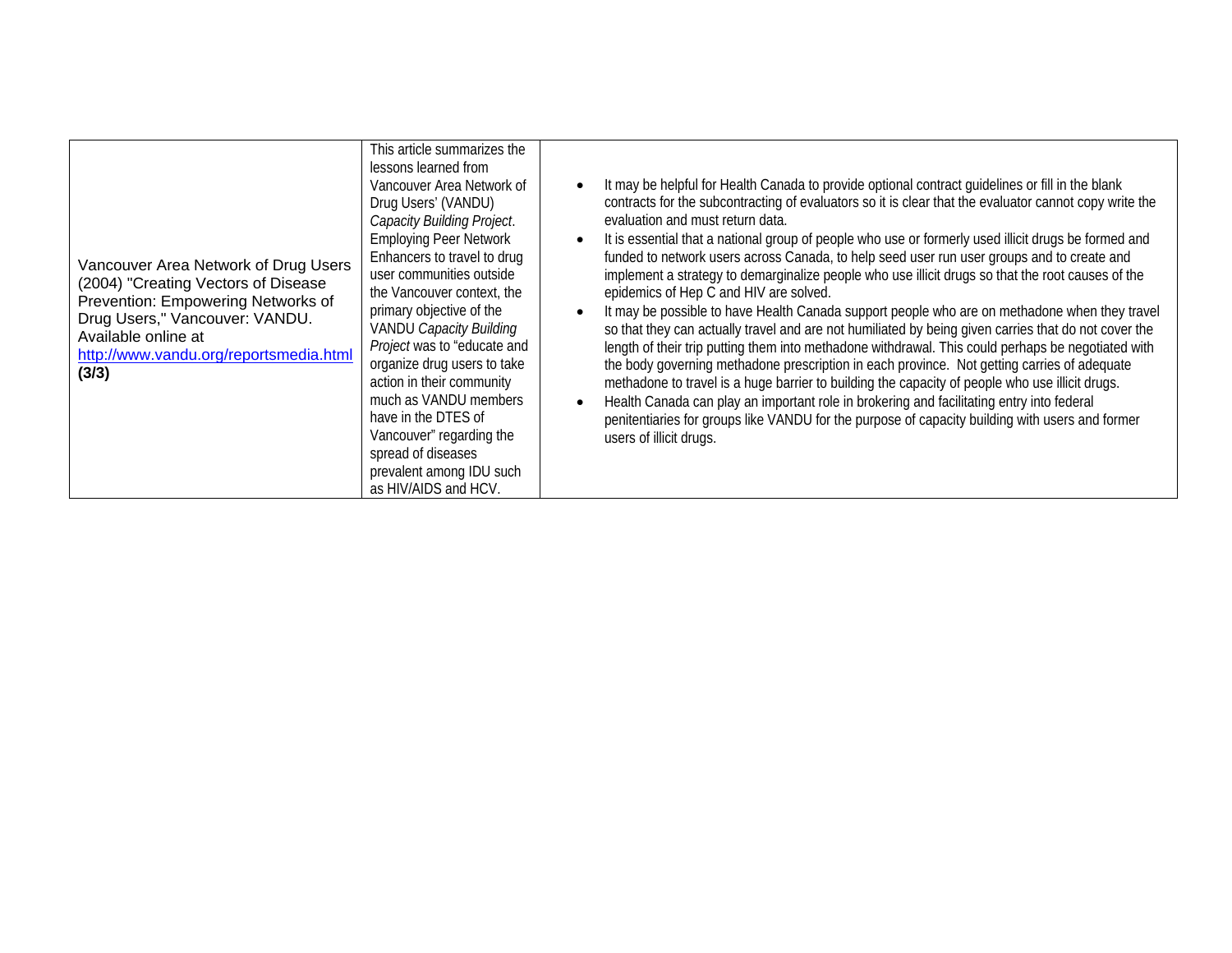# **Literature Review of People with Lived Experience**

**in Mental Health** 

# **Raymond Cheng**

**Ontario Peer Development Initiative raymond@opdi.org**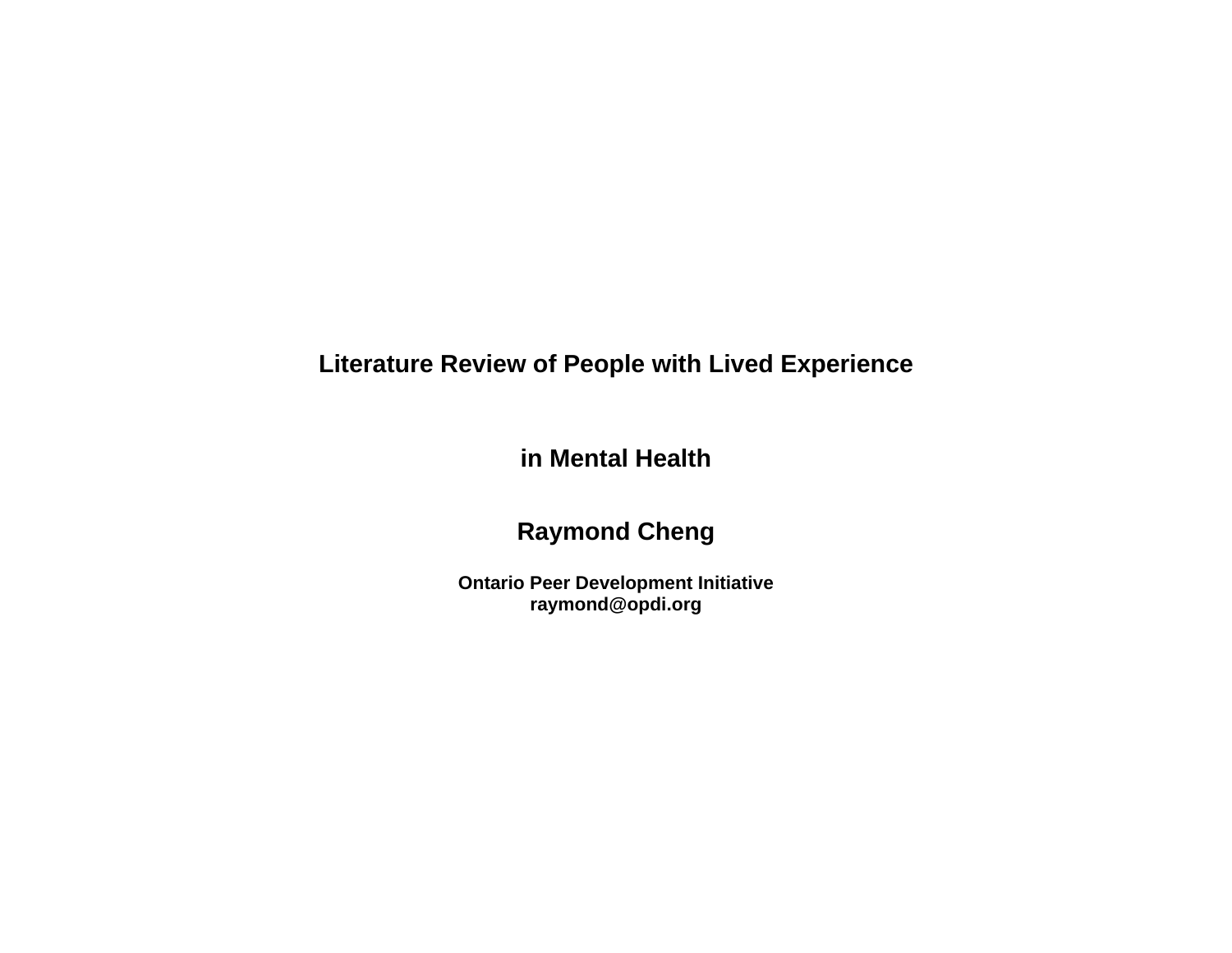### **Table 1 – Systematic Reviews**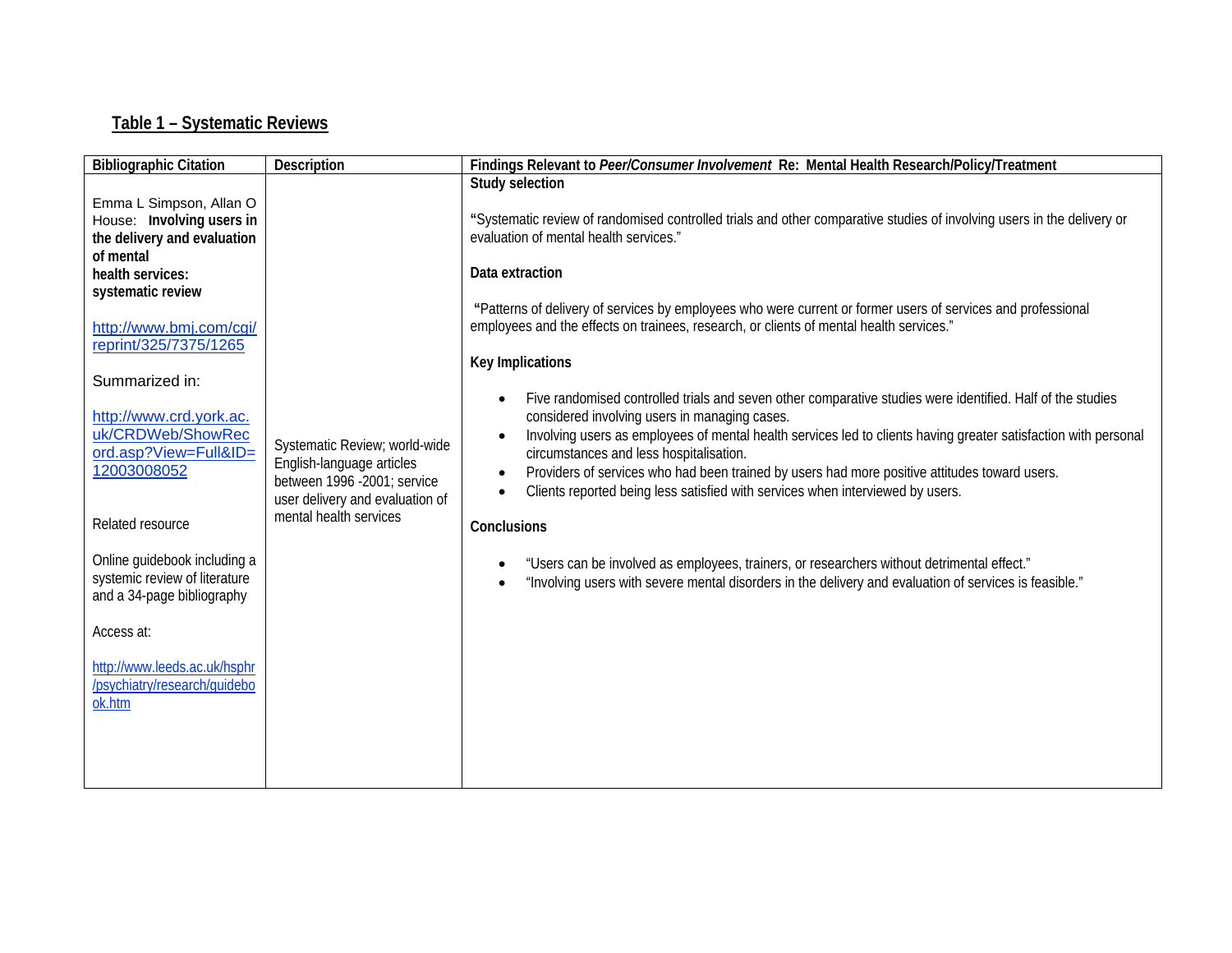| <b>Bibliographic Citation</b>                                                                                                                                                                                                                                                                                                                                                                                    | Description                                              | Findings Relevant to Peer/Consumer Involvement Re: Mental Health Research/Policy/Treatment                                                                                                                                                                                                                                                                                                                                                                                                                                                                                                                                                                                                                                                                                                                                                                                                                                                                                                                                                                                                                                                                                                                                                                                                                                                                                                                                                                                                                                                                                                                                                                                                                                                                                                                                                                                                                                                                                                                                                                                                                                                                                                                                                                                                                                                                                                                                                                                                                                                                                                                                                                                                                                                                                                                                                                                                                                                                                                                                                                                                                                                                                                      |
|------------------------------------------------------------------------------------------------------------------------------------------------------------------------------------------------------------------------------------------------------------------------------------------------------------------------------------------------------------------------------------------------------------------|----------------------------------------------------------|-------------------------------------------------------------------------------------------------------------------------------------------------------------------------------------------------------------------------------------------------------------------------------------------------------------------------------------------------------------------------------------------------------------------------------------------------------------------------------------------------------------------------------------------------------------------------------------------------------------------------------------------------------------------------------------------------------------------------------------------------------------------------------------------------------------------------------------------------------------------------------------------------------------------------------------------------------------------------------------------------------------------------------------------------------------------------------------------------------------------------------------------------------------------------------------------------------------------------------------------------------------------------------------------------------------------------------------------------------------------------------------------------------------------------------------------------------------------------------------------------------------------------------------------------------------------------------------------------------------------------------------------------------------------------------------------------------------------------------------------------------------------------------------------------------------------------------------------------------------------------------------------------------------------------------------------------------------------------------------------------------------------------------------------------------------------------------------------------------------------------------------------------------------------------------------------------------------------------------------------------------------------------------------------------------------------------------------------------------------------------------------------------------------------------------------------------------------------------------------------------------------------------------------------------------------------------------------------------------------------------------------------------------------------------------------------------------------------------------------------------------------------------------------------------------------------------------------------------------------------------------------------------------------------------------------------------------------------------------------------------------------------------------------------------------------------------------------------------------------------------------------------------------------------------------------------------|
|                                                                                                                                                                                                                                                                                                                                                                                                                  |                                                          | Please see p. 48 in "A Rapid Literature Review May 2009 PDF" for general comments.                                                                                                                                                                                                                                                                                                                                                                                                                                                                                                                                                                                                                                                                                                                                                                                                                                                                                                                                                                                                                                                                                                                                                                                                                                                                                                                                                                                                                                                                                                                                                                                                                                                                                                                                                                                                                                                                                                                                                                                                                                                                                                                                                                                                                                                                                                                                                                                                                                                                                                                                                                                                                                                                                                                                                                                                                                                                                                                                                                                                                                                                                                              |
| Doughty, C., Tse, S. (2005)<br>The effectiveness of service<br>user-run or service user-led<br>mental health services for<br>people with mental illness: A<br>systematic literature review.<br>Mental Health Commission<br>Report; Mental Health<br>Commission, Wellington,<br>New Zealand.<br>Accessed at:<br>http://www.mhc.govt.nz/user<br>s/Image/Resources/2005%2<br>0Publications/SERVICE_US<br>ER_RUN.PDF | Systemic Review; International<br>Evidence; New Zealand. | <b>Conclusions</b><br>"Overall, research on consumer services reports very positive outcomes for clients. This review of effectiveness found<br>some studies that reported higher levels of satisfaction with services, general wellbeing and quality of life while others<br>reported no significant differences between service user-run services and mental health services run by non-service user<br>providers. No studies reported evidence of harm to service users or that consumer services were less effective than the<br>equivalent services offered within a traditional setting.<br>The evidence base supporting the effectiveness of service user-run services is gradually expanding. The findings to date<br>have to be interpreted with caution as the majority of service user-run services identified by this review were operated<br>alongside clinical staff, peer specialists on case management teams or crisis teams. This implies that the setting in which<br>studies were conducted fulfils the definition of a consumer provided or partnership service but may not meet the more<br>stringent operational definition of a consumer run service in terms of the level of autonomy, self-governance and the level<br>of consumer control required. The positive effect on outcomes could potentially be greater for consumer run services<br>than those with a participation model of consumer involvement. This is as yet unknown. Therefore it is vitally important<br>that in the future effectiveness research measuring meaningful outcomes for service users is carried out on a wider<br>range of different models or types of services in existence and that any differences in effect are formally evaluated.<br>Consumer-run services worldwide receive very limited funding from mental health budgets despite a growing trend that<br>suggests they may represent an effective model of mental health service delivery. Furthermore, to justify their place in<br>the array of services offered within the mental health sector, a strong case can be made that services should only be<br>required to demonstrate equivalent effectiveness compared with traditional services rather than superiority in regard to<br>outcomes for clients. At present there is a mixed record of research on service user delivered services and more<br>research on the effectiveness of these services is urgently needed to establish a broader evidence base for policy and<br>advocacy. Despite a great deal of prior descriptive work that supports the feasibility of consumer provided services only a<br>limited number of controlled studies have been published focusing on outcomes for people who participate in, or receive<br>care or support from, these services. To date, there is very little evaluative work that has been done in this area in New<br>Zealand.<br>The potential already exists for New Zealand specific research and evaluation of service user-run, service user-led<br>services but to achieve this goal, a full range of service user-run or led services, need to be developed, piloted and<br>funded in a sustainable way." |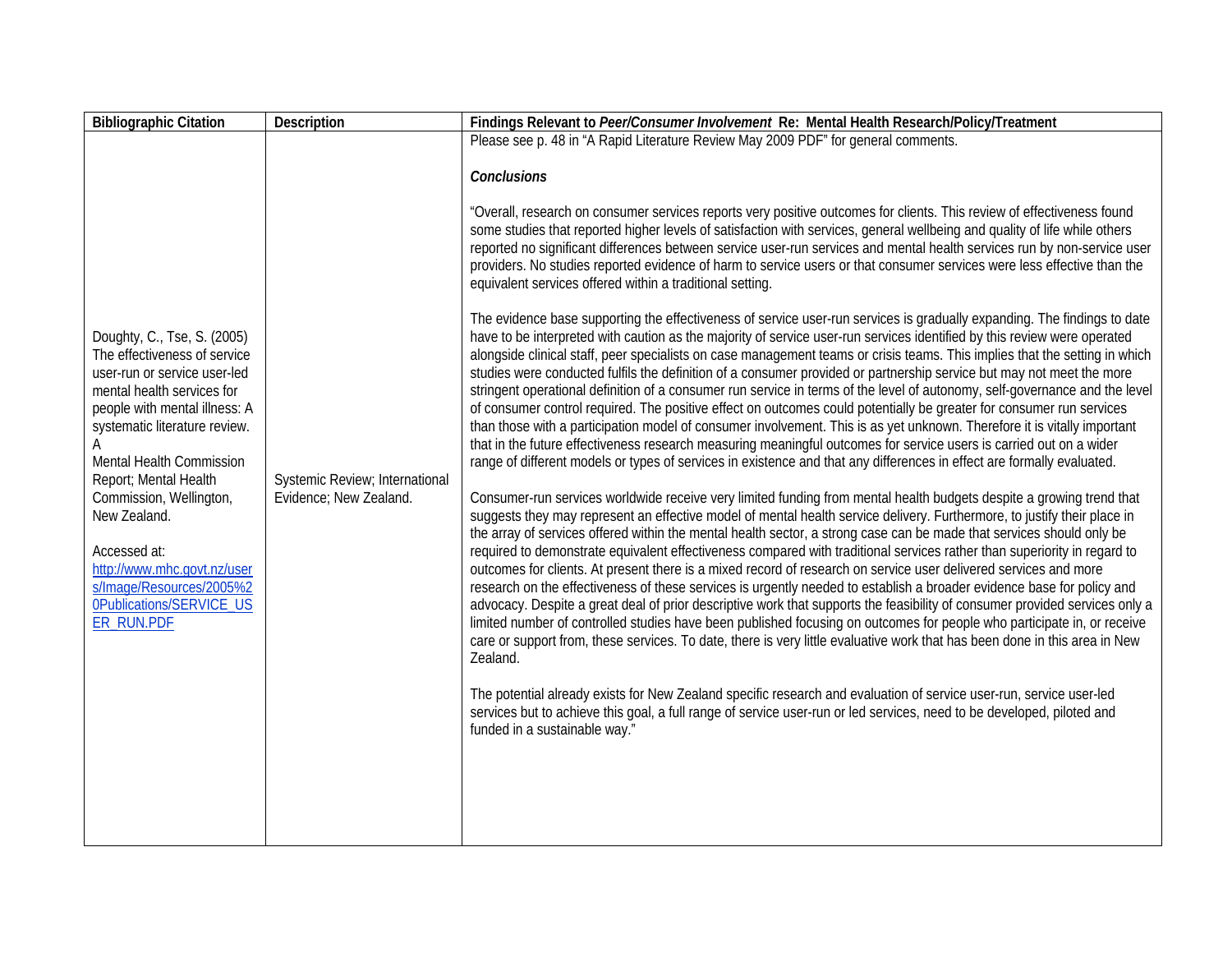| <b>Bibliographic Citation</b>                                          | Description                                                       | Findings Relevant to Peer/Consumer Involvement Re: Mental Health Research/Policy/Treatment                                                              |
|------------------------------------------------------------------------|-------------------------------------------------------------------|---------------------------------------------------------------------------------------------------------------------------------------------------------|
| Systematic review of                                                   |                                                                   |                                                                                                                                                         |
| involving patients in the<br>planning and development of               |                                                                   |                                                                                                                                                         |
| health care                                                            |                                                                   |                                                                                                                                                         |
|                                                                        |                                                                   |                                                                                                                                                         |
| Mike J Crawford, senior                                                |                                                                   |                                                                                                                                                         |
| lecturer in psychiatry                                                 |                                                                   |                                                                                                                                                         |
| a, Deborah Rutter, research<br>associate                               |                                                                   |                                                                                                                                                         |
| <sup>a</sup> , Catherine Manley,                                       |                                                                   |                                                                                                                                                         |
| research worker                                                        |                                                                   |                                                                                                                                                         |
| a, Timothy Weaver, research                                            |                                                                   |                                                                                                                                                         |
| fellow <sup>b</sup> , Kamaldeep Bhui,<br>senior lecturer in social and |                                                                   |                                                                                                                                                         |
| epidemiological psychiatry                                             |                                                                   |                                                                                                                                                         |
| c, Naomi Fulop, senior                                                 |                                                                   |                                                                                                                                                         |
| lecturer in health services                                            |                                                                   |                                                                                                                                                         |
| delivery and organisation<br>research <sup>d</sup> , Peter Tyrer,      |                                                                   |                                                                                                                                                         |
| professor of community                                                 |                                                                   |                                                                                                                                                         |
| psychiatry <sup>a</sup> .                                              |                                                                   |                                                                                                                                                         |
|                                                                        |                                                                   |                                                                                                                                                         |
| BMJ 2002;325(7375):1263                                                |                                                                   | <b>Key Findings</b>                                                                                                                                     |
| (30 November),<br>doi:10.1136/bmj.325.7375.1                           |                                                                   |                                                                                                                                                         |
| 263                                                                    |                                                                   | "Evidence supports the notion that involving patients has contributed to changes in the provision of services<br>across a range of different settings." |
|                                                                        |                                                                   |                                                                                                                                                         |
| Accessed at:                                                           |                                                                   | "An evidence base for the effects on use of services, quality of care, satisfaction, or health of patients does not                                     |
|                                                                        |                                                                   | exist."                                                                                                                                                 |
| http://www.bmj.com/cgi/cont<br>ent/full/325/7375/1263                  |                                                                   | <b>Other Conclusions</b>                                                                                                                                |
|                                                                        |                                                                   |                                                                                                                                                         |
|                                                                        |                                                                   | Question of how healthcare providers demonstrate they involve patients in the planning process while being                                              |
|                                                                        |                                                                   | accountable for the decisions that they make                                                                                                            |
|                                                                        | A systemic search to examine<br>the effects of involving patients | Better evidence base perhaps required<br>Authors found unpublished papers ("grey literature") to be some of the most informative                        |
|                                                                        | in the planning and                                               | Speculation on whether articles that document successful involvement was likely to be peer reviewed and<br>$\bullet$                                    |
|                                                                        | development of health care                                        | published                                                                                                                                               |
|                                                                        | using peer reviewed and grey<br>literature written in English     |                                                                                                                                                         |
|                                                                        | between 1966 and October                                          |                                                                                                                                                         |
|                                                                        | 2000.                                                             |                                                                                                                                                         |
|                                                                        |                                                                   |                                                                                                                                                         |
|                                                                        | Review changes to services,<br>attitudes in organizations, and    |                                                                                                                                                         |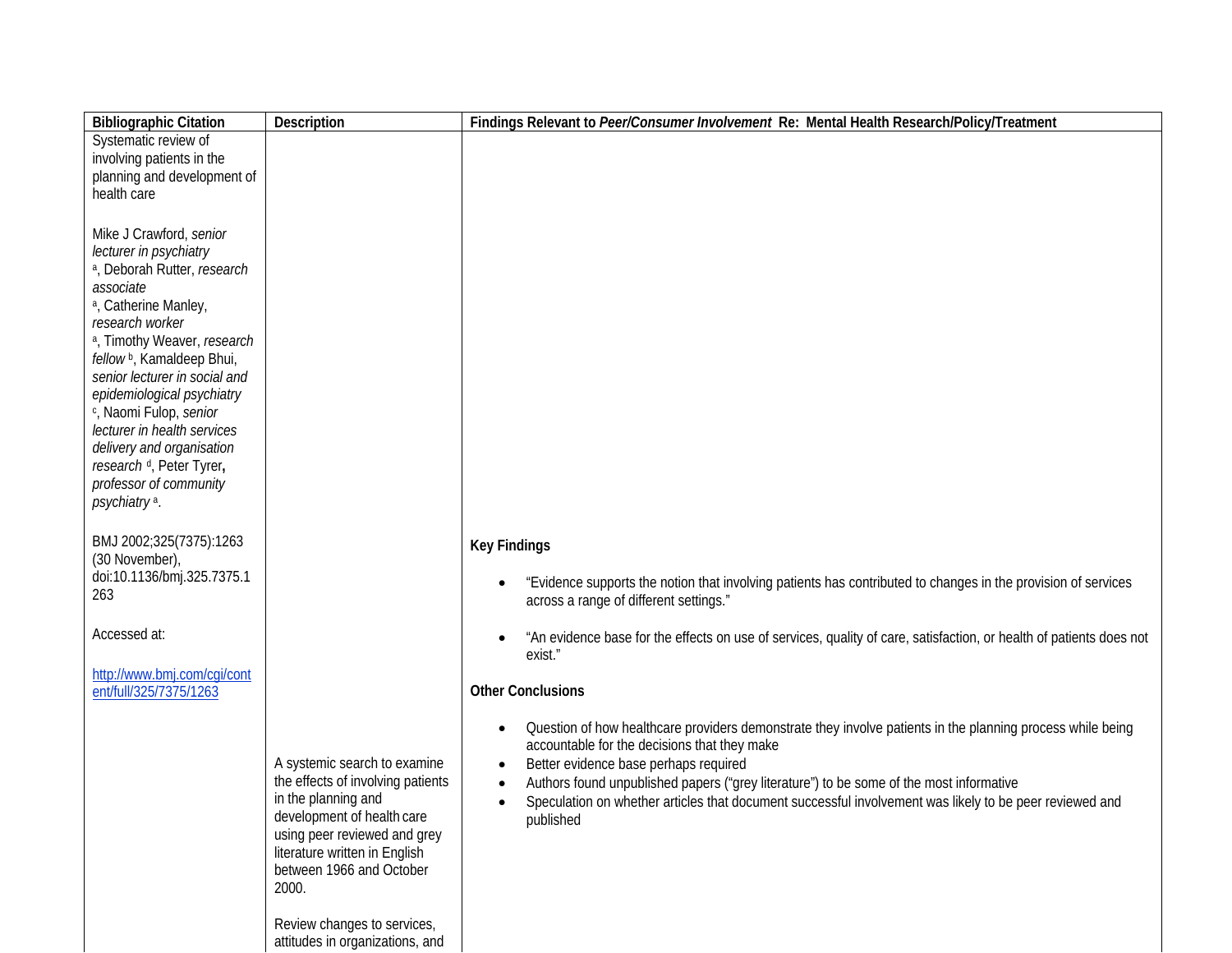| <b>Bibliographic Citation</b>                                                                                                                                                                                                                                              | Description                                                                                                                                                                                                                                                                                                                                                                                                                                                                                                                                                                                                                                                                                                                                                                | Findings Relevant to Peer/Consumer Involvement Re: Mental Health Research/Policy/Treatment                                                                                                                                                                                                                                                                                                                                                                                                                                                                                                                                                                                                                                                                                                                                                                                                  |
|----------------------------------------------------------------------------------------------------------------------------------------------------------------------------------------------------------------------------------------------------------------------------|----------------------------------------------------------------------------------------------------------------------------------------------------------------------------------------------------------------------------------------------------------------------------------------------------------------------------------------------------------------------------------------------------------------------------------------------------------------------------------------------------------------------------------------------------------------------------------------------------------------------------------------------------------------------------------------------------------------------------------------------------------------------------|---------------------------------------------------------------------------------------------------------------------------------------------------------------------------------------------------------------------------------------------------------------------------------------------------------------------------------------------------------------------------------------------------------------------------------------------------------------------------------------------------------------------------------------------------------------------------------------------------------------------------------------------------------------------------------------------------------------------------------------------------------------------------------------------------------------------------------------------------------------------------------------------|
| The Depression and Anxiety<br><b>Consumer Research Unit is</b><br>part of Australia National<br>University.<br>Access at:<br>http://cmhr.anu.edu.au/cru/<br>Researchers' publications<br>available.<br>Access at:<br>http://cmhr.anu.edu.au/cru/p<br>ublications/index.php | BrolgaNet is a network of<br>people with an interest in: the<br>involvement of consumers as<br>active participants (not just<br>passive 'subjects') in mental<br>health research; and<br>conducting research of high<br>priority to mental health<br>consumers<br>An index of articles with<br>summaries that relate to<br>training, policy, and research<br>by consumers is available here:<br>Access at:<br>http://brolganet.anu.edu.au/res<br>ources/index.php?action=rdocs<br>English-speaking peer<br>reviewed and grey literature<br>up-to-date on the website with<br>citations and hyperlinks for free<br>Internet access<br>Also access useful hyperlinks<br>to research organizations here:<br>http://brolganet.anu.edu.au/res<br>ources/index.php?action=rlinks | <b>Key Findings</b><br>A virtual "systemic review" online with summaries and hyperlink to articles<br>Collected body of evidence that points to the value of service users in research and evaluation, and supports<br>greater collaboration<br>Access at:<br>http://brolganet.anu.edu.au/resources/index.php?action=rdocs<br>A more comprehensive "how to" database of sample documentation for consumer research and evaluation is<br>$\bullet$<br>available at the http://participateinhealth.org.au website<br>Access at:<br>http://www.participateinhealth.org.au/clearinghouse/<br>Other Key Features for Consideration<br>Online self-help and cognitive therapy programs (registration required)<br>Access at:<br>http://ecouch.anu.edu.au/welcome<br>http://moodqym.anu.edu.au/welcome<br>Also available an online discussion board.<br>Access at:<br>http://blueboard.anu.edu.au/ |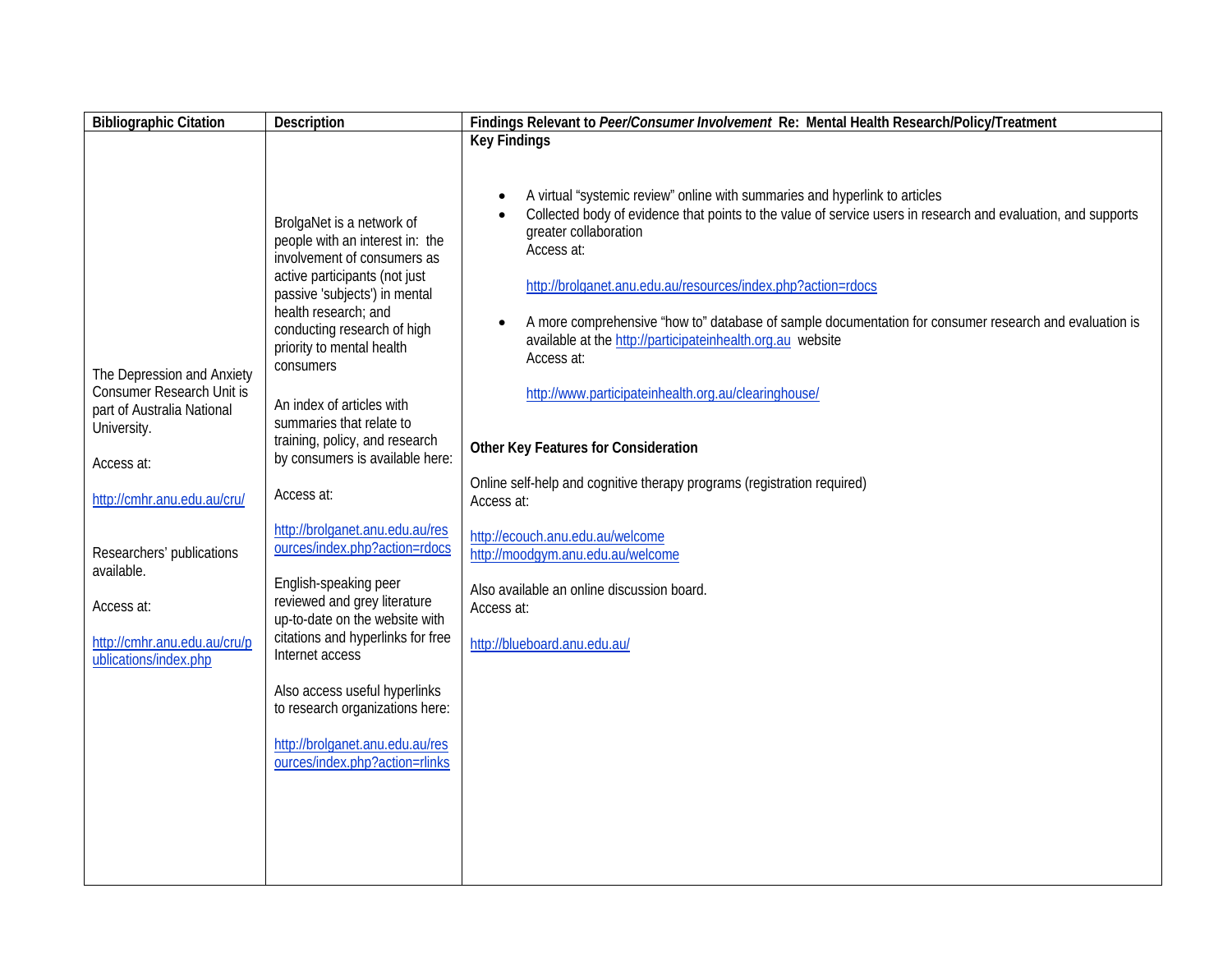#### **Table 2 – Original Peer Reviewed Research**

| <b>Bibliographic Citation</b>                                                                                                                                                                                                                                                                                                                                                    | <b>Description</b>                                                                                                                                                                                                                                                                                                                                                                                                                                                                                                                                                                                                                                                                  | Findings Relevant to Peer/Consumer Involvement Re: Mental Health Research/Policy/Treatment                                                                                                                                                                                                                                                                                                                                                                                                                                                                                                                                                                                                                                                                                                                                                                                                                                                                                                                                                                                                                                                                                                                                                                                                                                                                                                                                                                                                                                                                                                                                                                                                                                                                                                                                                                                                                                                                                                                                                                                                                                                                                                                                                                                                                                             |
|----------------------------------------------------------------------------------------------------------------------------------------------------------------------------------------------------------------------------------------------------------------------------------------------------------------------------------------------------------------------------------|-------------------------------------------------------------------------------------------------------------------------------------------------------------------------------------------------------------------------------------------------------------------------------------------------------------------------------------------------------------------------------------------------------------------------------------------------------------------------------------------------------------------------------------------------------------------------------------------------------------------------------------------------------------------------------------|----------------------------------------------------------------------------------------------------------------------------------------------------------------------------------------------------------------------------------------------------------------------------------------------------------------------------------------------------------------------------------------------------------------------------------------------------------------------------------------------------------------------------------------------------------------------------------------------------------------------------------------------------------------------------------------------------------------------------------------------------------------------------------------------------------------------------------------------------------------------------------------------------------------------------------------------------------------------------------------------------------------------------------------------------------------------------------------------------------------------------------------------------------------------------------------------------------------------------------------------------------------------------------------------------------------------------------------------------------------------------------------------------------------------------------------------------------------------------------------------------------------------------------------------------------------------------------------------------------------------------------------------------------------------------------------------------------------------------------------------------------------------------------------------------------------------------------------------------------------------------------------------------------------------------------------------------------------------------------------------------------------------------------------------------------------------------------------------------------------------------------------------------------------------------------------------------------------------------------------------------------------------------------------------------------------------------------------|
| Forchuk, C., Martin, M.L.,<br>Chan, Y.L., and Jensen, E.<br>(2005). Therapeutic<br>Relationships: from<br>Psychiatric Hospital to<br>Community. Journal of<br>Psychiatric Mental Health<br>Nursing, 12 (5), 556-564.<br>A similar report can be<br>retrieved here:<br>http://www.chsrf.ca/final_res<br>earch/ogc/pdf/forchuk_final.p<br>(the latter is used to cite<br>findings) | "The transitional model focuses<br>on interpersonal relationships.<br>It includes two important<br>elements: the first is peer<br>support for one year from<br>former clients of the mental<br>healthcare system who<br>promote friendship, provide<br>understanding, teach<br>community living skills, and<br>encourage current clients in<br>making a transition from<br>psychiatric hospital to<br>community. The second<br>element is an overlap of in-<br>patient and community staff in<br>which the in-patient staff<br>continued to treat clients until<br>the clients have a working<br>relationship with a community<br>care provider, which can take<br>up to one year." | <b>Research Highlights</b><br>" The pilot demonstrated significantly improved quality of life for nine participants who were given transitional<br>support, while resulting in savings of \$496,862.55, during a one-year trial."<br>" Intervention participants were able to be discharged at an average of 116 days sooner than control ward<br>$\bullet$<br>participants."<br>"At a rate of \$632.30 per day — the cost of a bed in a psychiatric hospital — the people in the intervention<br>group consumed \$12,212,242 less in hospital costs than the group receiving regular, standard care, prior to<br>discharge from the pre-enrolment admission."<br>"In the first year after discharge, the intervention group consumed \$4,400 less hospital and emergency room<br>services per person than the group receiving regular, standard care."<br>"Despite the significantly shorter length of the Intervention group's hospital stay, they did not need more<br>services after discharge, and actually had a trend for fewer hospital services after discharge."<br>"The people receiving usual care consumed a total of \$1,078,900 more hospital and emergency room services<br>than the "lonely" people receiving support.<br>Key Implications<br>"This new way of helping people with mental illness makes the difficult transition from hospital to community<br>saved more than \$12 million through shorter hospital stays while improving how patients function. The savings<br>were achieved through the early discharges of patients on 13 wards, in four cities, over the period of one year"<br>"Partnerships between mental healthcare consumer organizations and professional mental health services<br>$\bullet$<br>were crucial in yielding cost savings. Consumer organizations will need ongoing funding of peer support<br>programs to continue offering these services."<br>"Treating just one "lonely" person per year would pay for a part-time volunteer co-ordinator through reduced<br>$\bullet$<br>hospital and emergency room costs."<br>"Patients getting help from community peer support groups reported improved social skills and feelings of well-<br>$\bullet$<br>being. They also appeared to be further along in the therapeutic recovery process than those getting the usual<br>care." |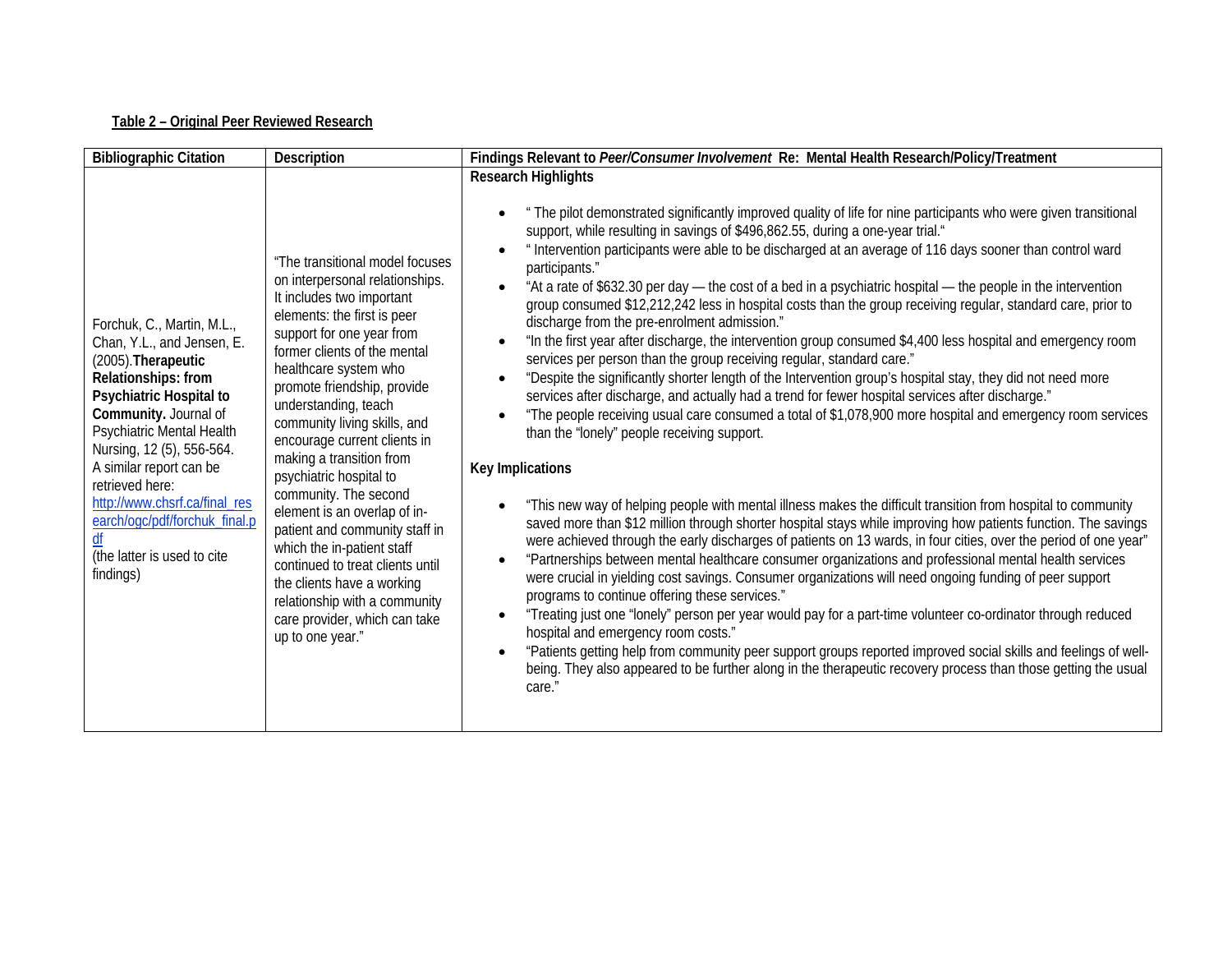| <b>Bibliographic Citation</b>                                                                                                                                                                                                                                                         | Description                                                                                                                                                                                                                                                                                                                                                                                                                                                                                                                      | Findings Relevant to Peer/Consumer Involvement Re: Mental Health Research/Policy/Treatment                                                                                                                                                                                                                                                                                                                                                                                                                                                                                                                                                                                                                                                                                                                                                                                                                                                                                                                                                                                                                                                                                                                                                                                                                                                                                                                                                                                                                                                                                                                                                                                                                                                                                                                                                                                                                                                                                                                        |
|---------------------------------------------------------------------------------------------------------------------------------------------------------------------------------------------------------------------------------------------------------------------------------------|----------------------------------------------------------------------------------------------------------------------------------------------------------------------------------------------------------------------------------------------------------------------------------------------------------------------------------------------------------------------------------------------------------------------------------------------------------------------------------------------------------------------------------|-------------------------------------------------------------------------------------------------------------------------------------------------------------------------------------------------------------------------------------------------------------------------------------------------------------------------------------------------------------------------------------------------------------------------------------------------------------------------------------------------------------------------------------------------------------------------------------------------------------------------------------------------------------------------------------------------------------------------------------------------------------------------------------------------------------------------------------------------------------------------------------------------------------------------------------------------------------------------------------------------------------------------------------------------------------------------------------------------------------------------------------------------------------------------------------------------------------------------------------------------------------------------------------------------------------------------------------------------------------------------------------------------------------------------------------------------------------------------------------------------------------------------------------------------------------------------------------------------------------------------------------------------------------------------------------------------------------------------------------------------------------------------------------------------------------------------------------------------------------------------------------------------------------------------------------------------------------------------------------------------------------------|
| Solomon, P. (2004). Peer<br>support/peer provided<br>services: underlying<br>processes, benefits, and<br>critical ingredients.<br>Psychiatric Rehabilitation<br>Journal, 27 (4), 392-401.<br>Retrieved online at:<br>http://www.freedom-<br>center.org/pdf/peersupportde<br>fined.pdf | "The article defines peer<br>support/peer provided services;<br>discusses the underlying<br>psychosocial processes of<br>these services; and delineates<br>the benefits to peer providers,<br>individuals receiving services,<br>and mental health service<br>delivery system.<br>Based on these theoretical<br>processes and research, the<br>critical ingredients of peer<br>provided services, critical<br>characteristics of peer<br>providers, and mental health<br>system principles for achieving<br>maximum benefits are | Key Definition of Peer Support<br>Mead, Hilton, and Curtis (2001) have further elaborated that peer support is "a system of giving and receiving<br>help founded on key principles of respect, shared responsibility, and mutual agreement of what is helpful" (p.<br>135). Through the process of offering "support, companionship, empathy, sharing, and assistance," "feelings of<br>loneliness, rejection, discrimination, and frustration" frequently encountered by persons who have a severe<br>psychiatric disorder are countered (Stroul, 1993; p. 53). Peer support may be either financially compensated or<br>voluntary. A peer in this context is an individual with severe mental illness who is or was receiving mental<br>health services and who self-identifies as such (Solomon & Draine, 2001).<br>Definition and Delineating Categories of Peer Support<br>Self-help groups: Katz and Bender (1976) defined self-help groups as "voluntary small group structures for<br>mutual aid in the accomplishment of a specific purposeusually formed by peers who have come together for<br>mutual assistance in satisfying a common need, overcoming a common handicap or life disrupting problem,<br>and bringing about desired social and/or personal change."<br>Internet support groups: peer support groups not face-to-face (Perron, 2002); can be through e-mail, bulletin<br>boards or "live" through software. "Internet support groups offer a high degree of anonymity, where confiding in<br>others occurs without any social repercussions, given the lack of in-person contact among members (Davison,<br>Pennebaker & Dickerson, 2000)."<br>Warmlines: "where peers offer support via the telephone. However, warm lines are one-on-one support, rather than<br>having the group aspect of self-help groups. Also, warmlines may lack continuity with the same individual provider,<br>therefore, limiting the ability to establish a relationship between peer and peer provider." |
|                                                                                                                                                                                                                                                                                       | discussed, along with the<br>level of empirical evidence for<br>establishing these elements."                                                                                                                                                                                                                                                                                                                                                                                                                                    | Delineating Categories of Peer Delivered Services                                                                                                                                                                                                                                                                                                                                                                                                                                                                                                                                                                                                                                                                                                                                                                                                                                                                                                                                                                                                                                                                                                                                                                                                                                                                                                                                                                                                                                                                                                                                                                                                                                                                                                                                                                                                                                                                                                                                                                 |
|                                                                                                                                                                                                                                                                                       |                                                                                                                                                                                                                                                                                                                                                                                                                                                                                                                                  | Peer delivered services: defined as being one of three types (peer run or operated services, peer partnerships, and<br>peer employees)                                                                                                                                                                                                                                                                                                                                                                                                                                                                                                                                                                                                                                                                                                                                                                                                                                                                                                                                                                                                                                                                                                                                                                                                                                                                                                                                                                                                                                                                                                                                                                                                                                                                                                                                                                                                                                                                            |
|                                                                                                                                                                                                                                                                                       |                                                                                                                                                                                                                                                                                                                                                                                                                                                                                                                                  | Peer run or operated services:                                                                                                                                                                                                                                                                                                                                                                                                                                                                                                                                                                                                                                                                                                                                                                                                                                                                                                                                                                                                                                                                                                                                                                                                                                                                                                                                                                                                                                                                                                                                                                                                                                                                                                                                                                                                                                                                                                                                                                                    |
|                                                                                                                                                                                                                                                                                       |                                                                                                                                                                                                                                                                                                                                                                                                                                                                                                                                  | "services that are planned, operated, administered, and evaluated by people with psychiatric disorders<br>(SAMHSA, 1998; Stroul, 1993). Individuals without psychiatric disorders may be involved in the service<br>program, but their inclusion is within the control of peer operators (Solomon & Draine, 2001). These service<br>programs are based on the values of freedom of choice and peer control.                                                                                                                                                                                                                                                                                                                                                                                                                                                                                                                                                                                                                                                                                                                                                                                                                                                                                                                                                                                                                                                                                                                                                                                                                                                                                                                                                                                                                                                                                                                                                                                                       |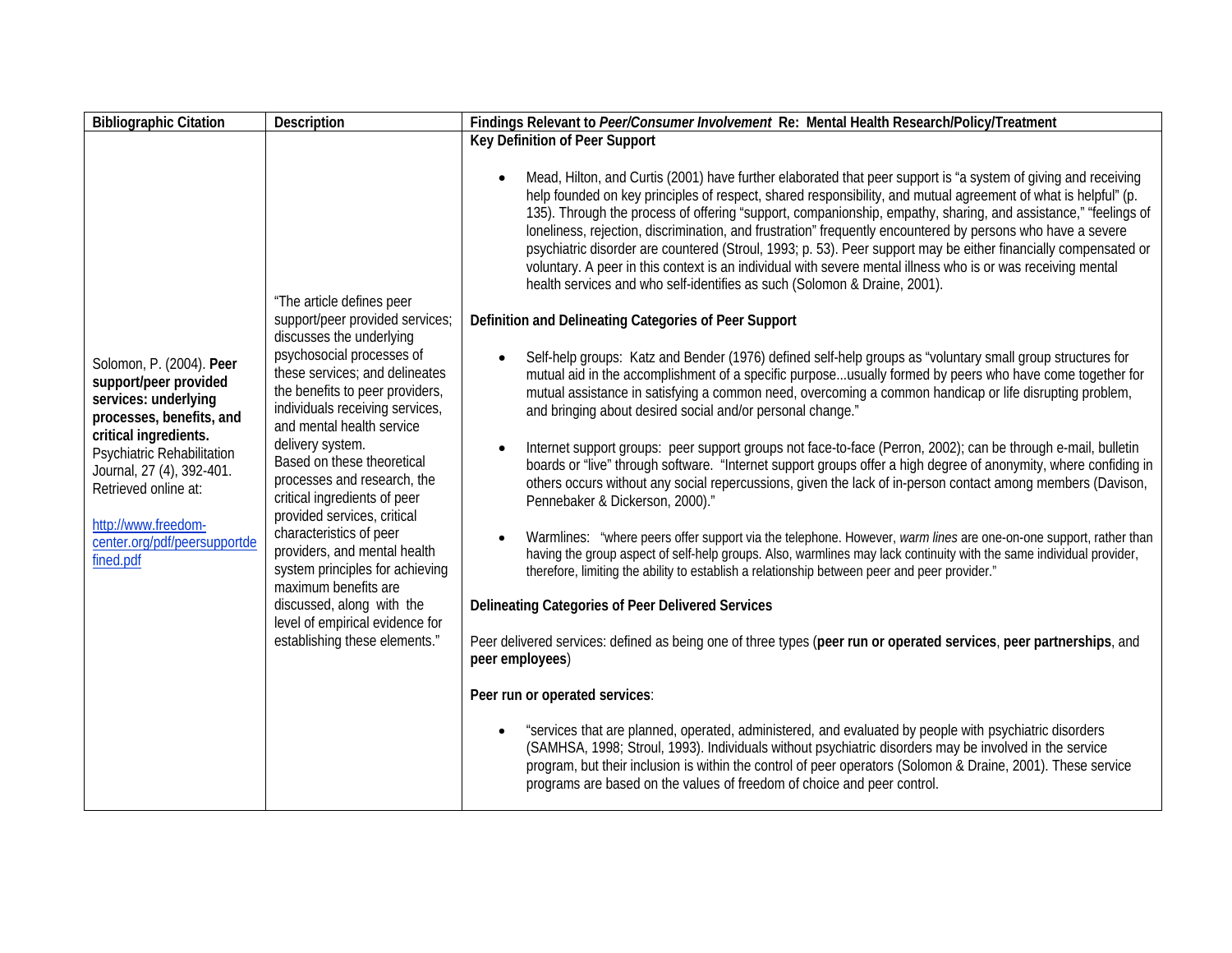| <b>Bibliographic Citation</b>                                                                      | Description | Findings Relevant to Peer/Consumer Involvement Re: Mental Health Research/Policy/Treatment                                                                                                                                                                                                                                                                                                                                                                                                                                                                                                                                                                                                                                                                               |
|----------------------------------------------------------------------------------------------------|-------------|--------------------------------------------------------------------------------------------------------------------------------------------------------------------------------------------------------------------------------------------------------------------------------------------------------------------------------------------------------------------------------------------------------------------------------------------------------------------------------------------------------------------------------------------------------------------------------------------------------------------------------------------------------------------------------------------------------------------------------------------------------------------------|
| Solomon, P. (2004). Peer                                                                           |             | "These programs have some paid staff and a significant number of volunteers. Generally, these services are<br>$\bullet$<br>embedded within a formal organization that is a freestanding legal entity. These programs vary greatly in terms<br>of the size of the organization and they differ with regard to the nature of the services provided."<br>"Examples of peer operated services include drop-in centers, clubhouses, crisis services, vocational and<br>employment services, compeer, where volunteers are individuals with severe psychiatric disorders,<br>psychosocial educational services (BRIDGES), and a peer support program such as Friends Connection in<br>Philadelphia, where individuals with dual diagnoses are matched with peers in recovery." |
| support/peer provided<br>services: underlying<br>processes, benefits, and<br>critical ingredients. |             | Peer partnerships: "Those service programs that are not freestanding legal entities and share the control of the<br>operation of the program with others without psychiatric diagnoses". Therefore, the fiduciary responsibility for the service<br>program lies with a non-peer organization, and the administration and the governance of the peer program are shared<br>mutually between peers and non-peers, but the primary control is with the peers (Solomon & Draine, 2001).                                                                                                                                                                                                                                                                                     |
| Psychiatric Rehabilitation<br>Journal, 27 (4), 392-401.<br>Retrieved online at:                    |             | Peer employees: "individuals who fill designated unique peer positions as well as peers who are hired into traditional<br>mental health positions."                                                                                                                                                                                                                                                                                                                                                                                                                                                                                                                                                                                                                      |
| http://www.freedom-                                                                                |             | <b>Benefits of Peer Support</b>                                                                                                                                                                                                                                                                                                                                                                                                                                                                                                                                                                                                                                                                                                                                          |
| center.org/pdf/peersupportde<br>fined.pdf                                                          |             | five theories that underlie peer delivered services, which include social support, experiential knowledge, helper-<br>therapy principle, social learning theory (shared commonalities to achieve normalcy), and social comparison<br>(interaction with peers likely to achieve change) theory.                                                                                                                                                                                                                                                                                                                                                                                                                                                                           |
|                                                                                                    |             | Benefits to Individuals who Receive Mental Health Services                                                                                                                                                                                                                                                                                                                                                                                                                                                                                                                                                                                                                                                                                                               |
|                                                                                                    |             | Very high level of support for peer support regarding positive outcomes for service recipients<br>Research reviews find no difference in outcomes, or in a few instances, outcomes favor the paraprofessional<br>Also true when comparing self-help to therapists;<br>$\bullet$<br>Peer provided services also useful in crisis intervention, team care (where they provide added value), post-                                                                                                                                                                                                                                                                                                                                                                          |
|                                                                                                    |             | discharge, and employment service<br>Many positive measurable indicators identified (improved social functioning, less substance abuse, improved<br>quality of life, shorter hospitalization, higher employment rate, etc.)                                                                                                                                                                                                                                                                                                                                                                                                                                                                                                                                              |
|                                                                                                    |             | <b>Benefits to Providers</b>                                                                                                                                                                                                                                                                                                                                                                                                                                                                                                                                                                                                                                                                                                                                             |
|                                                                                                    |             | A similar positive outcome to recipients was a reduction in hospitalizations for peer providers                                                                                                                                                                                                                                                                                                                                                                                                                                                                                                                                                                                                                                                                          |
|                                                                                                    |             |                                                                                                                                                                                                                                                                                                                                                                                                                                                                                                                                                                                                                                                                                                                                                                          |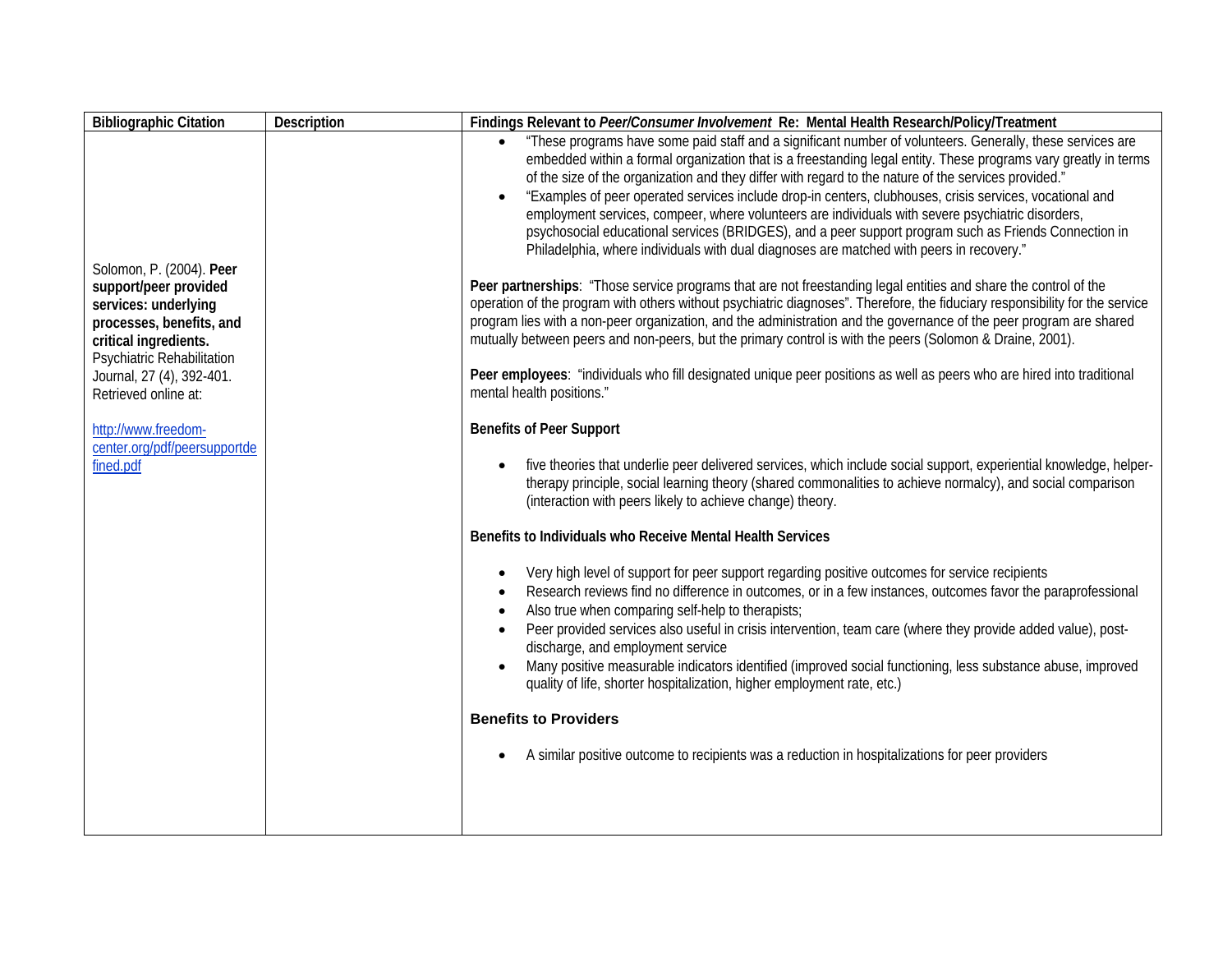| <b>Bibliographic Citation</b>                                                                                                                                                                                                                                                                                                                                                                                                                                                    | Description                                                                                                                                                                                                                                                                                                                                                                                                          | Findings Relevant to Peer/Consumer Involvement Re: Mental Health Research/Policy/Treatment                                                                                                                                                                                                                                                                                                                                                                                                                                                                                                                                                                                                                                                                                                                                                                                                                                                                                                                                                                                                                                                                                                                                                                                                                                                                                                                                                                                                                                                                               |
|----------------------------------------------------------------------------------------------------------------------------------------------------------------------------------------------------------------------------------------------------------------------------------------------------------------------------------------------------------------------------------------------------------------------------------------------------------------------------------|----------------------------------------------------------------------------------------------------------------------------------------------------------------------------------------------------------------------------------------------------------------------------------------------------------------------------------------------------------------------------------------------------------------------|--------------------------------------------------------------------------------------------------------------------------------------------------------------------------------------------------------------------------------------------------------------------------------------------------------------------------------------------------------------------------------------------------------------------------------------------------------------------------------------------------------------------------------------------------------------------------------------------------------------------------------------------------------------------------------------------------------------------------------------------------------------------------------------------------------------------------------------------------------------------------------------------------------------------------------------------------------------------------------------------------------------------------------------------------------------------------------------------------------------------------------------------------------------------------------------------------------------------------------------------------------------------------------------------------------------------------------------------------------------------------------------------------------------------------------------------------------------------------------------------------------------------------------------------------------------------------|
| Solomon, P. (2004). Peer<br>support/peer provided<br>services: underlying<br>processes, benefits, and<br>critical ingredients.<br>Psychiatric Rehabilitation<br>Journal, 27 (4), 392-401.<br>Retrieved online at:<br>http://www.freedom-<br>center.org/pdf/peersupportde<br>fined.pdf                                                                                                                                                                                            |                                                                                                                                                                                                                                                                                                                                                                                                                      | Benefits to the Mental Health Service Delivery System<br>One of the major benefits to the mental health service delivery system is the potential cost-savings that is likely<br>to result to the system from peer provided services.<br>Given the consistency of the findings of decreased hospitalization or shortened length of hospital stay for both<br>$\bullet$<br>peer provided services and peer providers themselves, there is a translation of financial savings to the system,<br>as hospitalization is one of the most expensive of mental health services.<br>Also, self-help groups generally do not cost the system very much in terms of dollars or resources, and<br>$\bullet$<br>therefore, any savings to the system are a total dollar savings.<br>Furthermore, self-help programs may reduce the utilization of the traditional mental health services, and as<br>such may further reduce cost to the mental health system (Segal, Gomory & Silverman, 1998).<br>But one caution, dollar savings should not come to the mental health system from hiring individuals with<br>psychiatric diagnoses into existing positions and paying them less for the same job.<br>Peer providers combat societal stigma against individuals with severe mental illness<br>$\bullet$<br>Peer providers able to engage with individuals who are otherwise alienated from mental health system, more<br>likely to do street outreach, and to encourage use of professional services<br>Peer support enhance ability of mental health system to meet community needs |
| Judith A. Cook, Ph.D., Mary<br>Ellen Copeland, Ph.D., Marie<br>M. Hamilton, L.C.S.W.,<br>M.P.H., Jessica A. Jonikas,<br>M.A., Lisa A. Razzano,<br>Ph.D., Carol B. Floyd, Walter<br>B. Hudson, B.S., Rachel T.<br>Macfarlane, B.A. and Dennis<br>D. Grey, B.A.(2009),<br><b>Initial Outcomes of Mental</b><br><b>Illness Self-Management</b><br>using Wellness Recovery<br><b>Action Planning</b><br>Access:<br>http://www.dbsalliance.org/p<br>dfs/conference/2008/PTSD3.<br>pdf | Objective. This study<br>examined changes in<br>psychosocial outcomes among<br>participants in an 8-<br>week, peer-led, mental illness<br>self-management intervention<br>called Wellness Recovery<br>Action<br>Planning (WRAP).<br>Methods. Eighty individuals<br>with severe mental illness at 5<br>Ohio sites completed telephone<br>interviews at study baseline<br>and one month following the<br>intervention. | WRAP was delivered in 8 sessions, meeting for 2.5 hours each week and co-facilitated by two individuals in mental<br>health recovery. Coursework included lectures, group discussions, personal examples from the lives of the<br>educators and participants, individual and group exercises, and voluntary homework assignments.<br>Results. Paired t-tests of pre- and post-intervention scores revealed significant improvement in self-reported<br>symptoms, recovery, hopefulness, self-advocacy, and physical health; empowerment decreased significantly and no<br>significant changes were observed in social support. "Those attending six or more sessions showed greater<br>improvement than those attending fewer classes."<br>Conclusions. These promising early results suggest that further research on this intervention is warranted"                                                                                                                                                                                                                                                                                                                                                                                                                                                                                                                                                                                                                                                                                                                   |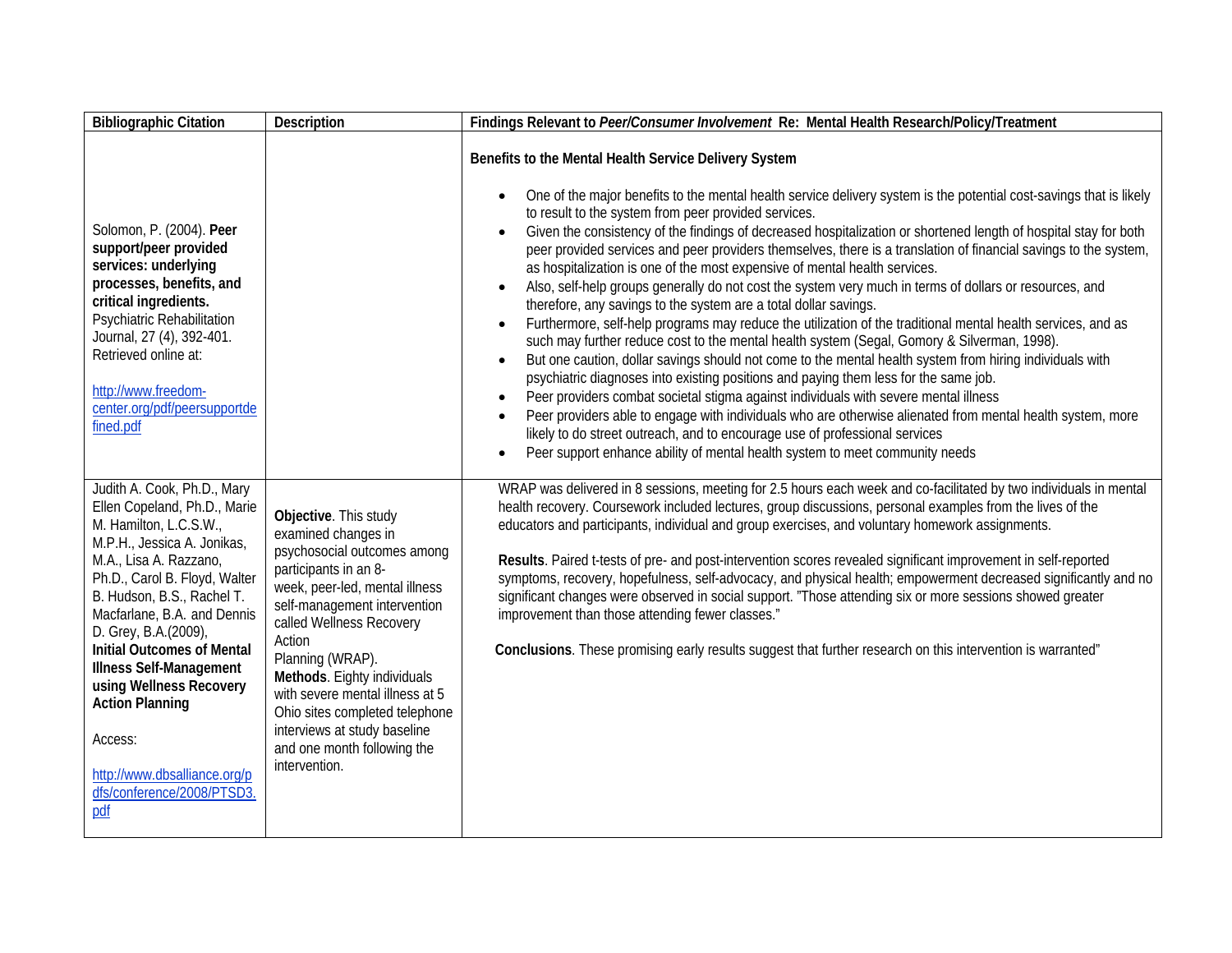| A three month peer service project was undertaken to:<br>Mental health peer support<br>People with mental health<br>Assess peer support effectiveness in providing early discharge and hospital re-cycling<br>for hospital avoidance and<br>issues are known to re-enter<br>Provide a recovery-based self-care service to offer consumers control of their mental health while changing the<br>$\bullet$<br>early discharge: An<br>hospital periodically. Research<br>service delivery culture<br>Australian example of<br>shows that lack of community<br>Reduce re-admissions to inpatient beds<br>$\bullet$<br>support (Davidson et al., 2001)<br>consumer driven and<br>Reduce ER and crisis contacts by recently discharged outpatients<br>$\bullet$<br>is the primary factor. This is<br>operated service<br>Assess peer supporters' role in helping family members<br>$\bullet$<br>more relevant than the<br>Sharon Lawn; Ann Smith;<br>Assess staff acceptance<br>$\bullet$<br>Kelly Hunter<br>person's illness symptoms in<br>Review feedback<br>Journal of Mental Health,<br>re-admission. |
|------------------------------------------------------------------------------------------------------------------------------------------------------------------------------------------------------------------------------------------------------------------------------------------------------------------------------------------------------------------------------------------------------------------------------------------------------------------------------------------------------------------------------------------------------------------------------------------------------------------------------------------------------------------------------------------------------------------------------------------------------------------------------------------------------------------------------------------------------------------------------------------------------------------------------------------------------------------------------------------------------------------------------------------------------------------------------------------------------|
| Delivery Model:<br>Moreover, the first three days<br>after discharge requires<br>Part-time project manager in regional health system (3 general hospitals with 105 psychiatric beds, community-<br>monitoring to ensure that<br>based emergency team, and 3 multidisciplinary community mental health teams)<br>outpatients do not attempt<br>Peer coordinator<br>suicide. Social support is<br>8 peer support workers (paid on casual basis, previous paid or unpaid experience, formal training, six-week<br>critical.<br>peer worker course, lived experience, medical, police, licence checks)<br>Results:<br>Saved 300 bed days or \$113,100 AUS<br>Cost of intervention was \$19,850 AUS (project service delivery and administration costs)<br>Net savings of \$93,150<br>In 9-month period, 900 bed days saved<br>Conclusions:                                                                                                                                                                                                                                                               |
| 1360-0567, Volume 17,<br>Issue 5.                                                                                                                                                                                                                                                                                                                                                                                                                                                                                                                                                                                                                                                                                                                                                                                                                                                                                                                                                                                                                                                                    |
|                                                                                                                                                                                                                                                                                                                                                                                                                                                                                                                                                                                                                                                                                                                                                                                                                                                                                                                                                                                                                                                                                                      |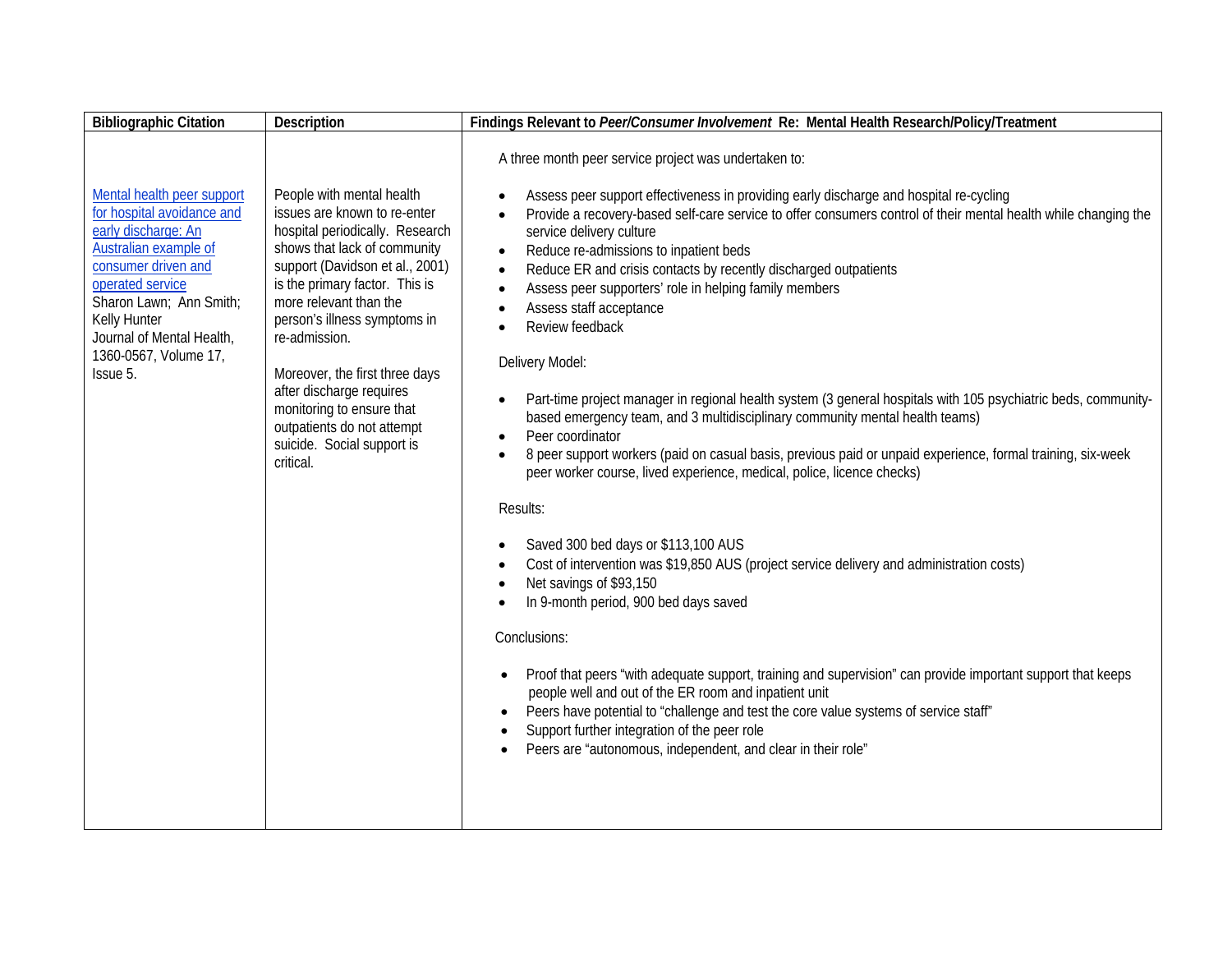| <b>Bibliographic Citation</b>                                                                                                                                                                                                                                                                  | Description                                                                                                                                                                                                                                                                                                                                                                  | Findings Relevant to Peer/Consumer Involvement Re: Mental Health Research/Policy/Treatment                                                                                                                                                                                                                                                                                                                                                                                                                                                                                                                                                                                                                                                                                                                                                                                                                                                                                                                                                                                                                                                                                                                                                                                                                                                                                                                                                                                                                                                                                                                                                                                                                                                                                                                                                                                                                                                                                                                                                                                                                                                                                                                                                                                                                                                                                             |
|------------------------------------------------------------------------------------------------------------------------------------------------------------------------------------------------------------------------------------------------------------------------------------------------|------------------------------------------------------------------------------------------------------------------------------------------------------------------------------------------------------------------------------------------------------------------------------------------------------------------------------------------------------------------------------|----------------------------------------------------------------------------------------------------------------------------------------------------------------------------------------------------------------------------------------------------------------------------------------------------------------------------------------------------------------------------------------------------------------------------------------------------------------------------------------------------------------------------------------------------------------------------------------------------------------------------------------------------------------------------------------------------------------------------------------------------------------------------------------------------------------------------------------------------------------------------------------------------------------------------------------------------------------------------------------------------------------------------------------------------------------------------------------------------------------------------------------------------------------------------------------------------------------------------------------------------------------------------------------------------------------------------------------------------------------------------------------------------------------------------------------------------------------------------------------------------------------------------------------------------------------------------------------------------------------------------------------------------------------------------------------------------------------------------------------------------------------------------------------------------------------------------------------------------------------------------------------------------------------------------------------------------------------------------------------------------------------------------------------------------------------------------------------------------------------------------------------------------------------------------------------------------------------------------------------------------------------------------------------------------------------------------------------------------------------------------------------|
| Evidence-Based Practice in<br>Mental Health: Implications<br>and Challenges for<br>Consumer-Run Programs<br>Hardiman, Eric R., Theriot,<br>Matthew T., and Hodges,<br>John Q.<br><b>Best Practices in Mental</b><br>Health, Vol. 1. No. 1. Winter<br>2005, Lyceum Books, Inc.<br>pp. 105 - 122 | Evidence-based practices are<br>upheld and implemented in<br>mental health service delivery<br>because of its promise to<br>improve both the consistency<br>and quality of treatment.<br>Consumer-run agencies remain<br>an exception to the rule<br>because they are different.<br>Values, ideologies, and their<br>service model of helping<br>people make it a challenge. | Recommendations are suggested to address the evidence based practices (EBP) in consumer-run programs<br>$(p.116-117)$ :<br>Begin a dialogue internally and then with stakeholders to discuss EBP as it applies to the program<br>(assumptions, evidence, knowledge)<br>Use a participatory action research approach to determine how best to develop EBP evidence (if desired)<br>2.<br>without compromising consumer values while validating their own body of work<br>Involve discussions with all levels of government about EBP<br>3.<br>Look to access supports (education, implementation, research development, capacity for evaluation)<br>4.<br>Work to define outcomes, how to measure outcomes, and ongoing outcome evaluation<br>5.<br>Develop standards of care, success indicators, practice guidelines, and have appropriate training programs<br>6.<br>and staff supports in place to maintain them<br>Explore collaborations with traditional service providers<br>7.<br>Seek assistance from other consumer-run programs and share resources and people as required<br>8.<br>Use technical assistance from consumer advocacy groups as required<br>10. Advocate for more research funding and emphasis on peer-driven research and service delivery models<br>11. Be aware of new best practices In service delivery and evaluation to drive ongoing quality improvement<br>Advocates of EBP should be sensitive to PWLE needs by:<br>Including them in all areas of planning and policy development (avoiding tokenism)<br>$\bullet$<br>Allocate more research funding to consumer models of service delivery and supports<br>$\bullet$<br>Promote and enhance ongoing consumer-run program funding<br>$\bullet$<br>Educate service providers about the benefits of consumer programs<br>$\bullet$<br>Collaborate with consumer organizations<br>$\bullet$<br>Respect a broader definition of evidence and be sensitive to consumer values, knowledge, and barriers<br>$\bullet$<br>Increase range of research designs and methods for consumer-run programs EBP research<br>$\bullet$<br>Partner consumer researchers into the EBP process<br>$\bullet$<br>Encourage consumers at doctoral research levels through graduate and postgraduate school recruitment<br>Prioritize the funding envelop for capacity and research building in consumer-operated programs |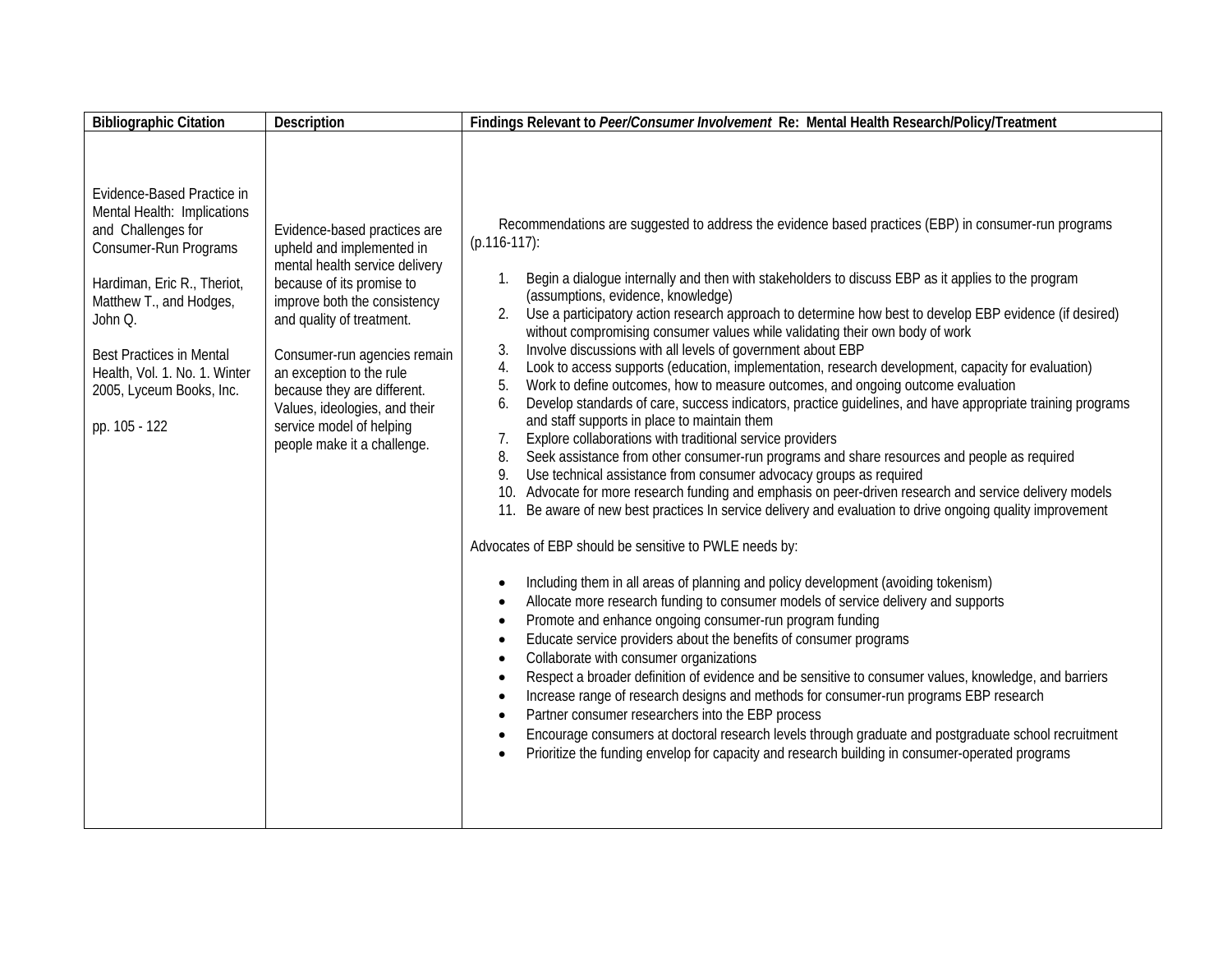| <b>Bibliographic Citation</b>                                                                                                                                                                                                                                                                                           | Description                                                                                                                                                                                                                                                                                                                                         | Findings Relevant to Peer/Consumer Involvement Re: Mental Health Research/Policy/Treatment                                                                                                                                                                 |
|-------------------------------------------------------------------------------------------------------------------------------------------------------------------------------------------------------------------------------------------------------------------------------------------------------------------------|-----------------------------------------------------------------------------------------------------------------------------------------------------------------------------------------------------------------------------------------------------------------------------------------------------------------------------------------------------|------------------------------------------------------------------------------------------------------------------------------------------------------------------------------------------------------------------------------------------------------------|
| A Randomized Trial of a<br>Mental Health Consumer-<br>Managed<br>Alternative to Civil<br><b>Commitment for Acute</b><br><b>Psychiatric Crisis</b><br>Thomas K. Greenfield Beth<br>C. Stoneking<br>Keith Humphreys Evan<br>Sundby Jason Bond<br>AmericanJournal of<br><b>Community Psychology</b><br>(2008) 42 (135-144) | "This was a study of nearly 400<br>individuals who were assigned<br>to two types of programs. One<br>was an unlocked, mental health<br>consumer-managed crisis<br>residential program (CRP).<br>The other was a traditional<br>locked, inpatient psychiatric<br>facility (LIPF) for adults civilly<br>committed for severe<br>psychiatric problems" | Conclusions:<br>Small and nuanced differences in outcomes<br>CRP program was more successful when statistically compared with LIPF (hospital-based model)                                                                                                  |
| <b>Emergency Department from</b><br>the mental health client's<br>perspective.<br>Clarke, Diana, Dusome,<br>Debra, and Hughes, Linda.<br>International Journal of<br>Mental Health Nursing<br>(2007) 16, 126-131                                                                                                        | The authors surveyed client<br>and family member<br>perspectives of how general<br>hospital emergency<br>departments deal with<br>individuals in crisis.                                                                                                                                                                                            | Findings:<br>Focus groups wanted a better triage system, nurses with mental health training in the ER department, "safe<br>$\bullet$<br>spaces" and alternative resources outside of the M-F, $9 - 5$ pm operating paradigm of community-based<br>programs |
| The Pros and Cons of<br>Different Warm Line<br>Settings.<br>Pudlinski, Christopher.<br>Psychiatric Rehabilitation<br>Journal (Summer 2004), 28 -<br>1, 72-74                                                                                                                                                            | The author compared the<br>benefits and disadvantages of<br>three models of warm lines,<br>which are run by peers and<br>divert overuse of crisis hotlines.                                                                                                                                                                                         | Findings:<br>Warm line teams working in pairs in a physical office setting, a beeper system where a caller left a number with<br>$\bullet$<br>a pager (to be called back), and a dedicated phone number each had pros and cons                             |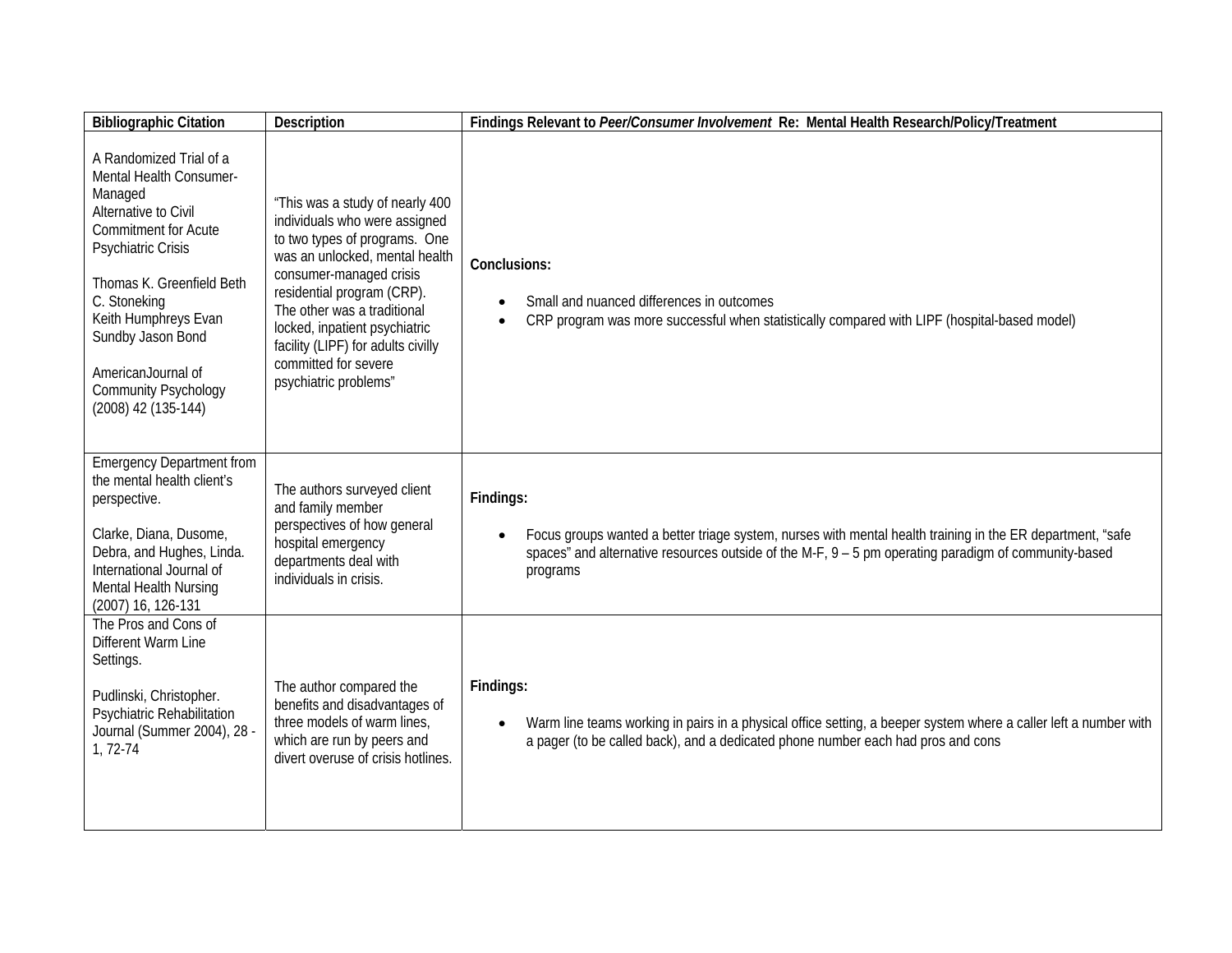## **Table 3 – Grey Literature**

| <b>Bibliographic Citation</b>                                                                                                                               | Description                                                                                                                                      | Findings Relevant to Peer/Consumer Involvement Re: Mental Health Research/Policy/Treatment                                                                                                                                                                                                                                                                                                                                |
|-------------------------------------------------------------------------------------------------------------------------------------------------------------|--------------------------------------------------------------------------------------------------------------------------------------------------|---------------------------------------------------------------------------------------------------------------------------------------------------------------------------------------------------------------------------------------------------------------------------------------------------------------------------------------------------------------------------------------------------------------------------|
| Potter, Deborah, MA, and                                                                                                                                    | A 12-page article that                                                                                                                           | <b>Key Findings</b>                                                                                                                                                                                                                                                                                                                                                                                                       |
| Mulkern, Virginia, PhD.<br>Consumer/Survivor-<br><b>Operated Mental Health</b><br>Services, in Vol.2, Iss. 2 of<br>"Community Living Briefs".<br>Access at: | comprehensively studies the<br>various types of peer supports<br>and services offered by U.S.<br>states at the beginning of the<br>21st century. | Maps out process for planning and implementing a new peer-based service<br>Considers a framework of issues for consumers and for jurisdictions as development proceeds<br>How does organization and funder work together<br>How does capacity building take place (this need is moved up in the planning process)<br>Ultimately many options are possible                                                                 |
|                                                                                                                                                             |                                                                                                                                                  | <b>Key Examples</b>                                                                                                                                                                                                                                                                                                                                                                                                       |
| http://www.bcm.edu/ilru/html/<br>publications/newsletters/Brie<br>fs/Vol2Iss2.pdf                                                                           |                                                                                                                                                  | Stepping Stone and Next Key program (New Hampshire) has peer support, warm line, and 2 respite beds<br>http://www.steppingstonenextstep.org/<br>The Friends Connection (Pennsylvania) which is a peer mobile psychiatric rehabilitation concurrent disorder<br>team<br>http://www.mhasp.org/friends/                                                                                                                      |
| Campbell, Jean. PhD and                                                                                                                                     |                                                                                                                                                  | <b>Key Findings</b>                                                                                                                                                                                                                                                                                                                                                                                                       |
| Leaver, Judy, PhD. (2003)<br>Emerging New Practices in<br>Organized Peer Support                                                                            | Describes the various types of<br>peer supports and services<br>available in the United States<br>set against an uncertain                       | Recommends integration of peer support within the continuum of community care<br>Promote inter-agency collaboration to promote consumer choice<br>Peer support has a role to play - it brings hope to a mental health system with previously modest expectation<br>around outcomes<br>"Most peer support programs still remain autonomous from professionally run organizations and are solely                            |
| http://www.nasmhpd.org/gen<br>eral_files/publications/ntac_p<br>ubs/reports/peer%20support<br>%20practices%20final.pdf                                      | funding climate.                                                                                                                                 | staffed by mental health recipients with decision-making and service delivery responsibility shared among the<br>membership. However, they do enter into collaborative service relationships within the continuum of community<br>care. In most instances, the partnering of peer-run support programs and professional services has not been<br>formalized, but is maintained through ad hoc or informal relationships." |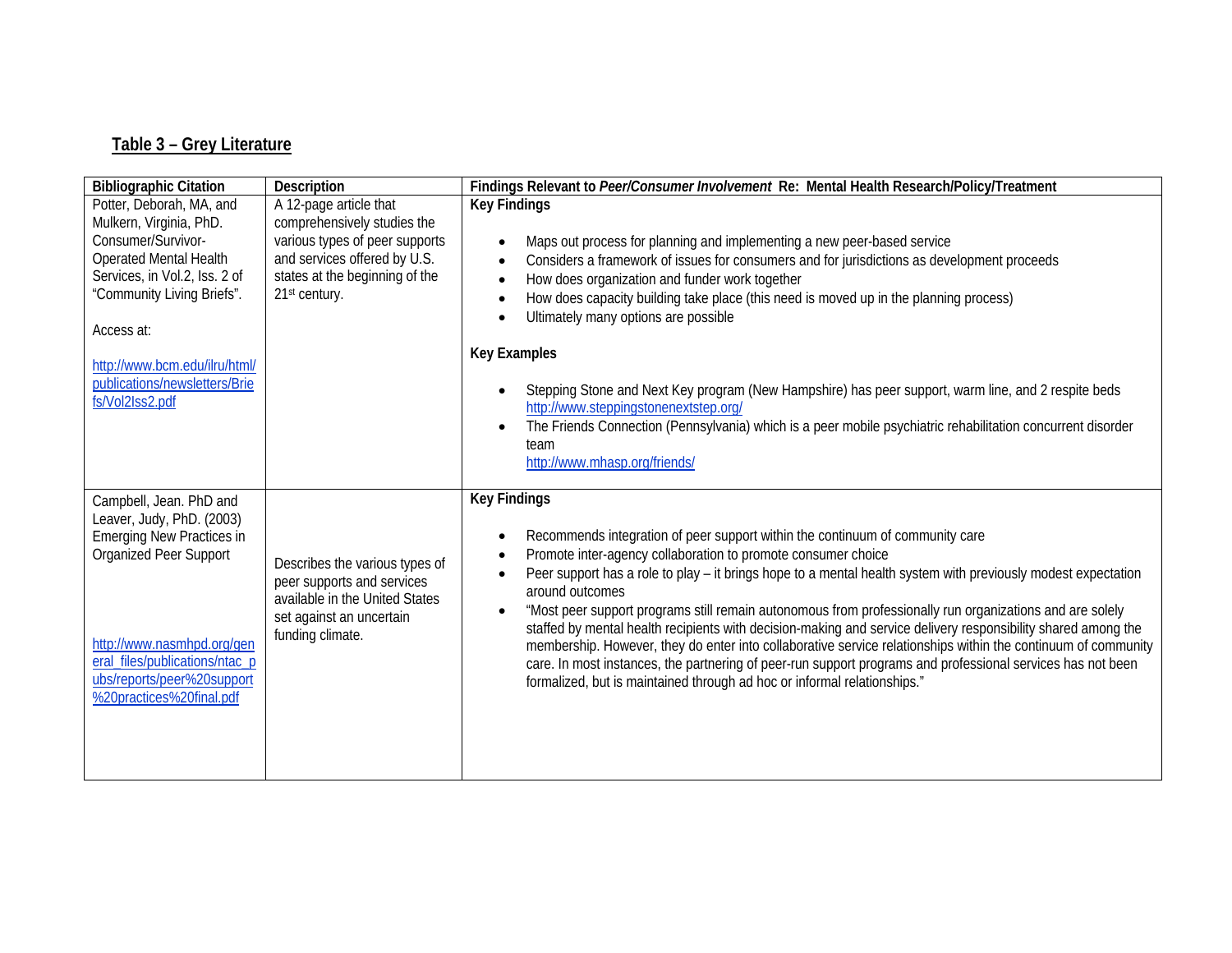| <b>Bibliographic Citation</b>                                                                                                                                                                                                                                                                 | Description                                                                                                                                                                | Findings Relevant to Peer/Consumer Involvement Re: Mental Health Research/Policy/Treatment                                                                                                                                                                                                                                                                                                                                                                                                                                                                                                                                                                                                                                                                                                                                                                                                                                                                                                                                  |
|-----------------------------------------------------------------------------------------------------------------------------------------------------------------------------------------------------------------------------------------------------------------------------------------------|----------------------------------------------------------------------------------------------------------------------------------------------------------------------------|-----------------------------------------------------------------------------------------------------------------------------------------------------------------------------------------------------------------------------------------------------------------------------------------------------------------------------------------------------------------------------------------------------------------------------------------------------------------------------------------------------------------------------------------------------------------------------------------------------------------------------------------------------------------------------------------------------------------------------------------------------------------------------------------------------------------------------------------------------------------------------------------------------------------------------------------------------------------------------------------------------------------------------|
| <b>SAMHSA</b><br>Consumer/Survivor<br>Resources Access at:<br>http://mentalhealth.samhsa.q<br>ov/publications/Publications<br>browse.asp?ID=4&Topic=Co<br>nsumer%2FSurvivor                                                                                                                   |                                                                                                                                                                            |                                                                                                                                                                                                                                                                                                                                                                                                                                                                                                                                                                                                                                                                                                                                                                                                                                                                                                                                                                                                                             |
| <b>Building Bridges - Co-</b><br><b>Occurring Mental Illness and</b><br><b>Addiction: Consumers and</b><br>Service Providers,<br>Policymakers, and<br><b>Researchers in Dialogue</b><br>(SMA04-3892)<br>Access at:<br>http://mentalhealth.samhsa.g<br>ov/publications/allpubs/SMA<br>04-3892/ | Report<br><b>Building Bridges: Co-Occurring</b><br>Mental Illness and Addiction:<br><b>Consumer and Service</b><br>Providers, Policymakers, and<br>Researchers in Dialogue | "Dialogue participants identified and discussed the many longstanding systemic barriers to appropriate<br>treatment and support services for people with co-occurring disorders, including separate administrative<br>structures, eligibility criteria, and funding streams, as well as limited resources for both mental health services<br>and substance abuse treatment. In addition, participants provided recommendations that support successful<br>partnerships between the two groups, address the barriers to effective services, and promote recovery. The<br>dialogue recommendations represent the united voice of those who receive services and those who provide<br>them, build on the findings of the SAMHSA Report to Congress, and emphasize that people with co-occurring<br>disorders can and do recover."                                                                                                                                                                                              |
| <b>Building Bridges Consumers</b><br>& Representatives of the<br><b>Mental Health &amp; Criminal</b><br><b>Justice Systems in Dialogue</b><br>(SMA05-4067)<br>Access at:<br>http://mentalhealth.samhsa.g<br>ov/publications/allpubs/SMA<br>05-4067/                                           | Report<br><b>Building Bridges: Consumers</b><br>and Representatives of the<br>Mental Health and Criminal<br>Justice Systems in Dialogue.                                   | Recommendations on justice diversion and peer support around these areas: policy, program development,<br>training, and research<br>Policy: consumer/peer support services; peer specialist role and quidelines; training programs; recover-based<br>service plans; include peer supporters who have experience with criminal justice system; provide services that<br>sustain individual's wish to recover in face of family cultures; hire consumer staff for jail diversion programs.<br>Program Development: more integration and collaboration between peer organizations and criminal justice<br>organizations/penal institutions/hospitals; offer employment alternatives; peer recovery units in prison<br>Training: peer supporters train criminal justice system about recovery; peer support and forensic mental health<br>issues become part of professional curriculum; mentoring program<br>Research: engage in research that adds to the evidence base of peer support being helpful in forensic<br>services |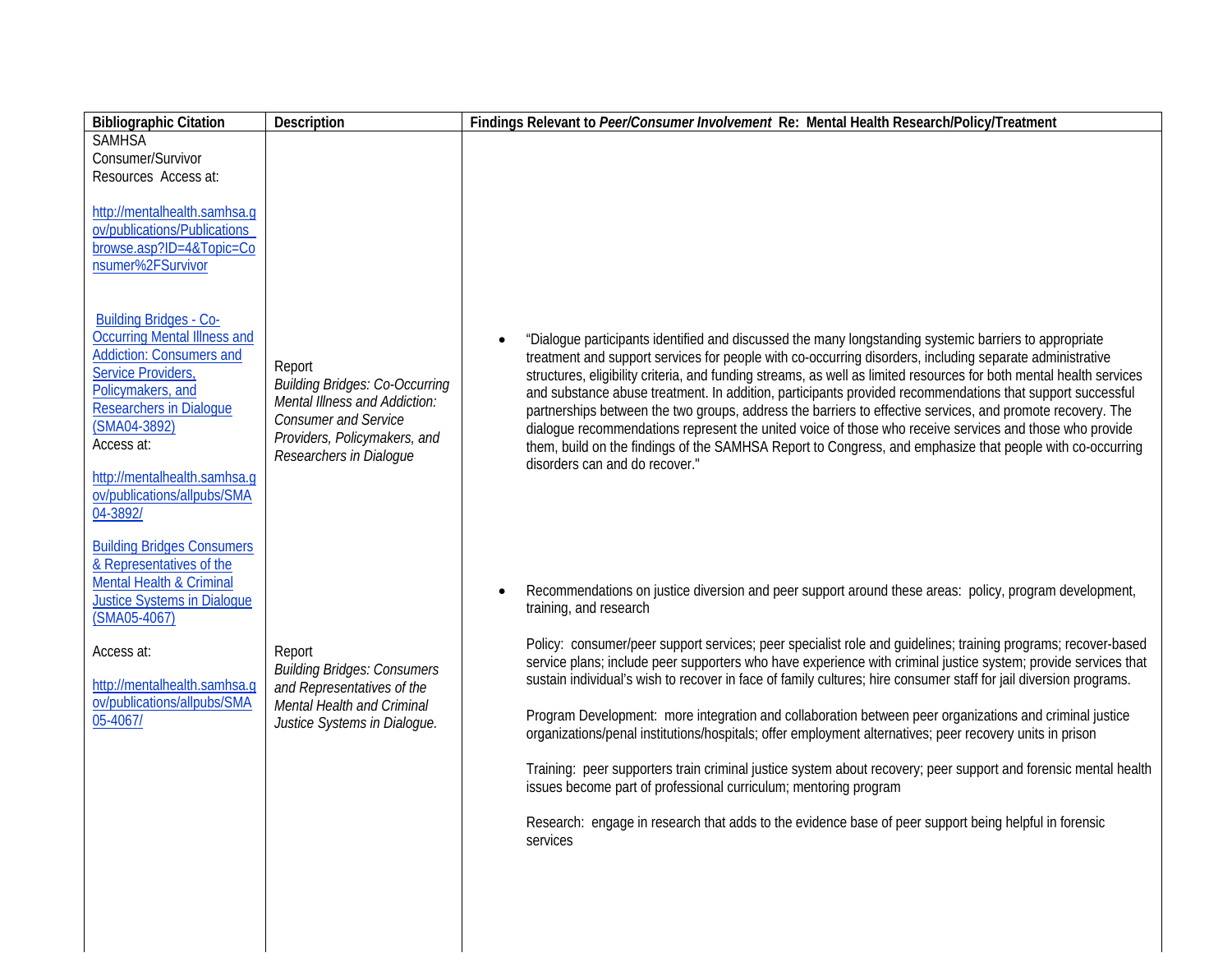| <b>Bibliographic Citation</b>                                                                                                                                                                                                                                                                | <b>Description</b>                                                                                                                                                                                            | Findings Relevant to Peer/Consumer Involvement Re: Mental Health Research/Policy/Treatment                                                                                                                                                                                                                                                                                                                                                                                                                                                                                                                                                                                                                                                                                             |
|----------------------------------------------------------------------------------------------------------------------------------------------------------------------------------------------------------------------------------------------------------------------------------------------|---------------------------------------------------------------------------------------------------------------------------------------------------------------------------------------------------------------|----------------------------------------------------------------------------------------------------------------------------------------------------------------------------------------------------------------------------------------------------------------------------------------------------------------------------------------------------------------------------------------------------------------------------------------------------------------------------------------------------------------------------------------------------------------------------------------------------------------------------------------------------------------------------------------------------------------------------------------------------------------------------------------|
| <b>Building Bridges Mental</b><br><b>Health with Consumers and</b><br><b>Primary Health Care</b><br><b>Representatives in Dialogue</b><br>(SMA06-4040)<br>Access at:<br>http://mentalhealth.samhsa.g<br>ov/publications/allpubs/SMA<br>06-4040/default.asp<br><b>Building Bridges Mental</b> | Report<br><b>Building Bridges Mental Health</b><br><b>Consumers and Primary Health</b><br>Care Representatives in<br>Dialogue<br>Report<br><b>Building Bridges Mental Health</b><br>on Campus: Student Mental | Key Findings and Recommendations<br>Broad themes around collaboration between consumer and service provider, education to employers about<br>$\bullet$<br>integrated care, payment incentives for primary care practitioners, and improved awareness of consumer<br>involvement as being positive and the positive outcomes of peer-delivered and operated services<br>One recommendation was for development of a WRAP plan (Wellness Recovery Action Plan) program which<br>includes elements of primary care, self-care, and self-management)<br>Highlight benefits of promotion and prevention<br>Key Findings and Recommendations                                                                                                                                                 |
| <b>Health on Campus: Student</b><br>Mental Health Leaders and<br>College Administrators,<br><b>Counsellors and Faculty in</b><br>Dialogue (SMA07-4310)<br>Access at:<br>http://download.ncadi.samhs<br>a.gov/ken/pdf/SMA07-<br>4310/Building_Bridges_62p.<br>pdf                             | Health Leaders and College<br>Administrators, Counselors and<br>Faculty in Dialogue                                                                                                                           | "Campus as a safety net" when it comes to mental health and addictions"<br>"High incidence of substance use or abuse, binge drinking, and recreational use of prescription drugs, any of<br>which may represent self-medication for mental health problems"<br>"Mental health policies driven by fears of malpractice suits, institutional liability, and adverse publicity, rather<br>than focused on students' success"<br>Counselling services if used by students offset by academic consequences of not completing schoolwork<br>"Offer peer education and supports, as well as peer training and peer-provided services."<br>Includes recommendations for what should be featured on a campus website around mental health and<br>addictions<br>Key Findings and Recommendations |
| <b>Building Bridges: Mental</b><br><b>Health Consumers and</b><br>Members of Faith-Based and<br><b>Community Organizations in</b><br>Dialogue (SMA - 3868)<br>Access at:<br>http://mentalhealth.samhsa.g<br>ov/publications/allpubs/SMA<br>04-3868/default.asp                               | Guide<br><b>Building Bridges: Mental Health</b><br>Consumers and Members of<br>Faith-Based and Community<br>Organizations in Dialogue                                                                         | There are opportunities for collaborations between peer supporters and those in the faith community<br>There is no replacement for high-quality mental health services; using faith-based services is not an excuse to<br>$\bullet$<br>cut costs                                                                                                                                                                                                                                                                                                                                                                                                                                                                                                                                       |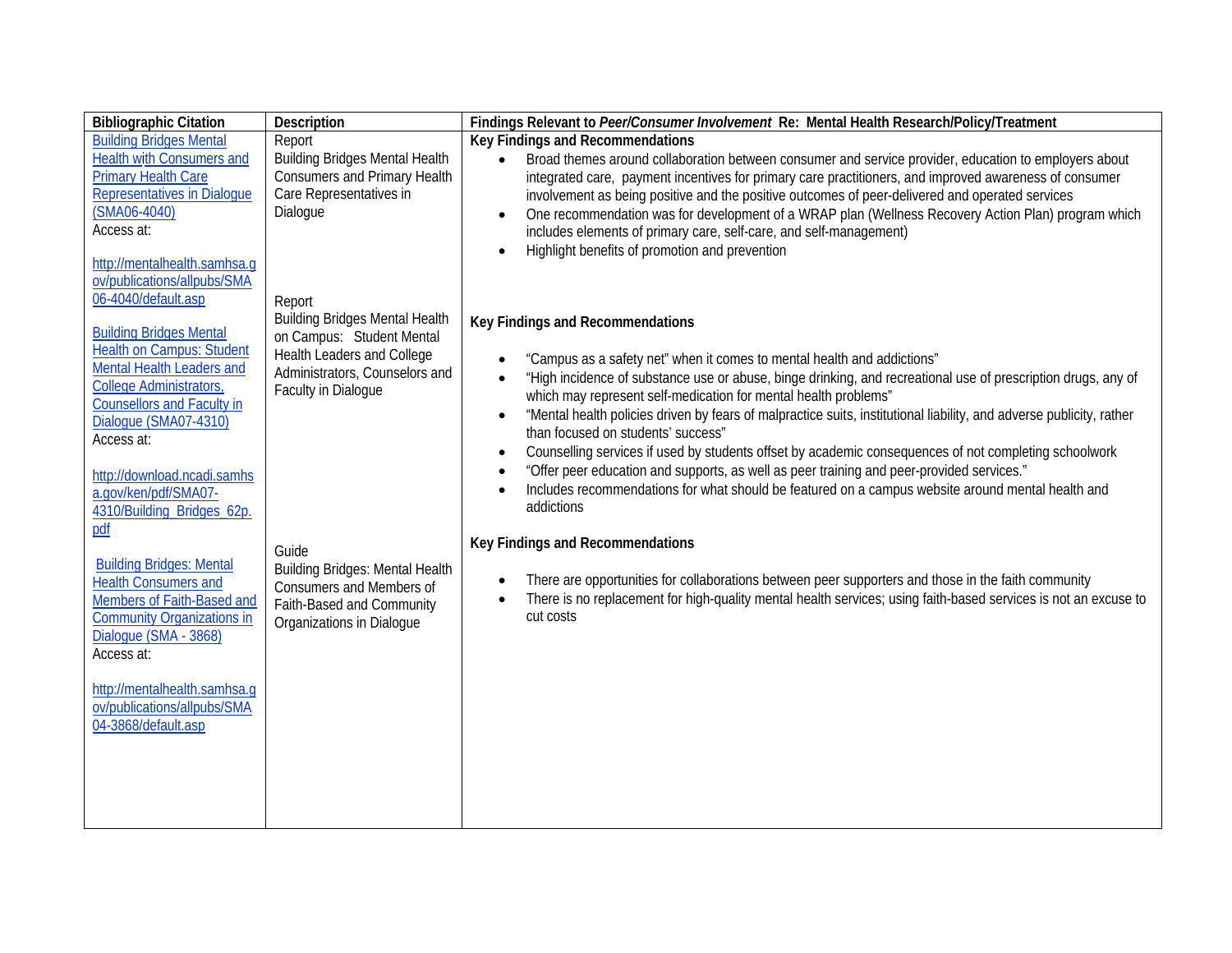| <b>Bibliographic Citation</b>                                                                                                                                                                                                                                                                                           | Description                                                                                                                                                          | Findings Relevant to Peer/Consumer Involvement Re: Mental Health Research/Policy/Treatment                                                                                                                                                                                                                                                                                                                                                                                                                                                                                                                                                                                                                                                                                                                                                                                                                                                                                                                                                                                                                                                           |
|-------------------------------------------------------------------------------------------------------------------------------------------------------------------------------------------------------------------------------------------------------------------------------------------------------------------------|----------------------------------------------------------------------------------------------------------------------------------------------------------------------|------------------------------------------------------------------------------------------------------------------------------------------------------------------------------------------------------------------------------------------------------------------------------------------------------------------------------------------------------------------------------------------------------------------------------------------------------------------------------------------------------------------------------------------------------------------------------------------------------------------------------------------------------------------------------------------------------------------------------------------------------------------------------------------------------------------------------------------------------------------------------------------------------------------------------------------------------------------------------------------------------------------------------------------------------------------------------------------------------------------------------------------------------|
| Opening Futures: An<br><b>Exploration of Community</b><br>Economic Development<br>For People with Disabilities.<br>Authored by Cameron<br>Crawford, Roehrer Institute<br>CEO, Dena Maule,<br>consultant, and Kathryn<br>Church (section on A-Way<br>Express) (2000)<br>Private copy available<br>through correspondence | Studies of six CEDs including<br>A-Way Express (Toronto<br>consumer/survivor courier<br>company) and GROW<br>(Waterloo garden and<br>greenhouse that sells produce). | <b>Key Findings</b><br>Barriers to successful participation by individuals in CEDs explored, including: lack of coordination in public<br>programs that results in conflicting criteria for eligibility; extreme requirements for program eligibility, unrealistic<br>expectations of full economic independence; lack of seed capital investment, limited health insurance coverage<br>especially for medications; and an emphasis on funding winning programs who "remove" people from pubic<br>assistance<br>For effective CED partnerships, require policy and program harmonization to allow eligibility, maximize<br>participation, and reconsider the idea of self-sufficiency as the ultimate goal<br>Various branches of government and stakeholders responsible for pooling of CED funds<br>Incentive for people to gather enough seed capital, rather than penalizing them for holding assets<br>Ongoing funding to support people whose businesses are not economically self-sufficient<br>Increased capacity building for funding to reach out to more people who are economically disadvantaged and<br>wish to improve their situation |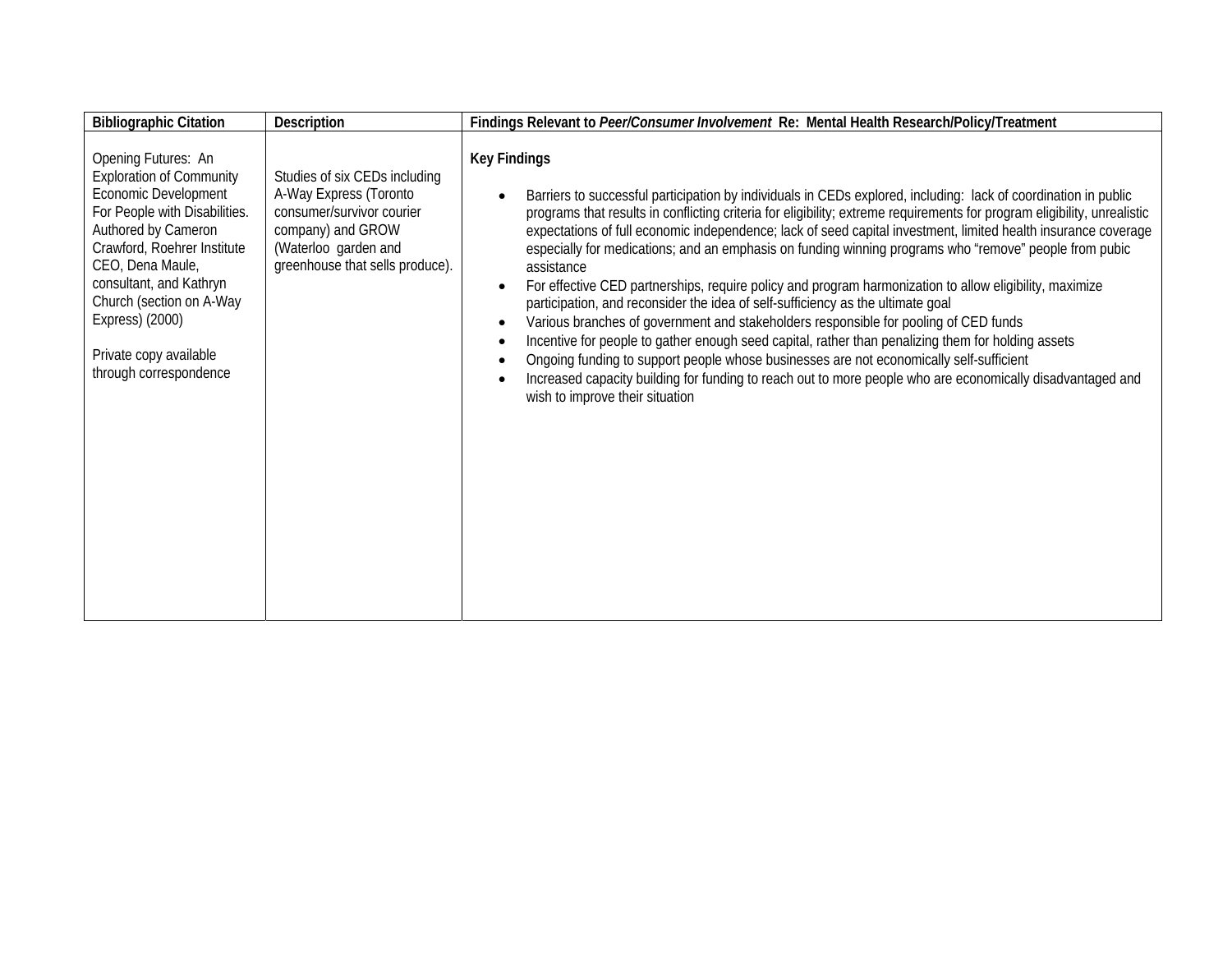## **Table 4 – Other Literature**

| <b>Bibliographic Citation</b>                                                                                                                                                                                                   | Description                                                                                                                                                                             | Findings Relevant to Peer/Consumer Involvement Re: Mental Health Research/Policy/Treatment                                                                                                                                                                                                                                                                                                                                                                                                                                                                                                                                                                                                                                                                                                                                                                                                                                                                                                                                                                                                                                                                                                                                                                                                                                                                                                                                                                                                                                                                                                                                                                                                                                                                                                                                                                                                                                                                                                                                                                                                                         |
|---------------------------------------------------------------------------------------------------------------------------------------------------------------------------------------------------------------------------------|-----------------------------------------------------------------------------------------------------------------------------------------------------------------------------------------|--------------------------------------------------------------------------------------------------------------------------------------------------------------------------------------------------------------------------------------------------------------------------------------------------------------------------------------------------------------------------------------------------------------------------------------------------------------------------------------------------------------------------------------------------------------------------------------------------------------------------------------------------------------------------------------------------------------------------------------------------------------------------------------------------------------------------------------------------------------------------------------------------------------------------------------------------------------------------------------------------------------------------------------------------------------------------------------------------------------------------------------------------------------------------------------------------------------------------------------------------------------------------------------------------------------------------------------------------------------------------------------------------------------------------------------------------------------------------------------------------------------------------------------------------------------------------------------------------------------------------------------------------------------------------------------------------------------------------------------------------------------------------------------------------------------------------------------------------------------------------------------------------------------------------------------------------------------------------------------------------------------------------------------------------------------------------------------------------------------------|
| From HCBS (the<br>Clearinghouse for Housing<br>and Community Based<br>Services website)<br>http://www.hcbs.org/files/151<br>/7505/winter2009.htm<br>A sample inventory of<br>articles around peer support<br>is available here. | A short e-newsletter with links<br>to a comprehensive list of<br>documentation around peer<br>providers in the U.S. Three<br>articles are given special<br>attention (dated July 2008). | Hyperlinks are provided to explain two types of peer support - COSP (consumer-operated service provider)<br>and peer providers who work in more traditional mental health settings<br>Policy Issue #1 considers the organizational model for Peer Support; provides examples; suggests how models<br>can fit the jurisdiction (in an American context); and asks questions regarding funding, fit, and evaluation about<br>these models. They can be drop-ins, self-help groups, or multi-service agencies, or provide specialized<br>services to populations operated independently. Specialists work within ACT and emergency room teams as<br>practitioners.<br>Conclusion: Diverse needs require different models; consider "fit" into system and consumer choice.<br>Policy Issue #1: Organizational Models for Peer Support Prepared By: John O'Brien, M.A. Wendy White<br>Tiegreen, M.S. Jean Campbell Ph.D. accessed at:<br>http://www.hcbs.org/files/147/7309/PeerSupportsPolicyBrief1.pdf<br>Policy Issue #2 considers the multitude of issues involved in having peer providers put into traditional mental<br>health settings and in particular barriers to integration.<br>Conclusion: there should be guidelines defining who is a peer provider, role definition, day-to-day description,<br>qualifications, process to become one, and who is eligible to benefit from access to a peer provider<br>Policy Issue #2: Introducing and Supporting Peer Providers in Traditional Mental Health Provider Networks<br>Prepared By: John O'Brien, M.A. Wendy White Tiegreen, M.S. Jean Campbell Ph.D. accessed at:<br>http://www.hcbs.org/files/147/7316/Peer_Supports_Policy_Brief2.pdf<br>Policy Issue #3 considers how U.S. states can finance peer providers and other peer support programs.<br>Conclusion: cannot be generalized compared with the Ontario experience.<br>Policy Issue #3: Financing Peer Provided Services Prepared by: John O'Brien, M.A. Wendy White Tiegreen,<br>M.S. Jean Campbell Ph.D. accessed at:<br>http://www.hcbs.org/files/147/7317/PeerSupportsPolicyBrief3FINAL.pdf |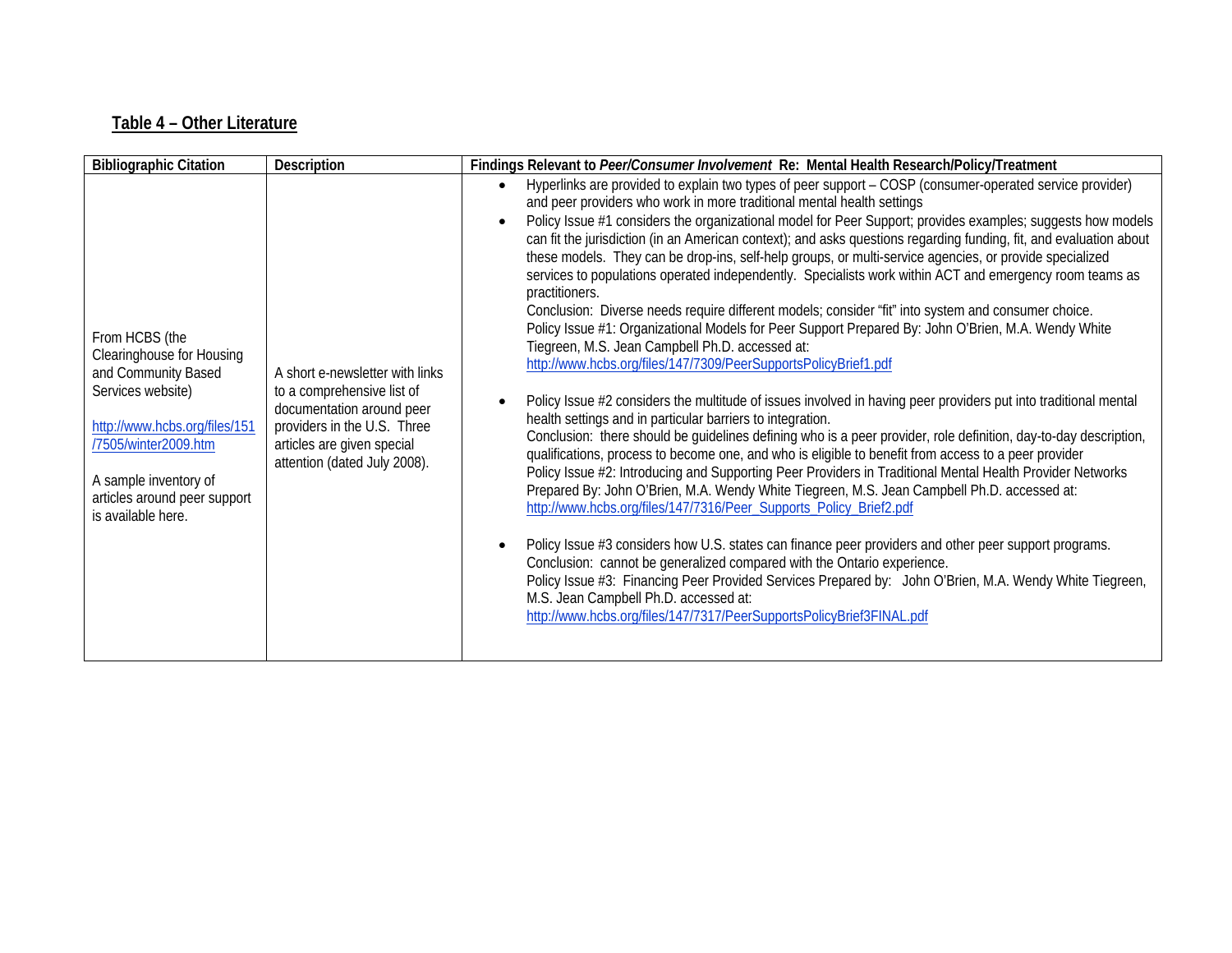| <b>Bibliographic Citation</b>                                                                                                                                                                                                                                                                                                                                                                  | <b>Description</b>                                                                                                                                                                                                                                                                                                                                                                                                                                                                   | Findings Relevant to Peer/Consumer Involvement Re: Mental Health Research/Policy/Treatment                                                                                                                                                                                                                                                                                                                                                                                                                                                                                                                                                                                                                                                                                                                                                                                                                                                                                                                                                                                                                                                                                                                                                                                                                                                                                                                                                                                                                                                                                                                                                                                                                                                                                                                                                                                                                                                                                |
|------------------------------------------------------------------------------------------------------------------------------------------------------------------------------------------------------------------------------------------------------------------------------------------------------------------------------------------------------------------------------------------------|--------------------------------------------------------------------------------------------------------------------------------------------------------------------------------------------------------------------------------------------------------------------------------------------------------------------------------------------------------------------------------------------------------------------------------------------------------------------------------------|---------------------------------------------------------------------------------------------------------------------------------------------------------------------------------------------------------------------------------------------------------------------------------------------------------------------------------------------------------------------------------------------------------------------------------------------------------------------------------------------------------------------------------------------------------------------------------------------------------------------------------------------------------------------------------------------------------------------------------------------------------------------------------------------------------------------------------------------------------------------------------------------------------------------------------------------------------------------------------------------------------------------------------------------------------------------------------------------------------------------------------------------------------------------------------------------------------------------------------------------------------------------------------------------------------------------------------------------------------------------------------------------------------------------------------------------------------------------------------------------------------------------------------------------------------------------------------------------------------------------------------------------------------------------------------------------------------------------------------------------------------------------------------------------------------------------------------------------------------------------------------------------------------------------------------------------------------------------------|
|                                                                                                                                                                                                                                                                                                                                                                                                | This website page hosts the                                                                                                                                                                                                                                                                                                                                                                                                                                                          | Consumer advisor resource kit<br>$\bullet$<br>Accessed at:<br>http://www.tepou.co.nz/page/151-Workforce-projects+Service-user-workforce-development+Consumer-<br>advisor-resource-kit<br>Variety of roles of consumer advisor documented in this article in issue of e-newsletter<br>Accessed at:<br>http://www.mentalhealth.org.nz/newsletters/view/article/8/81/summer-06-07/<br>Competencies for Consumer Advisors in Mental Health Services<br>$\bullet$<br>Accessed at:                                                                                                                                                                                                                                                                                                                                                                                                                                                                                                                                                                                                                                                                                                                                                                                                                                                                                                                                                                                                                                                                                                                                                                                                                                                                                                                                                                                                                                                                                              |
| Te Pou is New Zealand's<br>National Centre of Mental<br>Health Research,<br>Information and Workforce<br>Development.<br>http://www.tepou.co.nz/page/<br>63-Workforce-<br>projects+Service-user-<br>workforce-development<br>Training is described here:<br>http://www.tepou.co.nz/page/<br>70-Workforce-<br>projects+Service-user-<br>workforce-<br>development+Consumer-<br>advisor-training | service userworkforce<br>development resources<br>available for New Zealand<br>including the unique concept of<br>"consumer advisors", who have<br>a specific role to play in mental<br>health services.<br>Addictions have their<br>counterpart as well:<br><b>National Addiction Treatment</b><br>Workforce Development<br>Program (NATWDP)<br>http://www.matuaraki.org.nz/ind<br>ex.php?id=75<br>Includes consumer advisor and<br>consumer auditor (Quality<br>improvement) roles | http://www.tepou.co.nz/file/PDF/publications/Competencies%20for%20Consumer%20advisors%202005.pdf<br>Blueprint Training Program (National Certificate in Mental Health Support Work)<br>Accessed at:<br>http://www.blueprint.co.nz/page/14-Welcome<br>Auckland Peer Support Network is a support network for peer support workers that meets bimonthly at different<br>$\bullet$<br>locations and where peer support workers share information, problem-solving, support and do networking<br>Accessed at:<br>http://www.tepou.co.nz/page/321-Workforce-projects+Service-user-workforce-development+Auckland-Peer-<br><b>Support-Network</b><br>Executive Leadership Training in Mental Health and Addictions<br>$\bullet$<br>Accessed at:<br>http://www.blueprint.co.nz/page/12-Welcome<br>A wide variety of workshops with a wide range of topics including consumer partnerships<br>Accessed at:<br>http://www.blueprint.co.nz/page/20-Workshops+Blueprint-workshops<br>Conclusions:<br>New Zealand offers templates in its resource toolkit that describe how the organizational structure and job<br>description is tailored for consumer advisor positions, who are typically described as being employed at<br>management level and are charged with providing and facilitating effective consumer participation in the<br>planning, delivery, and evaluation of services, and also a consumer role in training where applicable.<br>They can be: Consumer Advisers; Peer Support Workers; Policy analysts; Researchers; Auditors; Advocates;<br>$\bullet$<br>Consultants; Trainers; Board members; Managers; and Service Evaluators<br>Competencies for consumer advisors are documented.<br>$\bullet$<br>New Zealand uses an independent agency to provide additional training in Mental Health Support Work (for<br>$\bullet$<br>either consumer or non-consumer staff), executive leadership training, and workshops that covers a wide<br>curriculum of topics |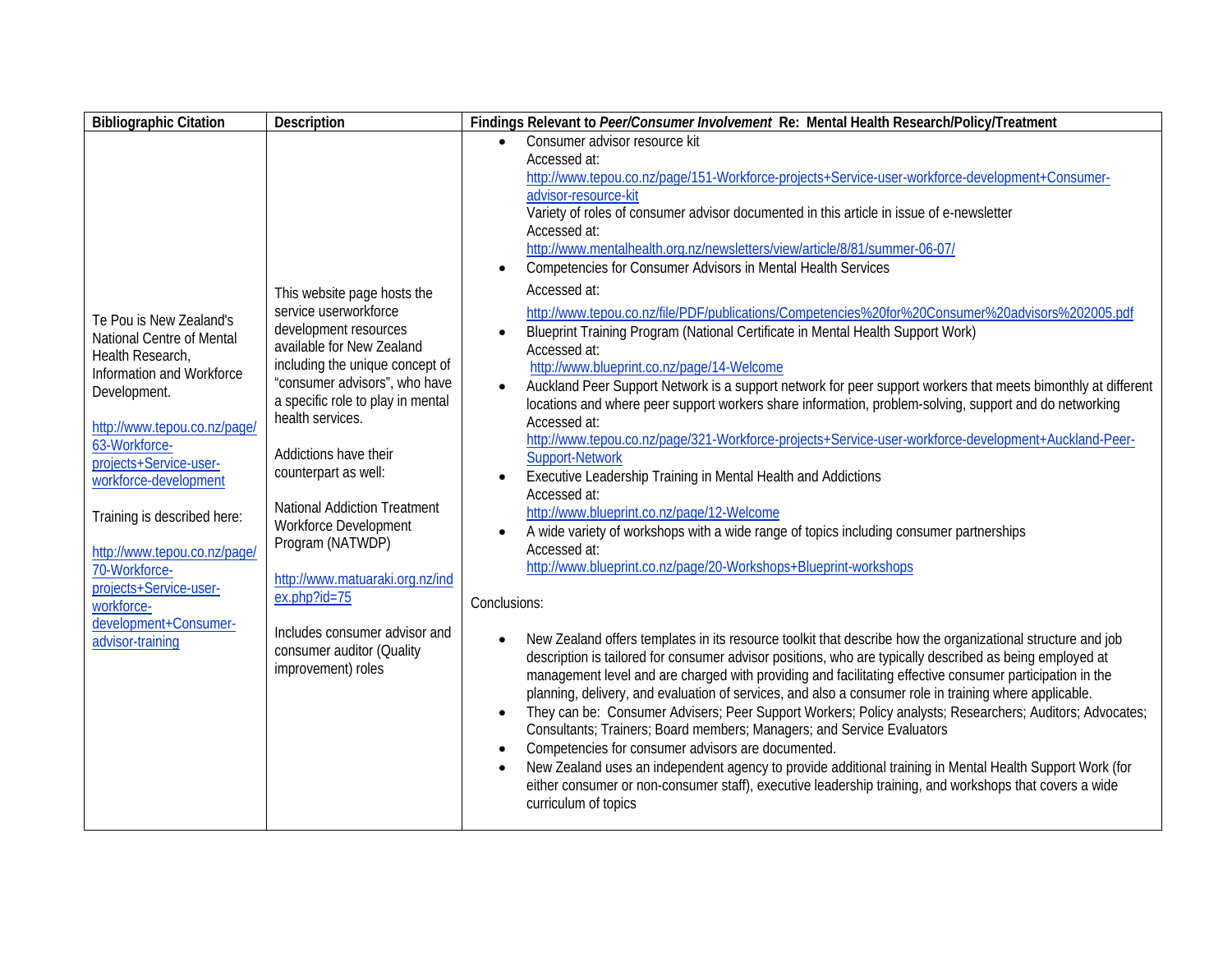| <b>Bibliographic Citation</b>                                                                                                                                                                                                                                                                                                | Description                                                                                                                                                                                                                                                                                                                           | Findings Relevant to Peer/Consumer Involvement Re: Mental Health Research/Policy/Treatment                                                                                                                                                                                                                                                                                                                                                                                                                                                                                                                                                                                                                                                                                                                                                                                                                                                                                                                       |
|------------------------------------------------------------------------------------------------------------------------------------------------------------------------------------------------------------------------------------------------------------------------------------------------------------------------------|---------------------------------------------------------------------------------------------------------------------------------------------------------------------------------------------------------------------------------------------------------------------------------------------------------------------------------------|------------------------------------------------------------------------------------------------------------------------------------------------------------------------------------------------------------------------------------------------------------------------------------------------------------------------------------------------------------------------------------------------------------------------------------------------------------------------------------------------------------------------------------------------------------------------------------------------------------------------------------------------------------------------------------------------------------------------------------------------------------------------------------------------------------------------------------------------------------------------------------------------------------------------------------------------------------------------------------------------------------------|
| SAMHSA's<br>Mental Health<br><b>Transformation State</b><br>Incentive Grant (TSIG)<br>program<br>Access at:<br>http://mentalhealth.samhsa.g<br>ov/cmhs/CommunitySupport/<br>mentalhealth/default.asp<br>Press release at:<br>http://www.samhsa.gov/news<br>newsreleases/050928 State<br>IncentiveGrants.htm                  | U.S. federal agency program of<br>grants to specific states to<br>"transform state mental health<br>service delivery systems - from<br>systems dictated by outmoded<br>bureaucratic and financial<br>incentives to systems driven by<br>consumer and family needs<br>that focus on building resilience<br>and facilitating recovery." | <b>Key Findings</b><br>Funding mechanism to selected states promote the principles of mental health recovery and meet<br>consumer-based needs<br>Innovative funding use and flexible eligibility requirements compared with status quo<br>$\bullet$<br>Increase accountability of levels of government towards consumers and families<br>Expand options for consumers and families<br><b>Action Plan</b><br>Year 1 – each state completes needs assessment and inventory of mental health services<br>Year 2 - comprehensive mental health plan with transformation principles based on New Freedom<br>Commission<br>Create a working group of stakeholders<br>$\bullet$<br>Consider what technical assistance is needed to accomplish goals<br>Consider program directives<br><b>Results</b><br>Transformation tracker website at: http://mhtsigdata.samhsa.gov                                                                                                                                                 |
| Bluebird, Gayle. Paving New<br>Ground: Peers Working in<br>In-Patient Settings<br>Access at:<br>http://pamhi.wordpress.com/<br>2008/03/28/paving-new-<br>ground-peers-working-in-in-<br>patient-settings/<br>http://www.nasmhpd.org/gen<br>eral_files/publications/ntac_p<br>ubs/Bluebird%20Guidebook<br>%20FINAL%202-08.pdf | This is a 110-page guidebook<br>that combines storytelling, job<br>descriptions, program<br>documentation, and concludes<br>with a bibliography of research<br>into the innovative approaches<br>and lessons learned from<br>introducing peer support into<br>traditional service provider<br>settings<br>A must-read                 | <b>Key Findings</b><br>Summaries of 10 peer support in-patient programs in the United States<br>Many innovative job descriptions, including a senior management position in a long-term mental healthcare<br>$\bullet$<br>institution as "Director of Consumer Affairs" with a profile described as: " a member of the executive<br>management team utilizes the full scope of management principles, organizational and communication skills to<br>bring a consumer's point of view to all areas of program development, policy formation, program evaluation,<br>quality assurance, system designs, education of mental health service providers, and staff providing direct<br>services. Serves as a systems change agent."<br>Another is the role of Patient Liaison (entrusted originally with reducing the incidence of isolation or restraint in<br>a hospital setting, but now more focused on critical incident prevention)<br>Demonstrates how the evolution of change can be successfully implemented |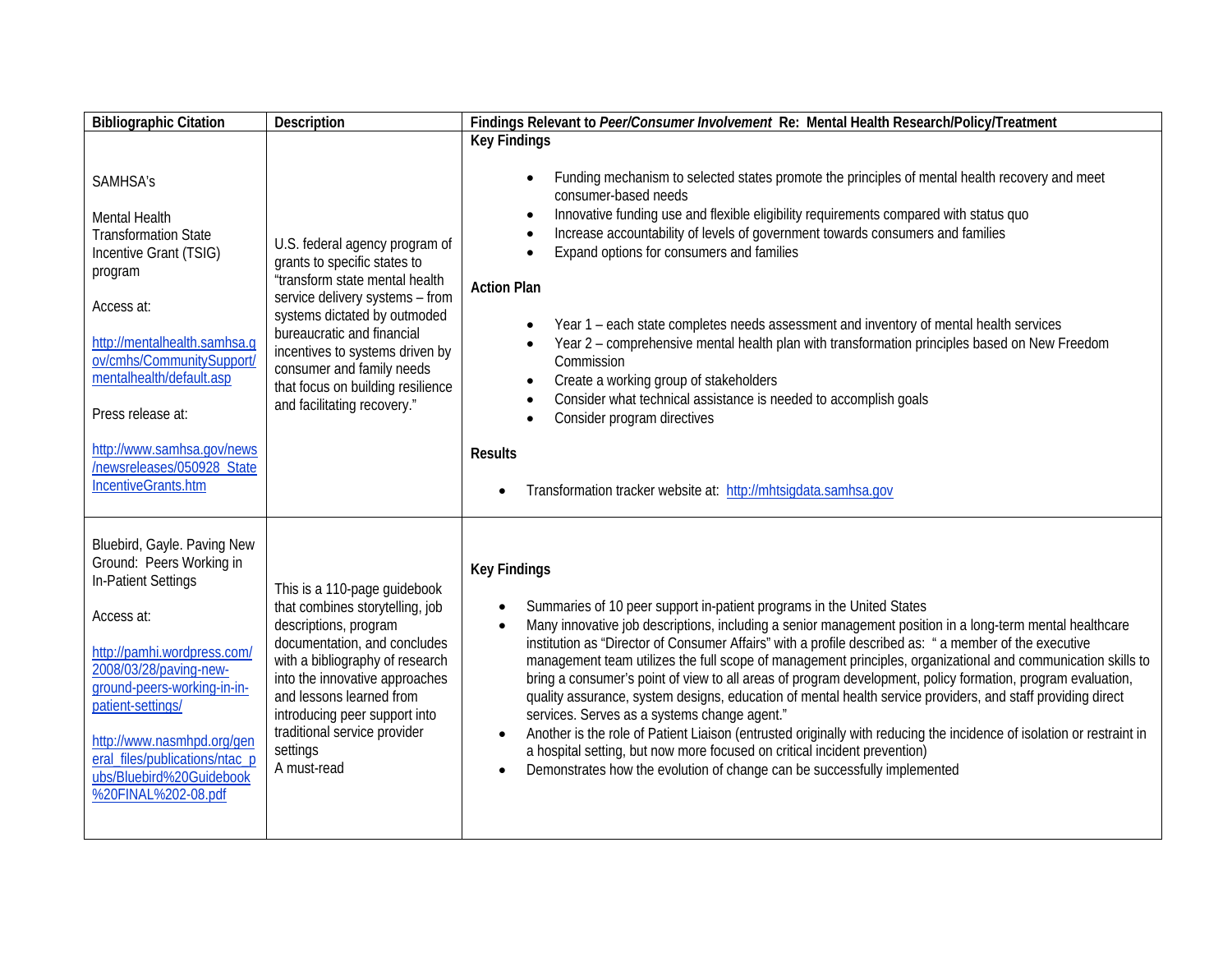| <b>Bibliographic Citation</b>                                                                                                                                                                                                                                                                               | Description                                                                                                                                                                                                                                                                                                                                                                                                                                                                         | Findings Relevant to Peer/Consumer Involvement Re: Mental Health Research/Policy/Treatment                                                                                                                                                                                                                                                                                                                                                                                                                                                                                                                                                                                                                                                           |
|-------------------------------------------------------------------------------------------------------------------------------------------------------------------------------------------------------------------------------------------------------------------------------------------------------------|-------------------------------------------------------------------------------------------------------------------------------------------------------------------------------------------------------------------------------------------------------------------------------------------------------------------------------------------------------------------------------------------------------------------------------------------------------------------------------------|------------------------------------------------------------------------------------------------------------------------------------------------------------------------------------------------------------------------------------------------------------------------------------------------------------------------------------------------------------------------------------------------------------------------------------------------------------------------------------------------------------------------------------------------------------------------------------------------------------------------------------------------------------------------------------------------------------------------------------------------------|
| Mental Health<br><b>Consumer Providers</b><br>A Guide for Clinical Staff.<br>Matthew Chinman, Alison<br>Hamilton, Brittany Butler,<br>Ed Knight, Shannon Murray,<br>Alexander Young. A Report<br>for the Rand Corporation<br>(2008).<br>Access at:<br>http://www.rand.org/pubs/tec<br>hnical_reports/TR584/ | This is a guide to the benefits<br>of having Consumer Providers<br>on staff, suggestions to<br>facilitate the hiring of CPs,<br>typical barriers to hiring CPs,<br>components of a formal CP<br>program that should be<br>considered, and issues<br>for the future of CP programs.<br>The examples are U.S.<br>jurisdictions.                                                                                                                                                       | Discusses implementation issues relating to the following themes:<br>Transitioning from client to consumer provider<br>Peer support consumer provider<br>Integration of consumer provider into staff culture<br>Opportunities for management roles<br>Staff concerns<br>Barriers such as attitudes by other staff and organizational structures are also mentioned.                                                                                                                                                                                                                                                                                                                                                                                  |
| Economic Integration and<br>Disability: A Baseline<br>Benefits and Costs Study of<br>Supported and Self-Directed<br>Employment Initiatives in<br>Canada. Alfred Neufeldt,<br>Judith Sandys, Don Fuchs,<br>Percy Paris and Martin<br>Logan (2000)<br>Available by private<br>correspondence.                 | This is a Canadian study that<br>reviews two models of<br>employment support models in<br>four provinces for persons with<br>disabilities. Agencies were<br>selected, and employees using<br>self-directed means of<br>employment and employment<br>supports were studied. Natural<br>benefits (income) and supports<br>(from family and friends) were<br>compared with "artificial"<br>benefits (disability benefits) and<br>professional support (job<br>coach, counseling, etc.) | <b>Key Findings</b><br>Self-directed employees earned close to full time and close to \$16,000 a year<br>Supported employees worked about half-time and earned \$3,700 a year<br>Both expressed job satisfaction<br>Employers of supported workers expressed satisfaction with outcomes (citing personal growth),<br>notwithstanding low incomes<br>Both types of employers were satisfied with the benefits of the programs<br>Provinces in which studies took place had varying disincentives to employment for people with disabilities such<br>as benefits clawback and risk of losing income supports<br>more research is needed; however policy changes required to encourage economic integration of people with<br>$\bullet$<br>disabilities |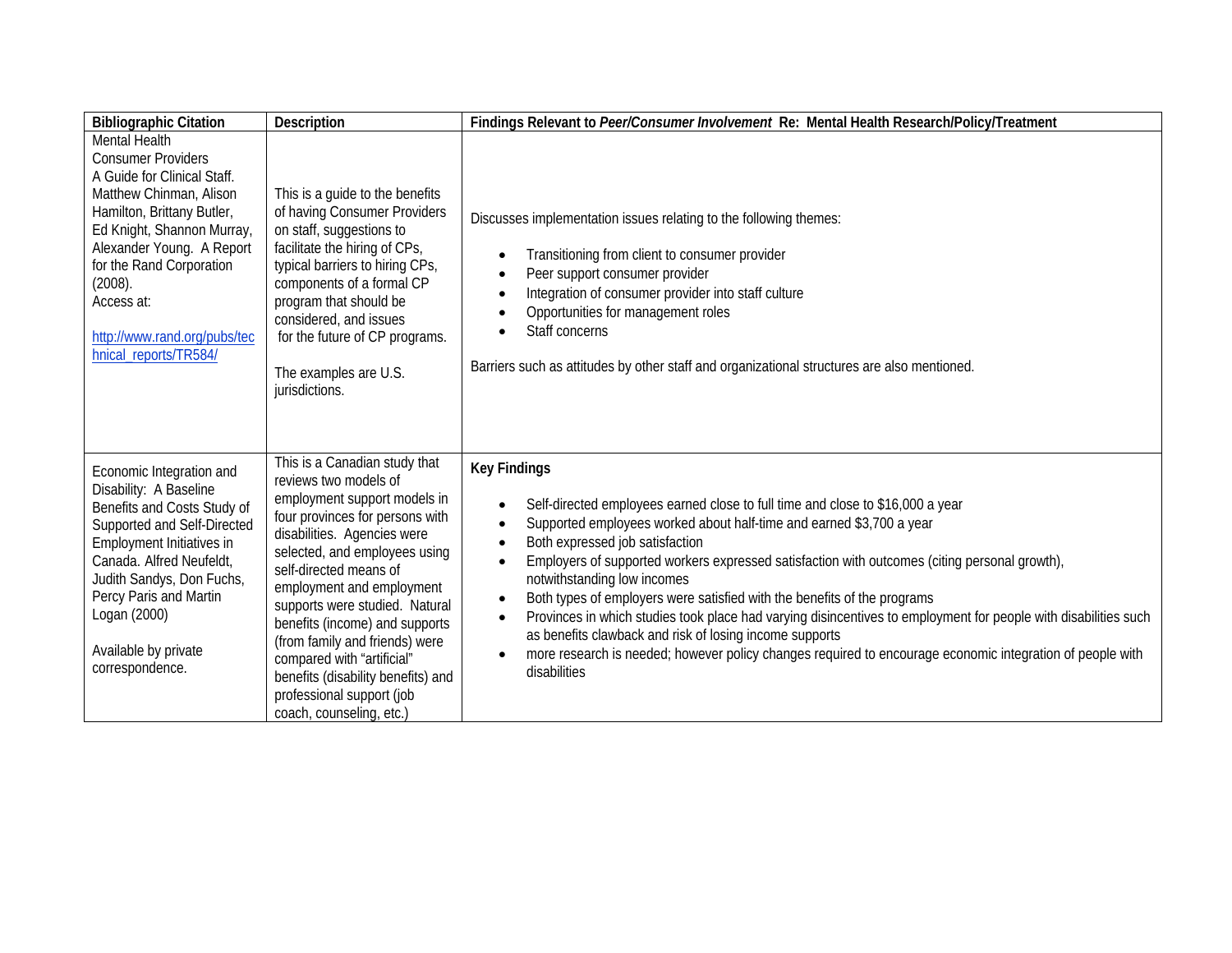| <b>Bibliographic Citation</b>                                                                                                                                                                                                                                                                                                                                                                                                        | Description                                                                                                                                                                                                                                                                                                                                                                                                                                | Findings Relevant to Peer/Consumer Involvement Re: Mental Health Research/Policy/Treatment                                                                                                                                                                                                                                                                                                                                                                                                                                                                                                                                                                                                                                                                                                                                                                                                                                                                                                                                                                                                                                                                                                                                                                                                                                                                                                                                                                                                                                                                                                                                                                                                                                                                     |
|--------------------------------------------------------------------------------------------------------------------------------------------------------------------------------------------------------------------------------------------------------------------------------------------------------------------------------------------------------------------------------------------------------------------------------------|--------------------------------------------------------------------------------------------------------------------------------------------------------------------------------------------------------------------------------------------------------------------------------------------------------------------------------------------------------------------------------------------------------------------------------------------|----------------------------------------------------------------------------------------------------------------------------------------------------------------------------------------------------------------------------------------------------------------------------------------------------------------------------------------------------------------------------------------------------------------------------------------------------------------------------------------------------------------------------------------------------------------------------------------------------------------------------------------------------------------------------------------------------------------------------------------------------------------------------------------------------------------------------------------------------------------------------------------------------------------------------------------------------------------------------------------------------------------------------------------------------------------------------------------------------------------------------------------------------------------------------------------------------------------------------------------------------------------------------------------------------------------------------------------------------------------------------------------------------------------------------------------------------------------------------------------------------------------------------------------------------------------------------------------------------------------------------------------------------------------------------------------------------------------------------------------------------------------|
| Schwenk, E.B., Brusilovskiy,<br>E., & Salzer, M.S. (2009).<br>Results from a National<br>Survey of Certified Peer<br>Specialist Job Titles and Job<br>Descriptions: Evidence of a<br>Versatile Behavioral Health<br>Workforce. The<br>University of Pennsylvania<br>Collaborative on Community<br>Integration: Philadelphia,<br>PA.<br>Access at:<br>http://www.upennrrtc.org/var/<br>tool/file/213-<br>FINAL%20CPS%20REPOR<br>T.pdf | "The purpose of this report is to<br>present the job titles and<br>descriptions that were provided<br>by 275 respondents who<br>responded to a brief online<br>survey of certified peer<br>specialists (CPS) working in<br>paid positions in the US. The<br>goal is to give peers and other<br>stakeholders a sense of the<br>wide variety of job titles that<br>people have and the<br>description of their jobs, in their<br>own words." | Reviews the job descriptions as described by peer support specialists surveyed in 2008-2009:<br>almost 70% female<br>CPS experience averaged 24.6 months and 29.8 hours/week of employment<br>Almost half of respondents were independent peer support workers or case managers<br>A few were in senior management or were executive directors<br>$\bullet$<br>This report provides a limited but useful snapshot (as results were skewed by high participation rates from three states)<br>as to how peer support can be deployed throughout mental health and addiction services.                                                                                                                                                                                                                                                                                                                                                                                                                                                                                                                                                                                                                                                                                                                                                                                                                                                                                                                                                                                                                                                                                                                                                                            |
| Kathryn Power, SAMHSA<br>Director, speech to the May<br>Mental Health Commission<br>of Canada Board Meeting<br>Access:<br>http://www.mentalhealthcom<br>mission.ca/SiteCollectionDoc<br>uments/Key_Documents/en/<br>2009/Kathryn%20Power%20<br>speech%20MHCC%20Board<br>%20May%202009.pdf                                                                                                                                            | "Recovery in Depth:<br><b>Transforming Mental Health</b><br>Care in Canada and the United<br>States"                                                                                                                                                                                                                                                                                                                                       | Healthcare goals and principles are to be: "safe, effective, patient-centered, timely, efficient, and equitable"<br>$\bullet$<br>Transformed system is: "based on a belief in recovery, centered on consumer needs and preferences,<br>grounded in evidence-based practice, and led by a culturally competent, technologically savvy workforce"<br>Role of consumers: "Consumers are no longer content to be at the margins of the mental health care system,<br>$\bullet$<br>and rightly so. They are the reason the system exists and they must be at the center of everything we do"<br>Described in DEPTH vision of recovery: Define recovery; Eliminate practices that are anti-recovery; Promote<br>$\bullet$<br>healthy behaviours; Train service providers about recovery; and Hold people accountable for transforming<br>services to being recovery-focused<br>55 - 99 percent of women in substance use programs and 85-95% in mental health programs report a history<br>$\bullet$<br>of trauma - acknowledgement and working in this area essential to helping these individuals to recover<br>Seclusion and restraint are but forms of re-traumatization – to be avoided and seen as treatment failures<br>$\bullet$<br>"When it comes to mental health and well-being, there is no us and there is no them"<br>$\bullet$<br>Consumers dying on average 25 years before their time is a "public health crisis"<br>$\bullet$<br>Need to integrate primary care with psychiatric care<br>$\bullet$<br>Self-directed care has better outcomes and does not cost any more than regular programs<br>Power of transformational grants for states noted - results summarized<br>Social inclusion is important to making consumers part of the community |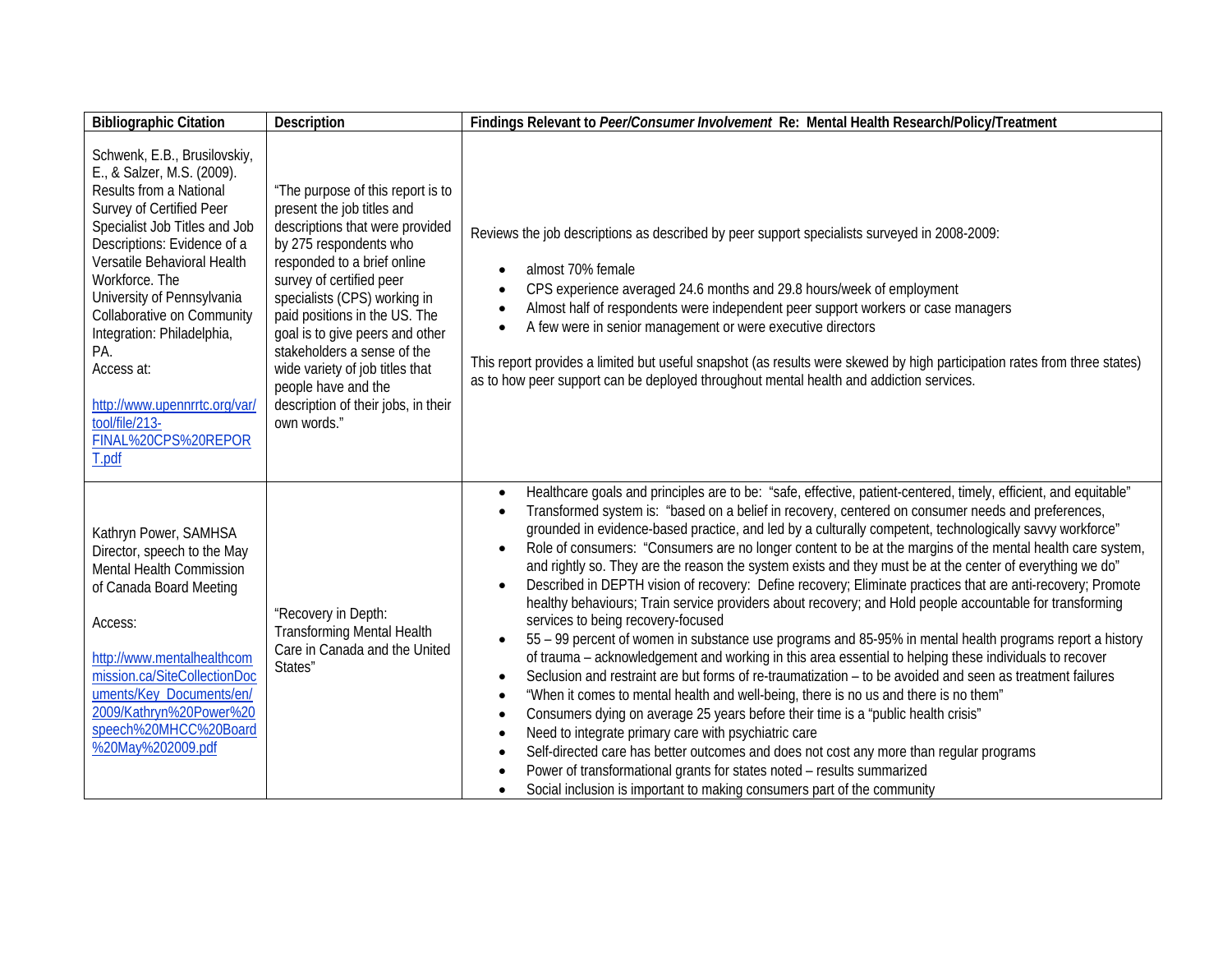| <b>Bibliographic Citation</b>                                                                                                                                                                                                                                                                                         | Description                                                                                                                                                                                                                                                                                                                                                                                                                                                                                                   | Findings Relevant to Peer/Consumer Involvement Re: Mental Health Research/Policy/Treatment                                                                                                                                                                                                                                                                                                                                                                                                                                                                                                                                                                                                                                                                                                                                 |
|-----------------------------------------------------------------------------------------------------------------------------------------------------------------------------------------------------------------------------------------------------------------------------------------------------------------------|---------------------------------------------------------------------------------------------------------------------------------------------------------------------------------------------------------------------------------------------------------------------------------------------------------------------------------------------------------------------------------------------------------------------------------------------------------------------------------------------------------------|----------------------------------------------------------------------------------------------------------------------------------------------------------------------------------------------------------------------------------------------------------------------------------------------------------------------------------------------------------------------------------------------------------------------------------------------------------------------------------------------------------------------------------------------------------------------------------------------------------------------------------------------------------------------------------------------------------------------------------------------------------------------------------------------------------------------------|
| Policy Title: Consumer<br>Participation in Mental<br>Health Services Planning,<br>Implementation and<br>Evaluation<br>Access:<br>http://www.cmha.ca/data/1/re<br>c_docs/898_consumerpartici<br>pation.pdf                                                                                                             | Policy Category/Number HCS-<br>210.2 Applicable to Regional<br><b>Health Authorities and Selkirk</b><br>Mental Health Centre                                                                                                                                                                                                                                                                                                                                                                                  | Policy Statement: "Consumers have the right to participate and have a direct and active role in all processes that affect<br>their lives".<br>Includes the fundamental principle regarding consumer involvement: "mental health consumers shall play an increasing<br>role in the mental health system in terms of advising, planning, developing, implementing and evaluating mental health<br>policies and programs".<br>Core Values include: mutually respectful relationships; collaboration and participation; power-sharing (consumer<br>empowerment and inclusion in decision-making); shared responsibilities; and equality<br>Appendix explores consumer participation activities in other jurisdictions (British Columbia, Australia, etc.)                                                                      |
| Nova Scotia Provincial<br>Consumer, Family,<br><b>Community Working Group</b><br>Department of Health<br>Mental Health Branch:<br>Selection Criteria: Mental<br>Health Consumer-Led<br>Initiative Grants 2009-2010<br>Access:<br>http://www.gov.ns.ca/health/<br>mhs/programs_strategies/co<br>nsumer_involvement.asp | "The Mental Health Branch of<br>the Department of Health is<br>interested in supporting (one<br>time) Mental Health Consumer-<br>Led Projects that will be<br>directed toward education,<br>research to inform decisions,<br>advocacy, or seed money to<br>start self-supporting projects.<br>These grants must not be used<br>for operational expense of<br>programs already in place. It is<br>important to provide evidence<br>that consumers support and<br>are involved in all areas of the<br>project". | Nova Scotia has also developed this template for a consumer participation evaluation tool online:<br>http://www.gov.ns.ca/health/mhs/pubs/depression/ConsumerRatingToolSept2005.pdf<br>This is a rare example of a funding mechanism in Canada that is respectful of meaningful consumer involvement in the<br>mental health system through active investment funding.<br>By comparison, in the United States, there is a wide range of funding mechanisms to effect system change.<br>For example, SAMHSA is providing grants in 2009 to establish state-wide consumer networks:<br>http://www.samhsa.gov/grants/2009/sm_09_014.aspx<br>Other SAMHSA grants for the current year to bolster the transformation of substance use and behavioural care can be<br>found at:<br>http://www.samhsa.gov/grants/2009/fy2009.aspx |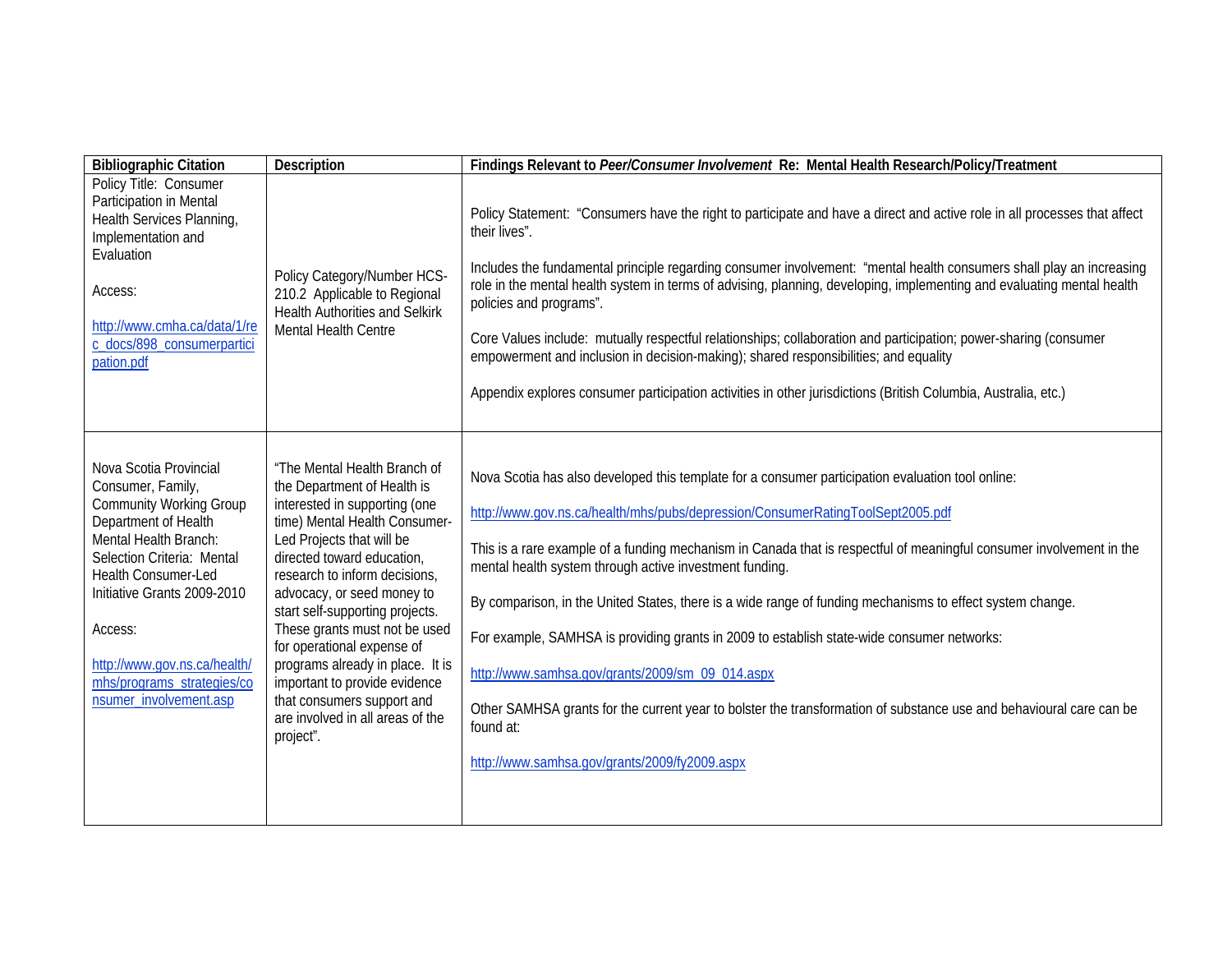| <b>Bibliographic Citation</b>                                                                                                                                                                                                    | <b>Description</b>                                                                                                                                                                                                                                                                                                                                                                                                                                                       | Findings Relevant to Peer/Consumer Involvement Re: Mental Health Research/Policy/Treatment                                                                                                                                                                                                                                                                                                                                                                                                                                                                                                                                                                                                                                                                                                                                                                                                                                                                                                                                                                                                                                                                                                                                                   |
|----------------------------------------------------------------------------------------------------------------------------------------------------------------------------------------------------------------------------------|--------------------------------------------------------------------------------------------------------------------------------------------------------------------------------------------------------------------------------------------------------------------------------------------------------------------------------------------------------------------------------------------------------------------------------------------------------------------------|----------------------------------------------------------------------------------------------------------------------------------------------------------------------------------------------------------------------------------------------------------------------------------------------------------------------------------------------------------------------------------------------------------------------------------------------------------------------------------------------------------------------------------------------------------------------------------------------------------------------------------------------------------------------------------------------------------------------------------------------------------------------------------------------------------------------------------------------------------------------------------------------------------------------------------------------------------------------------------------------------------------------------------------------------------------------------------------------------------------------------------------------------------------------------------------------------------------------------------------------|
| <b>OPDI Briefing Note:</b><br>Peer Support Value to the<br>Ministry's Healthcare<br>Priorities (Sherman, 2008).<br>Access<br>http://opdi.org/images/upload<br>s/08_06_05_Policy_Brief_E<br>RAccess_-<br>Final_submitted.pdf_.pdf | Briefly describes peer support<br>in the Canadian context, the<br>academic literature viewing it<br>as a "best practice", and the<br>various settings it is used in.                                                                                                                                                                                                                                                                                                     | Findings:<br>Peer support makes an impact because it relies on the informed perspective of people, uses a strengths-based approach<br>and embeds the possibilities of hope and recovery as people help one another.<br>Peer support is cited in the literature in crisis intervention, emergency departments, inpatient settings, discharge<br>planning, case management, and other community mental health settings.<br>System barriers faced by agencies offering peer support by and for consumers include: clinical programs introducing<br>their own peer services; consumer/survivor organizations facing amalgamation; and uneven adaptations (role confusion,<br>role dilution, etc.) of peer support work in the field.<br>Two opportunities: use peers to guide clients through OCAN (Ontario Common Assessment of Need) and create<br>collaborative partnerships between CSOs and mainstream organizations by using peer workers to share this work; also<br>use secondments to provide mainstream agencies with instant expertise and internal training opportunities.                                                                                                                                                           |
|                                                                                                                                                                                                                                  |                                                                                                                                                                                                                                                                                                                                                                                                                                                                          | Recommendations (from Executive Summary of Report, p. 14-15):                                                                                                                                                                                                                                                                                                                                                                                                                                                                                                                                                                                                                                                                                                                                                                                                                                                                                                                                                                                                                                                                                                                                                                                |
| <b>Consumer Survivor</b><br>Initiatives in Ontario: Building<br>for an Equitable Future<br>(OFCMHAP, 2009).<br>Report for CSI Builder<br>Project<br>O'Hagan, Mary, McKee,<br>Heather, and Priest, Robyn.<br>In press             | Since 1991, when CSIs were<br>founded in Ontario, they have<br>become a "core service" in the<br>mental health field provincially.<br>The report examines why they<br>continue to receive just 0.2% of<br>the total community mental<br>health budget 18 years and<br>makes recommendations to<br>improve the state of these type<br>of supports given the<br>international evidence base.<br>A wealth of evidence on peer<br>support and consumer-run<br>organizations. | 1. The provincial consumer/survivor leaders and MOHLTC, with involvement from LHINs, and the backing of the<br>Minister's Advisory Group and the Select Advisory Committee, create new policy and funding frameworks for CSIs, using<br>recovery and social justice principles.<br>2. The provincial consumer/survivor leaders and MOHLTC, with involvement from LHINs, create guidelines for the LHINS<br>and others, to assist them develop a strong and equitable CSI presence in Ontario.<br>3. The provincial consumer/survivor leaders, with the involvement of MOHLTC and the LHINs, strengthen the provincial<br>consumer/survivor development and advocacy role for CSIs.<br>4. The strengthened provincial development and advocacy structure/s offer opportunities and resources to CSIs to<br>develop and evaluate their services.<br>5. The strengthened provincial development and advocacy structure/s offer opportunities and resources for the CSI<br>workforce to be recruited, trained and educated.<br>6. Five other reports over the last 13 years have made recommendations on the development of CSIs. Little action<br>followed these reports. Our overriding recommendation is that action must follow this report. |